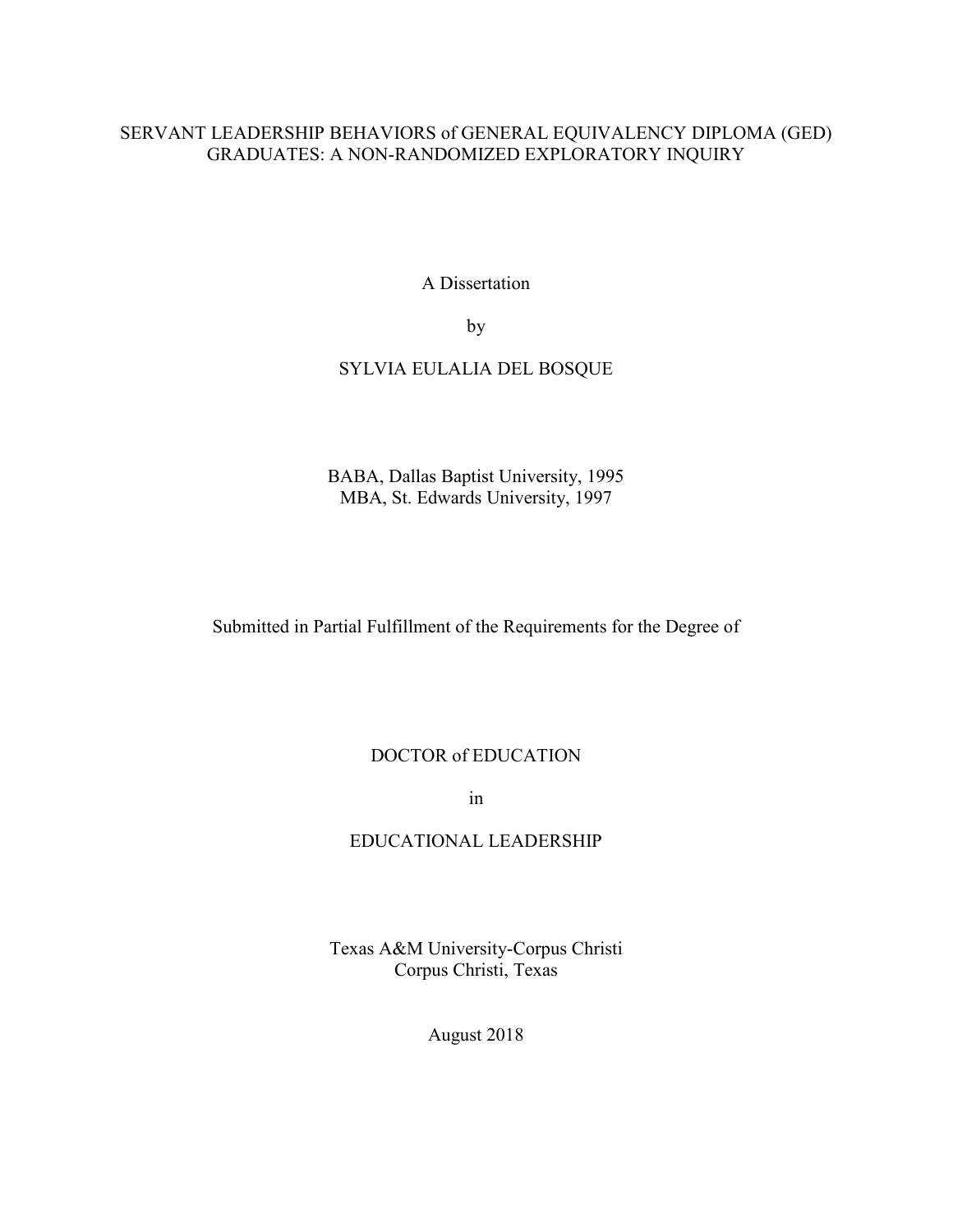© Sylvia Eulalia Del Bosque

All Rights Reserved

August 2018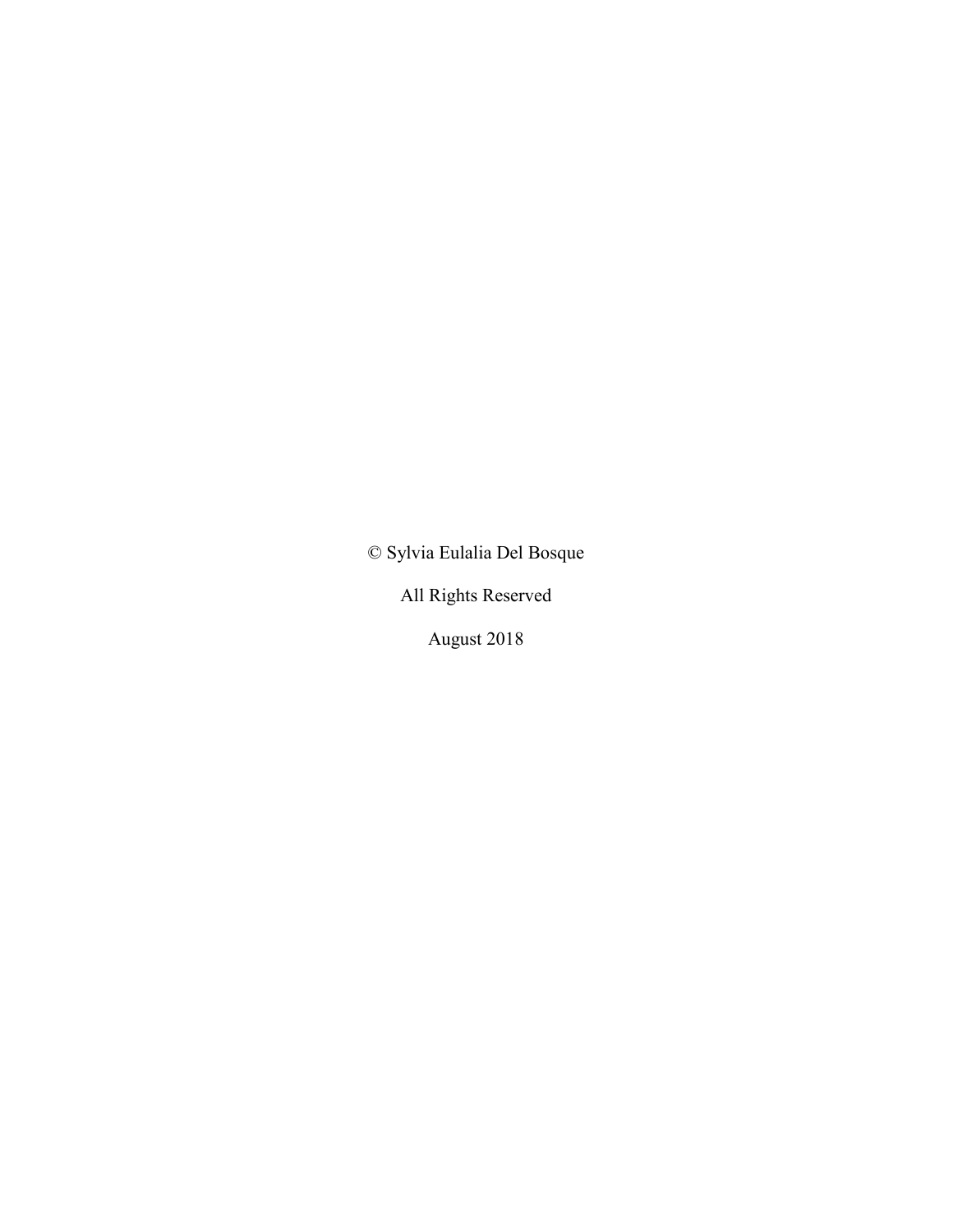# SERVANT LEADERSHIP BEHAVIORS of GENERAL EQUIVALENCY DIPLOMA (GED) GRADUATES: A NON-RANDOMIZED EXPLORATORY INQUIRY

A Dissertation

by

# SYLVIA EULALIA DEL BOSQUE

This dissertation meets the standards for scope and quality of Texas A&M University-Corpus Christi and is hereby approved.

Kamiar Kouzekanani, PhD Chair

Frank Lucido, PhD Committee Member

D. Scott Elliff, EdD Committee Member

Charles Etheridge, PhD Graduate Faculty Representative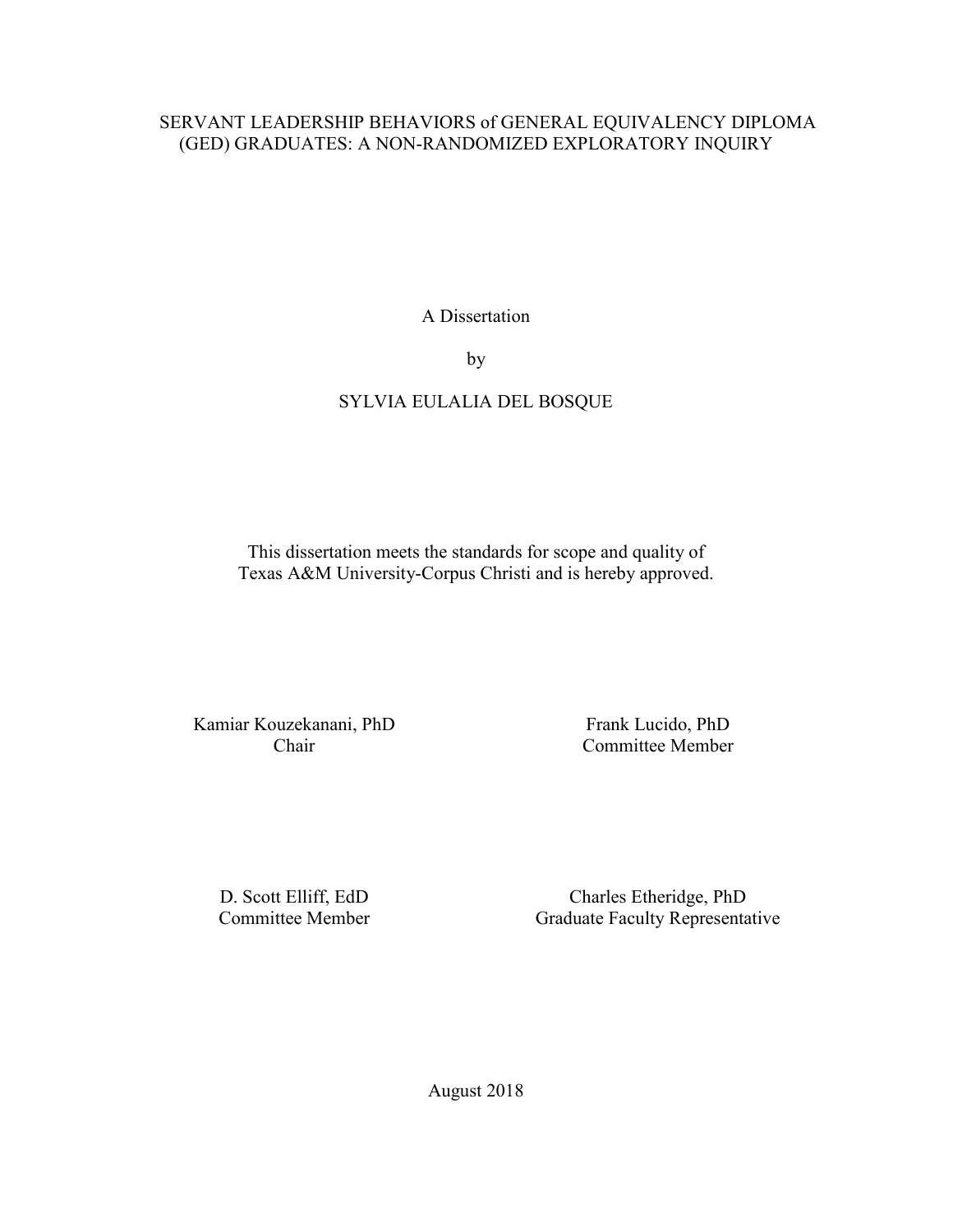### ABSTRACT

Leadership in the  $21<sup>st</sup>$  century continues to be an ongoing concern and challenge for leaders and followers alike. According to the Servant Leadership Theory (SLT), individuals with a natural desire to serve have the potential to become servant leaders, lead unselfishly, and demonstrate leadership through authenticity, humility, and trustworthiness. The following research questions guided the study: (1) What are the servant leadership behaviors of GED graduates? (2) To what extent are the servant leadership behaviors of GED graduates affected by their selected demographic characteristics?

 The study took place in South Texas. The participants were 75 scholarship recipients of the Education is Our Freedom GED College Scholarship Program. A 2-part on-line survey instrument was used for data collection. The first measured the servant leadership behaviors. The second part collected the selected demographic characteristics of the respondents. Due to non-experimental nature of the study, no causal inferences were drawn.

The respondents were predominantly Hispanic and female, attending a 4-year university full-time and employed part-time. A typical participant was 27 years old. The study participants demonstrated agreement with serval leadership behaviors. Specifically, Conceptual Skills and Emotional Healing were ranked the highest, followed by Behaving Ethically, Creating Value, Helping Others Grow, Empowering Others, and Putting Others First. The behaviors were not impacted by the overwhelming majority of the respondents' selected demographic variables that were investigated in the study. The three exceptions were age in association with Helping Others and years of attending college's associations with Empowering Behaviors and Putting Others First.

v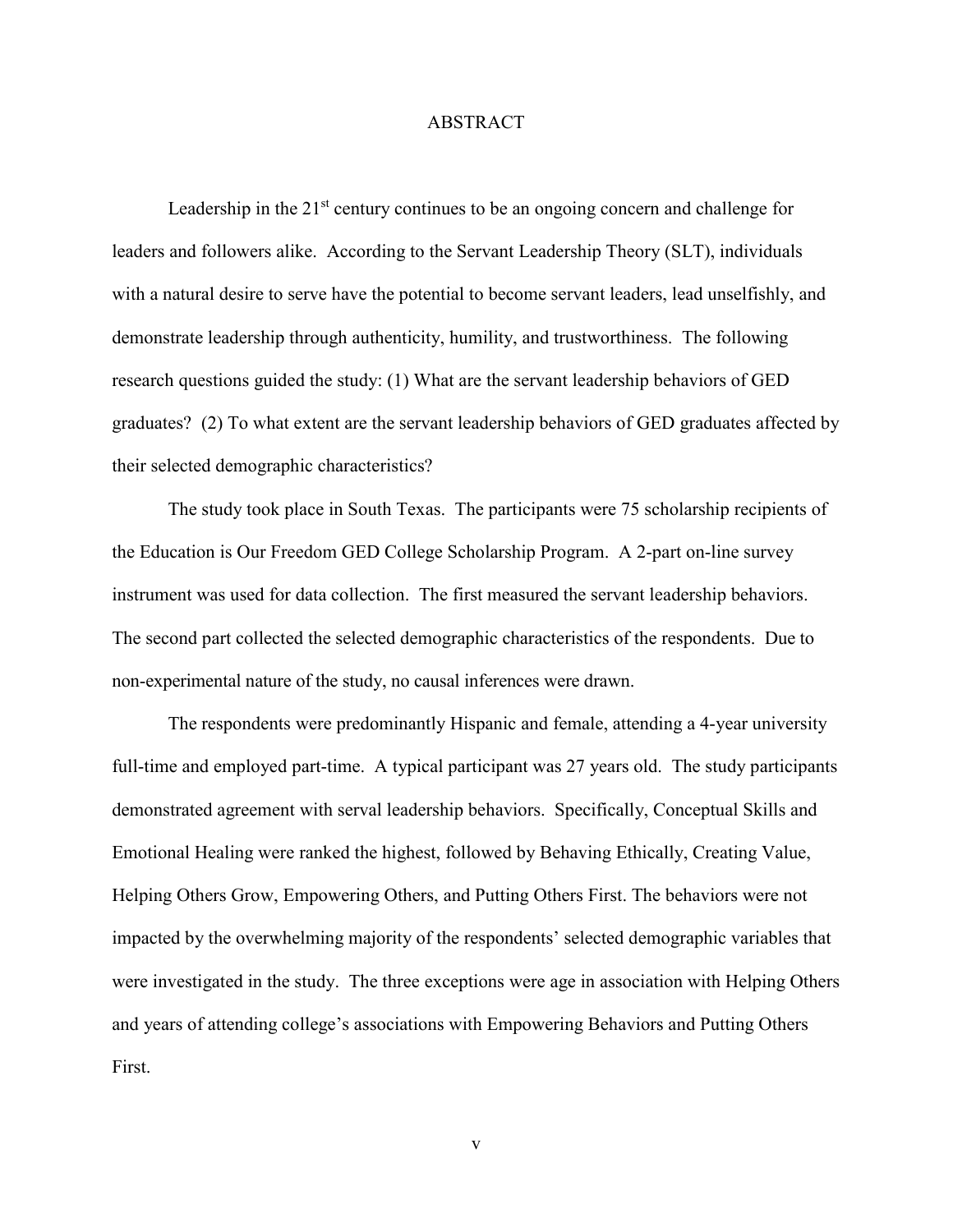The study's findings are helpful in offering practical implications. For example, servant leadership training sessions can be developed for GED graduates to add to their leadership skills. Through practice of servant leadership behaviors, GED graduates may contribute to the society by giving of their time, energy, and resources to serve others. Practicing servant leadership may facilitate higher education, afford leadership opportunities within school and community, and ultimately provide a better quality of life. The GED graduates who exhibit and maintain leadership skills through authenticity, trustworthiness, and humility may likely to become exemplary servant leaders.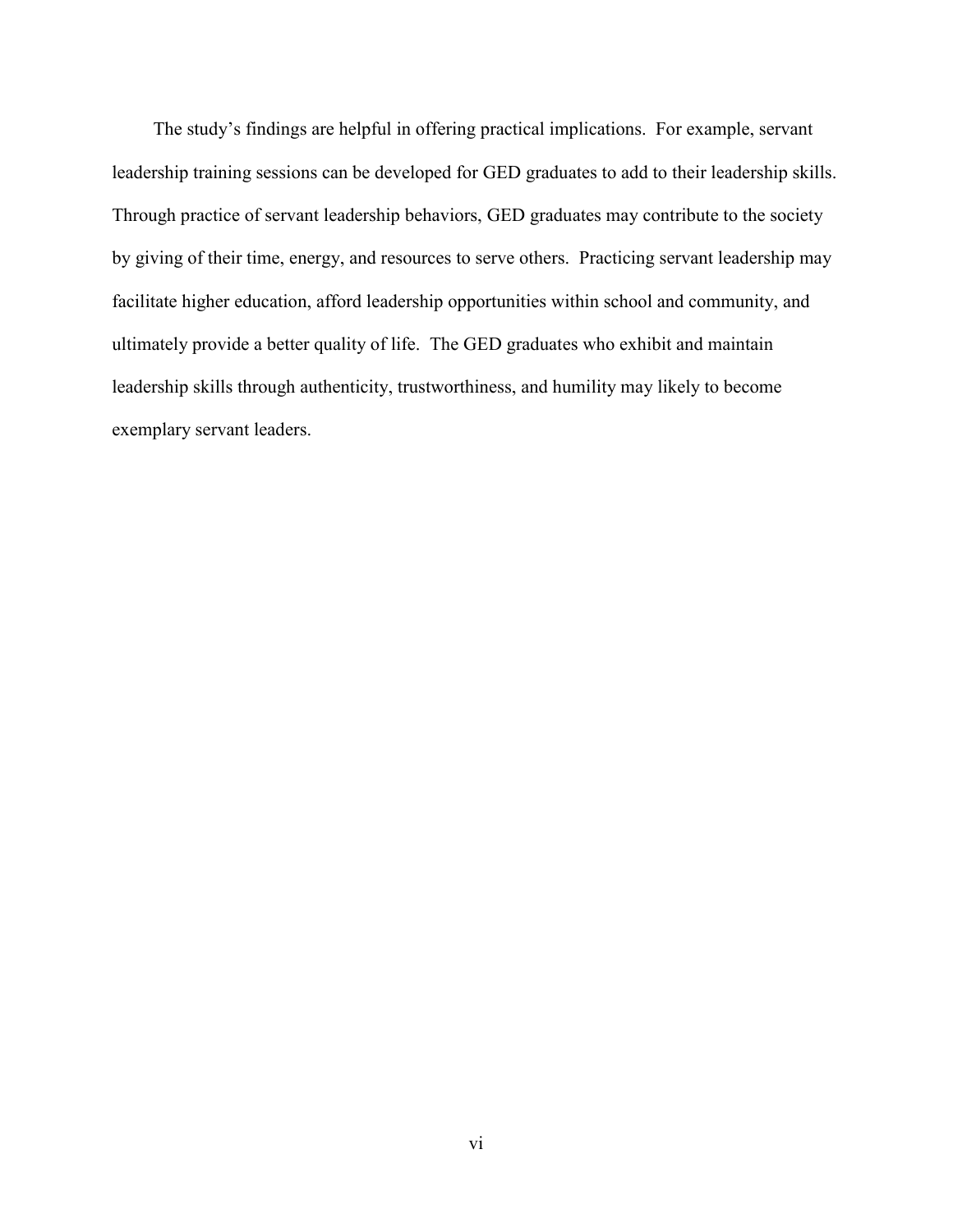### DEDICATION

I dedicate this work to my sons Enrique and Michael Conn. You have blessed me beyond belief through your own accomplishments and families. You are the inspiration that keeps me going.

To my son and guardian angel, Jose Luis Conn. The memory of you is alive in my heart and sustains me when I need it most.



Pencil drawing by Alex Gutierrez. Photograph taken after Austin Capitol 10K in Austin Texas, 1987. Runners: Enrique, Sylvia, Jose Luis, and Michael.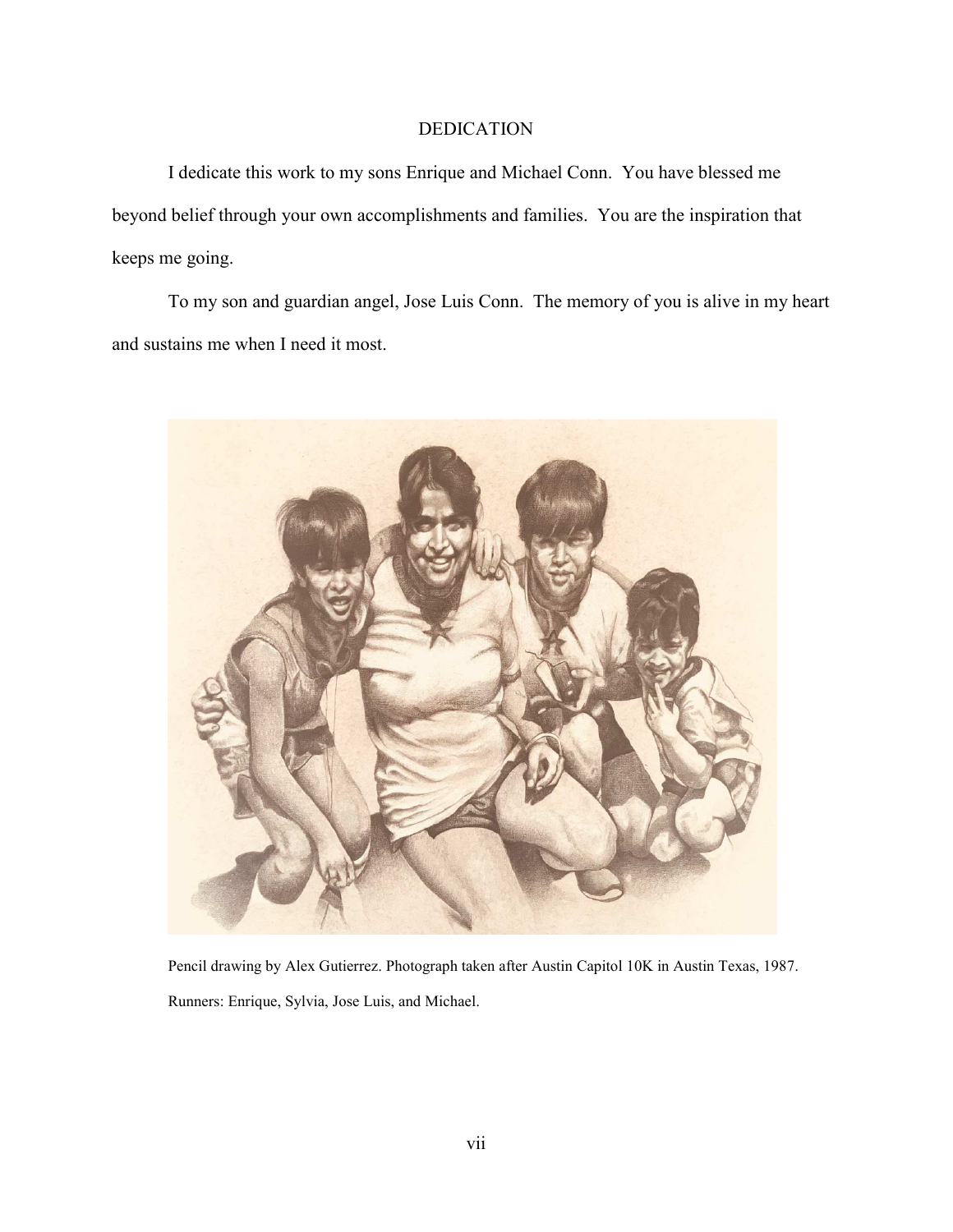### ACKNOWLEDGEMENTS

I would like to thank my committee chair, Dr. Kamiar Kouzekanani, whose guidance and expertise were like none other I have experienced in my educational journey. Dr. Kouzekanani inspired me to keep momentum and not only finish, but finish strong! Additionally, I express my sincere appreciation and heartfelt thanks to my committee members Dr. Frank Lucido, Dr. D. Scott Elliff, and Dr. Charles Etheridge for their guidance and support throughout the course of this research. Your individual servant leadership, coupled with your commitment to higher education, are invaluable not only to myself, but also to countless other students.

To my friends and colleagues who have listened and offered words of encouragement, THANKS! I would also like to thank the faculty and staff of the College of Graduate Studies, who provided assistance that not only facilitated this research but also helped make my time at Texas A&M University-Corpus Christi such a fulfilling experience.

I would like to acknowledge the work of Commissioner Joe A. Gonzalez (JAG), his board of directors, countless volunteers, and generous donors who contribute to the continued success of Education is Our Freedom GED College Scholarship Program. I believe Dr. Hector P. Garcia would be humbly honored by the work being done to further support his work that many have taken to heart: "Education is Our Freedom, and Education Should be Everyone's Business." To the scholarship recipients who graciously participated in the research, THANK YOU!

I extend my sincere gratitude to my sons Enrique and Michael Conn and their families who were supportive of my goals throughout my entire educational journey. I could not have accomplished this goal without you believing in me, as I believe in you. Please consider following my lead. Come on now - who's next?

viii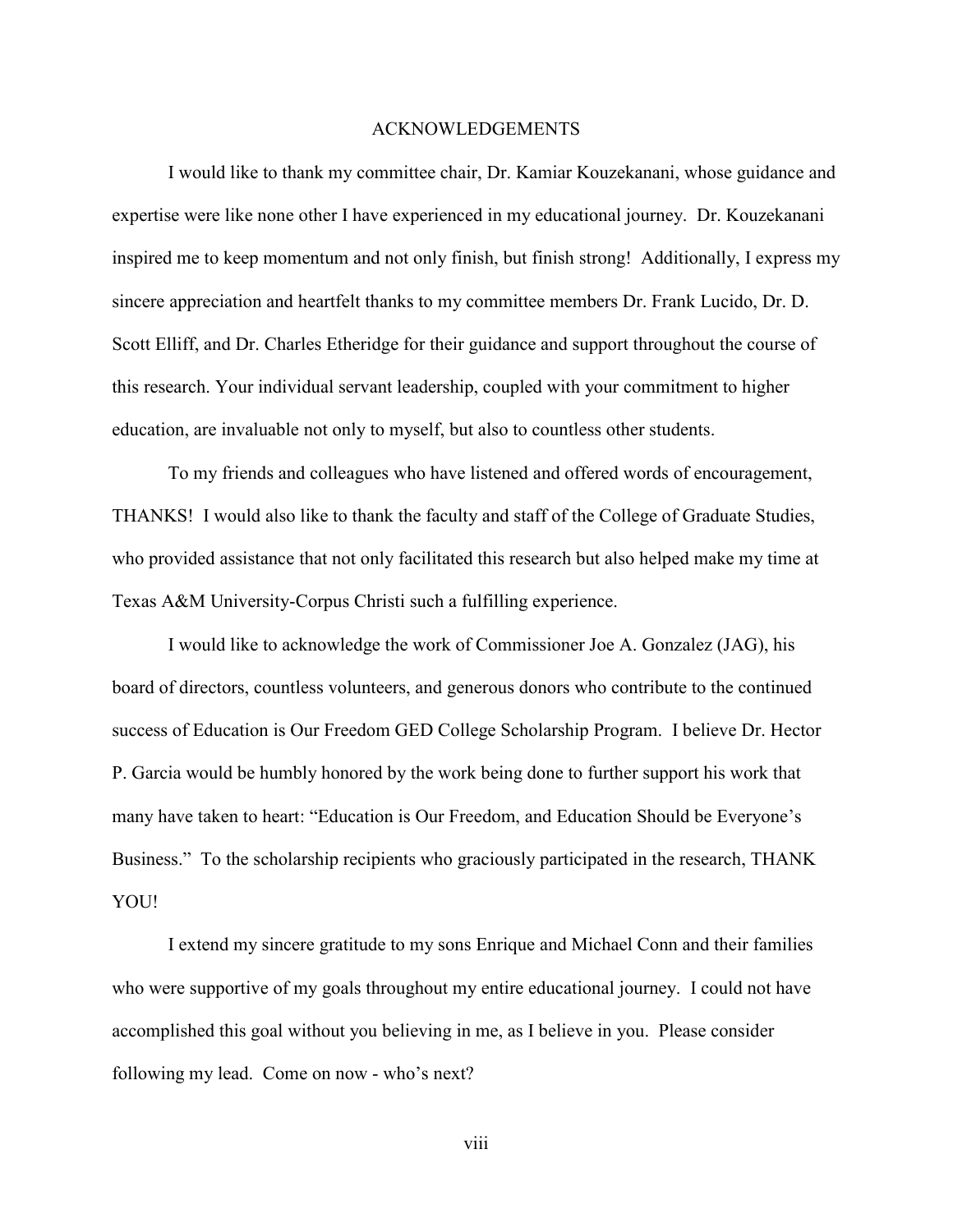| <b>CONTENTS</b> | <b>PAGE</b> |
|-----------------|-------------|
|                 |             |
|                 |             |
|                 |             |
|                 |             |
|                 |             |
|                 |             |
|                 |             |
|                 |             |
|                 |             |
|                 |             |
|                 |             |
|                 |             |
|                 |             |
|                 |             |
|                 |             |
|                 |             |
|                 |             |
|                 |             |

# TABLE OF CONTENTS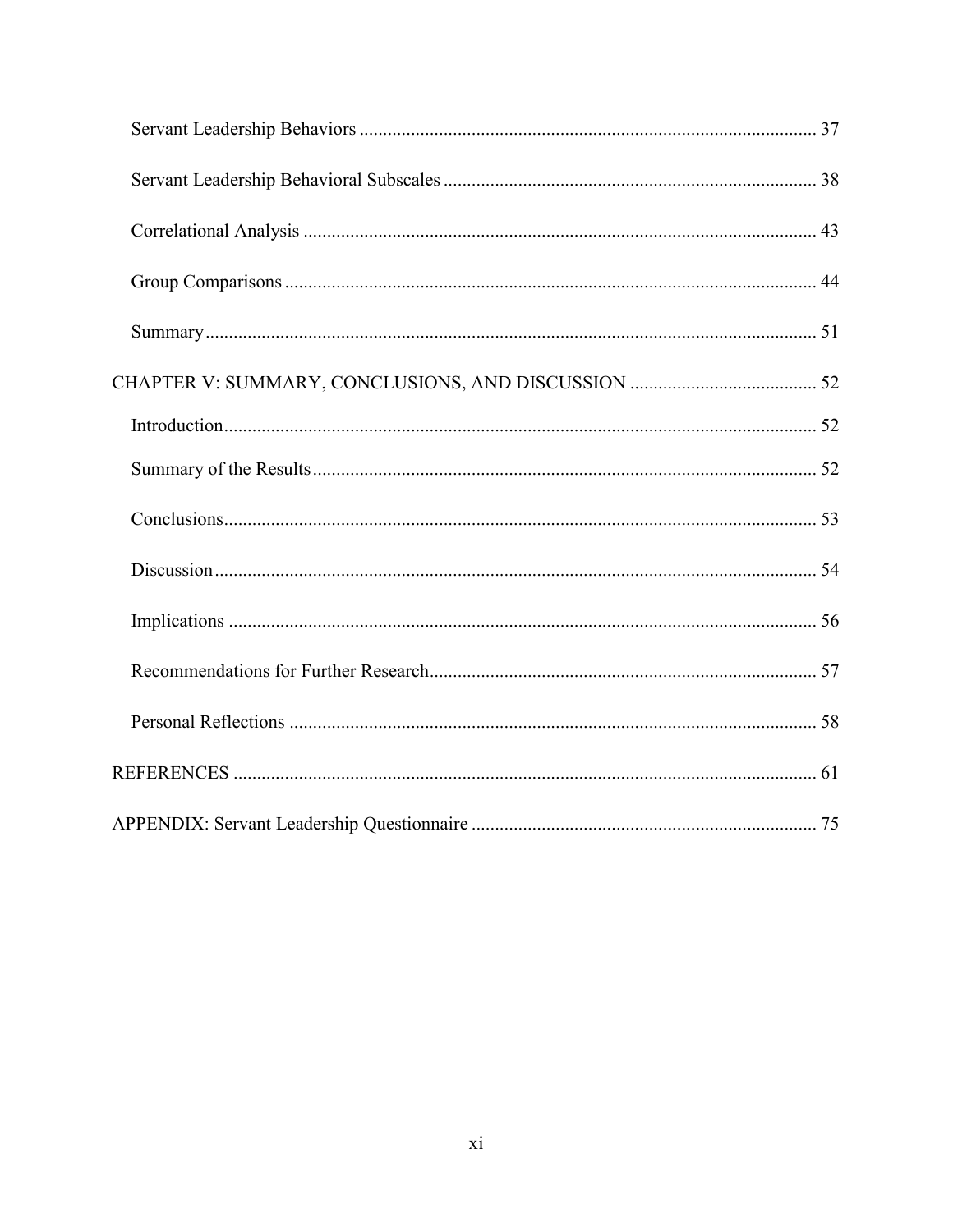|  |  |  | <b>LIST OF TABLES</b> |
|--|--|--|-----------------------|
|--|--|--|-----------------------|

| <b>TABLES</b><br>PAGE                                                              |
|------------------------------------------------------------------------------------|
|                                                                                    |
|                                                                                    |
|                                                                                    |
|                                                                                    |
|                                                                                    |
|                                                                                    |
|                                                                                    |
|                                                                                    |
|                                                                                    |
|                                                                                    |
|                                                                                    |
|                                                                                    |
| Table 13. Repeated Measure ANOVA Results for Servant Leadership Sub-scales41       |
| Table 14. Ranking of Servant Leadership Behaviors Sub-scales, n = 75 42            |
|                                                                                    |
| Table 16. Simple Correlations Between Servant Leadership Scales and Sub-scales and |
|                                                                                    |
|                                                                                    |
| Table 18. Gender and Servant Leadership Behaviors,                                 |
|                                                                                    |
|                                                                                    |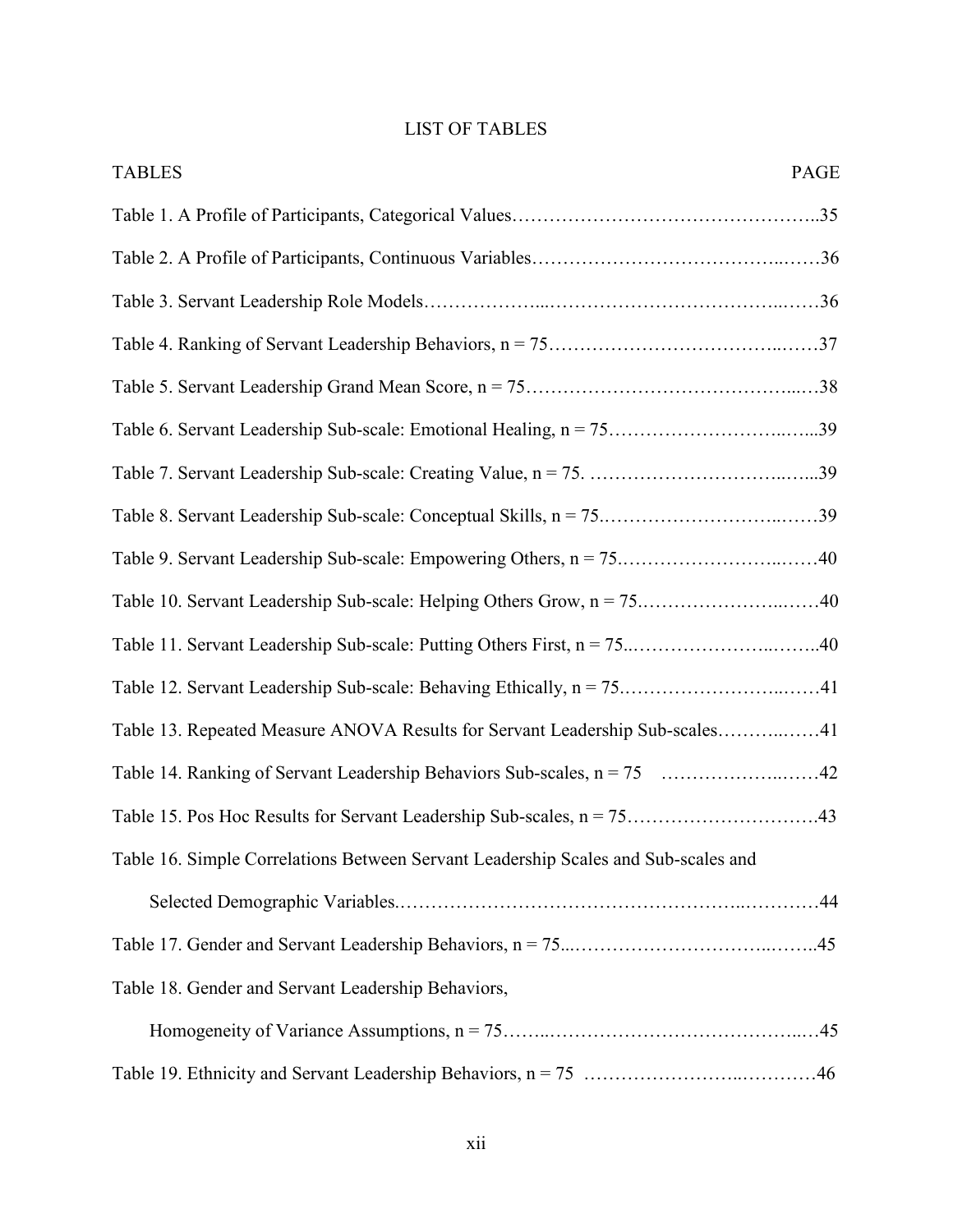Table 20. Ethnicity and Servant Leadership Behaviors,

| Table 22. Level of Education and Servant Leadership Behaviors, Summary of F-Ratios and    |
|-------------------------------------------------------------------------------------------|
|                                                                                           |
| Table 23. College Enrollment Status and Servant Leadership Behaviors, n = 7548            |
| Table 24. College Enrollment and Servant Leadership Behaviors, Summary of F-Ratios and    |
|                                                                                           |
|                                                                                           |
| Table 26. Higher Education Type and Servant Leadership Behaviors, Summary of F-Ratios and |
|                                                                                           |
|                                                                                           |
| Table 28. Employment Status and Servant Leadership Behaviors, Summary of F-Ratios and     |
|                                                                                           |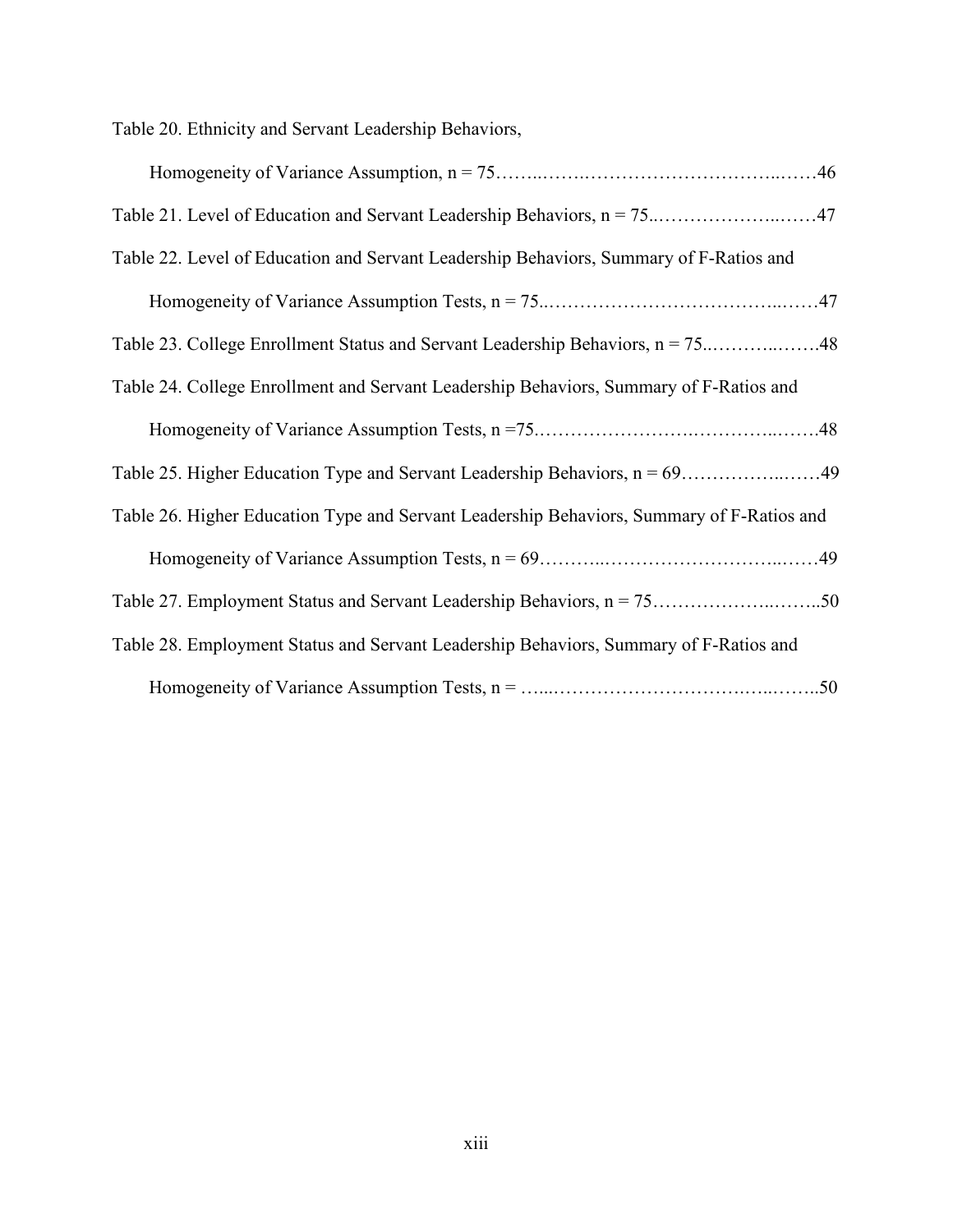### CHAPTER I

#### **INTRODUCTION**

### Background

 As the country focuses on higher education for the masses, the number of students entering college has increased (Cohen & Kisker, 2010; Fowler, 2011; Harper & Jackson, 2011; Kezar, Chambers, & Burkhard, 2005, Suspitsyna, 2012; Thelin, 2013). There is a population of students who enter college with a General Equivalency Diploma (GED), as opposed to a traditional high school diploma. It is unclear how many students start with the GED because once they earn the equivalency, most reporting systems combine both under one classification (Bowen & Nantz, 2014; Thomas, Marken, Gray, & Lewis, 2013). As addressed by Crissey and Bauman (2012), the United States Census Bureau "has historically treated GED holders as "high school equivalents" …with high school diploma and GED completers grouped together" (p. 2). Crissey and Bauman (2012) further pointed out that some Census Bureau surveys are now able to collect data on GED completers separately from diploma earners to allow data users assessing the differing credentials. Many GED graduates face augmented challenges from their traditional high school graduate counterparts; for example, increased financial challenges, complicated family dynamics, coping with emotional problems, overcoming difficulties with school bureaucracy, or in some cases, requiring special needs (Christle, Jolivette, & Nelson, 2005; Doll, Eslami, & Walters, 2013; Grogan, 2015; Heckman, Humphries, LaFontaine, & Rodríguez, 2012; Heckman, Humphries, & Mader, 2010; Hussey & Smith, 2010; Schachter, 2013; Warren & Halpern-Manners, 2007). Many GED graduates are older non-traditional students with access to limited types of higher education opportunities, mainly attend local community colleges (Boettcher, 2014; Jurgen, 2010; Maralani, 2011). Knowles (1988) explained andragogy as the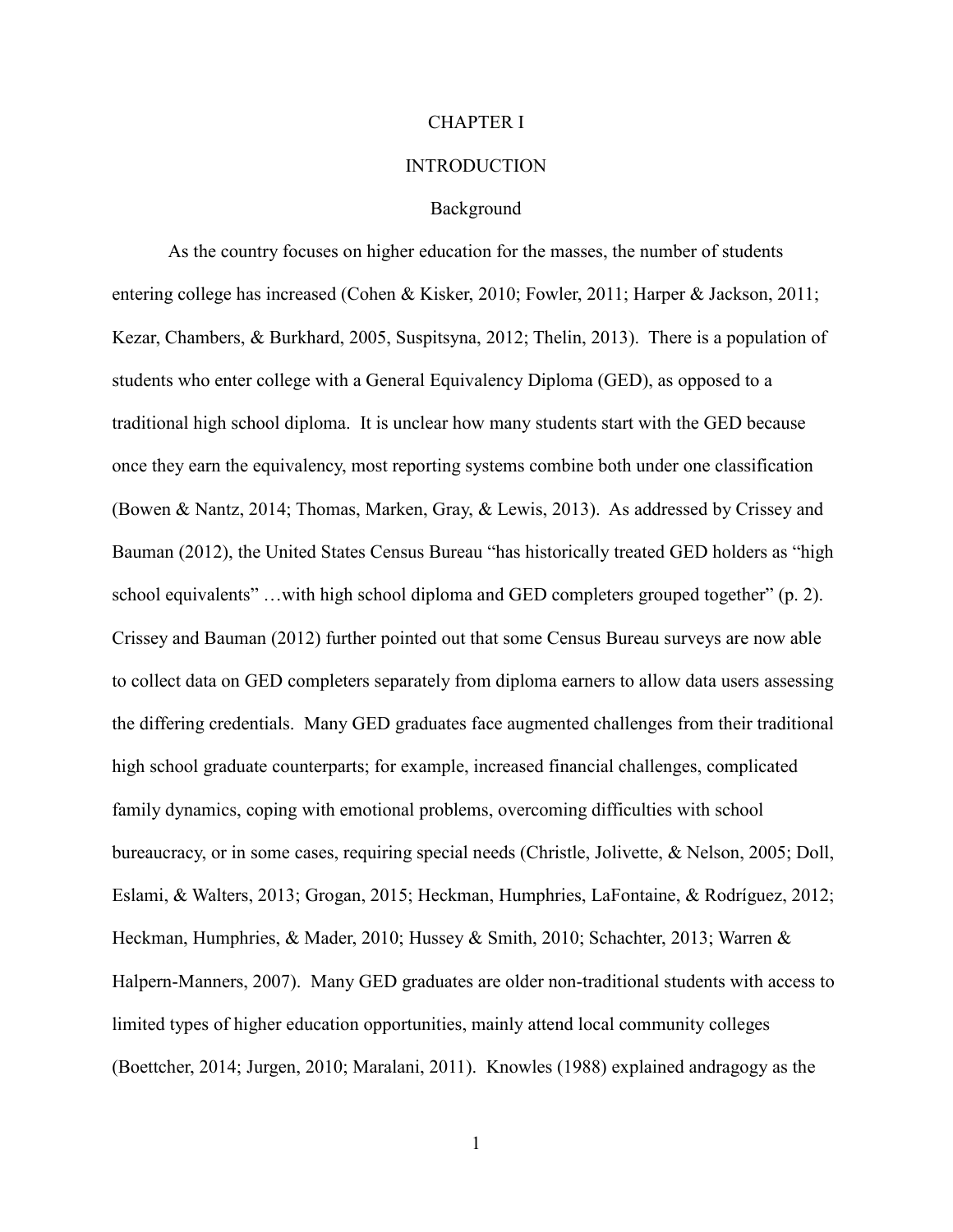process of helping adults learn. There are general assumptions about adult learners that as they mature, become self-directive, develop a readiness to learn from their experiences, recognize that their learning is closely related to their role in society, and recognize they have become better problem-solvers (Knowles, 1988). Additionally, Knowles added to the previous assumptions that adult learners are motivated by internal (similar to intrinsic motivation of a servant leader) versus external motivation, and that adult learners need to know why they are learning. The GED graduates may face disorienting dilemmas (Herbers & Mullins, 2009; Malkki, 2012; Mezirow, 1997), and the reflection may influence the realization that higher education is a solution to change their socio-economic status (Boettcher, 2014; Herring, 2013; Kalison & Cohen, 2010; Marshall & Oliva 2010). Recognizing, understanding, and applying the research, such as that conducted by Knowles (1988) and Mezirow (1997), support the emphasis on the when, why, and where for leadership (servant) for GED graduates enrolled in higher education.

 Greenleaf's (1970, 1977, 2003) seminal work on leadership proposes that leaders begin by being a servant first and that leadership follows. Ten principles of servant leadership are listening, empathy, healing, awareness, persuasion, conceptualization, foresight, stewardship, commitment to growth, and building community (Spears, 1995; Wheeler, 2012). Core values and principles have been instilled in individuals since birth, which guide and sustain us in roles of leadership that have underlying spiritual roots (Greenleaf, 1970, 1977, 2003; Houston, Blankenship, & Cole, 2007). Servant leaders may be constantly faced with complex societal environments that are politically charged and pose a great responsibility and a sense of obligation (Barbuto, Gottfredson, & Searle, 2014; Chrislip, 2002; Kuh, Kinzie, Schuh, Whitt & Associates, 2010; Schuh, Jones, Harper & Associates, 2012). The significance of servant leadership is that it adds a component of social responsibility to transformational leadership (Van Dierendonck,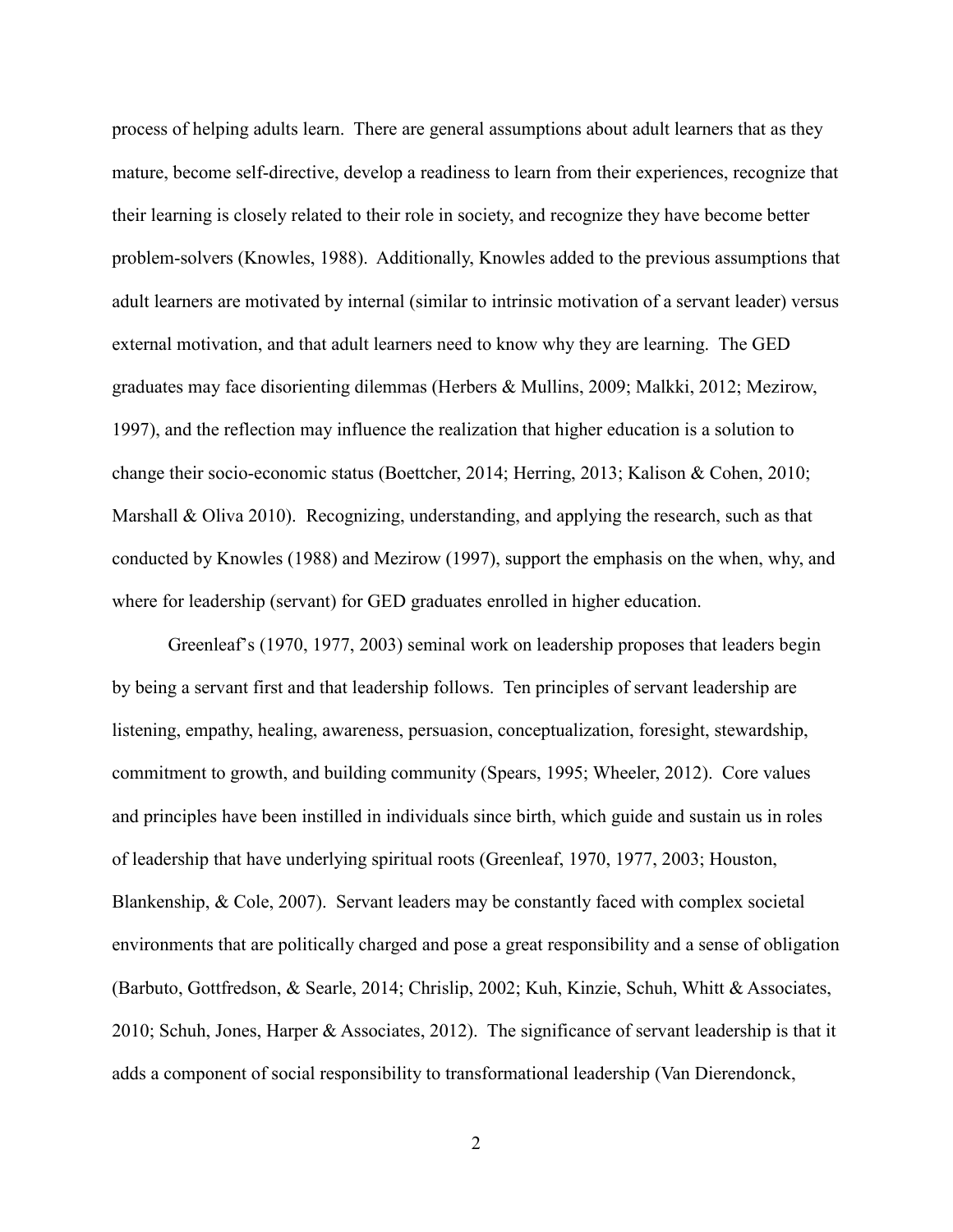2011). Following the principles of servant leadership promotes serving others as the highest priority; helping facilitate problem solving; helping others deal with dilemmas; leaving a legacy; demonstrating servant leadership and caring; and helping inspire and develop others into servant leaders (Green, 2014; Greenleaf, 1970, 1977, 2003; Wheeler, 2012).

The GED graduates face unique challenges when they arrive on college campuses, spurring from their socio-economic environment. This group of students may benefit from becoming aware of the potential positive impacts of servant leadership behaviors and college involvement (Fisher, 2007).

Through consistent caring and active listening, individuals can be inspired because they believe they are cared for, and they care in return (Greenleaf, 1970, 1977, 2003; Noddings, 2005, 2011, 2012). The GED graduates who have been served by others may become more engaged, which may subsequently increase their desire to become servant leaders themselves (Greenleaf, 1977; McKee, Boyatzis, & Johnson, 2008). In the discipline of education, leading as a servant leader has become a challenge when charged with having to "do more with less" as is evidenced by constant budget cuts, increased accountability, dependency on technology, misappropriation of human resource allocations, and less-than-desirable teacher to student ratios (Cohen & Kallison, 2010; Weerts & Ronca, 2012). On-line classes and dual credit (DC) programs also create challenges in higher education, which may affect GED graduates; for example, the lack of convenient access to computers and technology-related skills to succeed in on-line classes. The GED graduates are not as college- ready as their counterparts and struggle to keep up academically (Becker-Patterson, 2014; Doll, Eslami, & Walters, 2013; Heckman, Humphries, LaFontaine, & Rodríguez, 2012; Schachter, 2013; Warren & Halpern-Manners, 2007). Servant leaders contribute their own time, money, and efforts without any pay or reward. The GED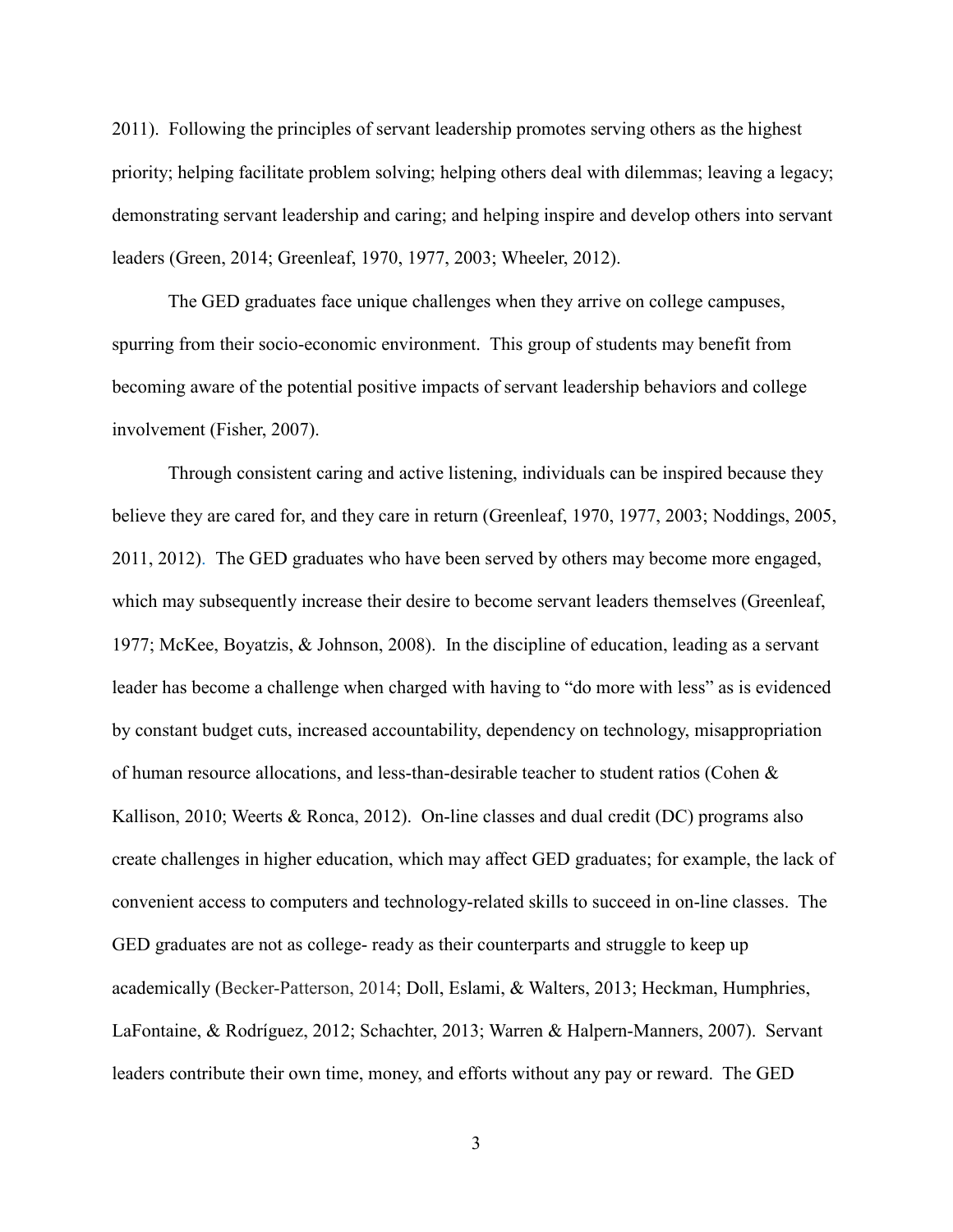graduates may encounter difficulty contributing time and resources to become effective servant leaders.

There are approximately a million students dropping out of high school every year (Tyler & Lofstrom, 2010). Some of the drop-outs attain their GEDs and subsequently apply for admission to colleges and universities as non-traditional adult learners (Merriam & Bierman, 2014). There are limited resources available to assist this student population with leadership skills. The higher educational institutions recognize the detrimental impact that downsizing of personnel and reduction or elimination of services have on struggling students. However, they may believe they can make up for the students they lose by focusing on the students that are dual credit earners who are college-ready when they start. There appears to be a consensus that GED graduates are not college-ready and may become a forgotten group of students (Long & Mullen, 2014). However, after experiencing issues as high school drop-outs, this group of students are now entering college, ready to put their best efforts forward to pursue higher education. The GED graduates can change their socio-economic standing through education; thus, it becomes critical that they use and capitalize on behaviors that demonstrate leadership skills. (The GED graduates that understand and apply servant leadership behaviors may give and receive support that can be instrumental in promoting leadership).

### Setting

The study was inspired by the Joe A. Gonzalez (JAG) Education is Our Freedom GED College Scholarship Program (EIOF), which was founded in Corpus Christi, Texas in 2005. Jag retired from the Department of Justice before serving as Nueces County Justice of the Peace, and later as Nueces County Commissioner. JAG has been an influential advocate for education, has extensive volunteerism and community involvement in Nueces county and surrounding areas,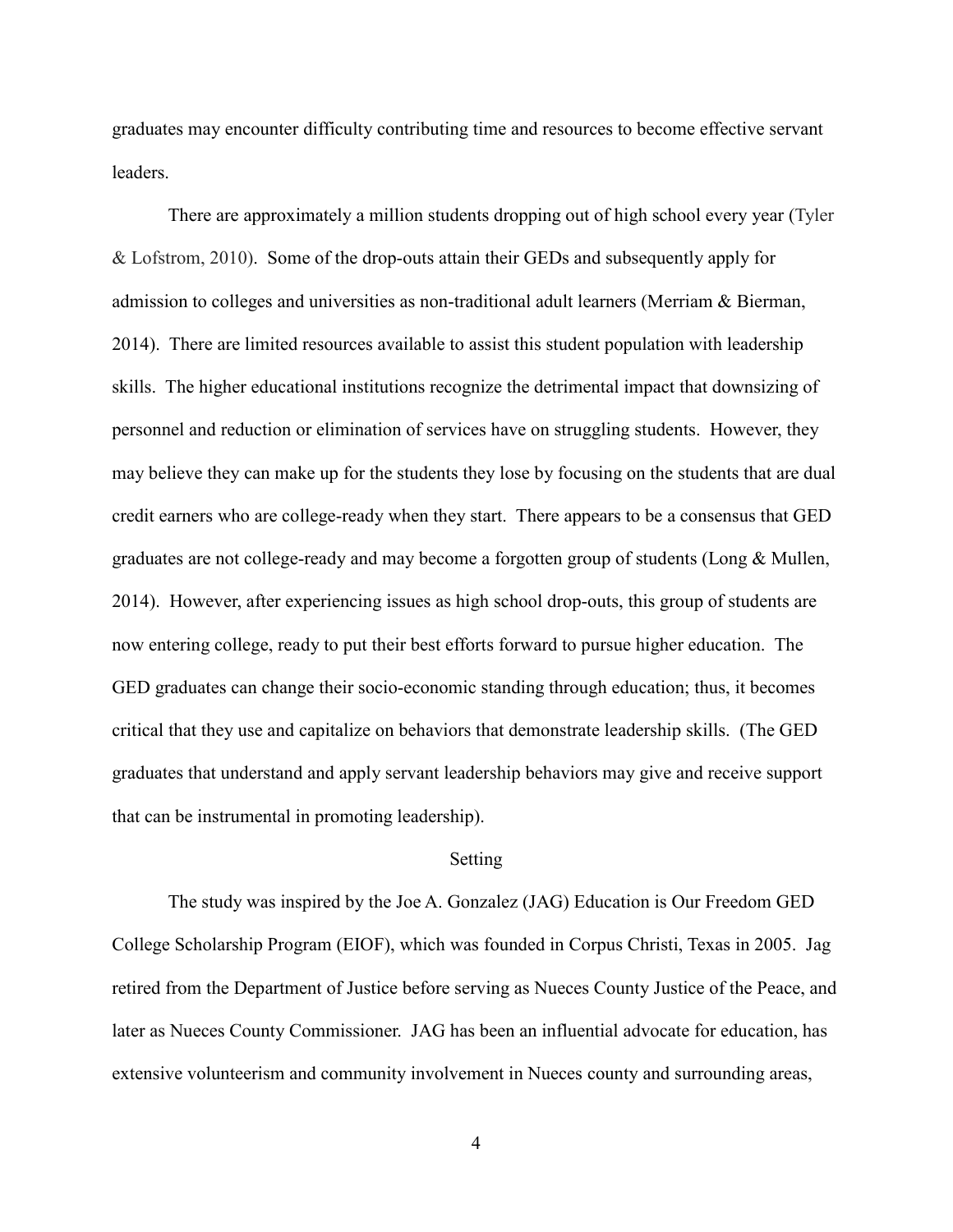and is the founder of EIOF. JAG was serving as a Nueces County Justice of the Peace at the time when he noted students struggled with bad decisions, (most of them either did poorly in school, or were not in school). JAG further recognized that without education, many high school drop-outs would end up in prison and he saw the need to help those students earn "second chances." Although it is disturbing, Christle, Jolivette, and Nelson (2005) posit there seems to be a truth to the statement "from school to prison pipeline." In his position as a judge, JAG realized he could do something to address the problem. Inception of the scholarship program was to serve as a form of intervention that would help students earn their GED and get back in higher education or technical schools that may provide opportunities for gainful employment and to facilitate opportunities for those who already had a GED to pursue higher education J. Gonzalez (personal communication, August 1, 2016).

 The GED graduates may not be able to afford to go to college and receiving the scholarships help meet financial obligations not provided by other means. The organization chose this group of students to be the benefactors of its scholarships so that those who may otherwise not been able to go to college may indeed do so and that they may be able to advance their socio-economic status. The scholarships awarded to GED graduates from EIOF are matched, dollar per dollar, by local colleges and universities, namely, Del Mar College, Texas A&M University-Corpus Christi, and Texas A&M University-Kingsville, which are all classified as Hispanic Serving Institutions (HSI). The renewal of scholarships and ongoing mentorship demonstrate EIOF's extended commitment to address GED graduates' desire to attain higher education.

The EIOF college scholarship program is in honor of Dr. Hector P. Garcia and his siblings, Drs. Xico and Cleotilde Garcia. Dr. Hector P. Garcia was an influential advocate for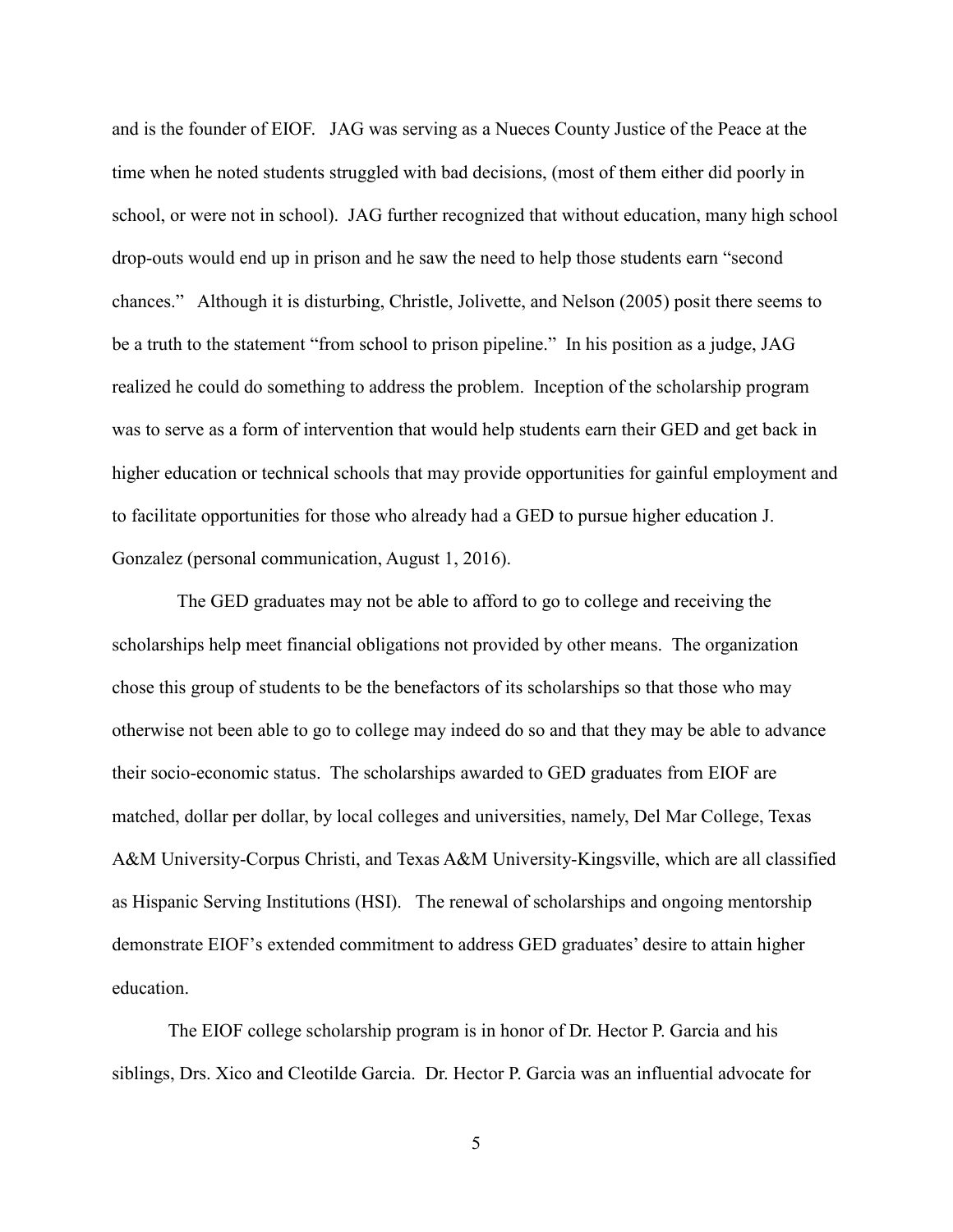higher education beginning in the late 1940s (About Us, n.d.; Dr. Hector P. Garcia, n.d.). In 1948, Dr. Garcia founded the American GI Forum in Corpus Christi, Texas, focusing on veterans' rights, education, and civil rights. Dr. Garcia was recognized for his extensive advocacy by honors and appointments (Biography, n.d.; Dr. Hector P. Garcia); for example:

- 1961: Representative of President John F. Kennedy and a member of the American Delegation, signing the treaty concerning Mutual Defense Area Agreement between the United States of America and the Federation of the West Indies.
- 1964: Appointed by President Lyndon B. Johnson as Special Ambassador to the inauguration of Dr. Raul Leoni, President of Venezuela.
- 1967: Appointed by President Lyndon B. Johnson as a member of the National Advisory Council on Economic Opportunity of the United States.
- 1968: Accompanied Vice-President Hubert H. Humphrey and the U.S. Delegation to Mexico City for the signing of the Treaty of Tlalteloco.
- 1977: Appointed by President Jimmy Carter as a member of the U.S. Circuit Court Judge Nominating Commission for the Western Fifth Circuit Panel.
- 1980: Attended President Jimmy Carter's High-Level Briefing in reference to Iran, Afghanistan, and Pakistan Crisis, held at the White House.
- 1984: Awarded the 'Presidential Medal of Freedom' by President Ronald Reagan.

The Papers of Dr. Garcia, which include documents relating to the American GI forum as well as major social issues during his pursuit of social justice, are at the Mary and Jeff Bell Library located at Texas A&M University-Corpus Christi. Dr. Garcia has been recognized in various venues such as schools, roads, hospitals, and even in a treasury bill. His quote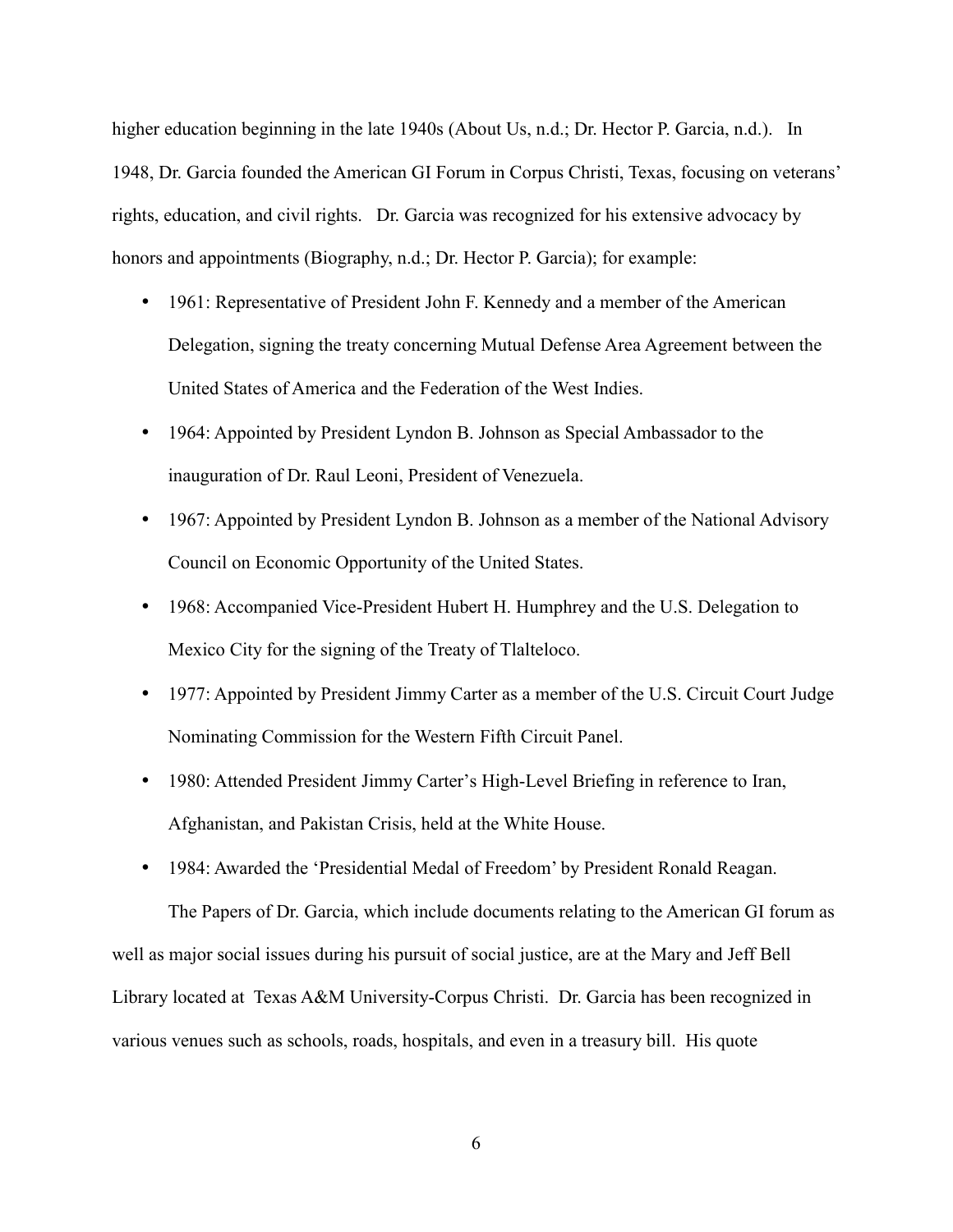"Education is our freedom, and freedom should be everyone's business" is inscribed under his statue at Texas A&M University-Corpus Christi's Dr. Hector P. Garcia Plaza.

### Statement of the Problem

Efforts to increase attendance in higher education during the  $20<sup>th</sup>$  century became a priority in the United States as a result of falling behind academically worldwide after Sputnik (Kessinger, 2011). Federal goals to achieve higher education for the country continued into the 21<sup>st</sup> century, emphasizing the need for higher learning, focusing on mathematics, science, and education curriculum (Kessinger, 2011). The focus on higher learning was further driven by state mandates to increase higher education (60X30TX Higher Education Plan, n.d.).

On a local level, institutions of higher education also strive to continuously increase the number of students enrolled and provide services that promote degree attainment (VIP Partnership, 2018). In Texas, the push to increase college enrollment and degree attainment (60X30TX Higher Education Plan, n.d.) has helped create opportunities for GED graduates; however, they still struggle enrolling in college, and even more with leadership skills.

Seminal work by Greenleaf (1977) noted that teaching students basic college courses does not necessarily assist them in becoming successful leaders once they leave college. Greenleaf (1977) further posited that college is an excellent environment to prepare students for leadership (Marcketti & Kadolph, 2010).

Following servant leadership principles, the GED graduates may develop leadership behaviors and skills that can be instrumental in helping them be better prepared to succeed in college and beyond. What is not clearly known is the extent and value of servant leadership among GED graduates.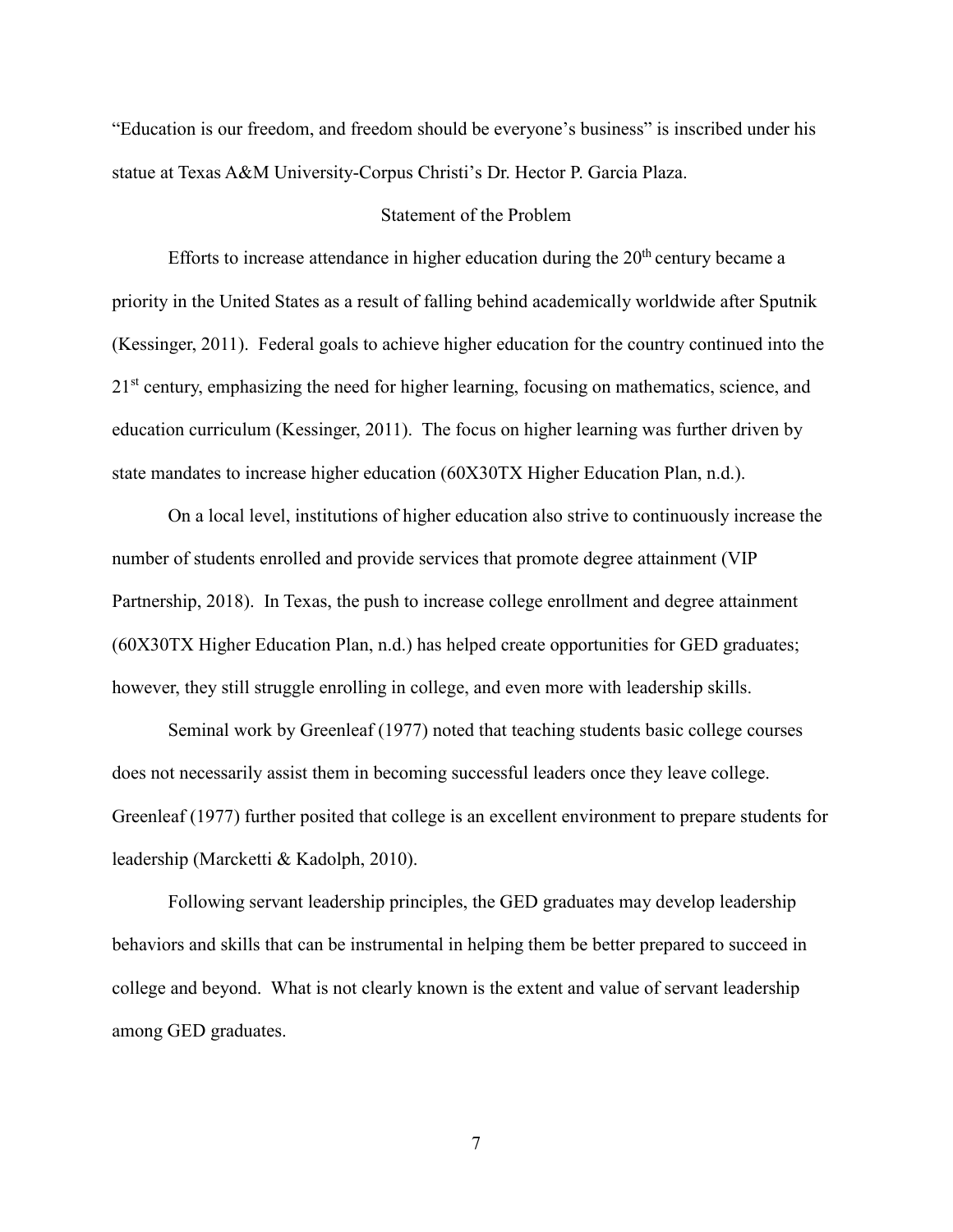### Purpose of the Study

The purpose of the study was to collect and document the perceptions of GED graduates of their servant leadership behaviors and the demographic variables which could impact the behaviors. The following research questions guided the study: (1) What are the servant leadership behaviors of GED graduates? (2) To what extent are the servant leadership behaviors of GED graduates affected by their selected demographic characteristics?

### Theoretical Framework

The study was guided by Greenleaf's Servant Leadership Theory (SLT) that states individuals with natural desires to serve have the potential to become leaders (Greenleaf, 1970). In addition, the SLT states that after being served, followers develop a sense of wanting to become servant leaders themselves. The relationship between the follower and the leader is trusting and authentic (Green, 2014; Greenleaf, 1970; Northhouse, 2014). Servant leadership offers an alternative to other traditional leadership models that mostly focus on transformation.

During his early work on servant leadership, Greenleaf believed that colleges and universities were ideal settings "to prepare students to serve and to be served by the present society" (Greenleaf, 1977, p.203). Greenleaf (1977) believed that students practicing servant leadership in the college environment would be better prepared for life after graduation. The servant leadership skills that students may learn could help them in their careers as well as in their communities as they promote social justice.

Spears (1995) added to Greenleaf's seminal work as he identified the 10 characteristics of servant leadership and elaborated on their application to the theory. The 10 characteristics are: listening, empathy, healing, awareness, persuasion, conceptualization, foresight, stewardship, commitment to growth, and building community.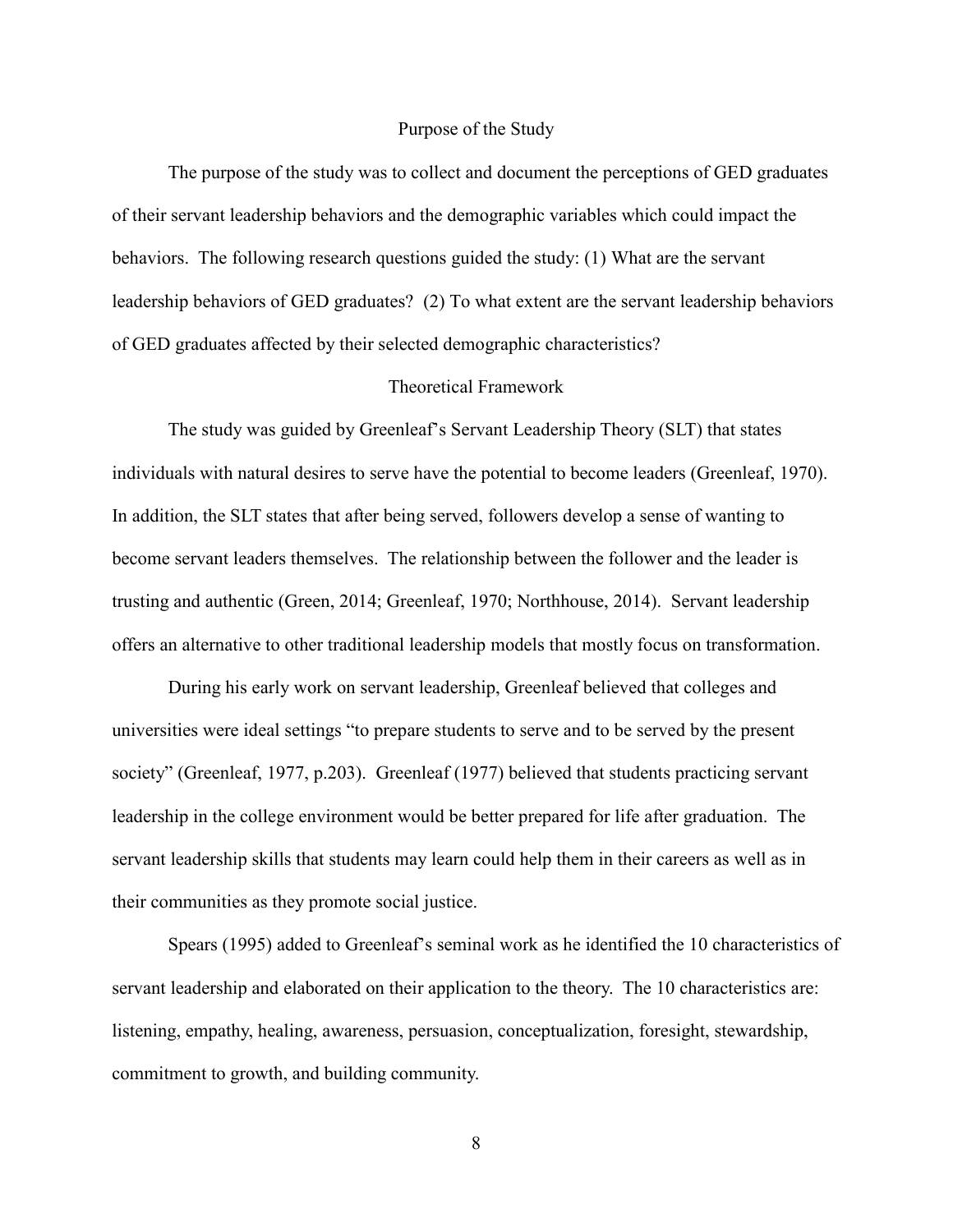In the  $21<sup>st</sup>$  century, servant leadership that is people-centered, focuses on ethics,

authenticity, and transparency, and offers an alternative to other traditional leadership theories that mostly focus on transformation (Green, 2014; Northhouse, 2014; Spears, 1998; Spears & Lawrence, 2002; Van Dierendonck, 2011) has the potential to be helpful to GED graduates. Van Dierendonck (2011) further ascertained that servant leadership theory overlaps the top recognized leadership theories. The overlap, as explained by Van Dierendonck (2011), is when servant leaders have both the transformational and charismatic characteristics.

### Operational Definitions

For the purpose of the study, servant leadership theory states that the leader serves the follower unselfishly (Greenleaf, 1970). A servant leader has the trust of the follower because s/he leads with authenticity, humility, and trustworthiness. The study utilized the servant leadership questionnaire instrument, which was designed to measure the following behavioral characteristics: emotional healing, creating value for the community, possessing conceptual skills, empowering others, helping others grow and succeed, putting others' needs first, and behaving ethically.

### Glossary of Terms

Dual Credit (DC) **–** DC is a program that allows high school students to enroll in college courses, which are taught at their high school, that both fulfills high school graduation requirements and earns the student college credits (Thomas, Marken, Gray, & Lewis, 2013).

General Equivalency Diploma (GED) – The GED is an alternative to a high school diploma; it is a tool for "second chances" to increase socio-economic status by providing opportunities for better employment and opening doors for educational opportunities in higher education or trade schools (Bowen & Nantz, 2014).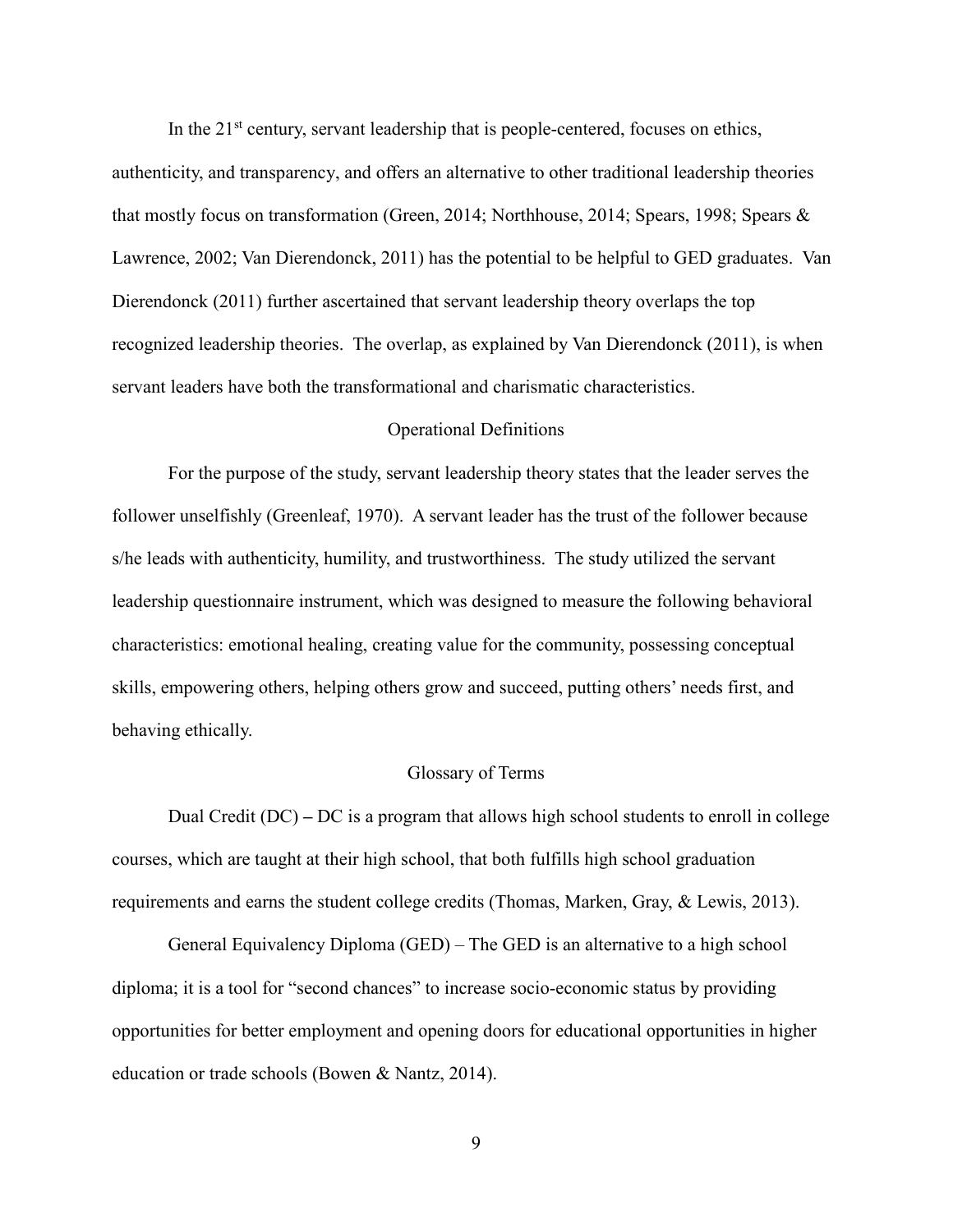Hispanic Serving Institution (HSI) – Colleges and universities that have a full-time Latino enrollment of at least 25% qualify as HSI (Gooden & Martin, 2014).

Servant Leadership Theory (SLT) – The theory states that an individual begins with a natural desire to serve (Greenleaf, 1970).

Servant Teaching/Leadership – Teachers as leaders can provide inspiration and nurture their students to become future servant leaders by exhibiting the behavioral characteristics of servant leaders (Bowman, 2005, 2014; Greenleaf, 1970; Noland & Richards, 2015).

Volunteer Leader – According to Posner (2015), volunteer leaders are more engaged and effective with their followers than are paid leaders and may be regarded as servant leaders; neither are paid to lead and the benefit is intrinsic (United States Bureau of Labor Statistics, 2011).

### Delimitations, Limitations, and Assumptions

 The study was delimited to EIOF scholarship recipients. The external validity was not generalized to the population of GED earners due to the non-probability nature of sampling. No causal inferences were drawn due to non-experimental nature of the study. Due to the proximity to the Texas-Mexico border, the subjects were predominately Hispanic. The study assumed that participants were truthful and completed the survey instrument candidly.

### Significance of the Study

The study provided GED graduates an opportunity to assess their servant leadership behaviors. Although there are many leadership models being practiced in the 21<sup>st</sup> century that involve transformation, most models do not emphasize the personal relationships that are based on trust, authenticity, and respect, which are typical in servant leadership. In the  $21<sup>st</sup>$  century, there is evidence that the SLT is widely accepted and practiced in both private and public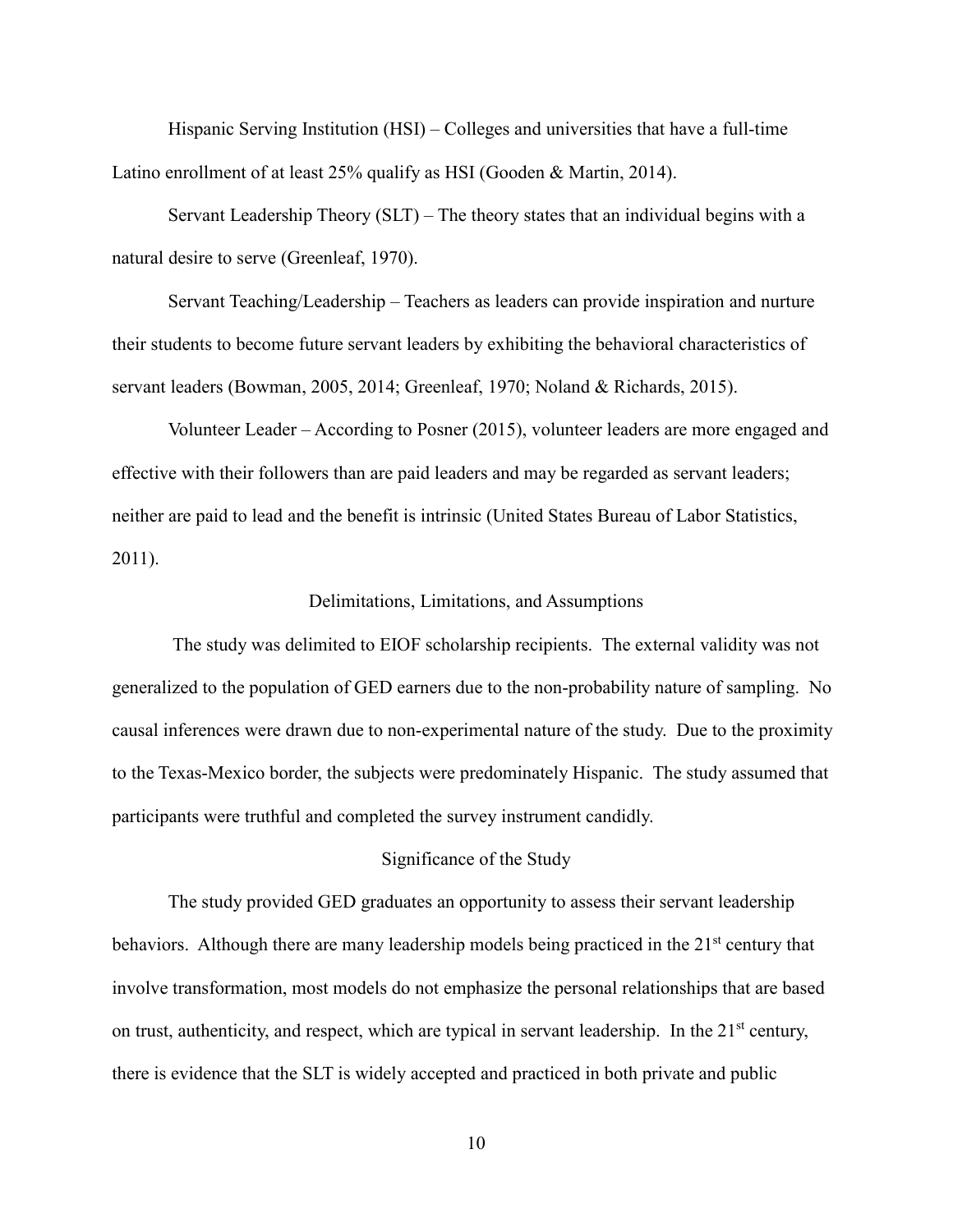organizations (Boyatzis & McKee, 2005; Green, 2014; Hackman & Johnson, 2013; Northhouse, 2014). The findings of the study will contribute to the body of research on servant leadership, which may generate further interest in servant leadership that may help future students, including GED graduates, become better leaders.

 It was anticipated that by completing the study's survey questionnaire, the participating GED graduates may develop a better understanding of their own servant leadership characteristics and the role they can play in their current and future leadership roles. The underlying benefit may be that through participation in the study, a spark was ignited in the scholarship recipients to seek leadership opportunities that may complement their academics as they prepare to enter the workforce.

The study's findings are helpful in offering practical implications. For example, servant leadership training sessions can be developed for GED graduates to add to their leadership skills. Through practice of servant leadership behaviors, they may contribute to the society by giving of their time, energy, and resources to serve others, including those who may struggle in college.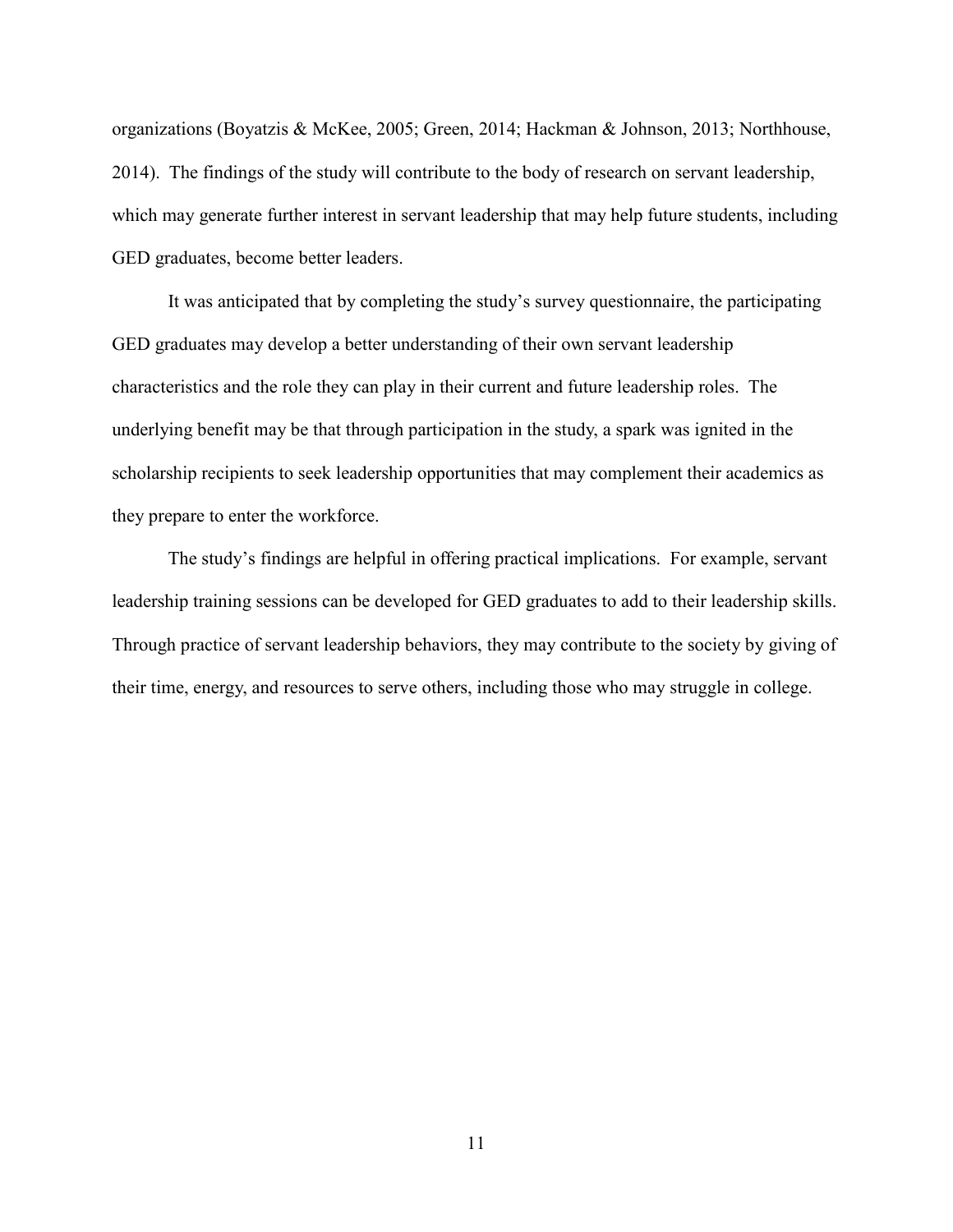### CHAPTER II

### REVIEW OF THE LITERATURE

### Introduction

The review of the literature focused on servant leadership theory in the context of GED graduates. Electronic databases, namely, EBSCO, ERIC, Google Scholar, and ProQuest were used to identify the relevant literature. The keywords included GED, GED graduates, GED students in college, servant leaders, servant leadership, servant leadership in education, and servant leadership theory. The focus was on the literature within the last ten years with the exception of seminal publications. The literature review consists of two major sections: servant leadership and GED graduates.

### Servant Leadership

### Elements of Servant Leadership

Greenleaf's (2003) seminal work on leadership proposed that individuals begin with the natural desire to become a servant first and that leadership follows (Boyatzis & McKee, 2005; Green, 2014; Hackman & Johnson, 2013; Northhouse, 2014). The servant leadership theory further states that followers, once led by a servant leader, may choose to emulate that leader and become servant leaders themselves (Greenleaf, 2003). Greenleaf (1970) did not develop an instrument to measure servant leadership. However, Greenleaf (1977) did offer the explanation for a test on servant leadership:

 The difference manifests itself in the care taken by the servant—first to make sure that other people's highest priority needs are being served. The best test, and difficult to administer, is: Do those served grow as persons? Do they, *while being served*, become healthier, wiser, freer, more autonomous, more likely themselves to become servants?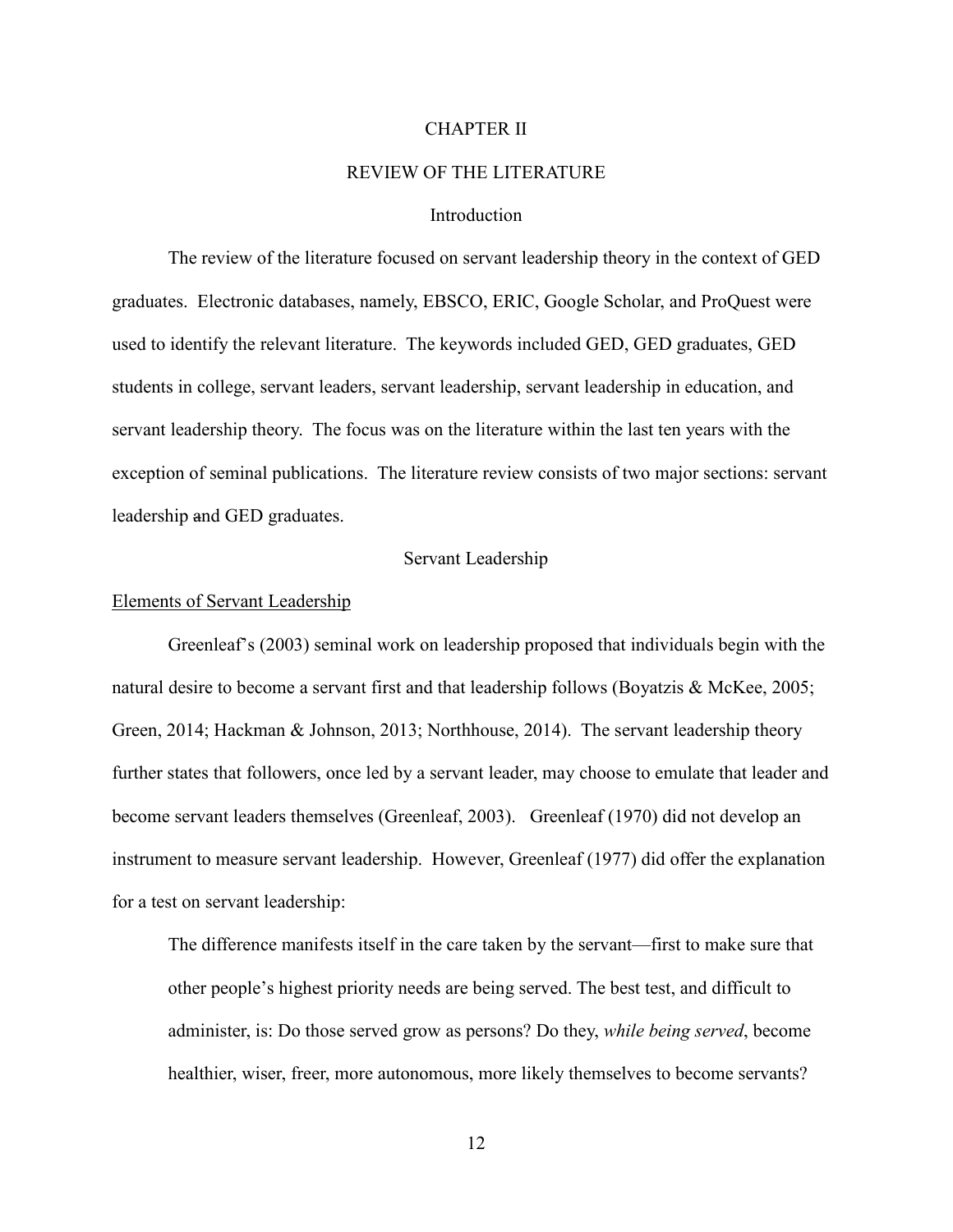*And*, what is the effect on the least privileged in society; will they benefit, or, at least, not be further deprived? (p. 7).

Servant leadership is like volunteer leadership according to Noland and Richards (2015) in that leaders give of their time and labor, and share experiences without expectation of payment or reward. The servant leader puts the needs of others first. Servant leaders benefit by learning from other previous leaders' past successes and/or failures (Boyatzis & McKee, 2005; Green, 2014; Hackman & Johnson, 2013; Northhouse, 2014).

Laub (1999) discussed the history of servant leadership and how thinkers at that time adopted the principles of servant leadership in their own works on leadership. As an example, the seminal work of Greenleaf (1970, 1977) was later expanded by Spears (1998). Laub (1999) identified six dimensions of servant leadership. The dimensions were (a) valuing people, (b) building community, (c) providing leadership, (d) developing people, (e) displaying authenticity, and (f) sharing leadership. Valuing people was described as trusting, respecting, listening, believing, accepting people for who they are, and putting others first and showing love and compassion towards them. Building community was seen as building strong and personal relationships, relating to and working collaboratively with others, respecting and valuing differences among others, facilitating team and community building, and seeing viewpoints from different perspectives and cultures. Providing leadership was exemplified by clarifying goals, taking initiative, and envisioning the future. Developing people was described as providing opportunities for learning and personal growth and offering encouragement and affirmation. Displaying authenticity was described as being open and honest to others and being accountable while maintaining integrity and demonstrating high ethical standards. Displaying authenticity also meant having a willingness to learn from others, being non-judgmental while keeping an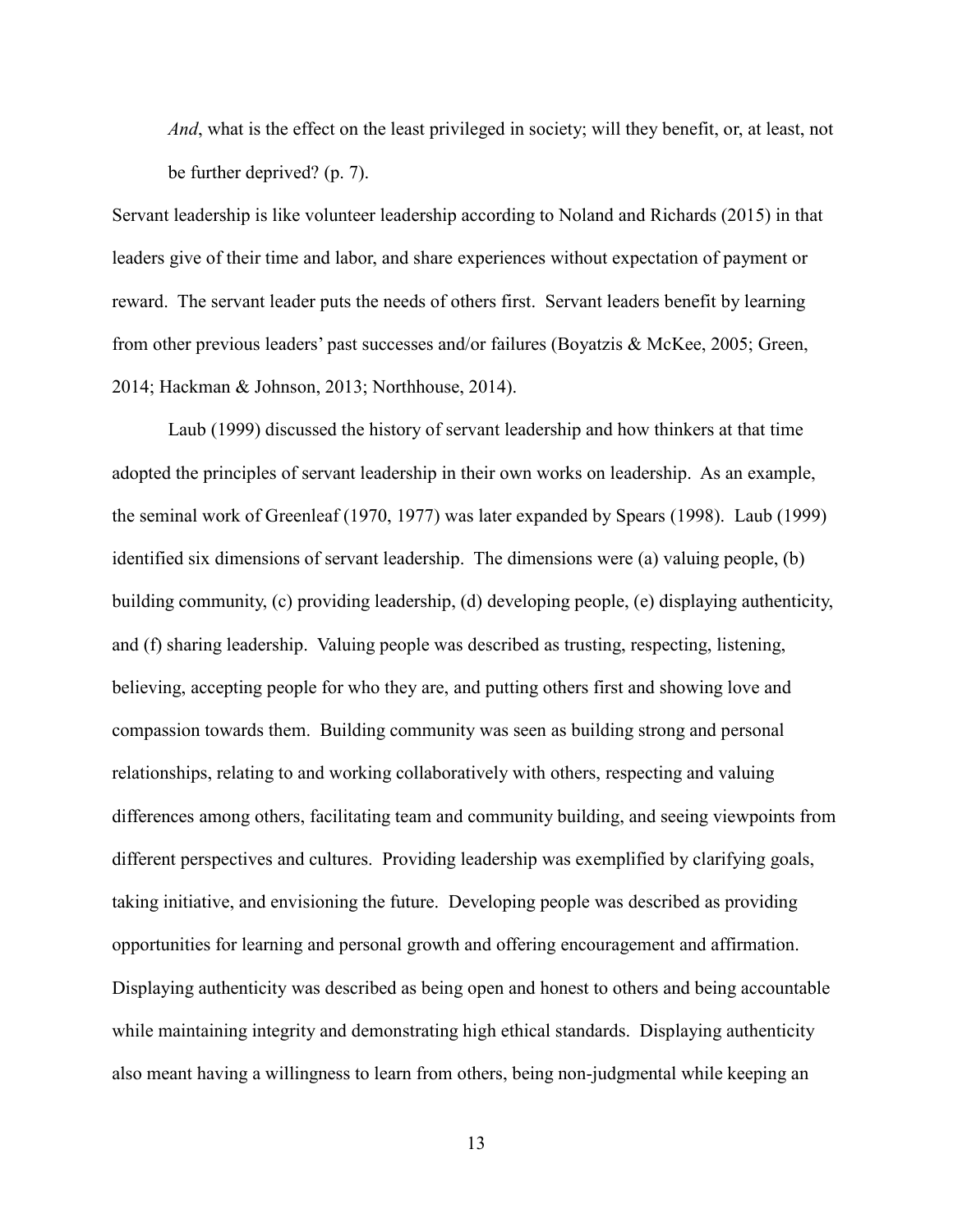open mind, being flexible and willing to compromise, evaluating themselves before placing blame on others, and being able to accept criticism and challenges from others. Sharing leadership meant sharing values and facilitating those values, sharing power and relinquishing control, sharing status, and recognizing and promoting others. To address the lack of an instrument to measure servant leadership, Laub (1999) developed the 60-question Organizational Leadership Assessment which measured six dimensions of servant leadership (Green, Rodriquez, Wheeler, & Baggerly-Hinojosa, 2015).

Patterson (2003) discussed the gap between leader-focused and follower-focused approaches by identifying the constructs of servant leadership and referring to them as virtues, specifically, (a) leading and serving with love, (b) acting with humility, (c) being altruistic, (d) being visionary for followers, (e) being trustworthy, and (f) serving and empowering followers. Love was described as agapao love, a form of social or moral love that is foundational for servant leaders. Humility was described as keeping one's accomplishments and talents in perspective. Altruism was described as making personal sacrifices for the sake of helping others without receiving any personal gain. Vision was described as having passion for the future. Trust was described as leaders doing what they say, being open, and being consistent. Empowerment was described as leaders sharing power with followers. Service was described as serving others. Servant leadership is grounded in the desire and ability to serve others (Greenleaf, 1970).

Barbuto and Wheeler (2006) discussed the concepts of servant leadership and further posited that different researchers referred to this type of leadership in other terms, such as selfsacrifice, egalitarianism, pro-social behavior, altruism, spirituality, authenticity, transformation, and stewardship. Servant leadership characteristics were drawn from Spears' (1995) original 10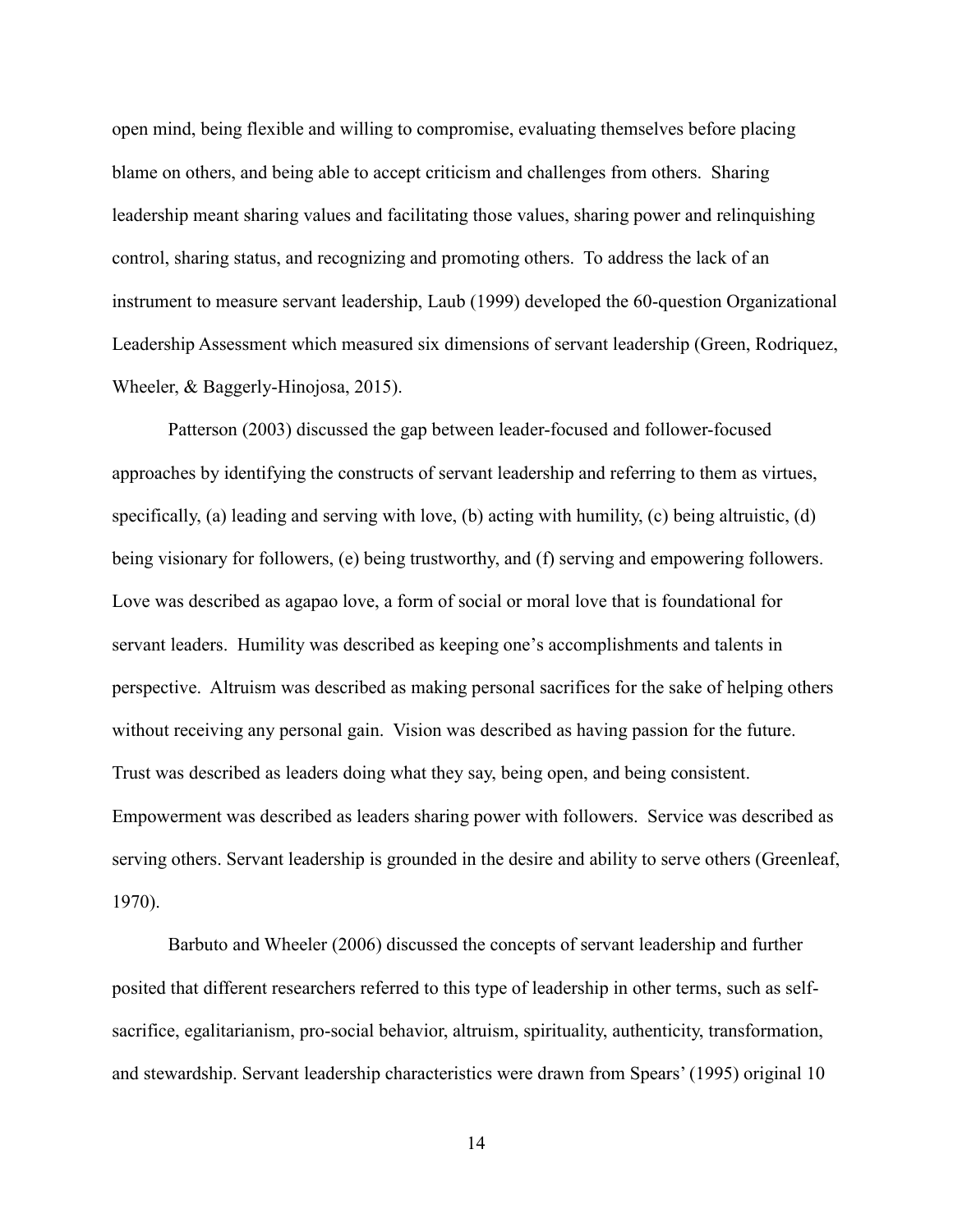characteristics: listening, empathy, healing, awareness, persuasion, conceptualization, foresight, stewardship, growth, and community building. An eleventh characteristic, calling, was added (Barbuto &Wheeler, 2006). The 11 characteristics were evaluated to identify the five aspects of servant leadership: altruistic calling, emotional healing, organizational stewardship, persuasion mapping, and wisdom. Barbuto and Wheeler (2006) developed a 56-question Servant Leadership Questionnaire that measured the five aspects of servant leadership. Synthesis of the research by Barbuto and Wheeler (2006) suggested that a servant leader provides service, leads with selflessness, and has positive intentions.

Liden, Wayne, Zhao, and Henderson (2008) suggested that servant leadership was grounded in the leader wanting to bring out the best in the follower. The authors also suggested that when a leader knows the follower's individual characteristics, strengths, weaknesses, and interests, s/he could facilitate the follower's growth to its full potential. A servant leader instills the confidence in the followers to become servant leaders themselves; thus, creating a culture o

f servant leadership (Greenleaf, 1977). The authors developed the 28-item Servant Leadership Scale that measured seven dimensions of servant leadership: (a) emotional healing, (b) creating value for the community, (c) conceptual skills, (d) empowering, (e) helping subordinates grow and succeed, (f) putting subordinates first, and (g) behaving ethically.

Sendjay, Sarros, and Santora (2008) suggested that servant leadership was explained as a conviction of the heart in which the leader is concerned with the followers' holistic needs, personal development, and autonomy. They further contended that trust was essential to foster an environment that was conducive for servant leadership. The followers "grow healthier, wiser, freer, more autonomous, and more likely themselves to become servants" (Greenleaf, 1977, p 13). Sendjay, Sarros, and Santora (2008) developed the Servant Leadership Behavioral Scale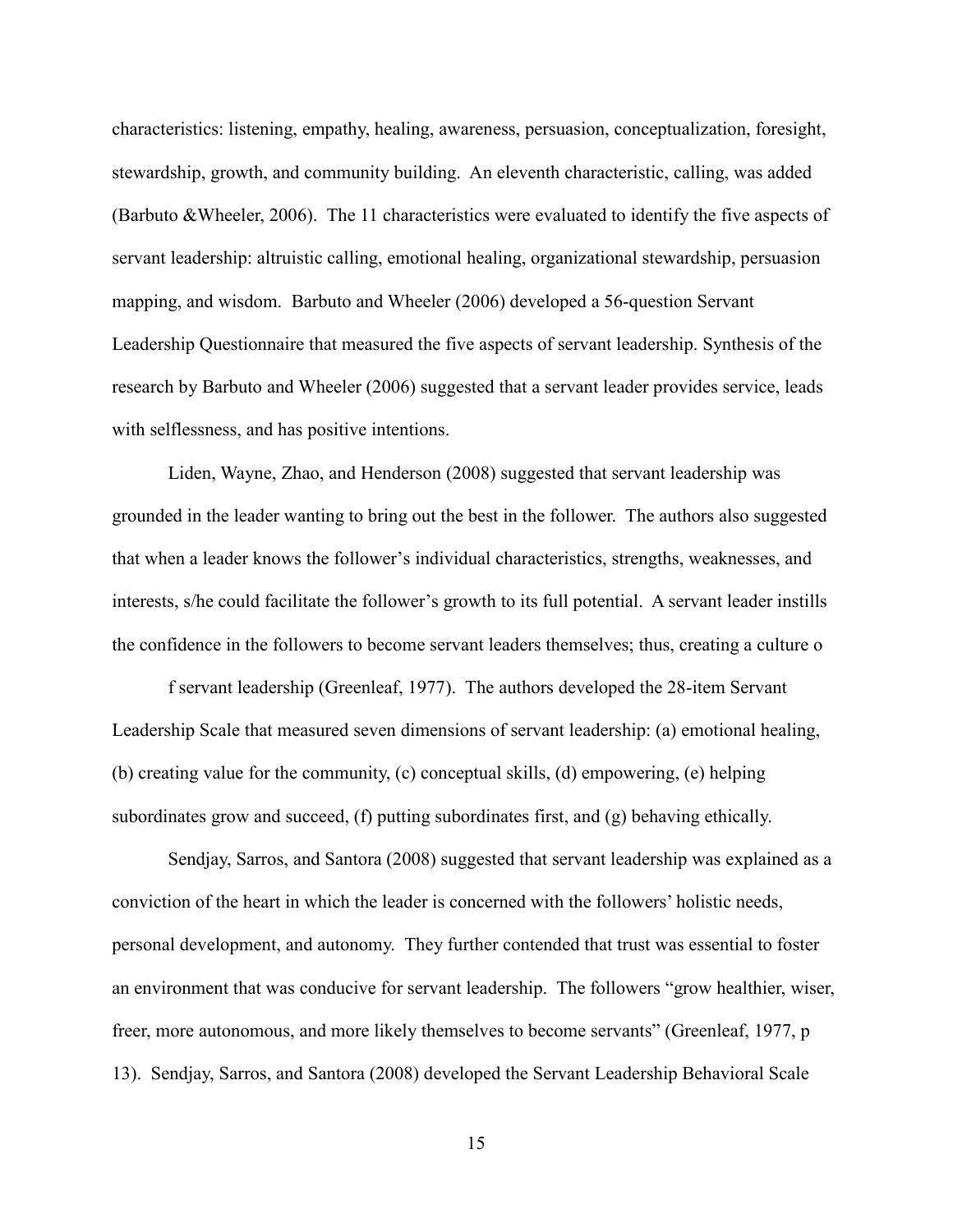with 101 questions that measured the six dimensions of Servant leadership. The six dimensions they identified were (a) voluntary subordination, (b) authentic self, (c) conventional relationships, (d) responsible morality, (e) transcendental spirituality, and (f) transforming influence.

Van Dierendonck (2011) presented research suggesting that leaders are motivated and have a desire to serve while modeling servant leadership. According to the author, engaging in ethical and caring behaviors became a priority for organizations and individuals to flourish. The similarity of servant leadership behaviors among other leadership disciplines such as transformational leadership, authentic leadership, Level 5 leadership, and empowering leadership was discussed. Van Dierendonck and Nuijtm (2011) developed the Servant Leadership Survey, consisting of 99 items that measured eight dimensions of servant leadership. The dimensions were: empowerment, humility, authenticity, acceptance, courage, humility, interpersonal, and stewardship.

### Servant Leadership in Educational Settings

A review of leadership literature reveals that there is an increasing number of scholars in educational disciplines who want to model servant leadership to help students with academic success. Although there is research on servant leadership, none was found that addressed GED graduates specifically as servant leaders.

Basham (2012) sought opinions from leaders, and how they ranked the two major leadership styles: transformational and transactional. The results of the study led to identification of leadership qualities that were instrumental in leaders becoming agents of change. The leaders identified in this case study may become agents of change, just as servant leaders are often agents of change.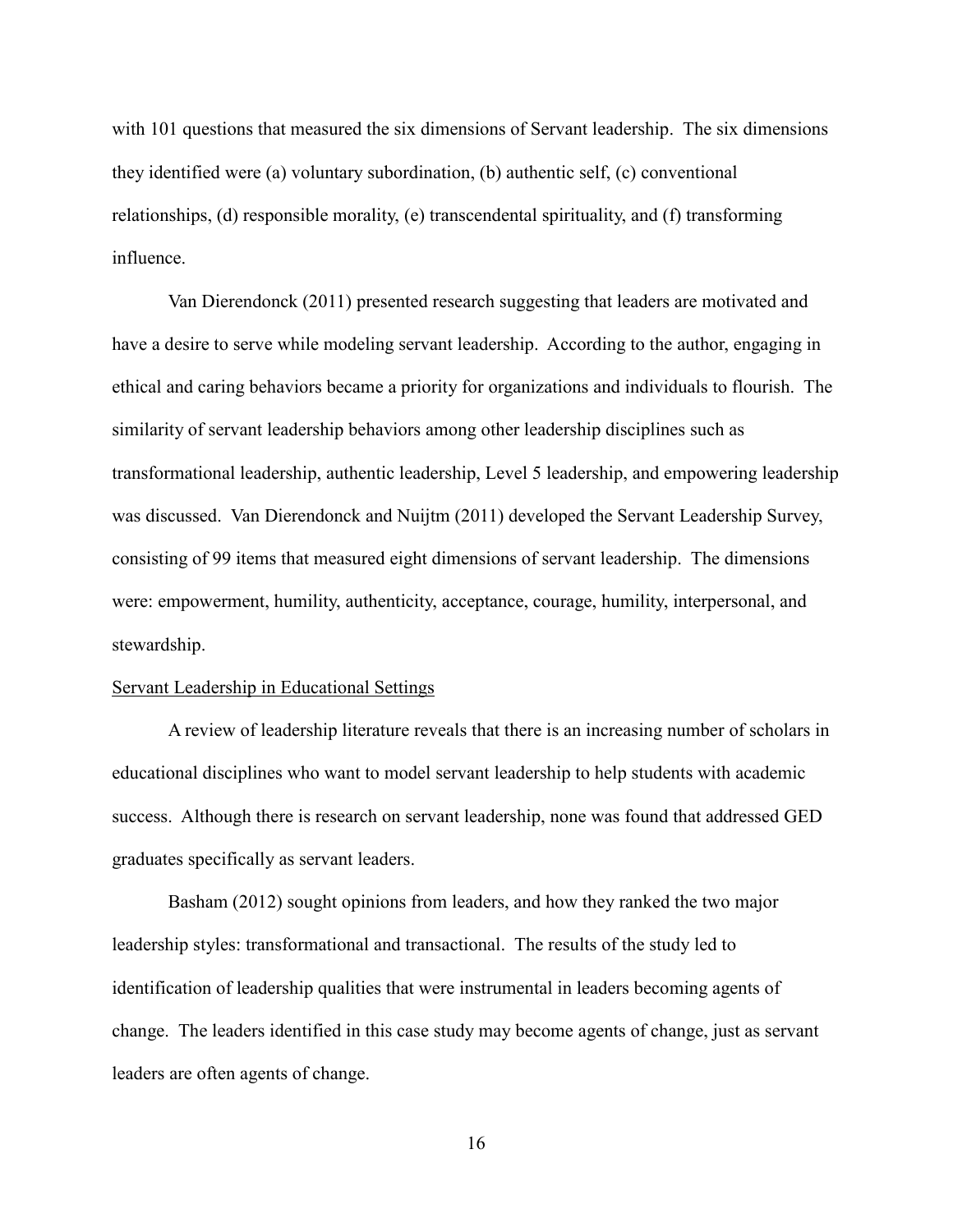Watt, Huerta, and Mills (2009) noted that leading is done in and outside of educational institutions. They discussed Advancement Via Individual Determination (AVID), which is an intervention program designed to support leadership and academic success by teaming teachers and students who received professional leadership development that provided tools to enhance learning. Their work suggested that those who go beyond what is expected and may influence the development of other leaders must be provided with resources to stay abreast of current pedagogy and policy.

Noland and Richards (2015) discussed how servant leadership in servant teaching can be effective in promoting leadership: servant leadership and servant teaching are synonymous. The advantage to servant leadership is that student servant leaders may be more effective when they reach out in a personal manner, and they have the natural instinct to serve and put students' needs first (Fink & Markhotl, 2013; Kemp-Graham, 2015; Greenleaf, 1970).

Eddy (2008) discussed how leadership evolved from the "great man" theory to current leadership models, such as servant leadership, that focus on individuals, ethics, and trusting relations (Green, 2014). Eddy (2008) discussed community college leadership from the perspective of leaders who desired to move up the career ladder in higher education. However, Eddy observed that a leader's skills, traits, behaviors and competencies might also apply to followers when they desire to become leaders. She noted that community college leaders must deal with issues such as resource constraints and administrative issues. Effective community college leaders must use clear spoken and written skills and active listening to engage in honest dialogue. Reinforcing servant leadership behaviors, the author placed emphasis on listening, which could help facilitate student success as well as the success of the institution. She also emphasized the importance of demonstrating ethics and promoting collaboration, as well as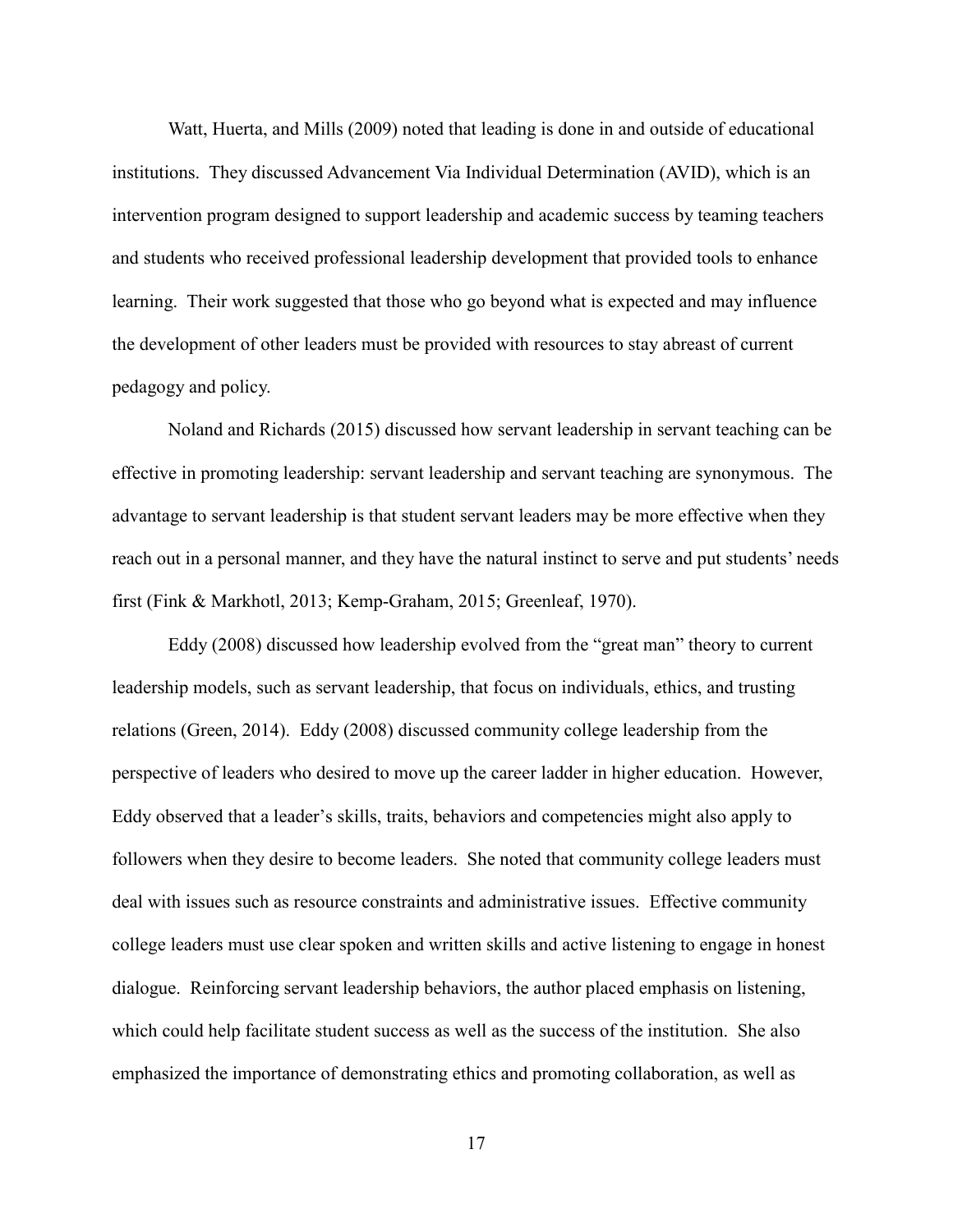contributing to internal and external relationships that are mutually beneficial. Furthermore, she discussed the formal leadership development programs created in professional organizations, state associations, and educational institutions. Research on leadership in community colleges suggested that measuring and developing leaders in specific skills and competencies may lead to a higher level of leadership performance. Administrative leadership can lead to student leadership. Servant leadership theory posits that students who have mentors, receive financial aid, have convenience and proximity to a local college, have social capital, and have time to commit to schoolwork and study may become the servant leaders that other students want to emulate.

### Servant Leadership and Hispanic Populations

As the number of Hispanics increases in the nation, it is important to understand how education becomes the foundation for socio-economic success. The Hispanic population has the highest number of high school dropouts in the nation, according to reports from the 2010 United States census. Research shows that the number of Hispanic students is increasing, yet the accuracy of research documenting the degree attainment of the Hispanic student is lacking (Krogstad, 2016). The accuracy of data reporting on GED earners is unclear because reporting systems are not universal (Heckman, Huphries, LaFontaine, & Rodriguez, 2012). When high school dropouts earn their GED, they are then reclassified as high school graduates when reported to local, state, and federal reporting agencies.

Rosales (2011) discussed the GI Bill and the struggles that Mexican-Americans faced to raise their socio-economic status, primarily through education. Leadership was important in organizations such as the American GI Forum (AGIF), which was founded in the late 1940s. AGIF's early leaders, such as Dr. Hector P. Garcia, were instrumental in securing benefits for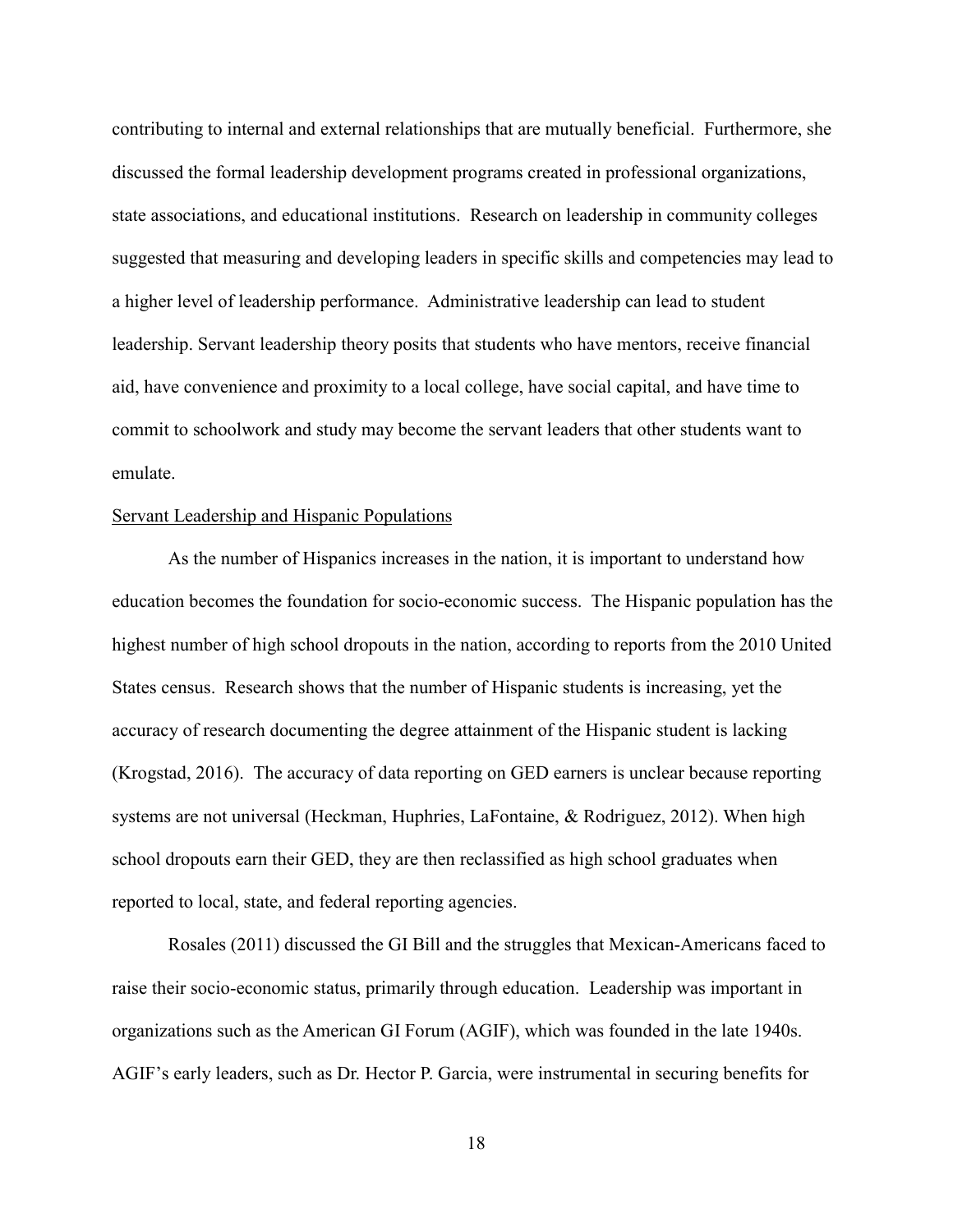Mexican-American veterans, as well as eliminating racism and addressing educational opportunities (Rosales, 2011). Leadership emerged as a need to become "equals." Mexican-Americans were being discriminated against in benefits, jobs, education, housing, and other social areas. Rosales told a story of persistence and perseverance as AGIF leadership (mostly veterans) proceeded to promote social justice and invoke change. Although the term "servant leadership" was not coined until the 1970s, the work of the AGIF leaders would have been recognized as being grounded in servant leadership principles.

The development of the League of United Latin American Citizens (LULAC) was viewed as a method of cultural assimilation that could be achieved through adult education (Rook, 2009). LULAC was founded in Corpus Christi in 1929 as several organizations with similar interests were merged. LULAC members were middle to upper class Mexican-Americans who were interested in the development of opportunities for Mexican American citizens. LULAC's membership consisted of professionals like doctors and lawyers, as well as Spanish elitists who were liaisons between the Anglo and Mexican communities (advocates) within the educational system and in other social issues. Rook (2009) explained that LULAC's philosophical means of establishing equality for Mexican-Americans was undertaken along with other efforts that also existed to maintain the Mexican culture during the "collectivist paradigmatic social movement" (p. 56).

#### Problems Affecting Servant Leadership and GED Students

Servant leadership focuses on leaders who serve others. The servant leadership theory posits a natural desire to serve first and then leadership follows. The theory's application in education explains that the leaders derive intrinsic satisfaction by serving others. Posner (2015) reported on 2013 figures: there were estimations that 63 million people volunteered (26.8 percent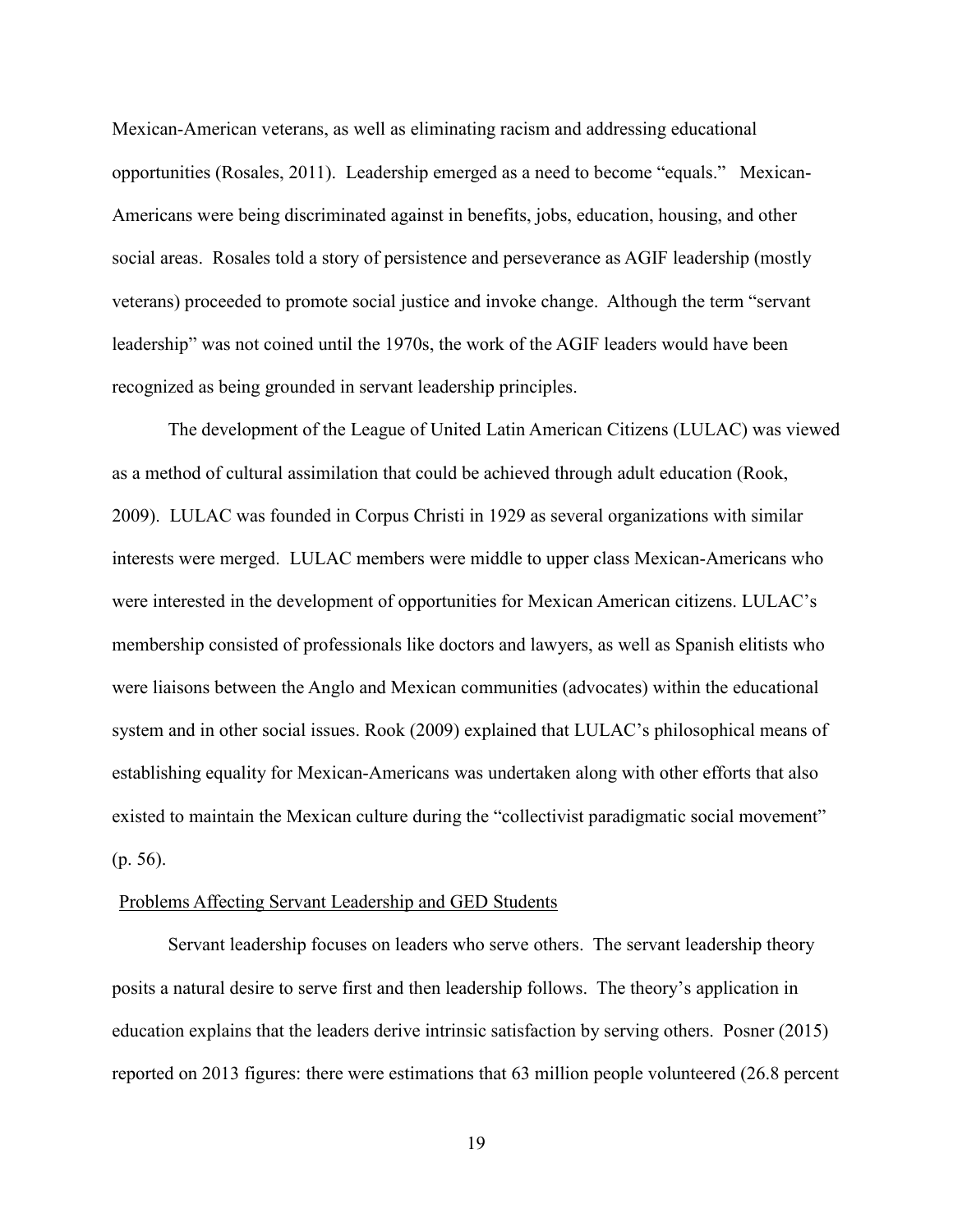of the population), and they contributed a median of 50 hours (US Bureau of Labor Statistics, 2013). The report did not indicate how many of the volunteers did so in a leadership capacity. The figures demonstrate that there are many individuals who are serving others already and if they are not considered servant leaders already, they would be candidates for such. The added advantage and application to servant leadership is that those being served by servant leaders develop a desire to become servant leaders themselves (Greenleaf, 1977). At a time when colleges and universities struggle with providing services and financial resources to help students who traditionally fall behind in school, it becomes important to have individuals such as GED graduates, who may be willing and capable of serving as servant leaders, to step up and provide services and support to supplement whatever the colleges and universities can provide.

Servant leaders face challenges that affect their effectiveness. For example, experts understand that leaders must make time for renewal to be effective. Servant leaders are often so busy serving others they neglect their own health, fail to invest in further education for themselves, miss out on opportunities for professional growth, and become ineffective (Green, 2014; Northhouse, 2014). It may be difficult for students to practice servant leadership because of life factors, such as loss of a job or financial support, loss of a family member or loved one, or personal health problems.

Additional challenges arise such as when leaders who serve the targeted student population are not committed enough to be effective or overextended to the point that they cannot deliver. Servant leaders who are overextended may decide to move on to pursue other interests (Boyatzis & McKee, 2005; Merriam & Bierman, 2014; Merriam & Grace, 2011). An underlying problem for institutions of higher education and organizations that support them is the lack of succession planning for their servant leaders. In addition, the lack of cross training of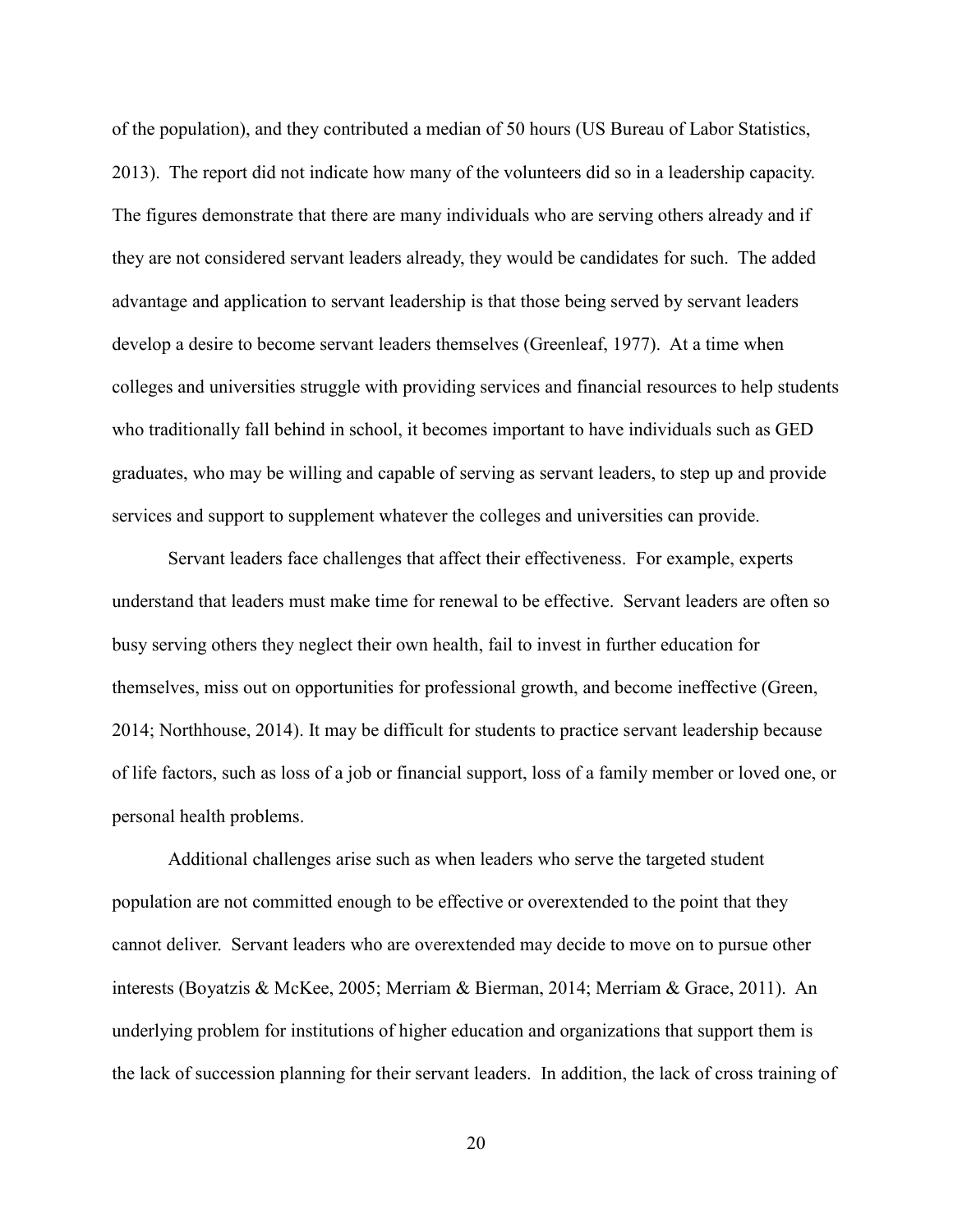the servant leaders, lack of contingency planning, and lack of leader development training in the programs leave the student having either to reestablish relationships with servant leaders or doing without an advocate, and, therefore, losing interest in applying or receiving guidance from leaders. It may be difficult for students to practice servant leadership themselves because of challenging life factors.

Another challenge is presented in the name itself. Some leaders are concerned about being labeled as a servant leader because others may interpret it as religion-based, which servant leadership is not (Greenleaf, 1970).

### GED Students

#### GED Students: A Broad Issue

The American Council on Education (ACE) (Pulley, 2011) addressed the gap between students that graduate from high school and ready to go to college and the GED graduate. The ACE found that 40 percent of students required some form of remediation, or developmental education, in order to become prepared to do college level work. Many GED earners are not college-ready when they start college, and they may fall behind academically from the start (Pulley, 2011).

Kenner and Weinerman (2011) describe a non-traditional student as one who is between the ages of 25 and 50 and who may have additional characteristics: is financially independent, has been out of school for some time, and places value on tasks. Harlow, Jenkins, and Steurer (2010) and Kenner and Weinerman (2011) described a non-traditional student as having been out of school, having larger responsibilities and obligations, and realizing the importance of higher education. The GED graduates who recognize that they may have distinct learning styles as nontraditional students may benefit when they apply leadership behaviors that may help them with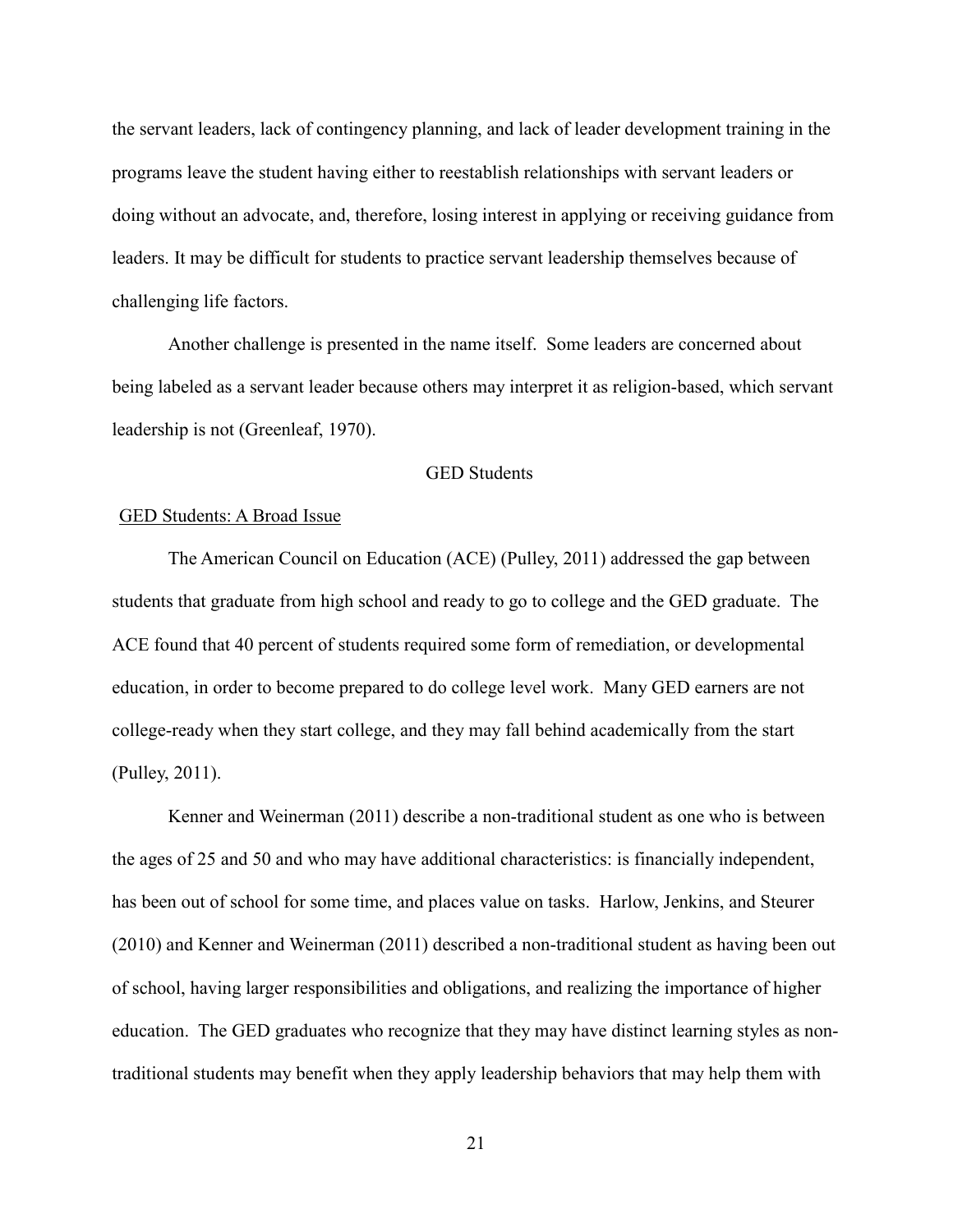academic success. Failure to recognize and address the difficulties they experience may lead to academic failure, which may lead to dropping out of college (Harlow, Jenkins & Steurer, 2010; Kenner & Weinerman, 2011; Mezirow, 1977).

Strand and Lovrich (2014) examined a court–engaged community truancy board that was also school-based. An intervention program referred to as Check and Consent (CC) was evaluated with a group of students who received the intervention program and a group of students from a school district that shared the similar demographics that did not receive the intervention. The group that experienced the intervention received positive results, which suggested that combined restorative justice and social capital may increase high school attainment, or GED, for the student who is "at risk" and considered to be truant. The findings demonstrated the benefit of CC and its applicability to intervention effectiveness and recommended that intervention programs be available. The study did not determine if intervention led to more GED graduates in higher education; however, that outcome was implied.

Harlow, Jenkins, and Steurer (2010) studied GED graduates in prison and concluded that the GED graduates read better than most of the population not in prison. They defended their comparison by referencing inmates' access to libraries and time to read. The underlying belief was that while inmates were in prison, they had more time to read, had access to libraries, and tried to prepare for better lives after prison. Seroczynski and Jobst (2016) discussed the term "from school to prison pipeline" (p. 426) which is disturbing in that research shows that minority youth are at higher risk for the experience (Christle, Jolivette, & Nelson, 2005; Seroczynski & Jobst, 2016). Various federal, state and local programs strive to address the truancy rates and keep those who may have engaged in truant behaviors in high school from making bad choices and following criminal activity and ending up in prison. Students who drop out of high school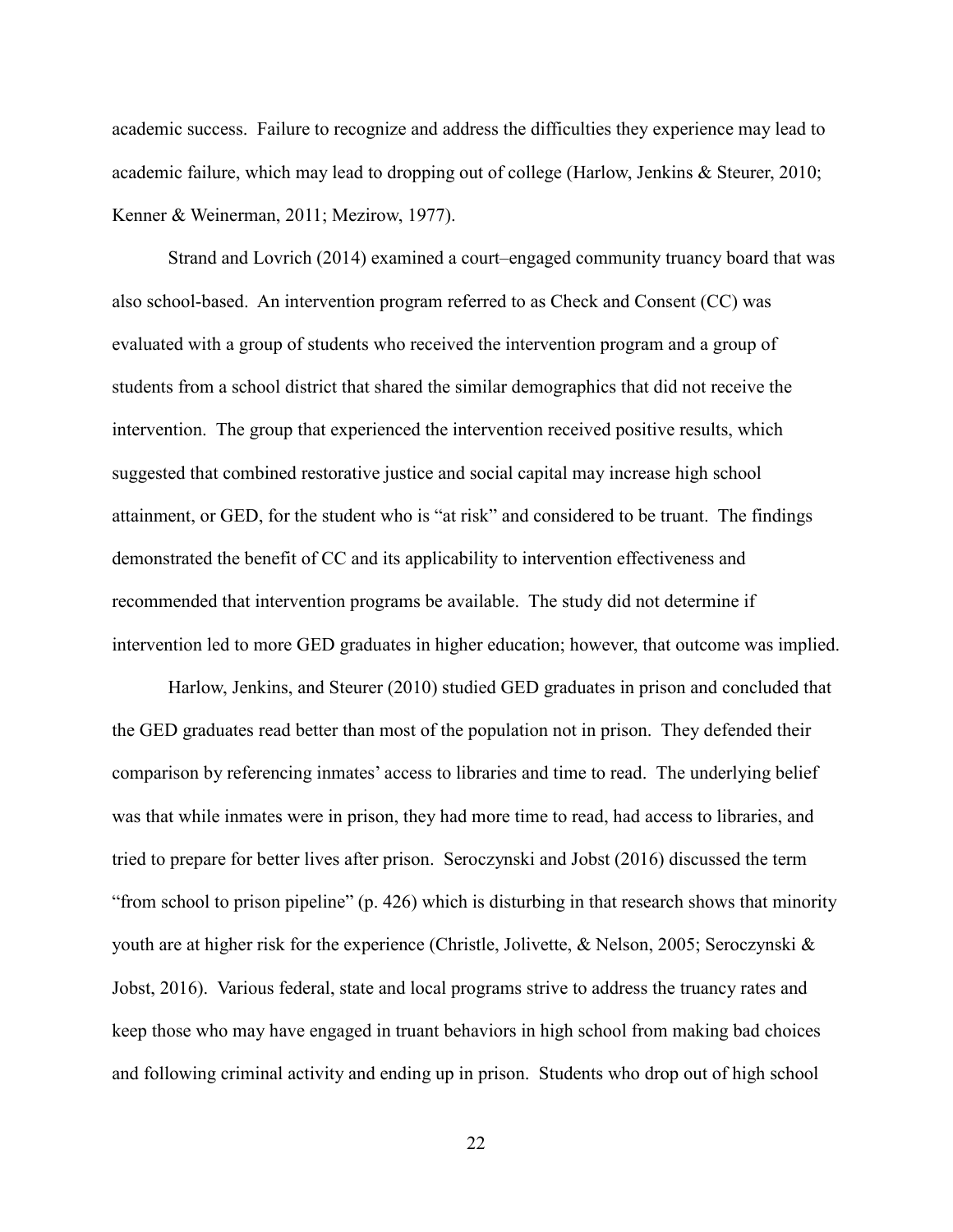and earn a GED have a different set of needs than traditional students. High school dropouts may get their GED and view that as a second chance to increase their socio-economic status and stay out of jail. Helping students earn a GED and attain higher education may help in promoting social justice.

According to Kollontal (2015) and Houston, Blankenstein, and Cole (2007), one goal of using art in higher education is to soften violence. Art is a form of expression through which students can identify pain and self-identity; it can become a coping skill and help students become engaged. Through engagement, students may begin to address disorienting dilemmas that may have interfered with their academics (Mezirow, 1997). The increase in violence in schools in the last decade demands leadership and servant leaders who promotes kindness, authenticity, humility, and trustworthiness. Kollontal (2015) and Houston, Blankenstein, and Cole (2007) suggested that art is often used to deal with disorienting dilemmas and many GED graduates experienced disorienting dilemmas prior to their dropping out of school. Reaching out to students who have dropped out of high school and allowing them to express themselves through art may help them become GED graduates who become engaged in pursuit of education because of the art experience.

### Challenges Faced by GED Students

Tovar (2015) examined the interactions between leaders (faculty and counselors) and student support programs in a study at a community college. The study was based on social capital theory as well as two other college models that measured impact. The study found that interactions and the quantity of interactions between students and leaders had a small but significant effect on Latina/o students. Participation in academically rigorous programs, as well as in support programs (such as in counseling), were indicators of students' success and their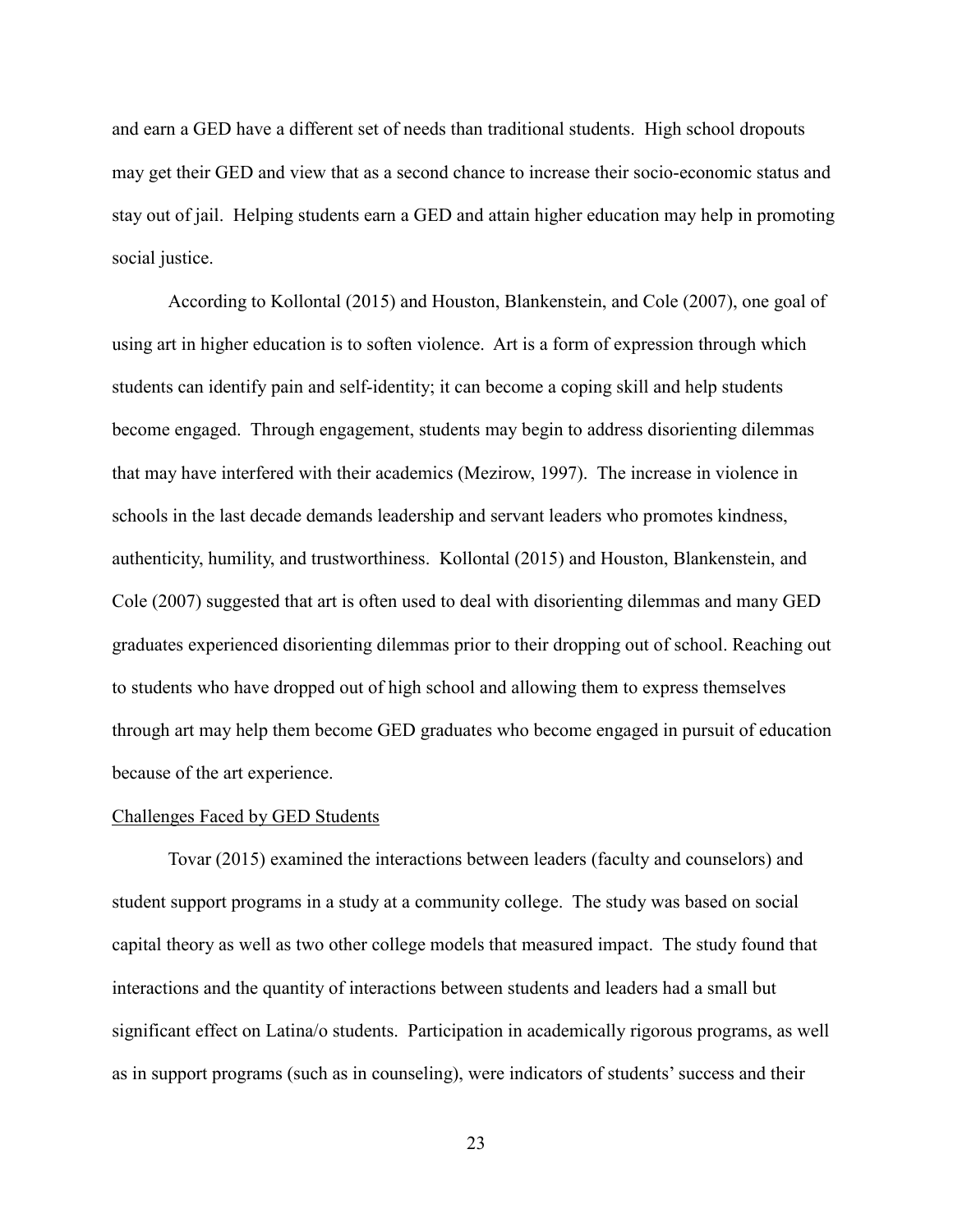intent to persist. However, the study reported that access to community college does not equate to access to resources, ability to participate in school programs, time to prepare for studies, academic progression, and ability to transfer out of community college (Tollefsp, 2009). The study suggested that leadership and being attuned to student services might influence grades and persistence intentions, as well as degree attainment. The implications of the study suggested that becoming engaged in extracurricular activities might lead to leadership opportunities for students.

Quigley, Patterson, and Zhang (2011) discussed the GED Testing Service that was founded in 1942 and has given opportunities to more than 18 million adults through the high school equivalency program. They observed that the GED and its impact are incalculable with regard to personal growth, societal changes, and economic opportunities (Kantrowitz, 2007; Kezar, Chambers, & Burkhard, 2005). Quigley, Patterson, and Zhang (2011) discussed the barriers faced by GED graduates and identified them as being either situational barriers, institutional barriers, or dispositional barriers. Situational barriers were described as those barriers that interfere in life situations, such as lack of social capital; health issues such as illness, death, or pregnancies; and lack of resources such as transportation, childcare, and housing. Institutional barriers consisted of barriers such as geographic inaccessibility, school administrative issues, ineffective teaching, and educational expenses. Dispositional barriers were those individual perceptions based on experience that formed the individuals' views regarding formal higher education, their fear of failure, distrust of teachers and administrators, and concern for participation in large classes. Quigley, Patterson, and Zhang (2011) suggested that it is necessary to understand GED graduates and the barriers they face as they seek higher education (Leese, 2010).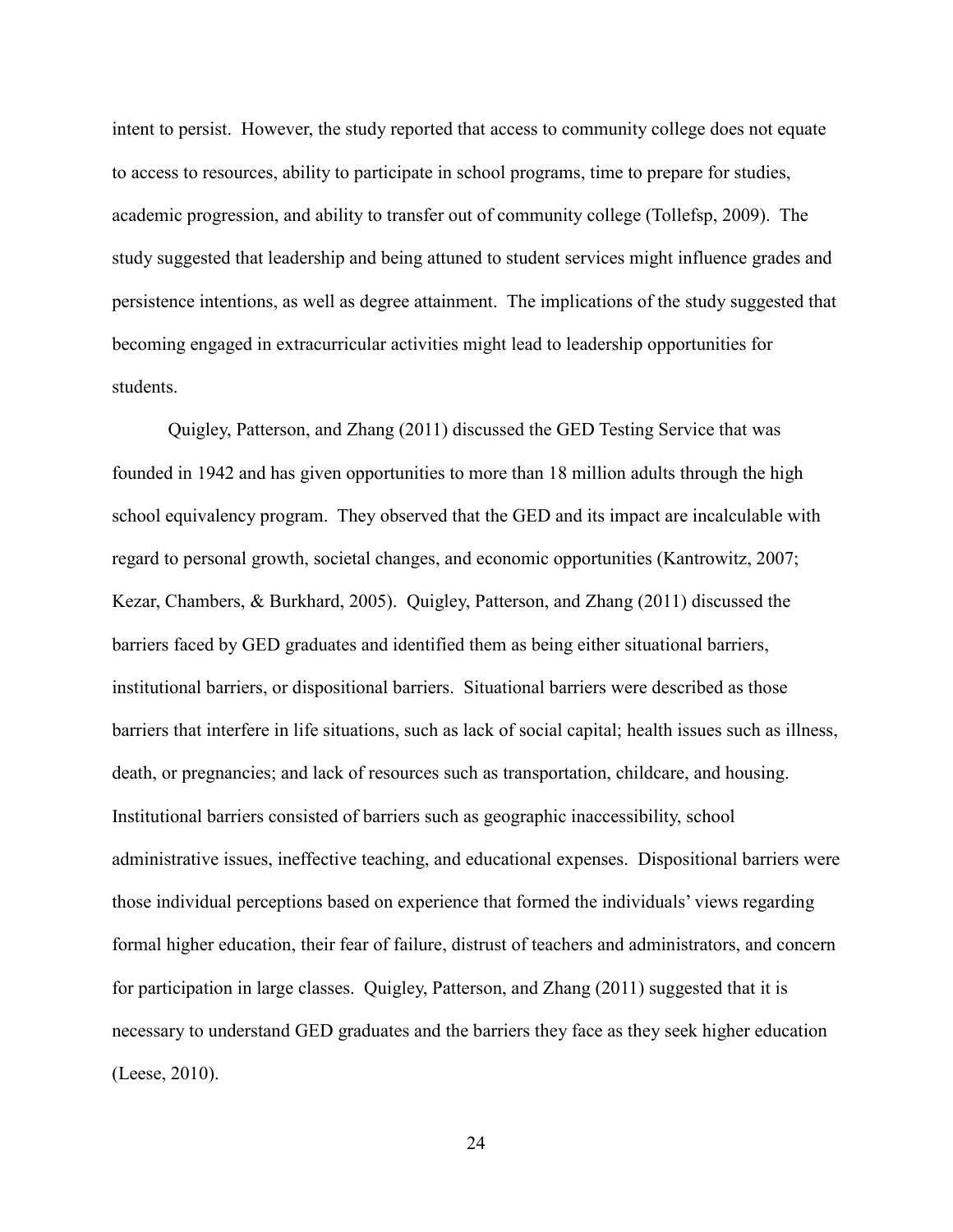### GED Students and the Need for Leadership

In a study on dropout rates, Lofstrom (2010) referenced a report that 54% of Hispanics graduate from high school, compared to 56% of African Americans and 78% of Whites. He attempted to determine why dropout rates were so high among Hispanics and African Americans, and cautioned that high school dropouts have not always been reported correctly or universally. Some students become home schooled, transfer to private schools, or leave the state and cannot be tracked. The findings in the study indicated that the key contributors to Hispanic high school dropouts were being economically disadvantaged and living in poverty, as well as lacking in English proficiency. The study suggested that for African Americans, the key contributor for high school dropouts was neighborhood characteristics. Lofstrom (2010) reported that Texas Education Agency (TEA) discrepancies on dropouts may be attributed to GED programs. The TEA does not report students as dropouts if they are enrolled in a GED preparation program. Additionally, Lofstrom showed that holding students back a grade was a relevant predictor of dropping out. It appears that many dropouts seek to earn a GED, and after doing so, they may become inspired to seek out higher education opportunities.

Thompson (2013) discussed how different leaders influence students in college. In order to increase enrollment in college and place focus on education; for example, some Christian leaders request that students take part in activities such as placing report cards in offering plates, encouraging prayer, establish good study habits, and striving for good attendance. Thompson suggested that students are not alone on their educational journey because the whole family becomes engaged. Thompson also addressed the need for collaboration between institutions of higher education and students if college attainment is to be reached by the student who may have dropped out of high school and not attended college at all. Thompson did not specifically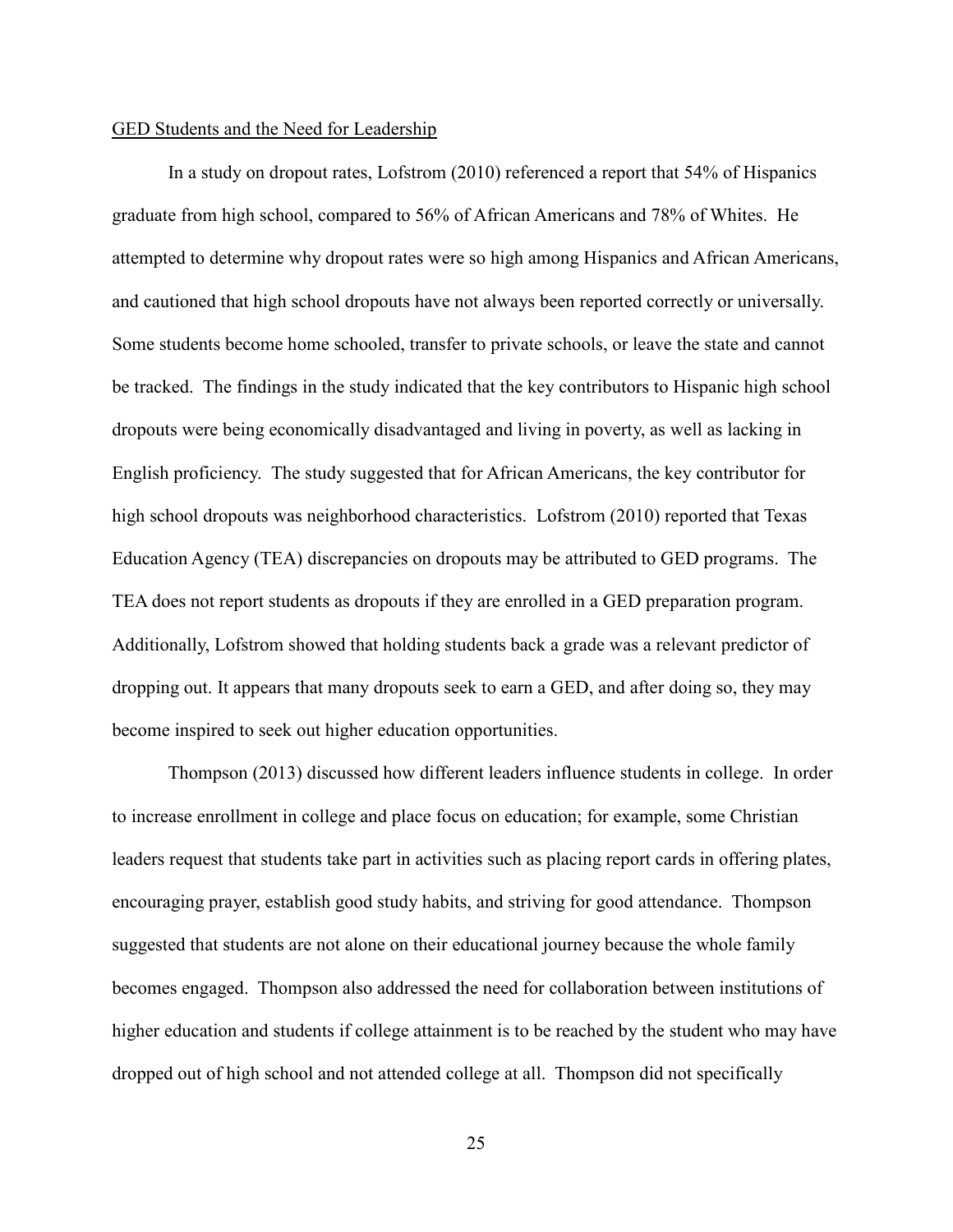identify dropout students; however, he did imply that the leaders take a proactive approach to teaching leadership competencies which may be utilized and built upon once students are in college. Thompson suggested that through perfect attendance, good study habits, good grades, and strong social support, college students, such as the GED graduates, may be provided opportunities to demonstrate leadership competencies through leading by example.

## Summary

The review of the literature focused on servant leadership, its application, and potential impact on GED graduates' academic knowledge. Different theories were critically examined to determine how leaders emerge. Servant leadership is one way that may contribute to student leadership effectiveness. The GED graduates who are now in college bring life experiences and almost demand a leadership approach different from their traditional high school counterparts. However, there is no universal approach to servant leadership; it still becomes a one-on-one relationship to reach the optimal goals of exemplary leadership. The literature review supported the usefulness of conducting this study. The sample of GED graduates' perceptions of their servant leadership behaviors may provide an insight into how they view this leadership theory. Through commitment, communication, and practice of servant leadership behaviors, the GED graduate may become effective and trustworthy as a servant leader. Servant leadership behavioral characteristics and strengths can be taught to GED graduates who may wish to become future school or community leaders. The desired outcome would be that through training and practice, GED graduates transform into servant leaders within their educational institutions, community, and career environments.

The review of the literature showed an abundance of qualitative research studies on servant leadership but very few quantitative investigations. Future quantitative research will add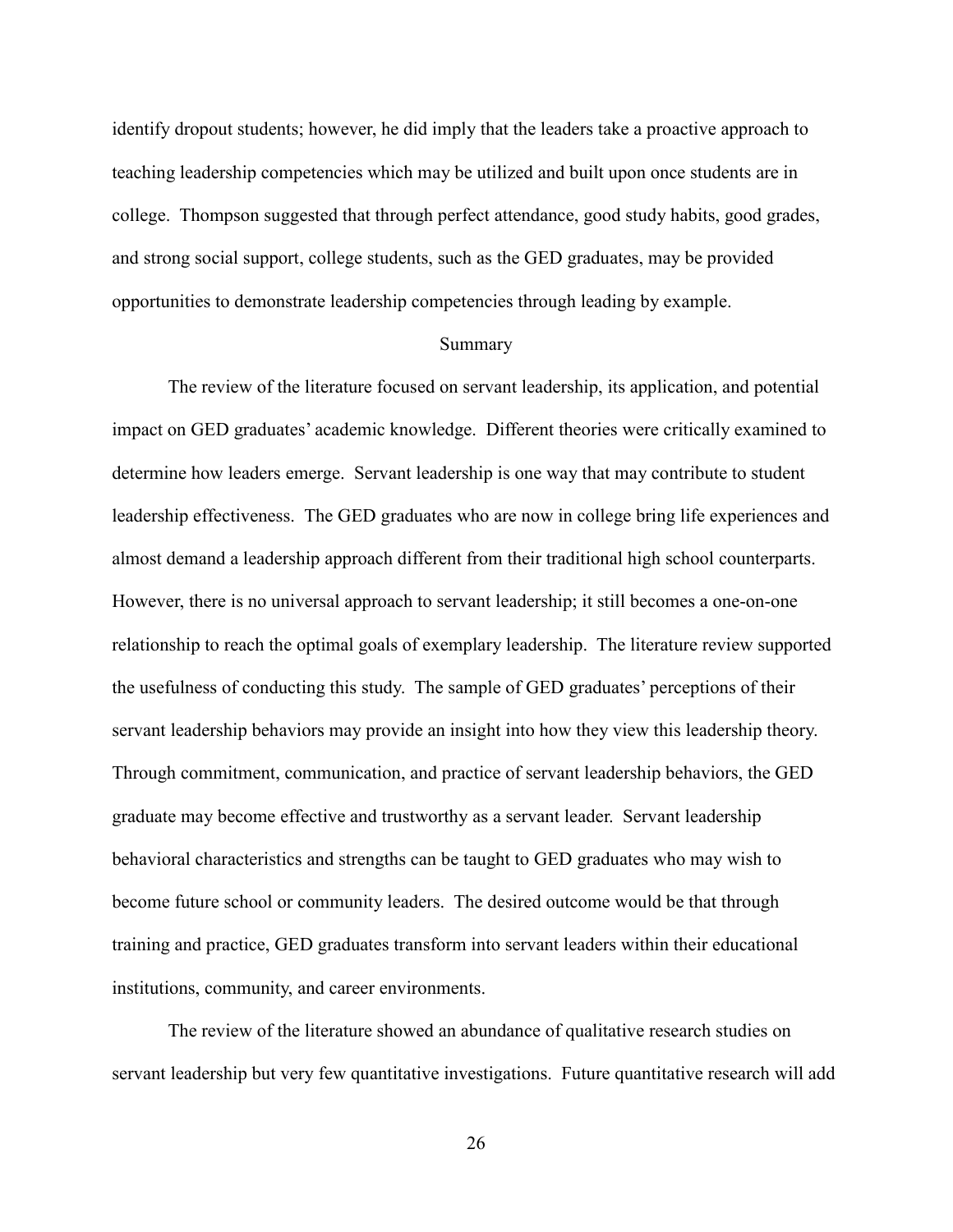to the body of literature that can fundamentally expand the knowledge on servant leadership and how it pertains to promoting behaviors that may contribute to students becoming servant leaders.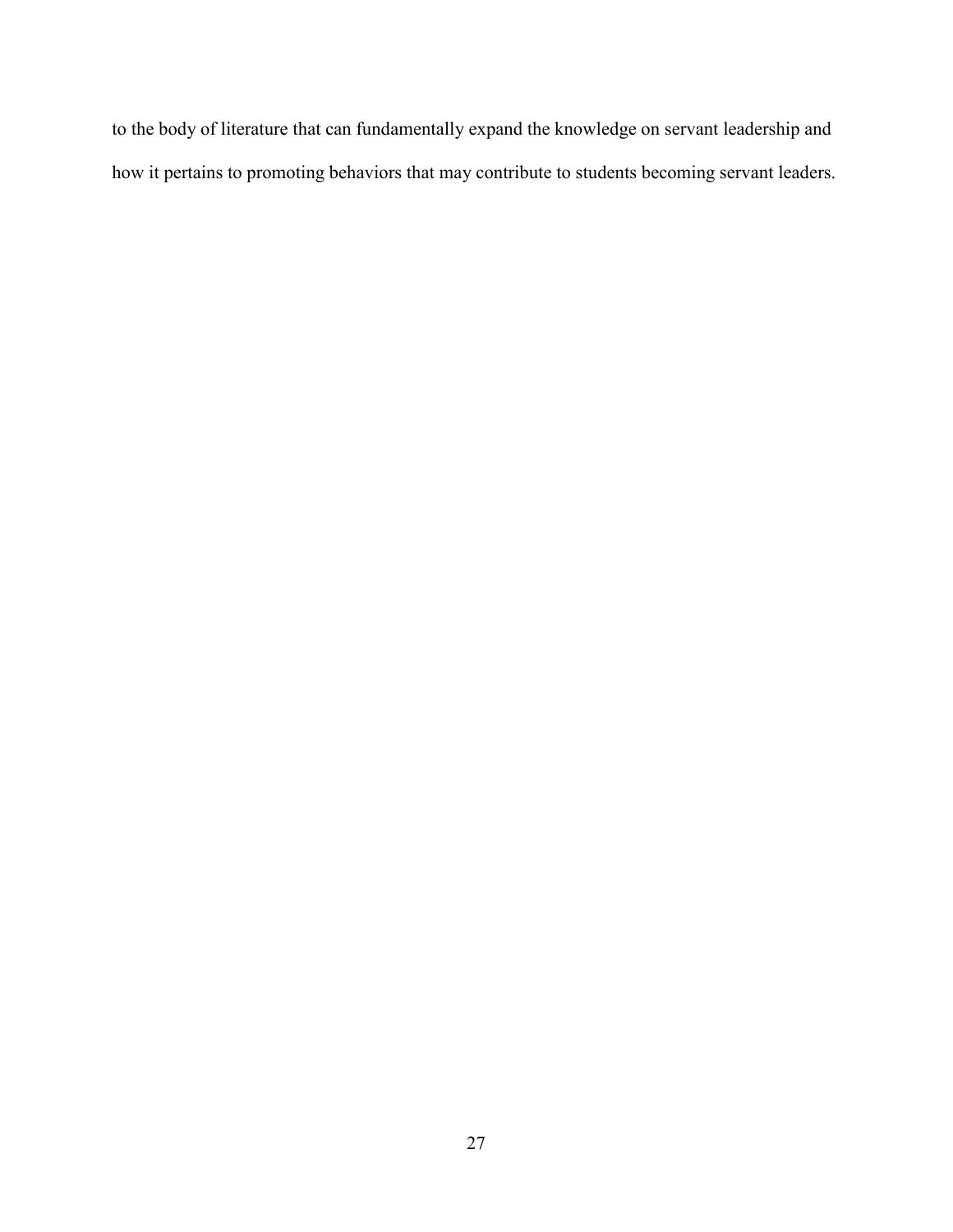# CHAPTER III **METHOD** Introduction

The primary purpose of the study was to answer the following research questions: (1) What are the servant leadership behaviors of GED graduates? (2) To what extent are the servant leadership behaviors of GED graduates affected by their selected demographic characteristics?

This chapter describes the methods that were employed to conduct the study. The chapter is represented by the following sections: research design, subject selection, instrumentation, data collection, and data analysis.

## Research Design

 The study employed a descriptive research design in which quantitative data were collected, processed, and analyzed (Creswell & Clark, 2011; Meltzoff, 1998; Vogt, 2007). The descriptive techniques, which included inferential statistical techniques, were utilized to investigate the servant leadership behaviors of GED graduates and the demographic variables that may impact the outcome measures of interest. The Servant Leadership Theory (SLT) was explained in the context of seven constructs, namely, emotional healing, creating value for the community, possessing conceptual skills, empowering others, helping others grow and succeed, putting others first, and behaving ethically (Liden, Wayne, Zhao, & Henderson, 2008; Pousa, 2014; Van Dierndonck & Nuijtn, 2011). There were no independent or dependent variables due to the descriptive and exploratory nature of the study. Due to non-experimental nature of the study, no causal inferences were drawn.

## Subject Selection

The study took place in South Texas. The GED participants ( $n = 75$ ) were scholarship recipients of the Education is Our Freedom (EIOF) College Scholarship Program, who were not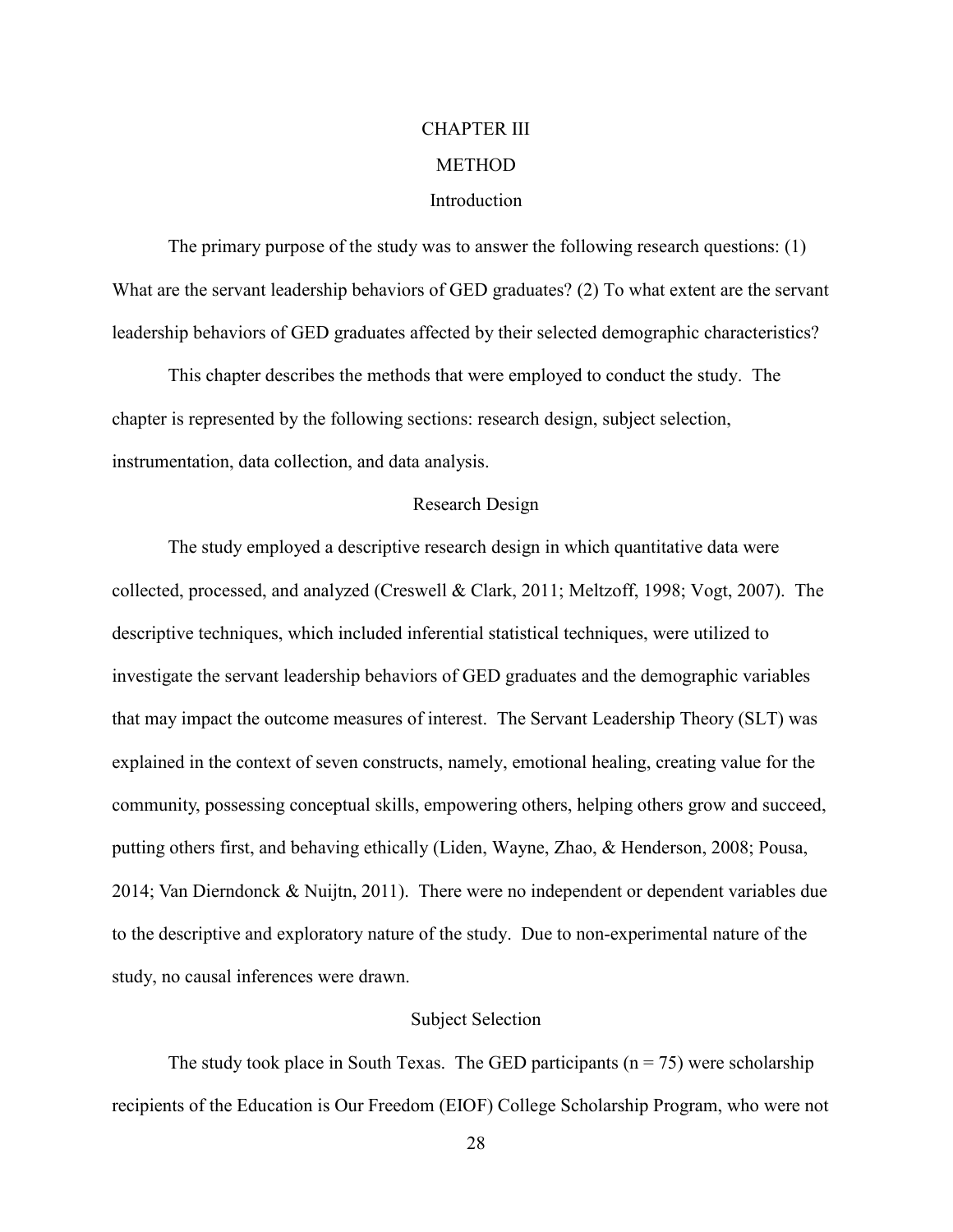representative of Texas GED graduates, which resulted in a non-probability sample. Participants were over the age of 18, considered adult learners, and could also be classified as non-traditional students. The overwhelming majority of the participants were attending or had already attended South Texas institutions of higher education, primarily, Del Mar College, Texas A&M University-Corpus Christi (TAMUCC), and Texas A&M University-Kingsville (TAMUK) (Goodall, 2009). Del Mar College, TAMUCC and TAMUK are Hispanic Serving Institutions (HSI) (Gooden & Martin, 2014). Due to the proximity to the Texas border, most of the participants were Hispanic. Approval to conduct the study was obtained from the Institutional Review Board (IRB) at Texas A&M University-Corpus Christi (HSRP #154-17).

### Instrumentation

For the purpose of the study, a 2-part survey instrument, the Servant Leadership Questionnaire (SLQ), was developed by the researcher (Appendix A). The first part was designed to measure the servant leadership behaviors, utilizing a previously published instrument (Green, Rodriguez, Wheeler, & Baggerly-Hinojosa, 2015; Liden, Wayne, Zhao, & Henderson, 2008; Pousa, 2014). The second part was designed to collect the selected demographic characteristics of the respondents.

There were 28 attitudinal items that measured the constructs of servant leadership. A 4 point Likert-type scaling was utilized:  $4 =$  Strongly agree,  $3 =$  Agree,  $2 =$  Disagree,  $1 =$  Strongly disagree. The results were interpreted as follows: high range - strongly exhibiting the leadership behavior; moderate range – exhibiting the behavior in an average manner; low range – exhibiting the leadership behavior below the average; and extremely low range - not inclining to exhibit the leadership behavior at all.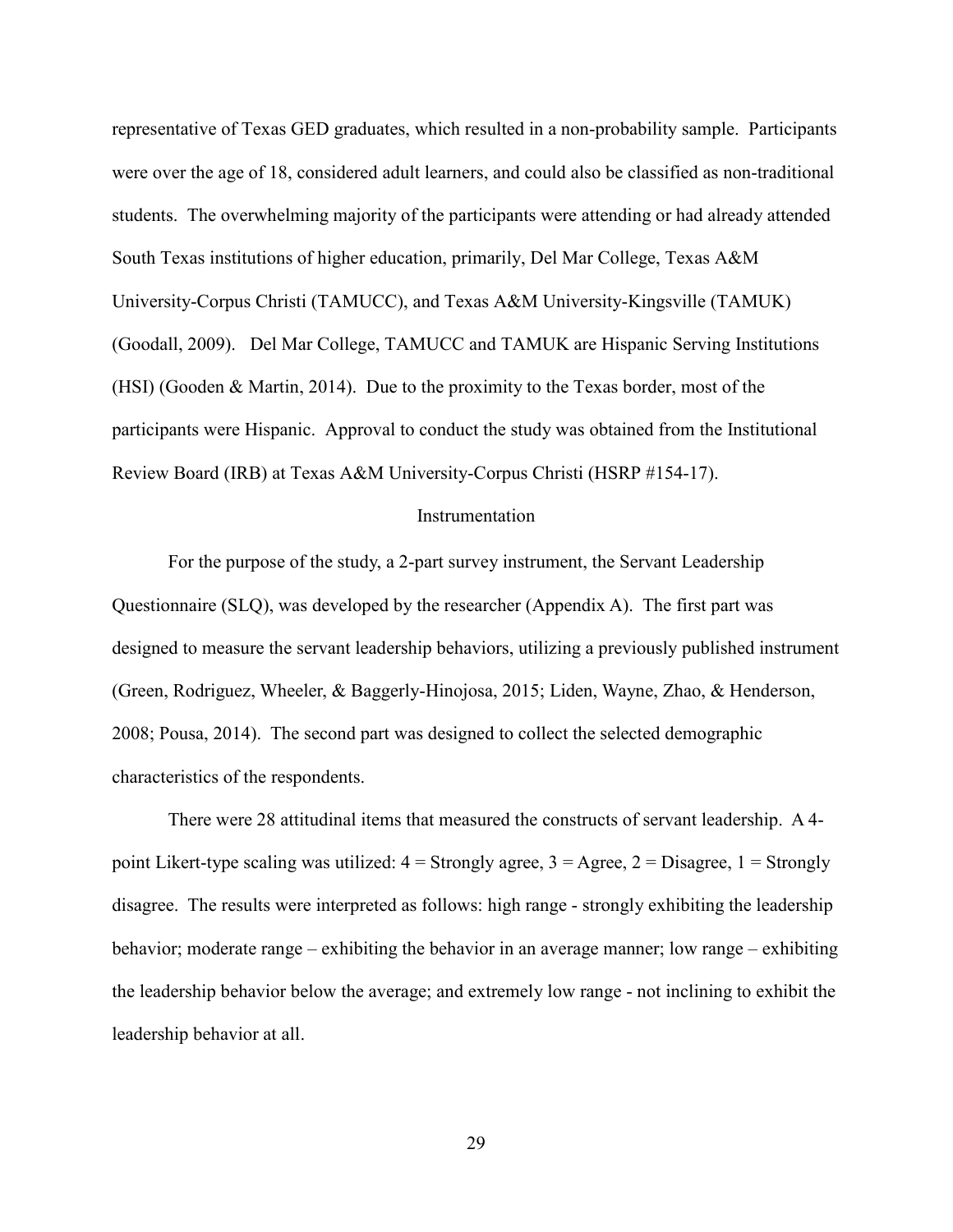Emotional healing behaviors were measured by four items: (1) others would seek help from me if they had a personal problem; (2) care about others' personal well-being; (3) take time to talk to others on a personal level; and (4) recognize when others are feeling down without asking them.

Creating value of the community behaviors was measured by four items: (1) emphasize the importance of giving back to the community; (2) always interested in helping people in the community; (3) involved in community activities; and (4) encourage others to volunteer in the community.

Conceptual skills were measured by four items: (1) can tell if something related to work or school is going wrong; (2) can handle complex problems; (3) have a thorough understanding of the educational institution and its goals; and (4) can solve work or school problems with new or creative ideas.

Empowering behaviors were measured by four items: (1) give others the responsibility to make important decisions about their own jobs; (2) encourage others to handle important work or school decisions on their own; (3) give others the freedom to handle difficult situations in the way they feel is best; and (4) do not need others to consult me before they make important decisions at work or school.

Helping others grow and succeed behaviors was measured by four items: (1) can help others make career development a priority; (2) am interested in making sure others reach their career goals; (3) provide others with work or school information that enable them to develop new skills; and (4) want to know about others' career goals.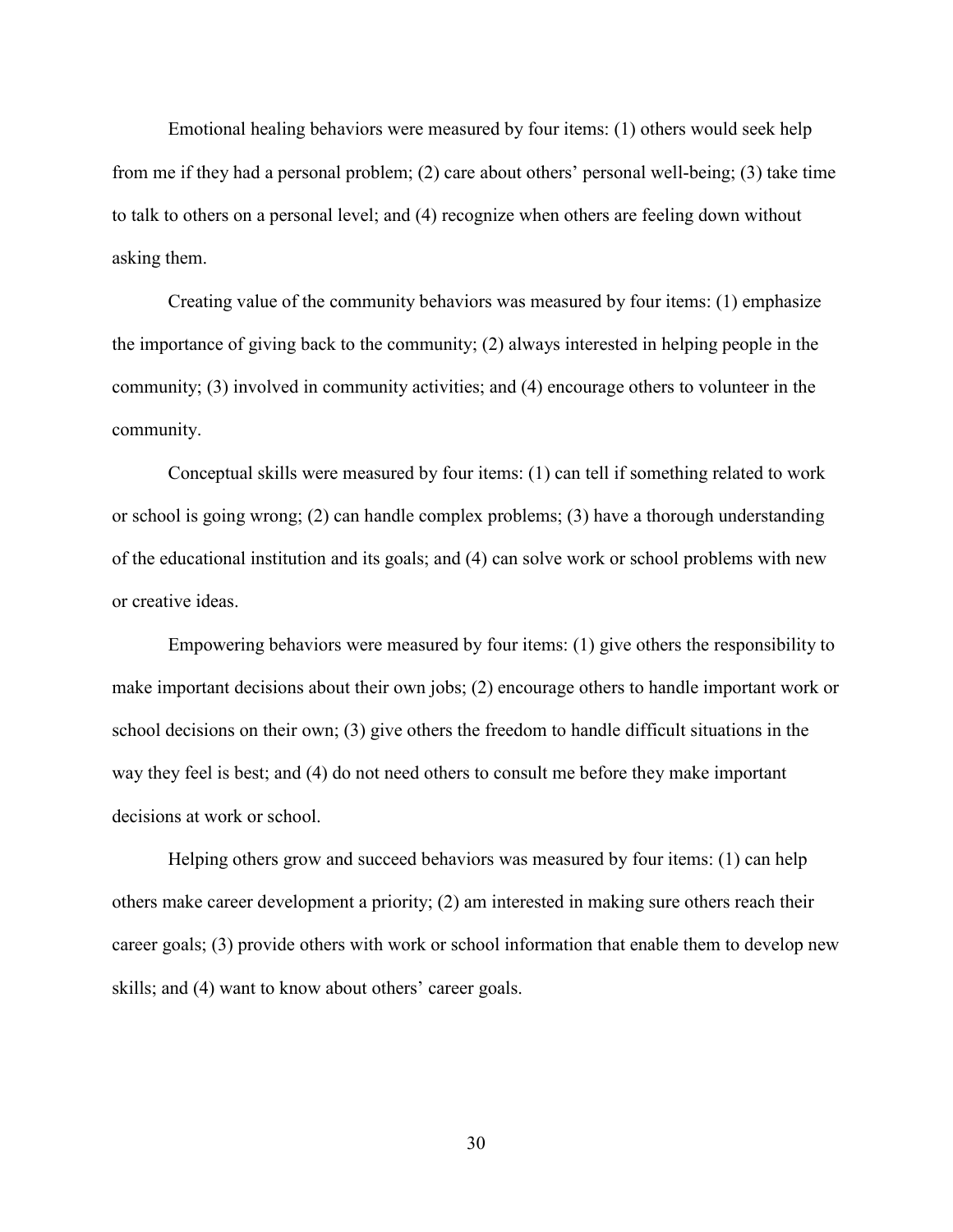Putting others first was measured by four items: (1) care about others' success more than my own; (2) put others' best interest above my own; (3) sacrifice my own interest to meet others' needs; and (4) do what can be done to make others' jobs or school work easier.

Behaving ethically was measured by four items: (1) hold high ethical standards; (2) am always honest; (3) would not compromise ethical principles to meet success; and (4) value honesty more than money.

The second part was designed to collect the demographic data. Specifically, the data for the following variables were collected: gender, ethnicity, age, years since earning GED, college classification and status, anticipated years before degree attainment, work history, and social capital. In addition, the participants were asked if they desired to become servant leaders themselves and to self-identify the servant leadership behaviors that they demonstrated. Additionally, participants were asked which of the following influenced them as a servant leader: family member, teacher, friend, religious leader, community leader, or someone else.

 The content validity of the SLQ was assessed by the researcher's doctoral dissertation committee and the feedback was used to modify the instrument. The SLQ was then pilot-tested and the data were used to estimate of the instrument (Cronbach's Coefficient Alpha = 0.89).

# Data Collection

A web-based version of the SLQ was used for the purpose of data collection, utilizing Qualtrics survey software (Vidic, Burton, Couth, Pickering & Start, 2016). The study participants were recruited by email through an EIOF representative. The introductory email was sent to EIOF's email listserv, which included GED graduates from South Texas who had received EIOF scholarships. The EIOF representative sent out the introductory email, informing the potential participants of the study and included a link to the survey on March 2, 2018. The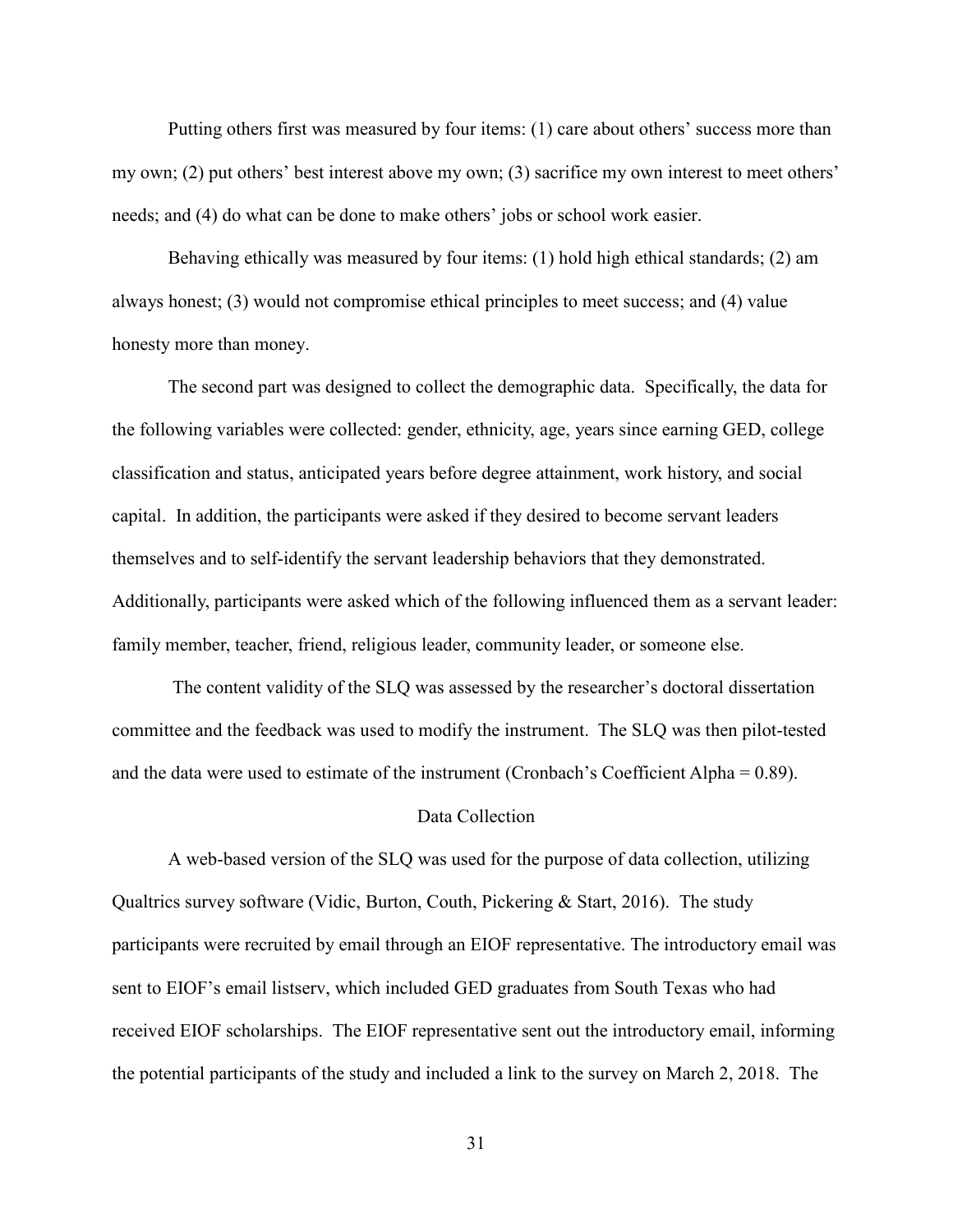consent to participate in the study was embedded in the SLQ. The emails were sent to 234 potential participants, of which, 6 were duplicates, and 18 bounced back; thus, the accessible population was 210. Follow-up emails were sent thanking those who had already responded and requesting participation from those who had not yet responded. The follow-up emails were sent on March 13, March 21, and March 29, 2018. The data collection ended on April 11, 2018, at which time, a total of 78 had activated the link, of which, 75 had completed the survey, resulting in a response rate of 35.70%. Due to the non-probability nature of sampling, the participants were not representative of the population.

#### Data Analysis

The data collected from the web-based surveys were downloaded into an Excel file and then exported into the Statistical Package for the Social Sciences (SPSS), which was utilized for the purpose of data manipulation and analysis. Due to performing multiple univariate tests, the level of significance was set, a priori, at 0.01 to reduce the probability of making a Type I Error.

Descriptive statistics were used to summarize and organize the data. Specifically, frequency and percentage distribution tables, measures of central tendency, and measures of variability, were used to summarize and organize the data (Field, 2013; Urban, 2010).

 Cronbach's alpha co-efficient was used to estimate the internal consistency of the seven constructs (Pedhazur & Schmelkin, 1991). Specifically,  $\alpha = [k/k-1] [1-(\sum \sigma_i^2/\sigma_x^2)]$ , where k is the number of items on the test,  $\sigma_i^2$  is the variance of item i, and  $\sigma_x^2$  is the total test variance (sum of the variances plus twice the sum of the co-variances of all possible pairs of its components, that is,  $\sigma_{\rm x}^2 = \Sigma \sigma_{\rm i}^2 + 2\Sigma \sigma_{\rm ij}$ ) was computed for each of the constructs.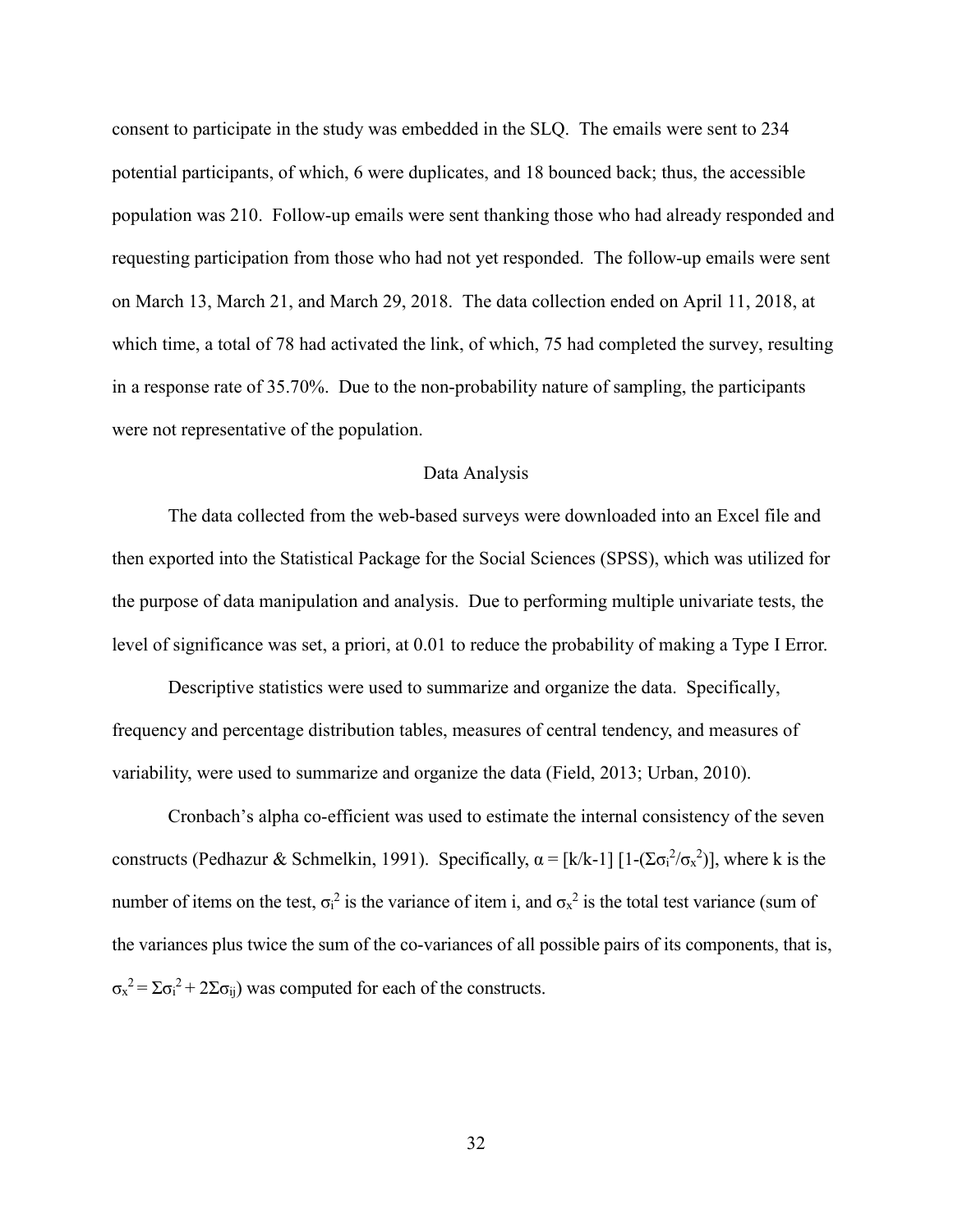A univariate repeated measures analysis of variance (Stevens, 2009) was used to examine the differences among the seven construct scale scores. Univariate repeated measures analysis of variance (Stevens, 2009) was employed to examine within-group differences. The statistical technique uses the blocking procedure to isolate the effects of a nuisance variable, thus, reducing the error term. The linear model equation is  $X_{ij} = \mu + \alpha_j + \pi_i + \varepsilon_{ij}$  (Score = Grand Mean + Treatment Effect + Block Effect + Error Effect). The Sphericity assumption, which requires that the variances of the differences for all pairs of repeated measures be equal, was tested, using Epsilon (ε). If  $\varepsilon$  is 0.70 or greater, the assumption is met. Modified Tukey procedure, HSD =  $q_{\alpha;k,(n-1)(k-1)}$   $\sqrt{\text{MSRES}/n}$ , where  $(n-1)(k-1)$  is the error degrees of freedom and MSRES is the error term, was used for the purpose of post hoc analysis.

The analysis of the data also included t-test for Independent Samples, One-way Analysis of Variance, and Pearson's Product-Moment Correlation Coefficient (Field, 2013).

#### Summary

 The non-experimental nature of the study precluded any causal inferences. The nonprobability nature of the sampling procedures limited the external validity to the study's participants. The psychometric properties of the survey questionnaire were examined and documented. The data were collected electronically, using an on-line survey questionnaire. A series of descriptive and inferential statistical techniques were used to analyze and report the data.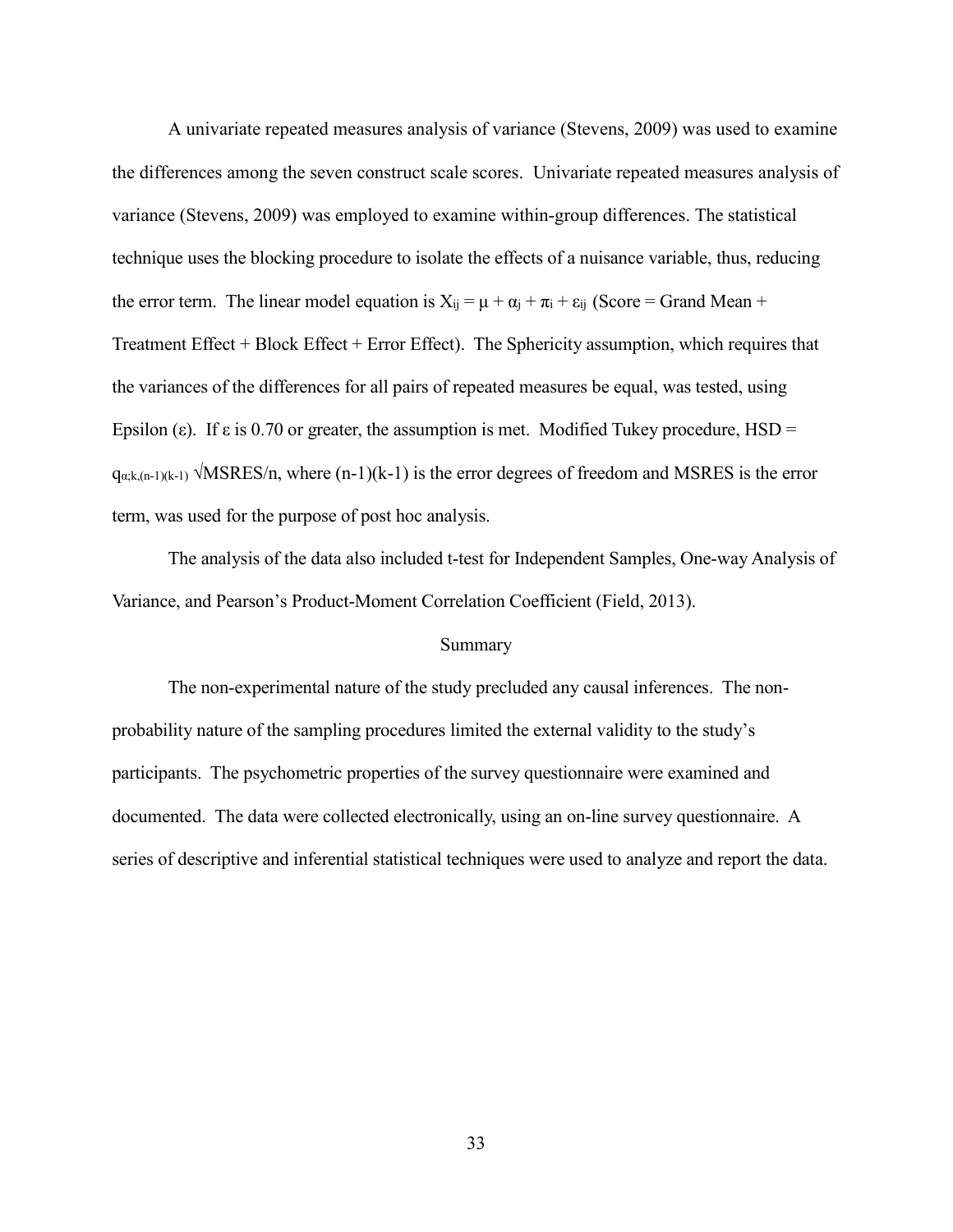# CHAPTER IV RESULTS

#### **Introduction**

The purpose of the study was to examine servant leadership behaviors in relation to selected demographic characteristics in a non-probability sample of GED graduates who had received scholarships from the Education is Our Freedom GED College Scholarship Program (EIOF). To do so, an on-line Servant Leadership Questionnaire (SLQ) was developed and used to collect the data on servant leadership behaviors and selected demographic variables. The study's guiding research questions were (1) What are the servant leadership behaviors of GED graduates? (2) To what extent are the servant leadership behaviors of GED graduates affected by their selected demographic characteristics? Descriptive and inferential statistical techniques were utilized to analyze the data and report the findings. The level of significance was set, a priori, at 0.01.

### A Profile of Subjects

The non-probability sample consisted of 75 recipients of EIOF scholarships between 2016 and 2018. The respondents were predominantly Hispanic and female. Additionally, they were likely to be attending a 4-year university full-time, while employed part-time. Most notably, almost all reported they had received family support towards their educational goals. Results are summarized in Table 1.

A typical participant was a 27-year-old who had received a GED within the previous six (6) years. Additionally, on the average, the participants had been attending college for three and a half (3.50) years and expected to graduate within the subsequent two (2) years. Results are summarized in Table 2.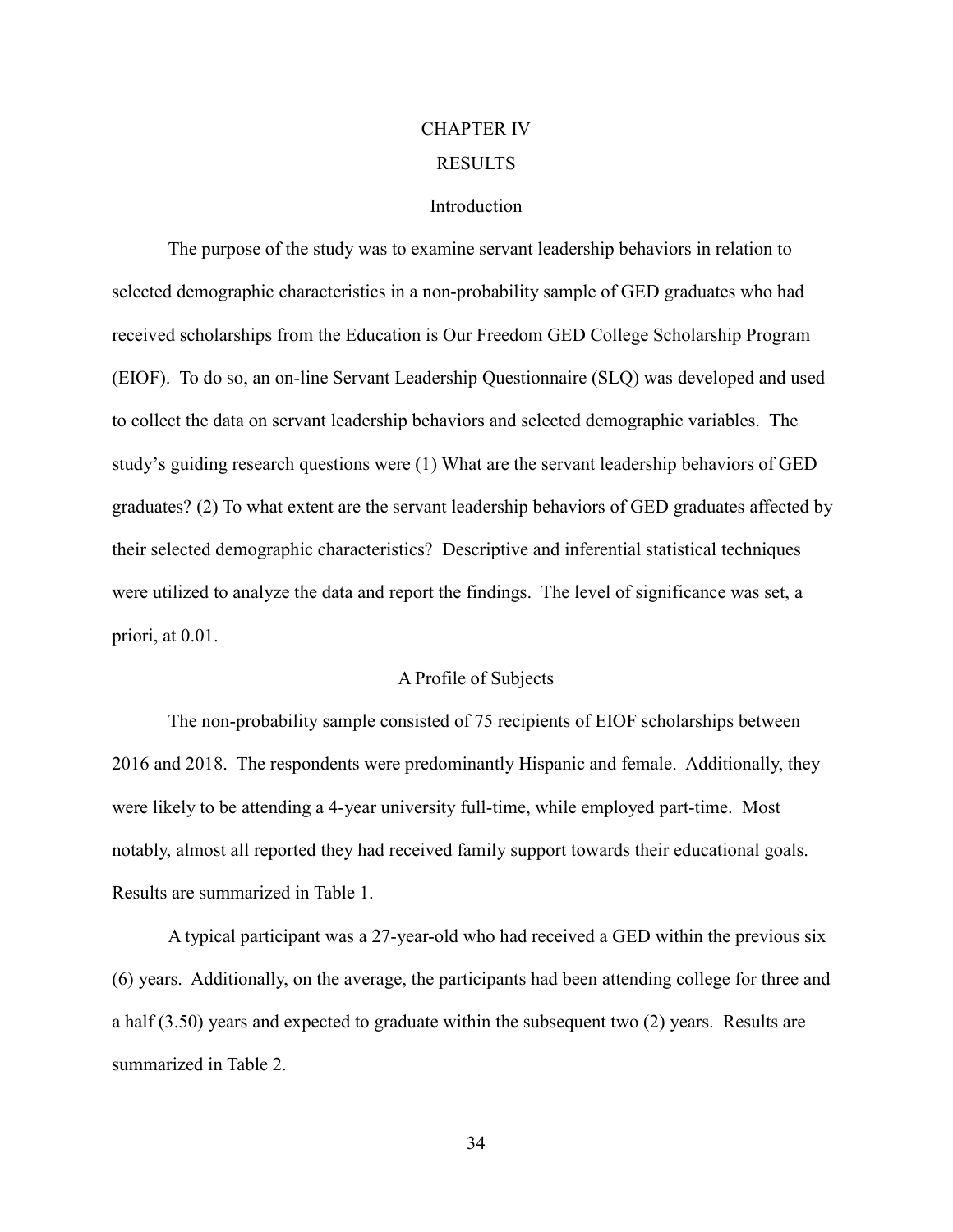| Variable                        |                               | $\overline{F}$ | $\frac{0}{0}$ |
|---------------------------------|-------------------------------|----------------|---------------|
| Gender                          | Female                        | 51             | 68.00         |
|                                 | Male                          | 24             | 32.00         |
| Ethnicity                       | Hispanic/Latino               | 60             | 80.00         |
|                                 | White                         | 11             | 14.70         |
|                                 | <b>Black/African American</b> | $\overline{2}$ | 2.70          |
|                                 | Asian                         | $\mathbf{1}$   | 1.30          |
|                                 | Other                         | $\mathbf{1}$   | 1.30          |
| <b>School Classification</b>    | 4-year University             | 45             | 60.00         |
|                                 | 2-year College                | 24             | 32.00         |
|                                 | Not Attending                 | $\overline{4}$ | 5.30          |
|                                 | Vocational/Trade              | $\overline{2}$ | 2.70          |
| College Classification          | Freshman                      | 5              | 6.70          |
|                                 | Sophomore                     | 21             | 28.00         |
|                                 | Junior                        | 16             | 21.30         |
|                                 | Senior                        | 18             | 24.00         |
|                                 | Vocational/Trade              | $\overline{2}$ | 2.70          |
|                                 | Undisclosed                   | 13             | 17.30         |
| <b>Enrollment Status</b>        | Full-time                     | 48             | 64.00         |
|                                 | Part-time                     | 23             | 30.70         |
|                                 | Not enrolled                  | $\overline{4}$ | 5.30          |
| <b>Employment Status</b>        | Part-time                     | 35             | 46.70         |
|                                 | Full-time                     | 22             | 29.30         |
|                                 | Not employed                  | 18             | 24.00         |
| Family Support toward Education | Yes                           | 74             | 98.70         |
|                                 | N <sub>o</sub>                | $\mathbf{1}$   | 1.30          |

# A Profile of Participants, Categorical Variables,  $n = 75$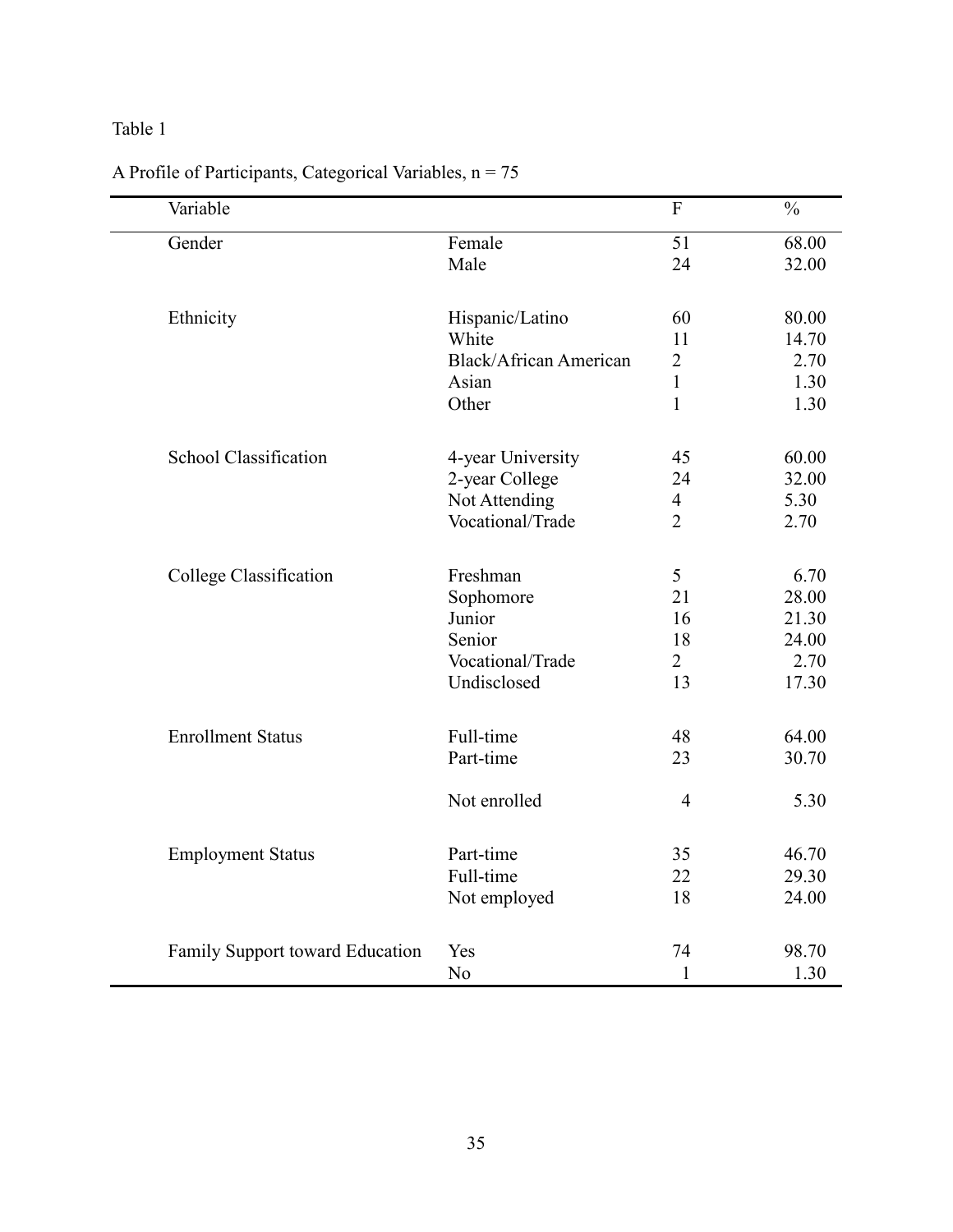| Variable                       | Minimum | Maximum | Mean  | <b>SD</b> |
|--------------------------------|---------|---------|-------|-----------|
| Age in years                   | 18.00   | 58.00   | 27.52 | 9.25      |
| Years since GED                | 0.00    | 33.00   | 5.65  | 5.67      |
| Years attending college        | 0.00    | 7.00    | 3.49  | 1.84      |
| Years to obtain college degree | 0.00    | 6.00    | 1.96  | 1.29      |

The majority of the participants (78.70%) expressed the desire to be servant leaders themselves. The participants were asked to identify their servant leadership role models. A family member was endorsed the most, followed by a teacher, a friend, a religious leader, a community leader, and someone else. Results are summarized in Table 3.

Table 3

| Servant Leadership Role Models |
|--------------------------------|
|--------------------------------|

| Servant Leadership Role Model |                | F  | $\frac{0}{0}$ |
|-------------------------------|----------------|----|---------------|
| Family Member                 | Yes            | 61 | 81.30         |
|                               | N <sub>0</sub> | 14 | 18.70         |
| Teacher                       | Yes            | 31 | 41.30         |
|                               | N <sub>0</sub> | 44 | 58.70         |
| Friend                        | Yes            | 27 | 36.00         |
|                               | N <sub>0</sub> | 48 | 64.00         |
| Religious Leader              | Yes            | 12 | 16.00         |
|                               | N <sub>0</sub> | 63 | 84.00         |
| Community Leader              | Yes            | 8  | 10.70         |
|                               | N <sub>0</sub> | 67 | 89.30         |
| Someone Else                  | Yes            | 6  | 8.00          |
|                               | N <sub>0</sub> | 69 | 92.00         |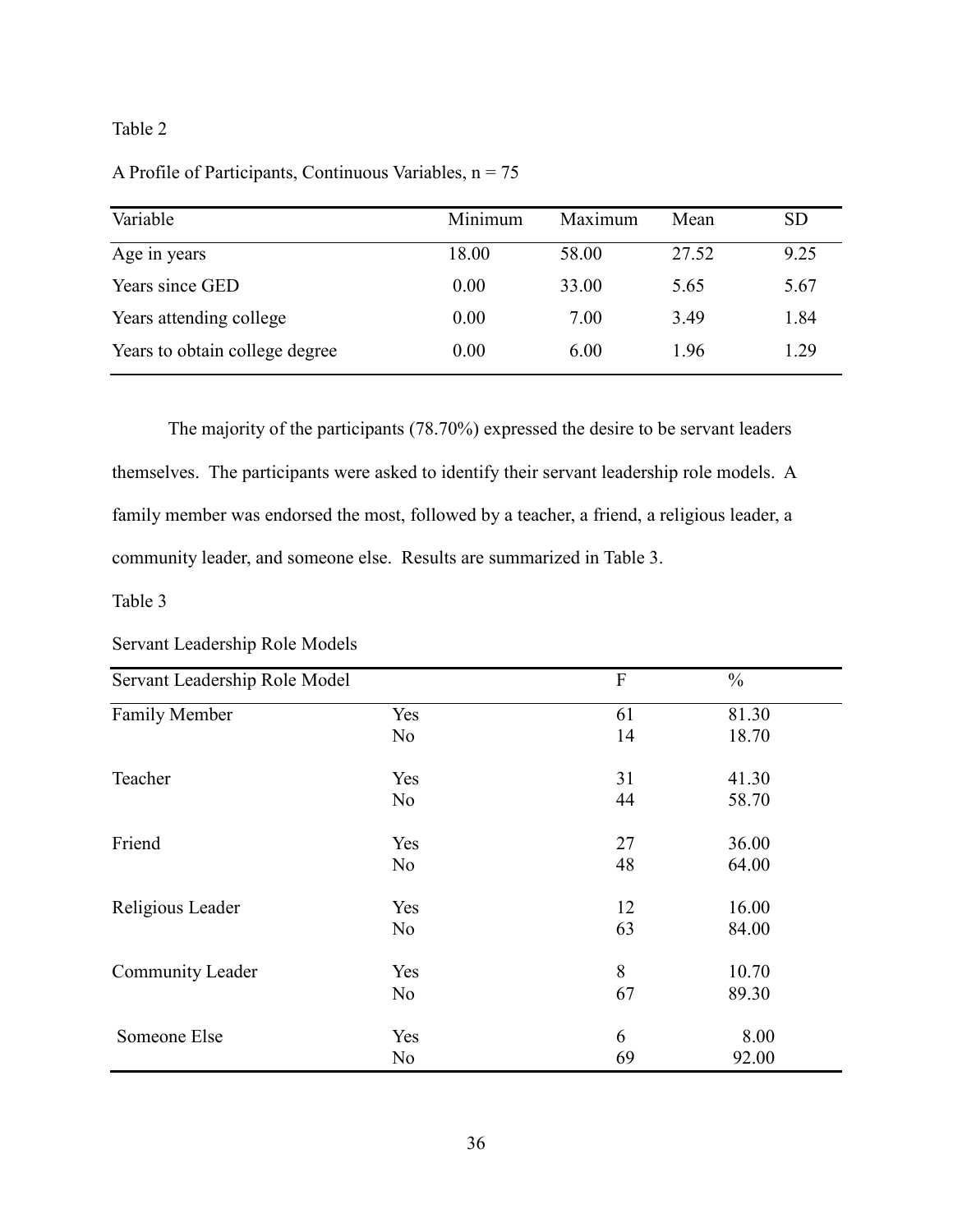# Servant Leadership Behaviors

The GED scholarship recipients completed the SLQ's 28 servant leadership items, using

a 4-point Likert-type scaling:  $4 =$  Strongly Agree,  $3 =$  Agree,  $2 =$  Disagree,  $1 =$  Strongly

Disagree. The 28 items were ranked from the highest to the lowest, as shown in Table 4.

Table 4

Ranking of the Servant Leadership Behaviors,  $n = 75$ 

| Servant Leadership Behavior                                                          | $M^*$ |
|--------------------------------------------------------------------------------------|-------|
| I give others the freedom to handle difficult situations in the way they feel best.  | 3.69  |
| I value honesty more than money.                                                     | 3.64  |
| I care about others' personal well-being.                                            | 3.61  |
| I hold high ethical standards.                                                       | 3.59  |
| I emphasize the importance of giving back to the community and/or school             | 3.55  |
| I can handle complex problems.                                                       | 3.48  |
| I can tell if something related to work or school is going wrong.                    | 3.47  |
| I have a thorough understanding of the educational institution and its goals.        | 3.47  |
| I take time to talk to others on a personal level.                                   | 3.43  |
| I am interested in making sure others reach their career and/or academic goals.      | 3.43  |
| I am always interested in heling people in the community and/or school.              | 3.37  |
| I provide others with work or school information that helps them develop new skills. | 3.36  |
| I do what I can to make others' jobs and/or school work easier.                      | 3.35  |
| I recognize when others are feeling down without asking them.                        | 3.35  |
| I give others the responsibility to make important decisions about their own jobs or |       |
| education.                                                                           | 3.33  |
| Others would seek help from me if they have a personal problem.                      | 3.33  |
| I can solve work or school problems with new or creative ideas.                      | 3.31  |
| I would not compromise ethical principles to achieve success.                        | 3.28  |
| I am involved in community and/or school activities.                                 | 3.27  |
| I help others make career development a priority.                                    | 3.25  |
| I encourage others to volunteer in the community and/or school.                      | 3.24  |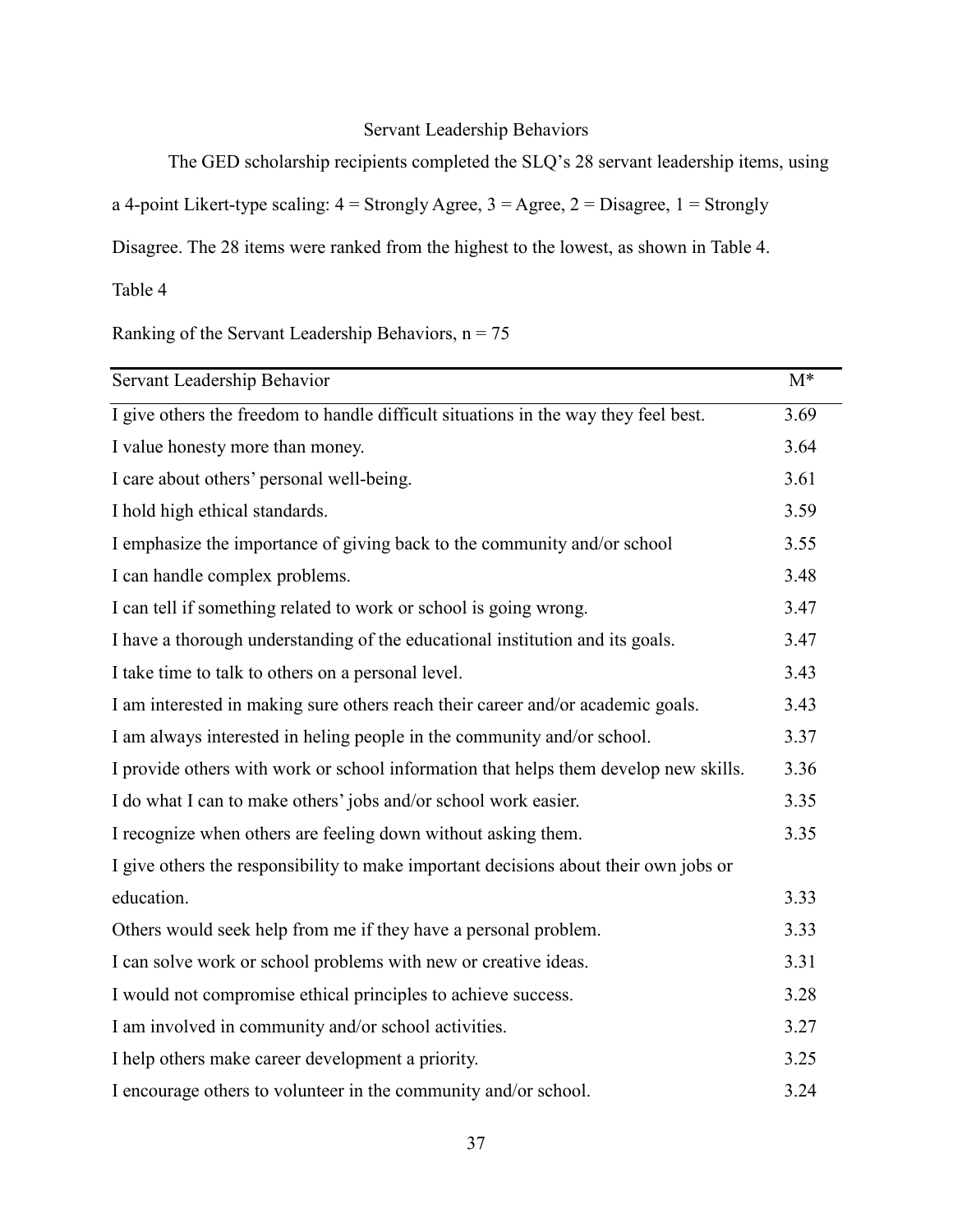Table 4 (continued)

| I want to know about others' career and/or educational goals.                     | 3.21 |
|-----------------------------------------------------------------------------------|------|
| I encourage others to handle important work and/or school decisions on their own. | 2.97 |
| I am always honest.                                                               | 2.92 |
| I sacrifice my own interests to meet the needs of others.                         | 2.83 |
| I put the others' best interest above mine.                                       | 2.76 |
| If others need to make important decisions at work or school they do not need to  |      |
| consult with me.                                                                  | 2.72 |
| I care about others' needs more than my own.                                      | 2.60 |

 $*4 =$  Strongly Agree, 3 = Agree, 2 = Disagree, 1 = Strongly Disagree

The reliability coefficient, as measured by Cronbach's Coefficient Alpha, was 0.87,

attesting to the internal consistency of the scale. The mean of the respondents' responses was used to measure the servant leadership scale score. The scores ranged from 2.57 to 3.93 (Mean =  $3.28$ , SD = 0.28), indicating agreement with the majority of the servant leadership items. Results are summarized in Table 5.

#### Table 5

Servant Leadership Grand Mean Score,  $n = 75$ 

|                                 | Minimum | Maximum | $M^*$ |      |
|---------------------------------|---------|---------|-------|------|
| Group Servant Leadership Scores | 2.57    | 3 93    | 3.28  | 0.28 |

 $*4 =$  Strongly Agree, 3 = Agree, 2 = Disagree, 1 = Strongly Disagree

## Servant Leadership Behavioral Subscales

In addition to a scale score, the 28-item SLQ measured seven sub-scale scores. Each subscale was measured by four items. The mean scores were used to rank the items in each subscale, as shown in Tables  $6 - 12$ .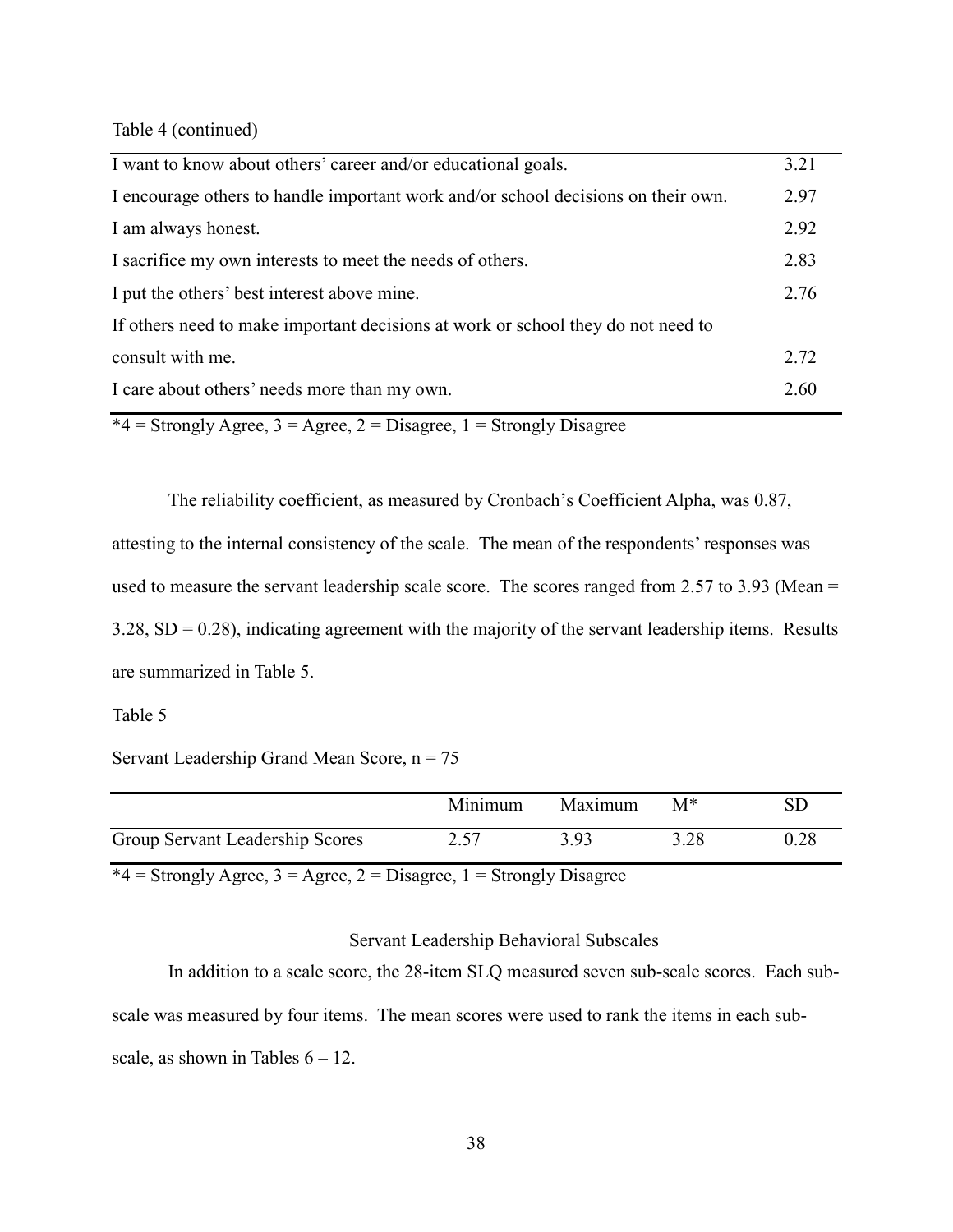|  | Servant Leadership Sub-scale: Emotional Healing, $n = 75$ |  |  |  |  |
|--|-----------------------------------------------------------|--|--|--|--|
|--|-----------------------------------------------------------|--|--|--|--|

| Servant Leadership Behavior                                   | $M^*$ |
|---------------------------------------------------------------|-------|
| I care about others' personal well-being.                     | 3.61  |
| I take time to talk to others on a personal note.             | 3.43  |
| I recognize when others are feeling down without asking them. | 3.35  |
| Others seek help from me if they have a personal problem.     | 3.33  |

 $*4 =$  Strongly Agree, 3 = Agree, 2 = Disagree, 1 = Strongly Disagree

# Table 7

Servant Leadership Sub-scale: Creating Value, n = 75

| Servant Leadership Behavior                                              | $M^*$ |
|--------------------------------------------------------------------------|-------|
| I emphasize the importance of giving back to the community.              | 3.55  |
| I am always interested in helping people in the community and/or school. | 3.37  |
| I am involved in community and/or school activities.                     | 3.27  |
| I encourage others to volunteer in the community and/or school.          | 3.24  |

 $*4 =$  Strongly Agree, 3 = Agree, 2 = Disagree, 1 = Strongly Disagree

# Table 8

Servant Leadership Sub-scale: Conceptual Skills,  $n = 75$ 

| Servant Leadership Behavior                                                  | $M^*$ |
|------------------------------------------------------------------------------|-------|
| I can handle complex problems.                                               | 3.48  |
| I can tell if something related to work and/or school is going wrong.        | 3.47  |
| I have a thorough understanding of the educational institution and its goal. | 3.47  |
| I can solve work or school problems with new or creative ideas.              | 3 3 1 |

 $*4 =$  Strongly Agree, 3 = Agree, 2 = Disagree, 1 = Strongly Disagree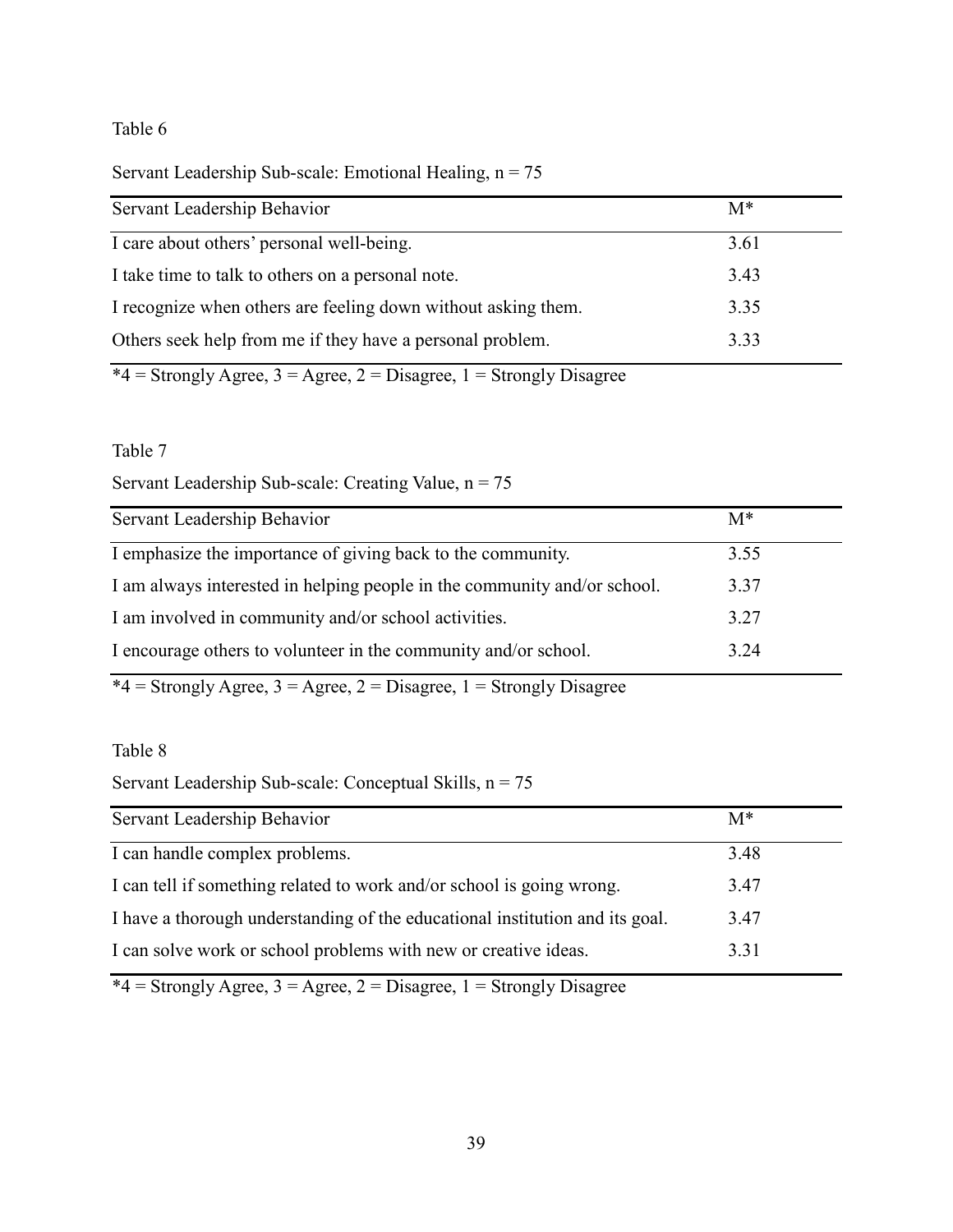# Servant Leadership Sub-scale: Empowering Others,  $n = 75$

| Servant Leadership Behavior                                                       | $M^*$ |
|-----------------------------------------------------------------------------------|-------|
| I give others the freedom to handle difficult situations in the way they feel     |       |
| is best.                                                                          | 3.69  |
| I give others the responsibility to make important decisions about their          |       |
| own jobs or academics.                                                            | 3.33  |
| I encourage others to handle important work and/or school decisions on their own. | 2.97  |
| If others need to make important decisions at work and/or school, they do not     |       |
| need to consult with me.                                                          | 2.72  |
| *4 = Strongly Agree, $3 =$ Agree, $2 =$ Disagree, $1 =$ Strongly Disagree         |       |
| Table 10                                                                          |       |
| Servant Leadership Sub-scale: Helping Others Grow, $n = 75$                       |       |
| Servant Leadership Behavior                                                       | $M^*$ |
| I am interested in making sure others reach their career goals and/or academic    |       |
| goals.                                                                            | 3.43  |
| I provide others with work or school information that enable them to develop      |       |
| new skills.                                                                       | 3.36  |
| I help others make career development a priority.                                 | 3.25  |
| I want to know about others' career and/or educational goals.                     | 3.21  |
| *4 = Strongly Agree, $3 =$ Agree, $2 =$ Disagree, $1 =$ Strongly Disagree         |       |
| Table 11                                                                          |       |
| Servant Leadership Sub-scale: Putting Others First, $n = 75$                      |       |
| Servant Leadership Behavior                                                       | $M^*$ |
| I do what I can to make others job and/or school work easier.                     | 3.35  |
| I sacrifice my own interests to meet others' needs.                               | 2.83  |
| I put others best interest above my own.                                          | 2.76  |
| I care about others' success more than my own.                                    | 2.60  |
|                                                                                   |       |

 $*4 =$  Strongly Agree, 3 = Agree, 2 = Disagree, 1 = Strongly Disagree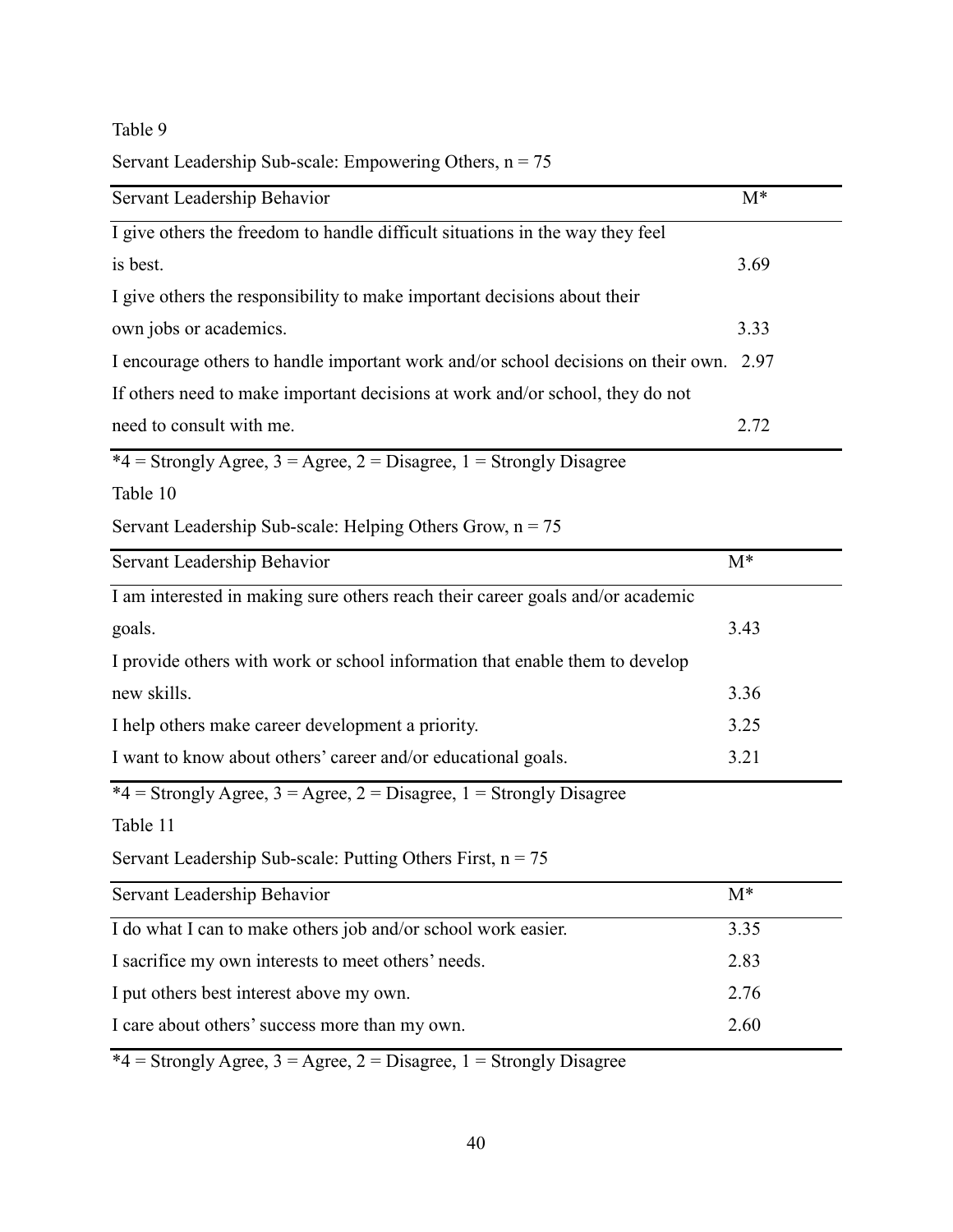Servant Leadership Sub-scale: Behaving Ethically,  $n = 75$ 

| Servant Leadership Behavior                               | $M^*$ |
|-----------------------------------------------------------|-------|
| I value honesty more than money.                          | 3.64  |
| I hold high ethical standards.                            | 3.59  |
| I do not compromise ethical standards to achieve success. | 3.28  |
| I am always honest.                                       | 2.92  |

 $*4 =$  Strongly Agree, 3 = Agree, 2 = Disagree, 1 = Strongly Disagree

A mean score for each sub-scale was computed. A univariate repeated measure of analysis of variance was performed to examine the differences among the seven servant leadership behaviors. The sphericity assumption was met, because both the Greehouse-Geisser Epsilon (0.76) and Huynh-Feldt Epsilon (0.82) were greater than 0.70 (Stevens, 2009). The mean differences were statistically significant,  $F(6,444) = 31.45$ ,  $p < 0.01$ . Results are summarized in Table 13.

Table 13

Repeated Measure ANOVA Results for Servant Leadership Sub-scales

| Source                       | SS    | df  | <b>MS</b> |          |  |
|------------------------------|-------|-----|-----------|----------|--|
| Servant Leadership Behaviors | 16.89 |     | 2.82      | $31.45*$ |  |
| Error                        | 39.74 | 444 | 0.09      |          |  |
| <b>Block</b>                 | 40.82 | 74  | 0.55      |          |  |

 $* p < 0.01$ 

Emotional Healing were ranked the highest, followed by Behaving Ethically, Creating Value, Helping Others Grow, Empowering Others, and Putting Others First. Results are summarized in Table 14.

As can be seen in Table 14, based on the agreement levels, Conceptual Skills and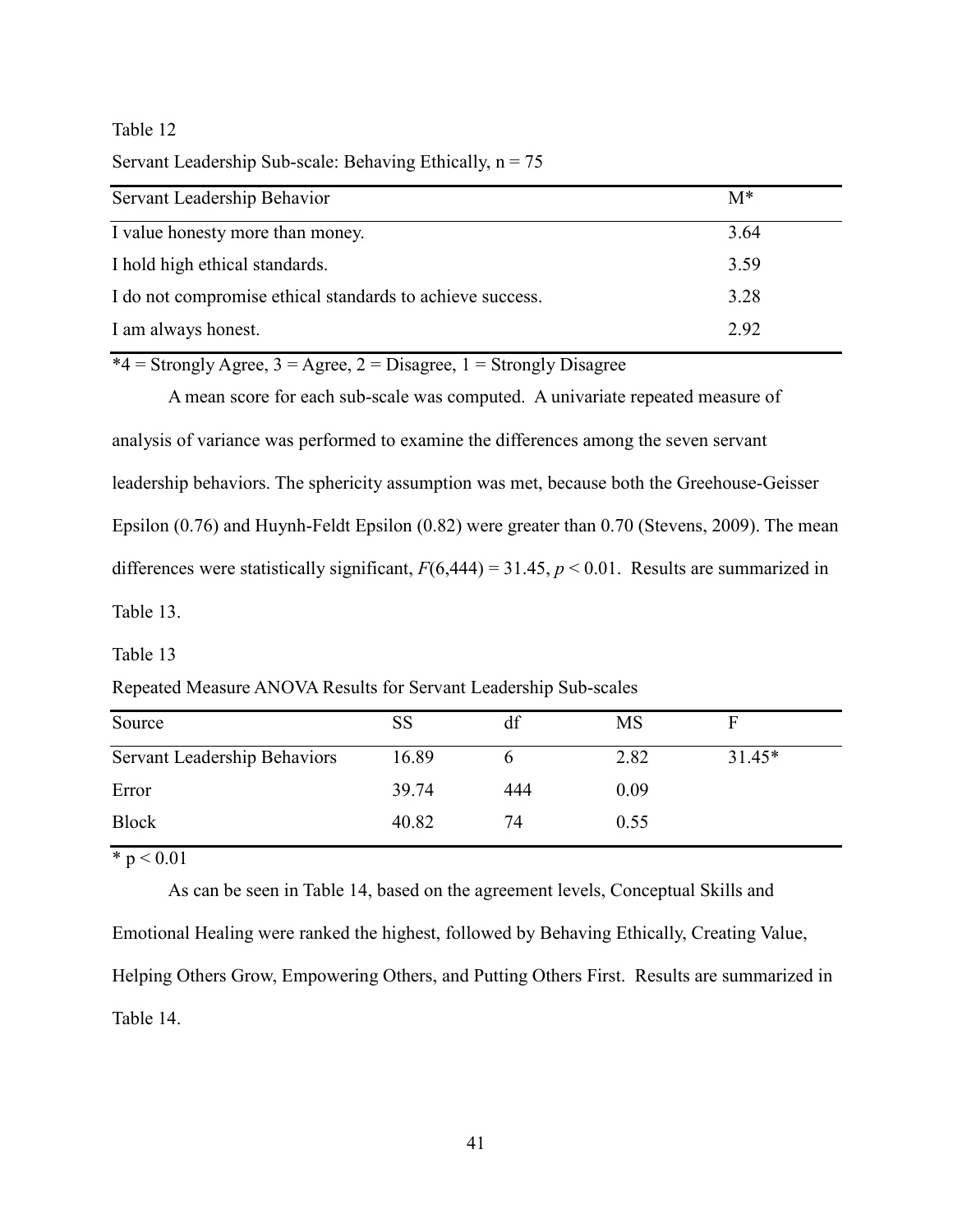| Servant Leadership Sub-scales | $M^*$ | <b>SD</b> |
|-------------------------------|-------|-----------|
| Conceptual Skills             | 3.43  | 0.37      |
| <b>Emotional Healing</b>      | 3.43  | 0.38      |
| Behaving Ethically            | 3.36  | 0.34      |
| <b>Creating Value</b>         | 3.36  | 0.44      |
| <b>Helping Others Grow</b>    | 3.31  | 0.43      |
| <b>Empowering Others</b>      | 3.18  | 0,29      |
| <b>Putting Others First</b>   | 2.88  | 0.48      |

Ranking of Servant Leadership Behaviors Sub-scales,  $n = 75$ 

 $*4 =$  Strongly Agree, 3 = Agree, 2 = Disagree, 1 = Strongly Disagree

For the purpose of the post hoc analysis, a series of pairwise comparison of mean scores was performed. There were no statistically significant differences among Conceptual Skills, Emotional Healing, Behaving Ethically, and Creating Value, the four servant leadership behaviors that were endorsed the most. The difference between Putting Other First, the behavior that received the lowest score, and all other behaviors was statistically significant. Results are summarized in Table 15.

The respondents were also asked to endorse the abovementioned Servant Leadership behaviors that applied to them. Helping Others Grow was endorsed the most (86.70%), followed by Behaving Ethically (81.30%), Empowering Others (77.30%), Emotional Healing (74.70%), Conceptual Skills (64.00%), Putting Others First (62.70%), and Creating Value (62.70%).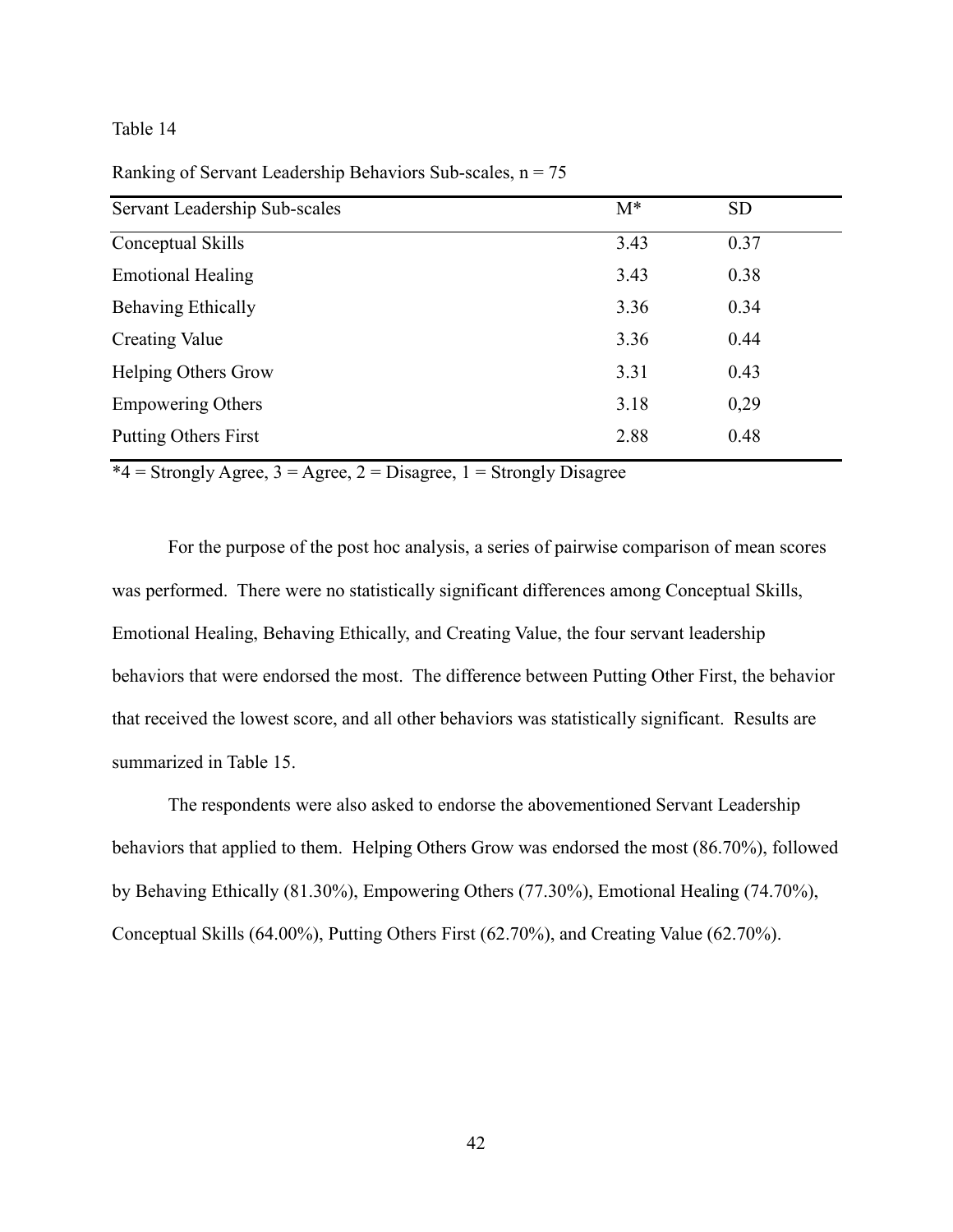# Post Hoc Results for Servant Leadership Subscales,  $n = 75$

| Pair-wise Comparison                          | Significance* |
|-----------------------------------------------|---------------|
| Emotional Healing vs. Creating Value          | <b>NS</b>     |
| Emotional Healing vs. Conceptual Skills       | <b>NS</b>     |
| Emotional Healing vs. Empowering Others       | S             |
| Emotional Healing vs. Helping Others          | S             |
| Emotional Healing vs. Putting Others First    | S             |
| Emotional Healing vs. Behaving Ethically      | <b>NS</b>     |
| Creating Value vs. Conceptual Skills          | <b>NS</b>     |
| Creating Value vs. Empowering Behaviors       | S             |
| Creating Value vs. Helping Others             | <b>NS</b>     |
| Creating Value vs. Putting Others First       | S             |
| Creating Value vs. Behaving Ethically         | <b>NS</b>     |
| Conceptual Skills vs. Empowering Behaviors    | S             |
| Conceptual Skills vs. Helping Others          | S             |
| Conceptual Skills vs. Putting Others First    | S             |
| Conceptual Skills vs. Behaving Ethically      | <b>NS</b>     |
| Empowering Behaviors vs. Helping Others       | <b>NS</b>     |
| Empowering Behaviors vs. Putting Others First | S             |
| Empowering Behaviors vs. Behaving Ethically   | S             |
| Helping Others Grow vs. Putting Others First  | S             |
| Helping Others Grow vs. Behaving Ethically    | <b>NS</b>     |
| Putting Others First vs. Behaving Ethically   | S             |

 $*$  NS = not statistically significant, S = statistically significant,  $p < 0.01$ 

# Correlational Analysis

A series of Pearson's Product-Moment Correlation coefficients was used to examine the direction and magnitude of simple associations between the servant leadership scale and subscale scores and the continuous demographic characteristics of the respondents. The level of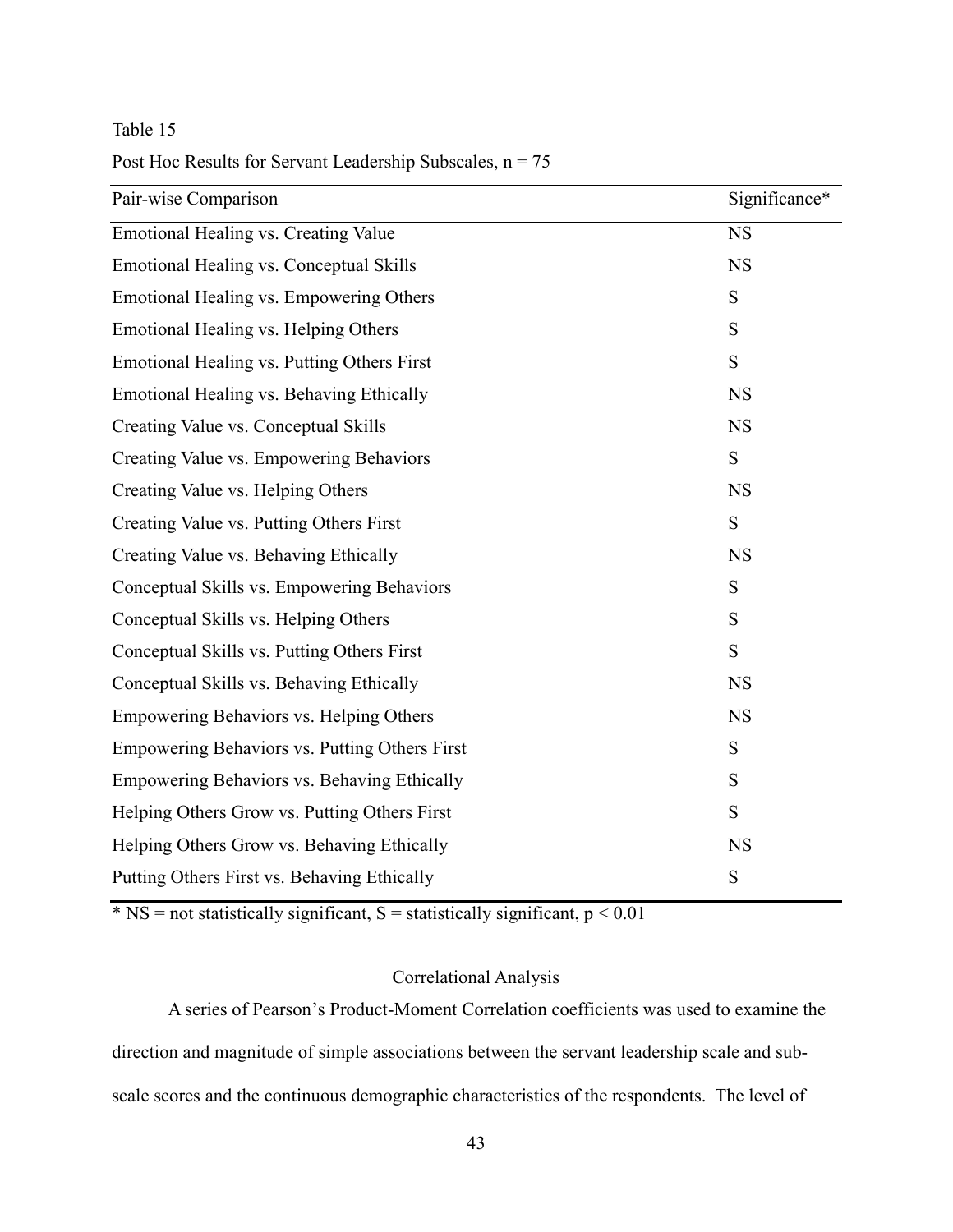significance was set, a priori, at 0.01. The overwhelming majority of the associations were not statistically significant. Higher age was associated with higher Helping Others ( $p < 0.01$ ). Higher years of attending college was associated with higher Empowering Behaviors and Putting others first  $(p < 0.01)$ . Results are summarized in Table 16.

## Table 16

Simple Correlations Between Servant Leadership Scales and Sub-scales and Selected Demographic Variables,  $n = 75$ 

| SL1     |      |      |      |      |                         |                                                                                         | - SL                                                            |
|---------|------|------|------|------|-------------------------|-----------------------------------------------------------------------------------------|-----------------------------------------------------------------|
| 0.13    |      |      |      |      |                         |                                                                                         | 0.18                                                            |
| 0.29    | 0.13 | 0.08 | 0.07 | 0.14 |                         |                                                                                         | 0.12                                                            |
| 0.15    |      |      |      |      |                         |                                                                                         | 0.26                                                            |
| $-0.03$ |      |      |      |      |                         |                                                                                         | $-0.12$                                                         |
|         |      |      |      |      | $-0.01$ 0.12 0.35* 0.14 | $0.23$ $0.12$ $-0.14$ $0.30*$ $0.04$<br>0.09<br>$-0.05$ $-0.14$ $-0.20$ $-0.12$ $-0.11$ | SL2 SL3 SL4 SL5 SL6 SL7<br>0.15<br>0.02<br>$0.33*$ 0.26<br>0.04 |

 $* p < 0.01$ 

 $SL1$  = Emotional Healing,  $SL2$  = Creating Value,  $SL3$  = Conceptual Skills,  $SL4$  = Empowering Behaviors,  $SL5$  = Helping Others,  $SL6$  = Putting Others First,  $SL7$  = Behaving Ethically,  $SL$  = Servant Leadership

#### Group Comparisons

With respect to categorical demographic characteristics, a series of t-test for Independent Samples and One-way Analysis of Variance was performed. The level of significance was set, a priori, at 0.01 to reduce the probability of making a Type I Error due to performing multiple univariate tests. In spite of unequal sample sizes, the homogeneity of variances assumption was met in all analyses except one.

There were no statistically significant differences between females and males based on any of the outcome measures. The homogeneity of variances assumption was met. Results are summarized in Tables 17 and 18.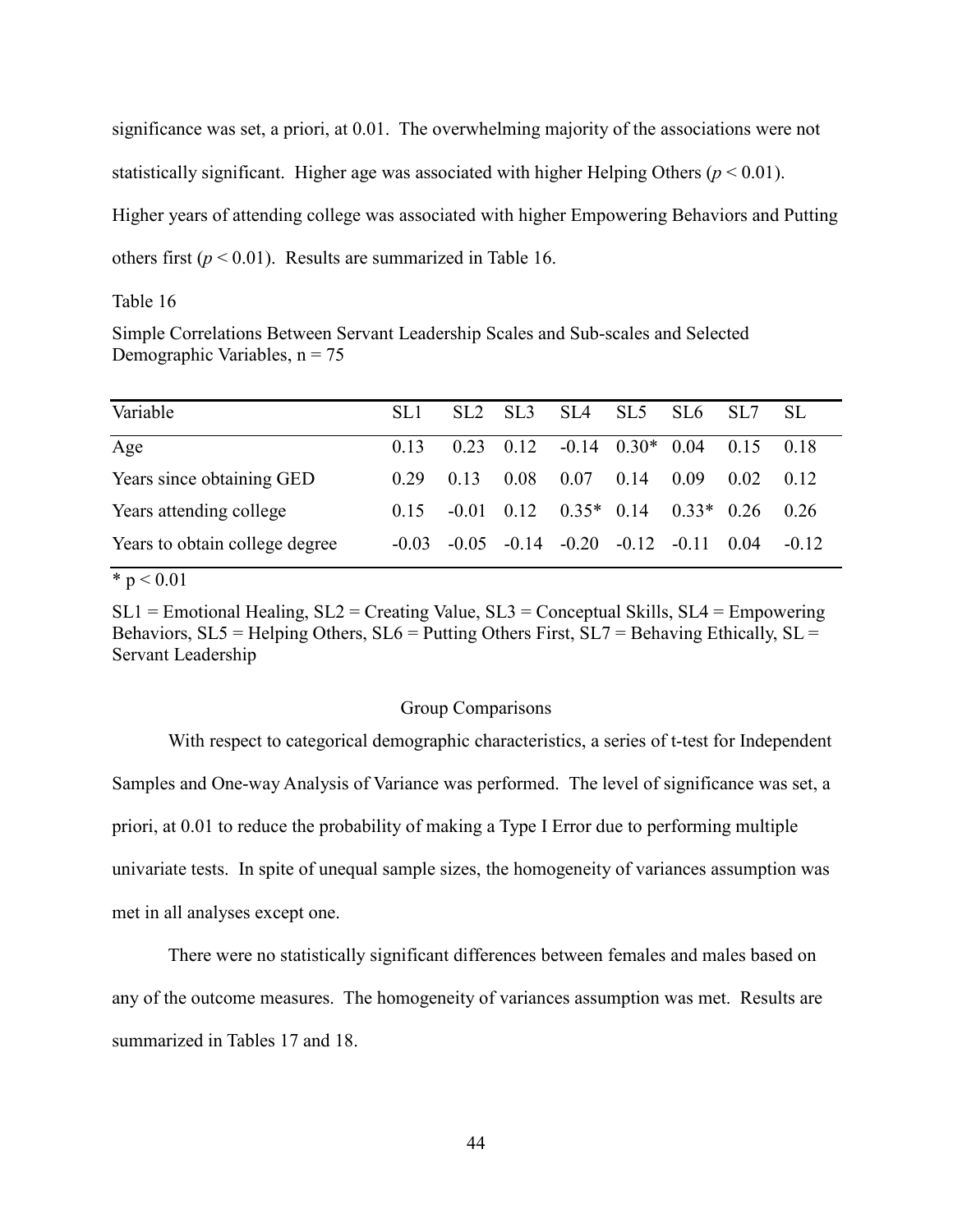# Gender and Servant Leadership Behaviors,  $n = 75$

|                             | Female $(n=51)$ |           | Male $(n=24)$ |           |       |
|-----------------------------|-----------------|-----------|---------------|-----------|-------|
| Servant Leadership          | $M^*$           | <b>SD</b> | $M^*$         | <b>SD</b> | $1**$ |
| <b>Emotional Healing</b>    | 3.40            | 0.39      | 3.49          | 0.37      | 0.93  |
| <b>Creating Value</b>       | 3.30            | 0.45      | 3.47          | 0.39      | 1.54  |
| Conceptual Skills           | 3.40            | 0.39      | 3.50          | 0.30      | 1.14  |
| <b>Empowering Behaviors</b> | 3.15            | 0.29      | 3.24          | 0.30      | 1.22  |
| Helping Others              | 3.28            | 0.46      | 3.39          | 0.37      | 0.99  |
| <b>Putting Others First</b> | 2.83            | 0.45      | 2.99          | 0.53      | 1.32  |
| <b>Behaving Ethically</b>   | 3.34            | 0.35      | 3.39          | 0.33      | 0.50  |
| Servant Leadership          | 3.24            | 0.29      | 3.35          | 0.24      | 1.55  |

 $*$  4 = Strongly Agree, 3 = Agree, 2 = Disagree, 1 = Strongly Disagree

\*\* None of the t-values was statistically significant.

### Table 18

| Gender and Servant Leadership Behaviors, Homogeneity of Variances Assumption, $n = 75$ |  |
|----------------------------------------------------------------------------------------|--|
|                                                                                        |  |

| Servant Leadership          | Levene's F | p    |
|-----------------------------|------------|------|
| <b>Emotional Healing</b>    | 0.14       | 0.70 |
| <b>Creating Value</b>       | 1.56       | 0.22 |
| Conceptual Skills           | 6.88       | 0.02 |
| <b>Empowering Behaviors</b> | 0.05       | 0.82 |
| <b>Helping Others</b>       | 1.80       | 0.18 |
| <b>Putting Others First</b> | 0.19       | 0.66 |
| Behaving Ethically          | 0.22       | 0.64 |
| Servant Leadership          | 1.76       | 0.19 |

For the purpose of data analysis, ethnicity was dichotomized into Hispanic or Non-

Hispanic. As can be seen in Table 19, none of the group differences was statistically significant.

The homogeneity of variances assumption was met in all analyses, as shown in Table 20.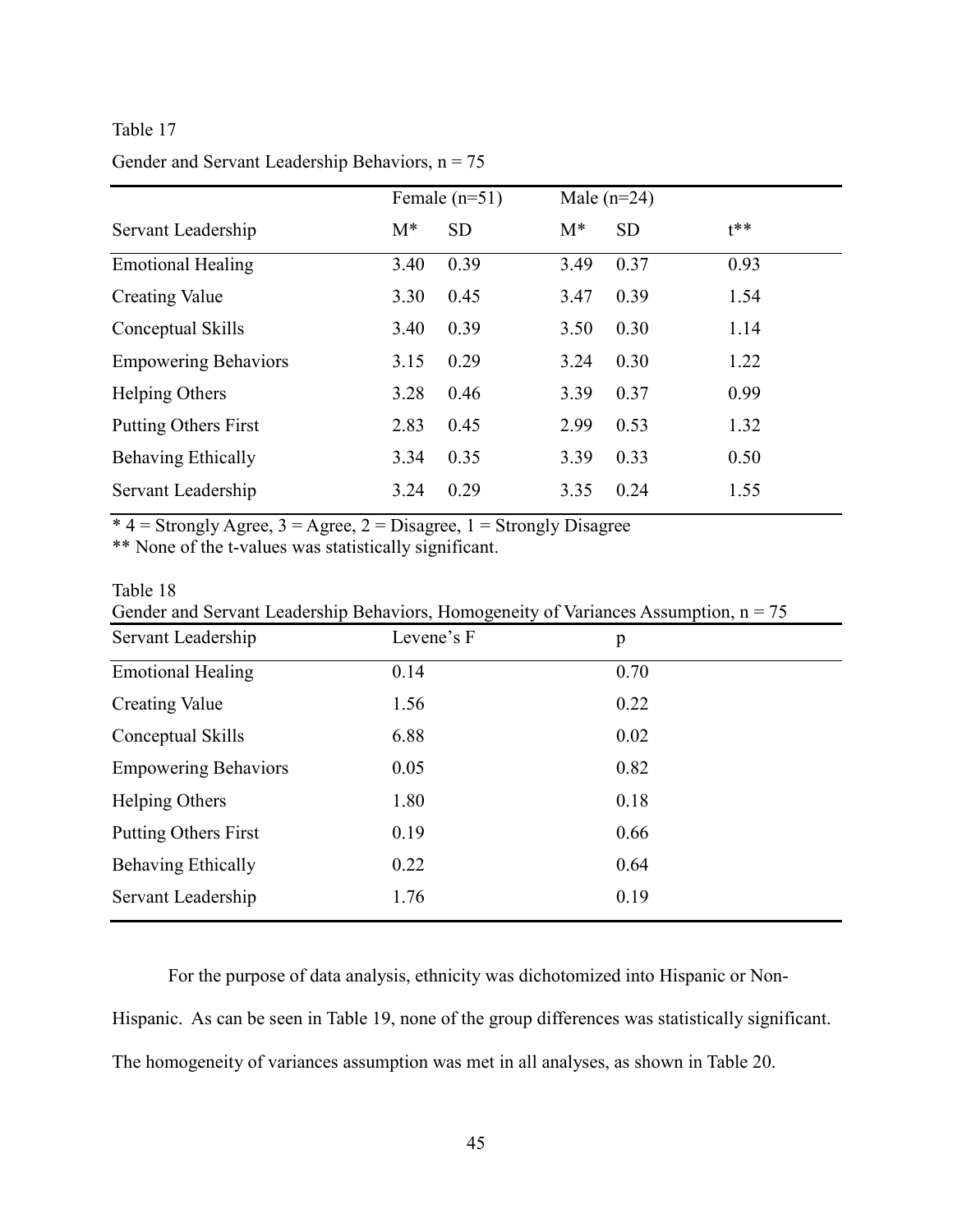# Ethnicity and Servant Leadership Behaviors,  $n = 75$

|                             | Hispanic ( $n = 60$ ) |           | Non-Hispanic ( $n = 15$ ) |           |        |
|-----------------------------|-----------------------|-----------|---------------------------|-----------|--------|
| Servant Leadership          | $M^*$                 | <b>SD</b> | $M^*$                     | <b>SD</b> | $t***$ |
| <b>Emotional Healing</b>    | 3.48                  | 0.37      | 3.21                      | 0.36      | 2.50   |
| <b>Creating Value</b>       | 3.37                  | 0.44      | 3.30                      | 0.41      | 0.56   |
| Conceptual Skills           | 3.45                  | 0.38      | 3.35                      | 0.32      | 0.94   |
| <b>Empowering Behaviors</b> | 3.19                  | 0.31      | 3.15                      | 0.23      | 0.44   |
| <b>Helping Others Grow</b>  | 3.33                  | 0.45      | 3.23                      | 0.37      | 0.80   |
| <b>Putting Others First</b> | 2.93                  | 0.49      | 2.68                      | 0.42      | 1.83   |
| <b>Behaving Ethically</b>   | 3.37                  | 0.32      | 3.32                      | 0.41      | 0.51   |
| Servant Leadership          | 3.30                  | 0.29      | 3.18                      | 0.21      | 1.56   |

 $*4 =$  Strongly Agree,  $3 =$  Agree,  $2 =$  Disagree,  $1 =$  Strongly Disagree

\*\* None of the t-values was statistically significant.

### Table 20

|  |  | Ethnicity and Servant Leadership Behaviors, Homogeneity of Variances Assumption, $n = 75$ |  |
|--|--|-------------------------------------------------------------------------------------------|--|
|  |  |                                                                                           |  |

| Servant Leadership          | Levene's F | p    |
|-----------------------------|------------|------|
| <b>Emotional Healing</b>    | 0.01       | 0.98 |
| <b>Creating Value</b>       | 0.17       | 0.68 |
| Conceptual Skills           | 1.28       | 0.26 |
| <b>Empowering Behaviors</b> | 0.16       | 0.69 |
| <b>Helping Others</b>       | 1.89       | 0.17 |
| <b>Putting Others First</b> | 0.49       | 0.48 |
| Behaving Ethically          | 3.08       | 0.08 |
| Servant Leadership          | 1.00       | 0.32 |

As shown in Tables 21 and 22, none of level of education differences based on the outcome measures was statistically significant. With one exception, the homogeneity of variances assumption was met in all analyses.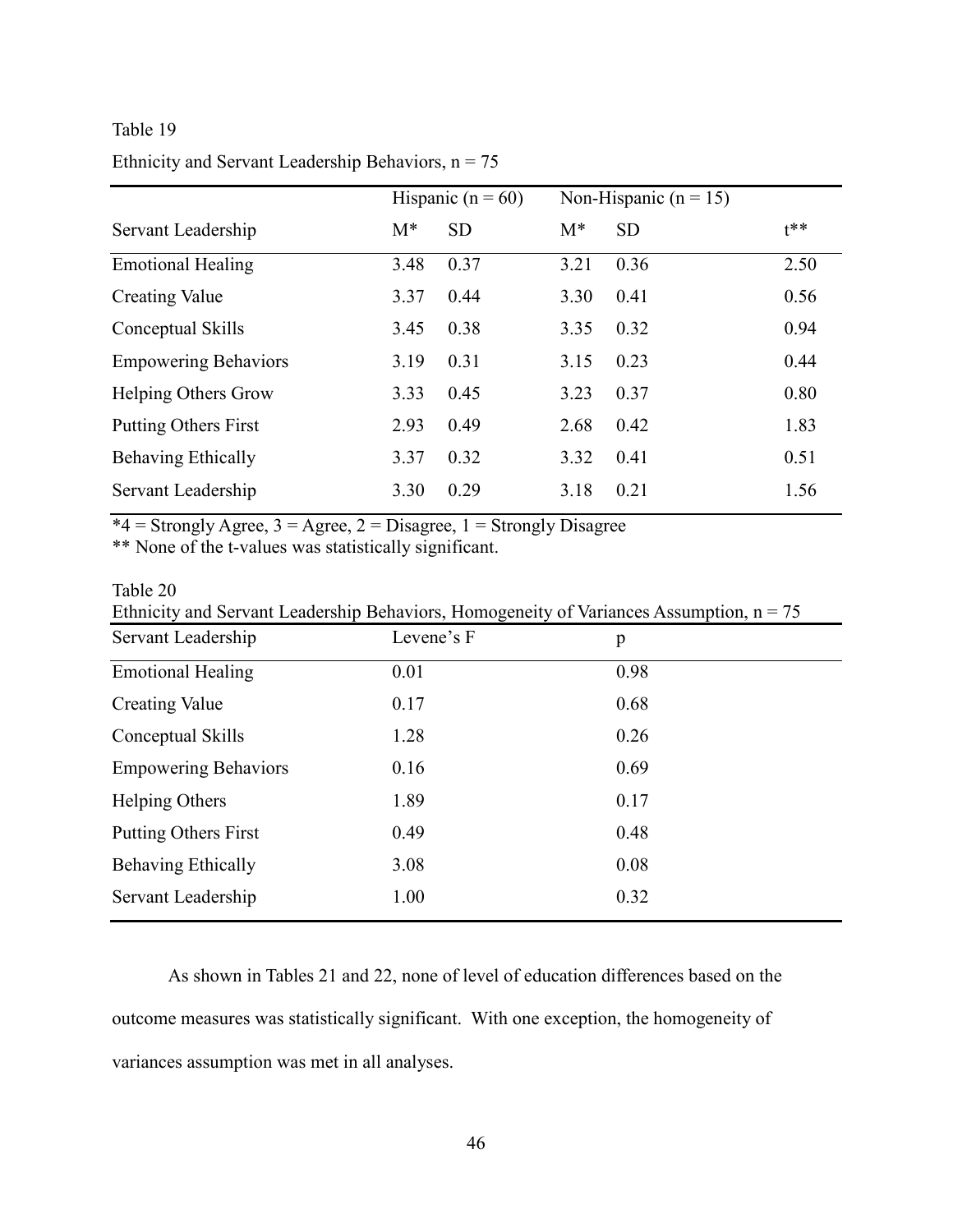# Table 21 Level of Education and Servant Leadership Behaviors,  $n = 75$

|                             |           | Freshman  | Sophomore  |           | Junior     |           | Senior     |           | Vocational |           |
|-----------------------------|-----------|-----------|------------|-----------|------------|-----------|------------|-----------|------------|-----------|
|                             |           | $(n = 5)$ | $(n = 21)$ |           | $(n = 16)$ |           | $(n = 18)$ |           | $(n = 2)$  |           |
| Servant Leadership          | $M^*$     | <b>SD</b> | $M^*$      | <b>SD</b> | $M^*$      | <b>SD</b> | $M^*$      | <b>SD</b> | $M^*$      | <b>SD</b> |
| <b>Emotional Healing</b>    | 3.30      | 0.37      |            | 3.36 0.39 | 3.36       | 0.32      | 3.43       | 0.41      | 3.63       | 0.53      |
| <b>Creating Value</b>       | 3.35      | 0.60      | 3.37       | 0.46      | 3.20       | 0.39      | 3.30 0.45  |           | 3.38       | 0.18      |
| Conceptual Skills           | 3.25 0.47 |           | 3.39       | 0.34      | 3.39       | 0.43      | 3.46 0.32  |           | 3.50       | 0.00      |
| <b>Empowering Behaviors</b> | 3.05 0.54 |           |            | 3.12 0.19 | 3.23       | 0.35      | 3.21       | 0.31      | 3.13       | 0.18      |
| <b>Helping Others Grow</b>  | 2.90 0.52 |           |            | 3.25 0.33 | 333        | 0.43      | 3.33 0.47  |           | 3.50       | 0.71      |
| <b>Putting Others First</b> | 2.80      | 0.21      | 2.73       | 0.29      | 2.84       | 0.43      | 2.90       | 0.66      | 2.75       | 0.00      |
| <b>Behaving Ethically</b>   | 3.30      | 0.27      | 3.20       | 0.35      | 3.38       | 0.30      | 3.40       | 0.37      | 3.38       | 0.53      |
| Servant Leadership          | 3.14 0.37 |           | 3.20       | 0.23      | 3 25       | 0.22      | 3.29       | 0.32      | 3.32       | 0.30      |

 $*4 =$  Strongly Agree, 3 = Agree, 2 = Disagree, 1 = Strongly Disagree

# Table 22

Level of Education and Servant Leadership Behaviors, Summary of F-Ratios and Homogeneity of Variances Assumption Tests,  $n = 75$ 

| Servant Leadership          | F    | p    | Levene's F | p           |
|-----------------------------|------|------|------------|-------------|
| <b>Emotional Healing</b>    | 0.37 | 0.83 | 1.20       | 0.32        |
| <b>Creating Value</b>       | 0.34 | 0.85 | 1.34       | 0.27        |
| Conceptual Skills           | 0.36 | 0.84 | 2.18       | 0.08        |
| <b>Empowering Behaviors</b> | 0.59 | 0.67 | 2.36       | 0.06        |
| Helping Others              | 1.30 | 0.28 | 2.20       | 0.08        |
| <b>Putting Others First</b> | 0.38 | 0.82 | 4.59       | ${}_{0.01}$ |
| Behaving Ethically          | 1.00 | 0.41 | 0.73       | 0.58        |
| Servant Leadership          | 0.51 | 0.73 | 2.42       | 0.06        |

Whether the participants were attending college on a part-time or full-time basis or not being enrolled at the time of data collection did not impact any of the outcome measures.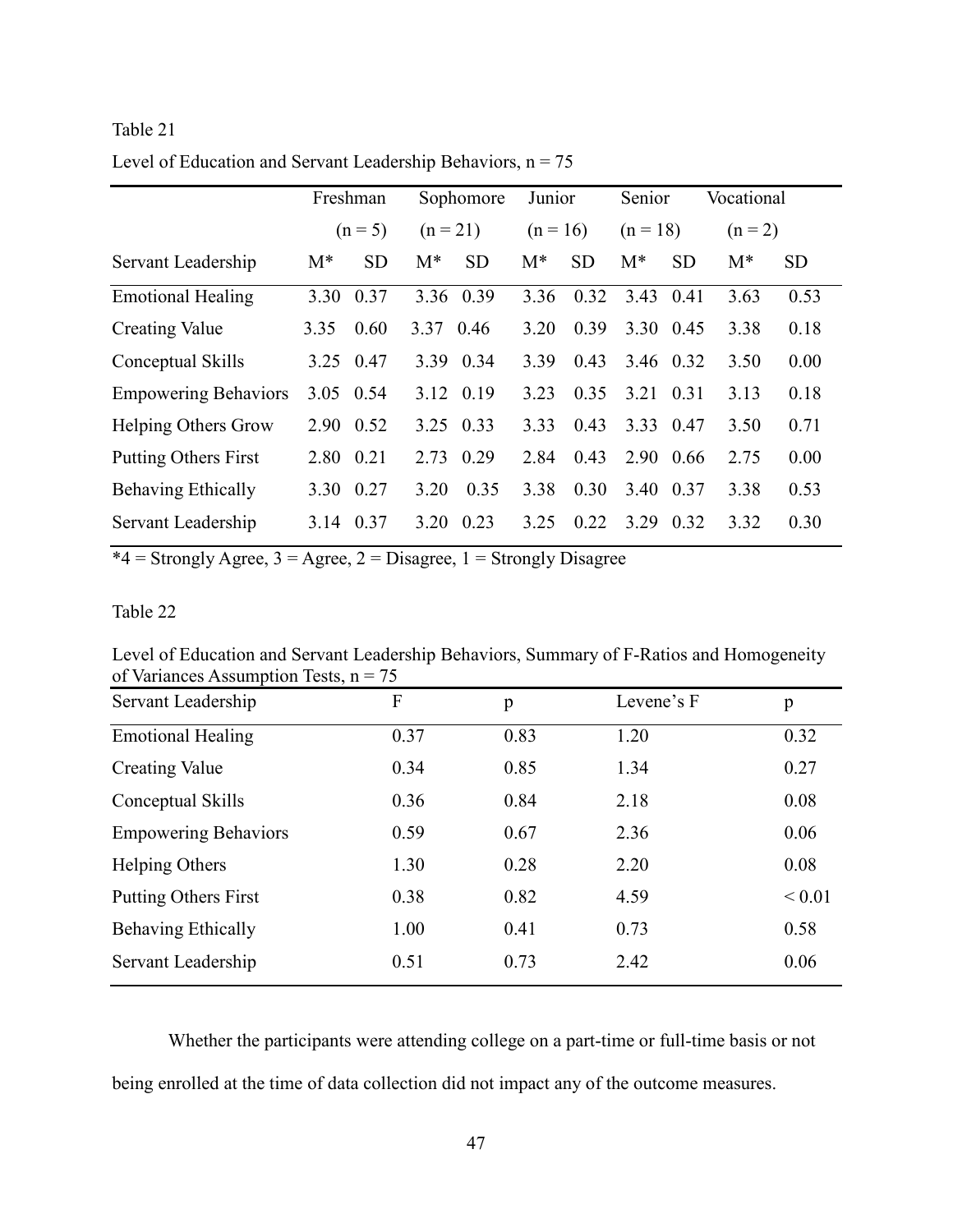Additionally, it did not matter whether they were attending 2-year community colleges or 4-year universities. The homogeneity of variances assumption was met in all analyses. Results are summarized in Tables 23 - 26.

# Table 23

College Enrollment Status and Servant Leadership Behaviors,  $n = 75$ 

|                             |       | Part-time ( $n = 23$ ) | Full-time $(n = 48)$ |           | Not enrolled $(n = 4)$ |           |
|-----------------------------|-------|------------------------|----------------------|-----------|------------------------|-----------|
| Servant Leadership          | $M^*$ | <b>SD</b>              | $M^*$                | <b>SD</b> | $M^*$                  | <b>SD</b> |
| <b>Emotional Healing</b>    | 3.40  | 0.36                   | 3.42                 | 0.39      | 3.69                   | 0.38      |
| <b>Creating Value</b>       | 3.38  | 0.48                   | 3.33                 | 0.41      | 3.56                   | 0.59      |
| Conceptual Skills           | 3.52  | 0.33                   | 3.37                 | 0.37      | 3.63                   | 0.48      |
| <b>Empowering Behaviors</b> | 3.11  | 0.26                   | 3.21                 | 0.31      | 3.25                   | 0.20      |
| <b>Helping Others Grow</b>  | 3.37  | 0.46                   | 3.29                 | 0.41      | 3.25                   | 0.61      |
| <b>Putting Others First</b> | 2.78  | 0.41                   | 2.92                 | 0.51      | 3.06                   | 0.55      |
| <b>Behaving Ethically</b>   | 3.34  | 0.33                   | 3.36                 | 0.35      | 3.38                   | 0.32      |
| Servant Leadership          | 3.27  | 0.24                   | 3.27                 | 0.29      | 3.40                   | 0.38      |

 $*4 =$  Strongly Agree,  $3 =$  Agree,  $2 =$  Disagree,  $1 =$  Strongly Disagree

Table 24

College Enrollment Status and Servant Leadership Behaviors, Summary of F-Ratios and Homogeneity of Variances Assumption Tests,  $n = 75$ 

| Servant Leadership          | F    | p    | Levene's F | p    |
|-----------------------------|------|------|------------|------|
| <b>Emotional Healing</b>    | 0.97 | 0.38 | 0.98       | 0.38 |
| <b>Creating Value</b>       | 0.58 | 0.56 | 1.15       | 0.32 |
| Conceptual Skills           | 1.98 | 0.14 | 0.72       | 0.49 |
| <b>Empowering Behaviors</b> | 1.03 | 0.36 | 0.36       | 0.70 |
| Helping Others              | 0.29 | 0.75 | 0.15       | 0.86 |
| <b>Putting Others First</b> | 0.89 | 0.41 | 1.02       | 0.36 |
| <b>Behaving Ethically</b>   | 0.06 | 0.94 | 0.78       | 0.46 |
| Servant Leadership          | 0.40 | 0.67 | 0.78       | 0.46 |
|                             |      |      |            |      |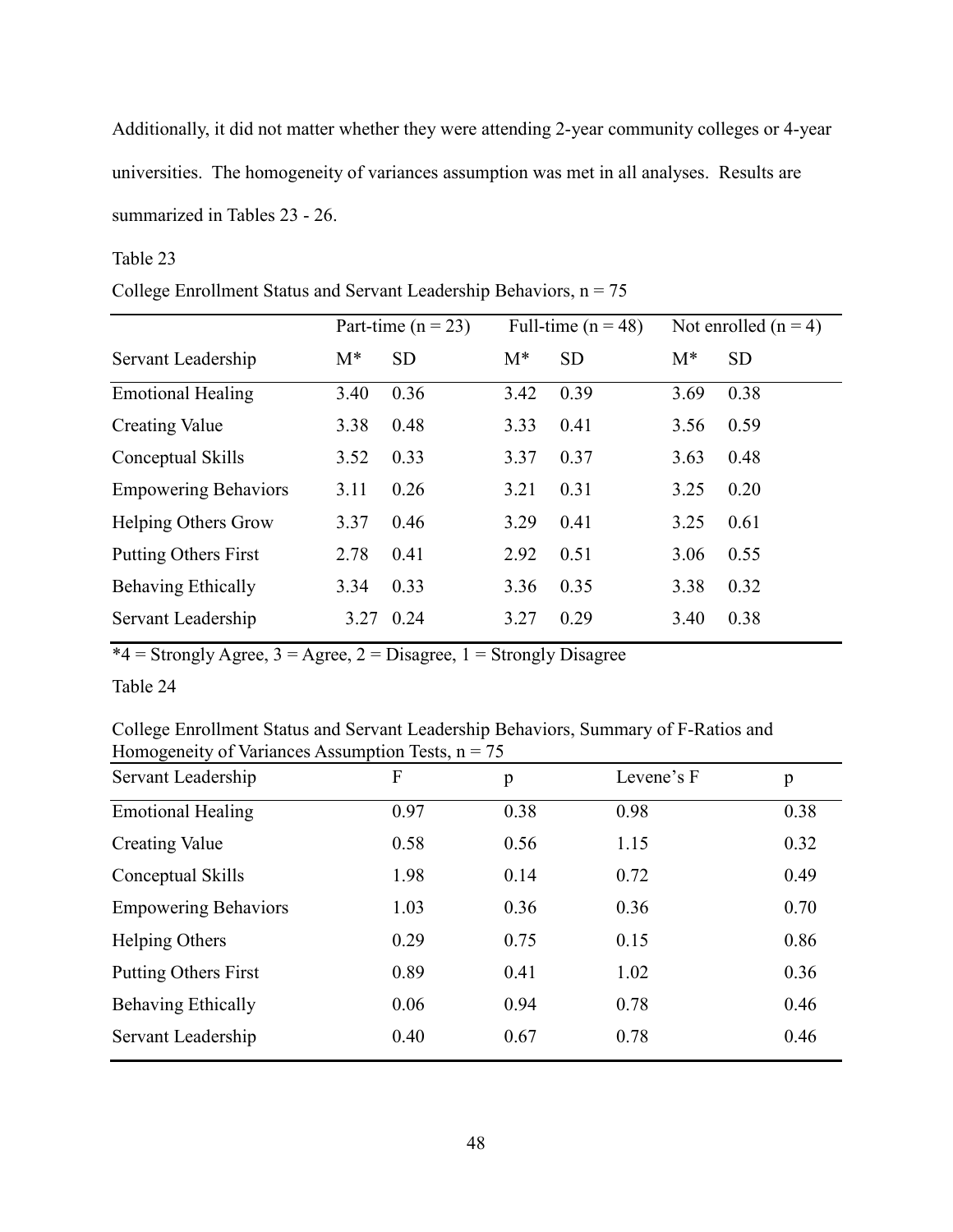# Higher Education Type and Servant Leadership Behaviors,  $n = 69$

|                             | 2-Year College $(n = 24)$ |           | 4-Year University ( $n = 45$ ) |           |        |
|-----------------------------|---------------------------|-----------|--------------------------------|-----------|--------|
| Servant Leadership          | $M^*$                     | <b>SD</b> | $M^*$                          | <b>SD</b> | $t***$ |
| <b>Emotional Healing</b>    | 3.38                      | 0.40      | 3.43                           | 0.38      | 0.44   |
| <b>Creating Value</b>       | 3.32                      | 0.48      | 3.35                           | 0.41      | 0.25   |
| Conceptual Skills           | 3.39                      | 0.38      | 3.42                           | 0.36      | 0.28   |
| <b>Empowering Behaviors</b> | 3.10                      | 0.30      | 3.22                           | 0.29      | 1.65   |
| <b>Helping Others Grow</b>  | 3.33                      | 0.49      | 3.31                           | 0.40      | 0.20   |
| <b>Putting Others First</b> | 2.75                      | 0.42      | 2.94                           | 0.51      | 1.55   |
| Behaving Ethically          | 3.42                      | 0.33      | 3.34                           | 0.35      | 0.90   |
| Servant Leadership          | 3.24                      | 0.27      | 3.29                           | 0.29      | 0.62   |

 $*4 =$  Strongly Agree, 3 = Agree, 2 = Disagree, 1 = Strongly Disagree

\*\* None of the t-values was statistically significant.

# Table 26

Higher Education Type and Servant Leadership Behaviors, Homogeneity of Variances Assumption,  $n = 69$ 

| Servant Leadership          | Levene's F | p    |
|-----------------------------|------------|------|
| <b>Emotional Healing</b>    | 0.01       | 0.99 |
| <b>Creating Value</b>       | 4.15       | 0.04 |
| Conceptual Skills           | 0.18       | 0.67 |
| <b>Empowering Behaviors</b> | 0.91       | 0.34 |
| Helping Others              | 0.86       | 0.36 |
| <b>Putting Others First</b> | 2.59       | 0.11 |
| Behaving Ethically          | 0.42       | 0.52 |
| Servant Leadership          | 0.01       | 0.32 |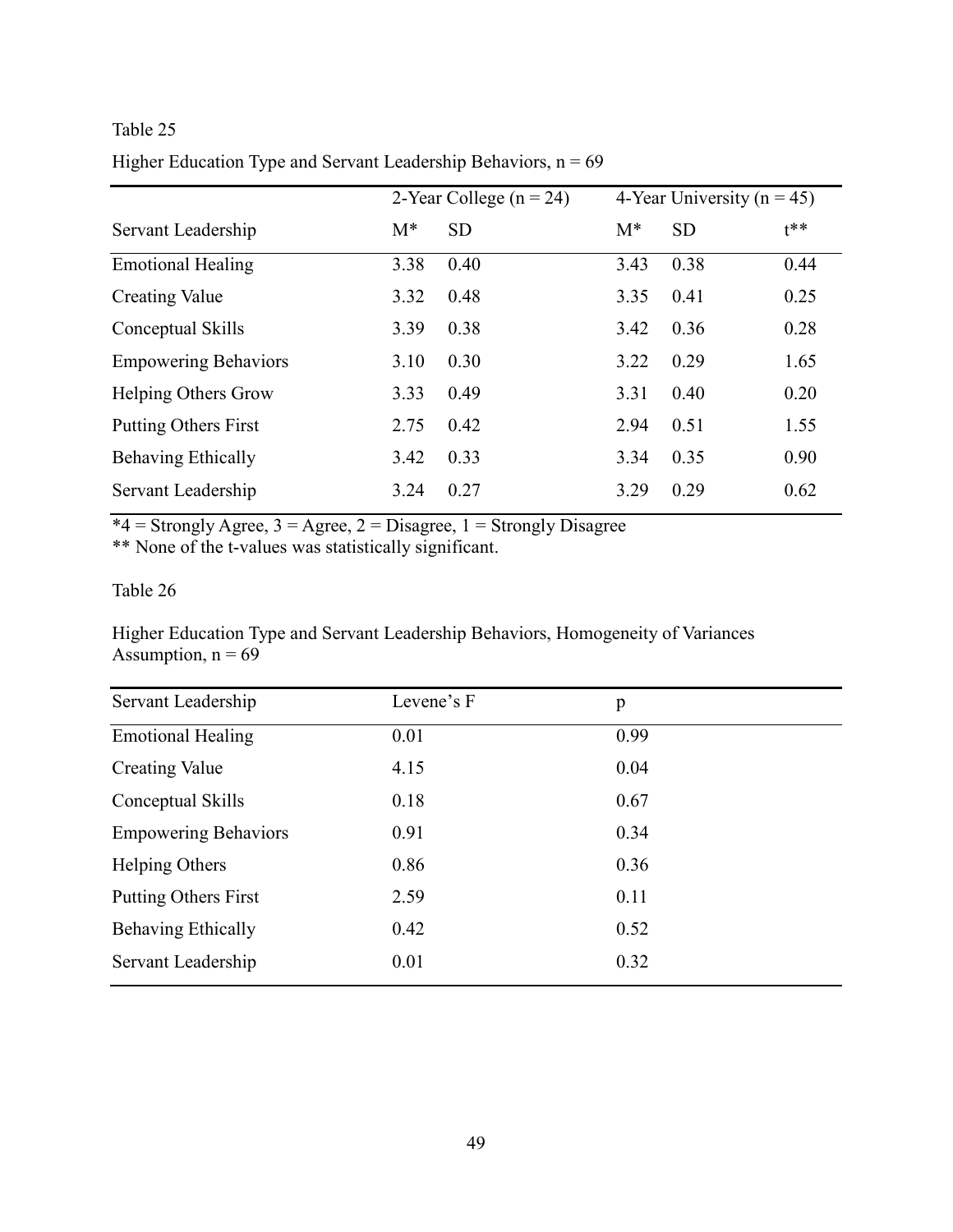The employment status differences were not statistically significant for any of the servant leadership scale or sub-scale scores. The homogeneity of variances assumption was met in all analyses. Results are summarized in Tables 27 and 28.

# Table 27

|                             | Part-time ( $n = 35$ ) |           |       | Full-time ( $n = 22$ ) |       | Not employed $(n=18)$ |
|-----------------------------|------------------------|-----------|-------|------------------------|-------|-----------------------|
| Servant Leadership Subscale | $M^*$                  | <b>SD</b> | $M^*$ | <b>SD</b>              | $M^*$ | <b>SD</b>             |
| <b>Emotional Healing</b>    | 3.36                   | 0.32      | 3.63  | 0.37                   | 3.32  | 0.44                  |
| Creating Value              | 3.31                   | 0.42      | 3.42  | 0.46                   | 3.36  | 0.45                  |
| Conceptual Skills           | 3.35                   | 0.37      | 3.57  | 0.34                   | 3.42  | 0.35                  |
| <b>Empowering Behaviors</b> | 3.16                   | 0.28      | 3.23  | 0.33                   | 3.17  | 0.28                  |
| <b>Helping Others Grow</b>  | 3.21                   | 0.40      | 3.50  | 0.39                   | 3.29  | 0.47                  |
| <b>Putting Others First</b> | 2.80                   | 0.46      | 3.08  | 0.57                   | 2.80  | 0.33                  |
| <b>Behaving Ethically</b>   | 3.36                   | 0.36      | 3.41  | 0.34                   | 3.28  | 0.31                  |
| Servant Leadership          | 3.22                   | 0.27      | 3.40  | 0.29                   | 3.23  | 0.26                  |

# Employment Status and Servant Leadership Behaviors,  $n = 75$

 $*4 =$  Strongly Agree,  $3 =$  Agree,  $2 =$  Disagree,  $1 =$  Strongly Disagree

# Table 28

Employment Status and Servant Leadership Behaviors, Summary of F-Ratios and Homogeneity of Variances Assumption Tests,  $n = 75$ 

| Servant Leadership          | F    | p    | Levene's F | p    |
|-----------------------------|------|------|------------|------|
| <b>Emotional Healing</b>    | 4.52 | 0.02 | 1.82       | 0.17 |
| <b>Creating Value</b>       | 0.40 | 0.67 | 0.04       | 0.96 |
| Conceptual Skills           | 2.51 | 0.09 | 0.18       | 0.84 |
| <b>Empowering Behaviors</b> | 0.41 | 0.67 | 0.25       | 0.78 |
| Helping Others              | 3.34 | 0.04 | 0.51       | 0.60 |
| <b>Putting Others First</b> | 2.70 | 0.07 | 3.84       | 0.03 |
| <b>Behaving Ethically</b>   | 0.75 | 0.47 | 2.32       | 0.11 |
| Servant Leadership          | 3.32 | 0.04 | 0.12       | 0.89 |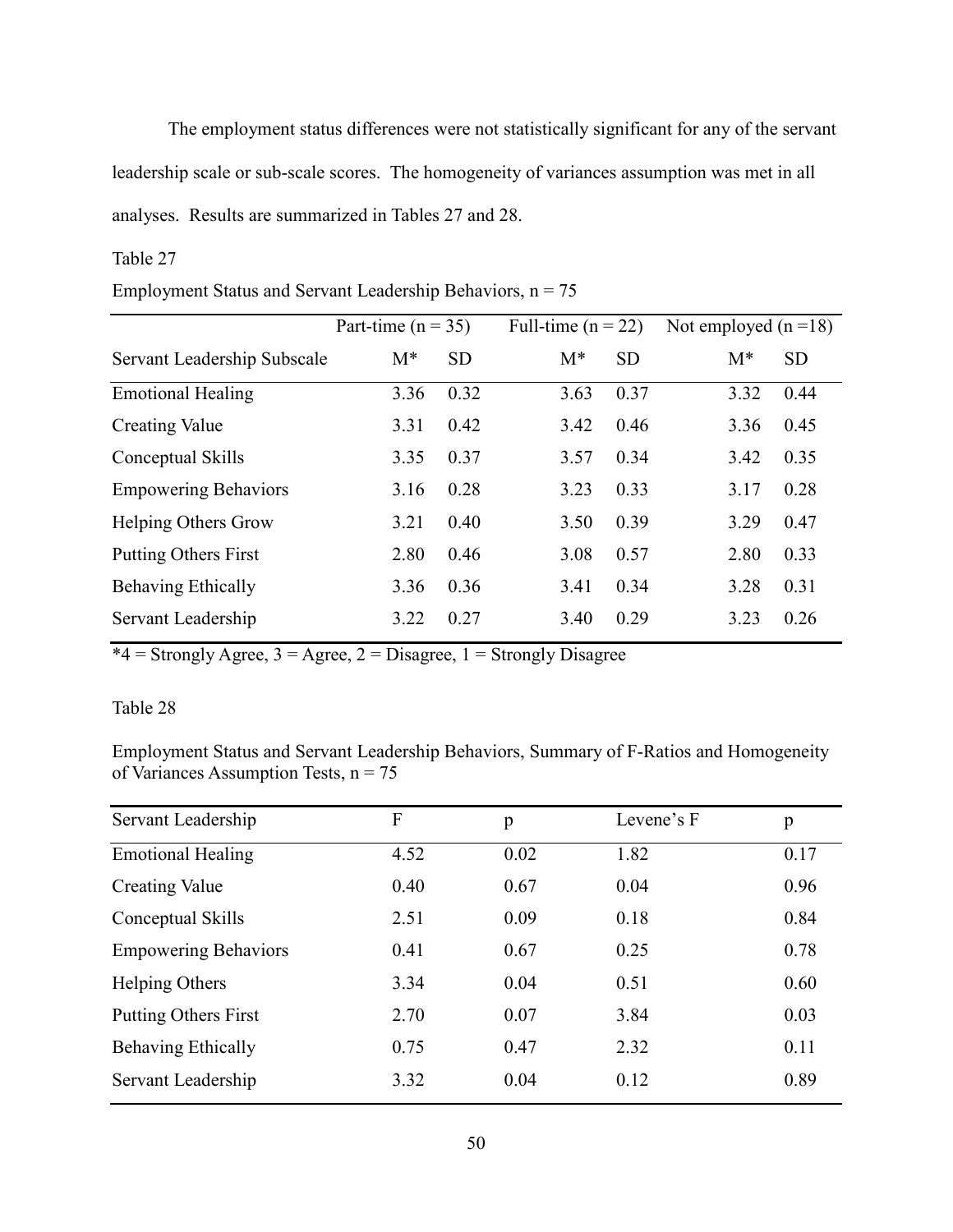## Summary

To answer the study's first research question: What are the servant leadership behaviors of GED graduates?, analysis of the data showed that the participants demonstrated them. The top two behaviors were Conceptual Skills and Emotional Healing, followed by Behaving Ethically, Creating Value, Helping Others Grow, Empowering Others, and Putting Others First. The analysis of the data also addressed the second research question: To what extent are the servant leadership behaviors of GED graduates affected by their selected demographic characteristics? The results revealed that that the behaviors were not impacted by the overwhelming majority of the respondents' selected demographic variables that were investigated in the study. The three exceptions were age in association with Helping Others and years of attending college's associations with Empowering Behaviors and Putting Others First.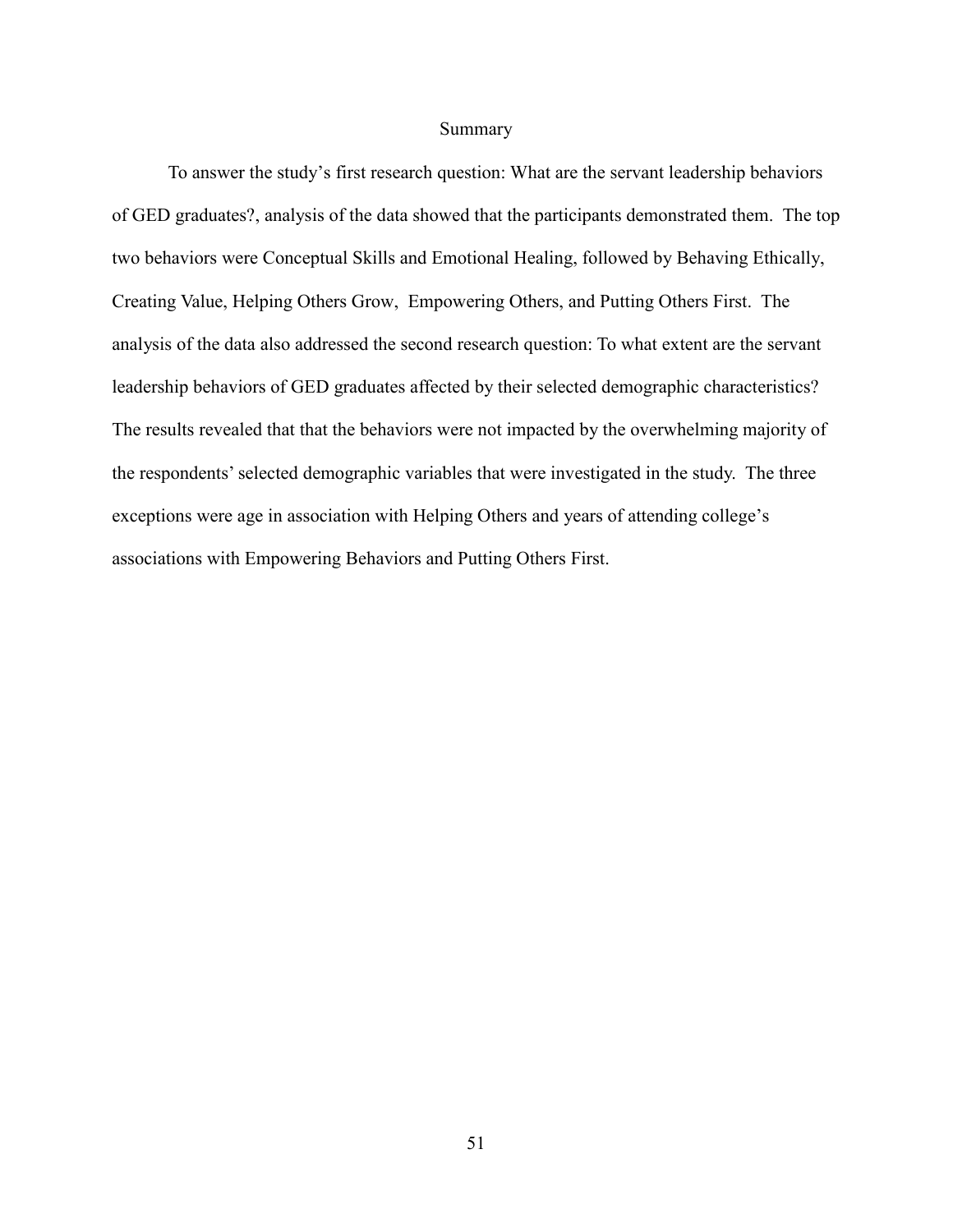#### CHAPTER V

## SUMMARY, CONCLUSIONS, AND DISCUSSION

## Introduction

In spite of significant strides in promoting educational equality, there is still much work that must be done to increase the likelihood of attaining higher education for those who desire it. The literature on GED graduates suggests that facilitating their quest for higher education is a common theme, focusing on topics such as art, social capital, motivation, attendance and study habits, and even prayer. The implication is that there are various possibilities to assist this group of students in reaching their academic goals. Leadership theories continue to evolve and, for example, focusing on followers and their needs to grow as individuals has been noted. However, there is no one perfect way to lead. Servant leadership, which is based on leaders who lead unselfishly with trustworthiness and humility, can be instrumental in facilitating personal and professional growth.

The purpose of the study was to examine the perceptions of GED graduates, who were recipients of a South Texas scholarship program, of their servant leadership behavior and the extent by which such behaviors may be impacted by selected demographic characteristics of the participants. The following research questions guided the study: (1) What are the servant leadership behaviors of GED graduates? (2) To what extent are the servant leadership behaviors of GED graduates affected by their selected demographic characteristics?

## Summary of the Results

The researcher-developed Servant Leadership Questionnaire (SLQ) was used for the purpose of data collection. The psychometric properties of the SLQ were examined.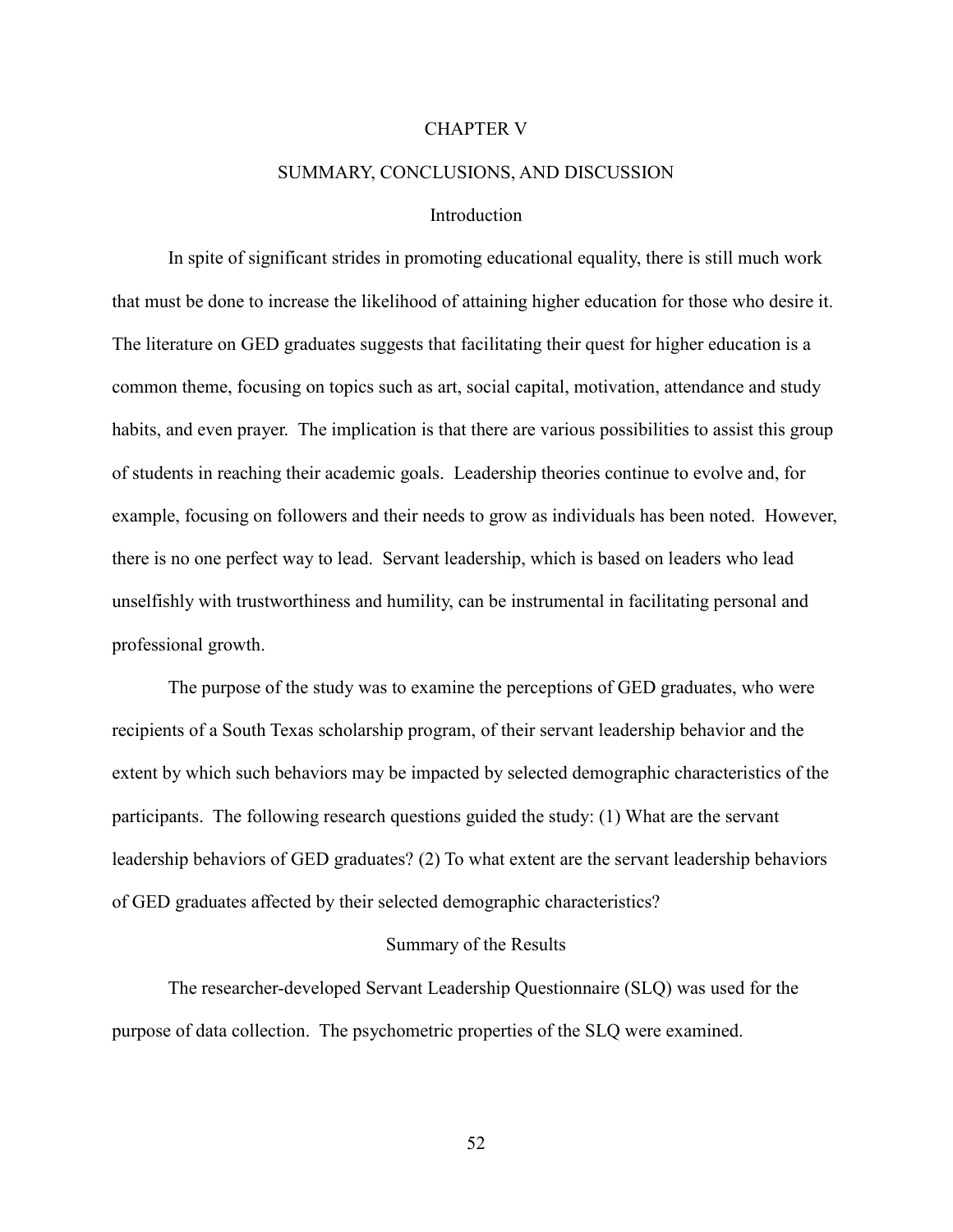Specifically, a panel of experts evaluated its content validity, which was followed by pilot-testing the instrument and using the data to estimate its internal consistency.

There was a total of 75 participants (68% female). A typical participant was a GED graduate who had received a scholarship from Education is Our Freedom GED Scholarship Program (EIOF), was 27 years old, had received a GED within the previous six years, had been attending college for approximately three years, and expected to graduate within the subsequent two years.

The SLQ measured one overall scale score and seven sub-scale scores for servant leadership behaviors. The results showed that Conceptual Skills and Emotional Healing were ranked the highest, followed by Behaving Ethically, Creating Value, Helping Others Grow, Empowering Others, and Putting Others First. These behaviors were not impacted by the overwhelming majority of the respondents' selected demographic variables. The three exceptions were positive associations between age and Helping Others, years of attending college and Empowering Behaviors, and years of attending college and Putting Others First.

## **Conclusions**

Based on the results, it was concluded the GED graduates who participated in the study demonstrated servant leadership behaviors and the overwhelming majority of such behaviors was not related to their demographic characteristics. Older GED graduates are more likely to help others, and those with longer years of college education are more likely to demonstrate empowering behaviors and putting others first. Due to the non-experimental nature of the study, no causal inferences were drawn and the external validity was limited to the study's participants because of the non-probability nature of the sampling.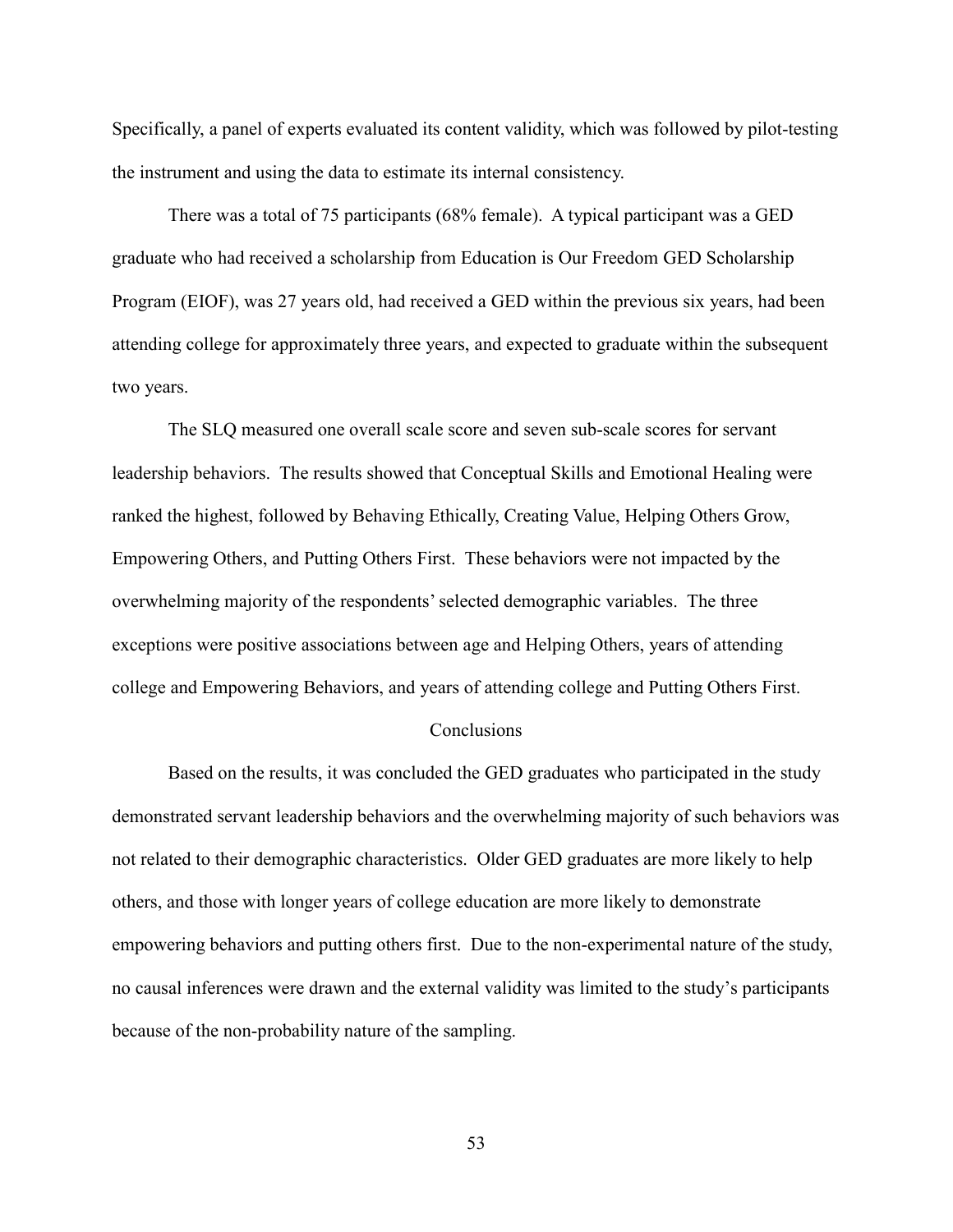## Discussion

The study was exploratory in nature, examining and documenting the servant leadership behaviors of a non-probability sample of GED graduates who had received scholarships from the Education is Our Freedom (EIOF) program. The study was delimited to South Texas due to EIOF's reach.

Being successful in higher education can be challenging and requires strategies to help facilitate success. Scholarships offer the ability to offset some of the expenses of higher education not provided through grants and student loans. The EIOF scholarships present "second chances" through financial contributions, coupled with mentorship that students receive from the EIOF (Nix, Lion, Michalak & Christensen, 2015; Norris, Sitton, & Baker, 2017).

The review of the literature suggested a paucity of research focusing on GED earners and servant leadership behaviors; however, other topics relevant to student success (e.g., persistence, retention, social capital, and motivation) were noted. Published research on GED graduates and community colleges was found, which was not surprising, because GED graduates typically start their higher education by attending community colleges due to affordability and proximity (Jurgen, 2010).

The review of the literature on leadership showed that servant leadership is among the top emerging leadership theories. Servant leadership in educational environments may lead to servant teaching conducive to student learning. Both are synonymous and relate to the leader's/teacher's intrinsic satisfaction by leading through focusing on the follower/student. Higher educational institutions can be instrumental in providing an excellent environment to facilitate servant leadership behaviors (Greenleaf, 1970).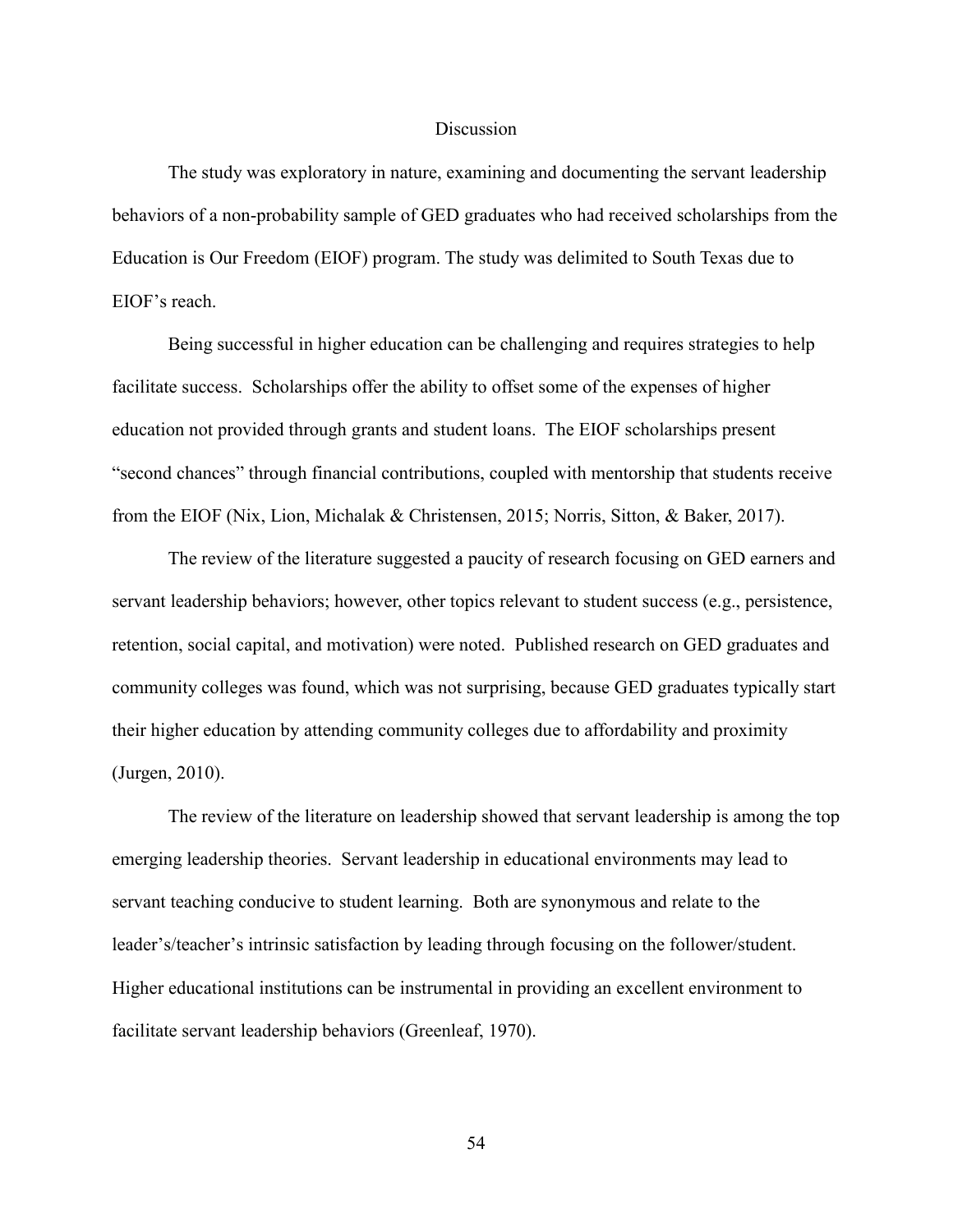The review of the literature showed that servant leadership is recognized for focusing on influencing followers (Green, 2014). Since Greenleaf (1970) did not offer either a definitive definition for servant leadership or an instrument to measure it, scholars have been diligently searching for answers to the inefficiencies. To address the absence of a definitive definition, Spears (1998) identified the 10 typical characteristics of a servant leader, namely, (1) listening, (2) empathy, (3) healing, (4) awareness, (5) persuasion, (6) conceptualization, (7) foresight, (8) stewardship, (9) commitment to growth, and (10) building community. Instruments to measure servant leadership are centered around developing others, building community, and demonstrating ethical behaviors (Barbuto & Wheeler, 2006; Green, Rodriquez, Wheeler, & Baggerly-Hinojosa, 2015; Greenleaf, 1970; Laub, 1999; Patterson, 2003; Liden, Wayne, Zhao & Henderson, 2008; Sendjay, Sarros & Santora, 2008; Van Dierendonk, 20110).

As Van Dierendonk (2011) posited, servant leadership theory intertwines with other leadership theories such as Charismatic leadership. In addition, servant leadership theory may interact with other complimentary leadership behavioral theories, like those that expand from motivation to disorienting dilemmas (Vidic, Burton, Pickering & Start, 2016). Proactive SLT training (or practice) may lead to exemplary servant leadership. As it relates to education, servant leadership is synonymous to servant teaching. Teachers and school administrators may influence their students similar to how servant leaders influence their followers, that is, unselfishly, and focusing on the follower/student (Noland & Richards, 2015; Greenleaf, 1970).

The study was inspired by the researcher's years of focusing on leadership as it relates to higher education, believing that industry leaders and experts can be instrumental in embracing and promoting servant leadership. As a GED graduate herself, the researcher delimited the study to such individuals. The study was guided by Greenleaf's Servant Leadership Theory (SLT) that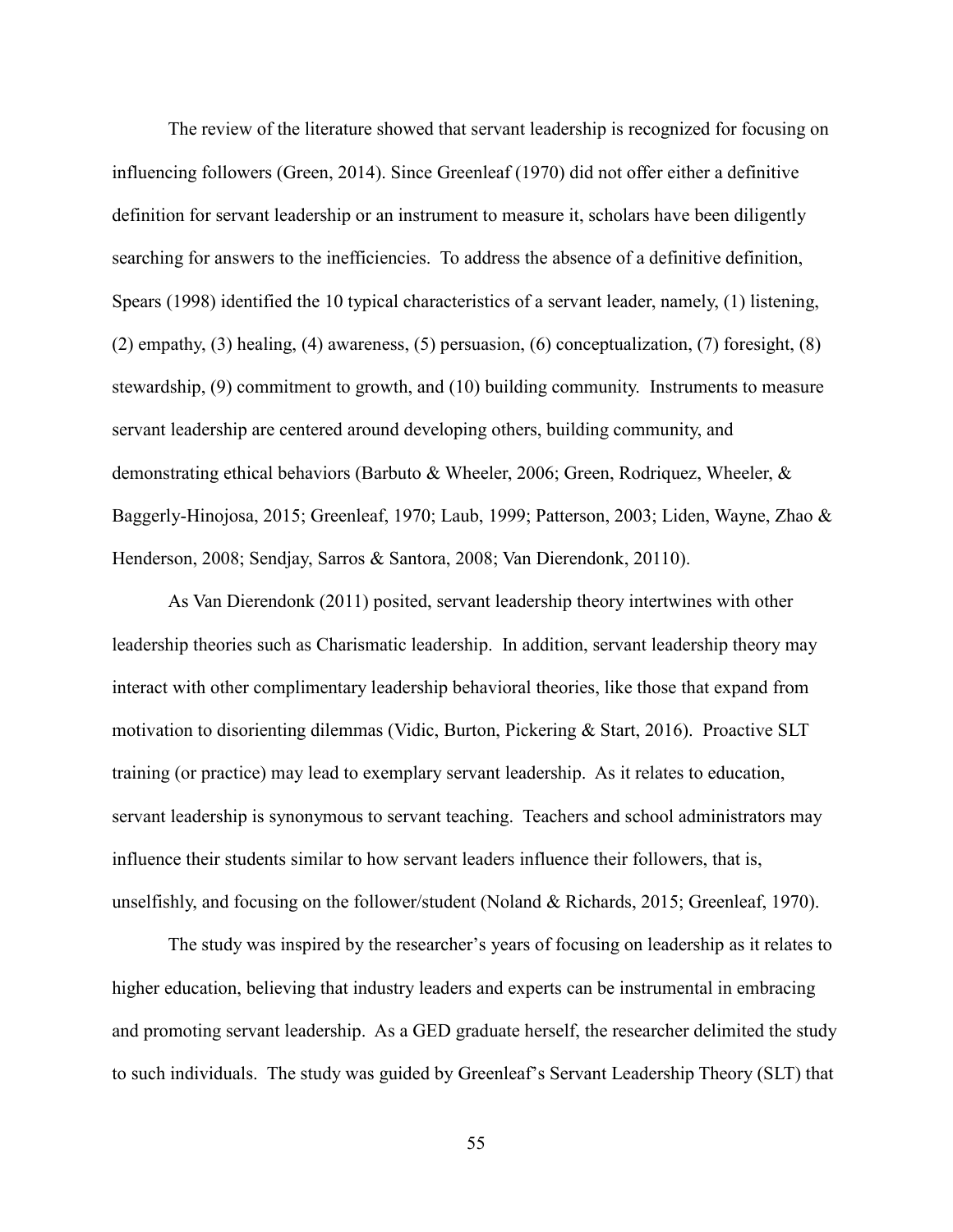states individuals with natural desires to serve have the potential to become leaders (Greenleaf, 1970).

#### Implications

Emotional Healing and Conceptual Skills received were the highest agreed-upon servant leadership behaviors among the GED scholarship recipients who participated in the study. With respect to Emotional Healing, it suggests that a GED graduate realizes the importance of caring about others' personal well-being, taking the time to have personal conversation with others, recognizing when others are feeling down, and knowing that others may seek his/her assistance when they have personal problems. The presence of Conceptual Skills suggests that a GED graduate would like to handle complex problems, to know if there is something wrong with work and/or school, to understand the educational institution and its goals, and to solve work- or school-related problems with new or creative ideas.

Creating Value and Behaving Ethically were the next two highest servant leadership behaviors. Creating Value suggests that a GED graduate is aware of the importance of giving back to the community, is interested in helping others, is involved in community and/or school activities, and encourages others to volunteer in the community and/or school. Behaving Ethically signifies honesty and ethical standards. Although the study participants indicated agreement with creating values behaviors, it received the least endorsement as the behavior that applied to them.

Helping Others Grow was  $5<sup>th</sup>$  among the servant leadership behaviors. A person with this behavior is interested in making sure others reach their professional and academic goals, provides others with the needed information to develop new skills, assists others in making career development a priority, and would like to know about other people's goals. Interestingly,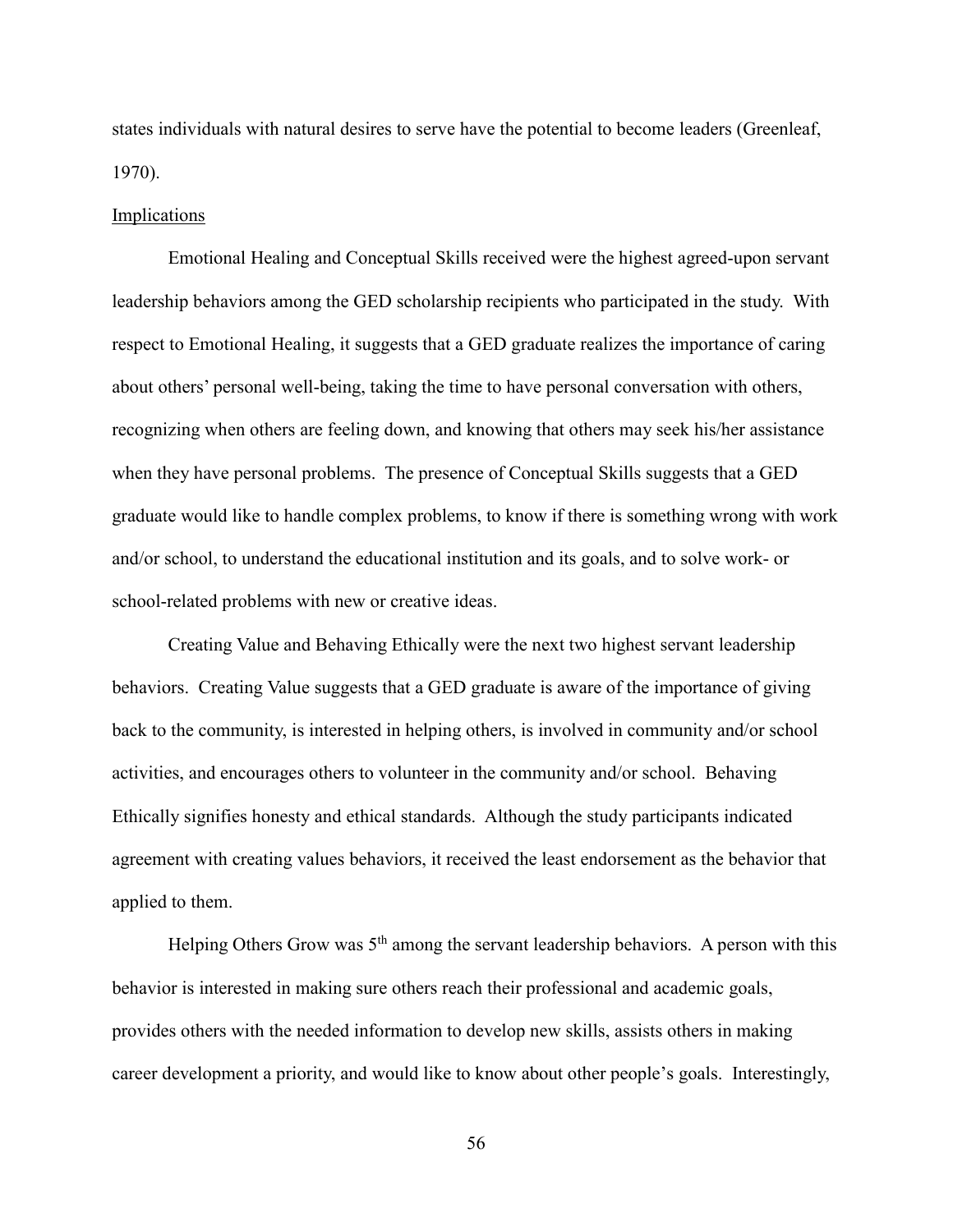this behavior was endorsed the most by the study's respondents when asked to indicate the servant leadership behaviors that applied to them.

Empowering Others was ranked  $6<sup>th</sup>$ , which is indicative of four behaviors. First, giving others the freedom to handle difficult situations in the best way they can. Second, giving others the responsibility to make important decisions. Third, encouraging others to handle important tasks by themselves. Fourth, realizing that others do not have to consult with him in making important decisions.

Putting Others First was last. A person with this servant leadership behavior does what s/he can do help others, sacrifices own interest to help others meet their needs, puts others' best interest above his/her own, and cares deeply about others' success.

If servant leadership behaviors are not presented to students in higher education, then there is the potential that they may not be prepared as leaders of the future. Armed with a degree in hand does not guarantee leadership positions in the community nor in the workforce. Mastering leadership skills may contribute to upward mobility. The GED graduates may be better positioned to raise their socio-economic status by not only obtaining college degrees but also possessing and practicing servant leadership.

## Recommendations for Further Research

The study's delimitations, limitations, and assumptions provide opportunities for future research: (1) due to the non-probability sampling, external validity was limited to the study's participants; (2) the study was delimited to the GED graduates who had received a scholarship from EIOF; (3) the study was further delimited to the seven subscales of servant leadership: Emotional Healing, Creating Value, Conceptual Skills, Empowering Behaviors, Helping Others,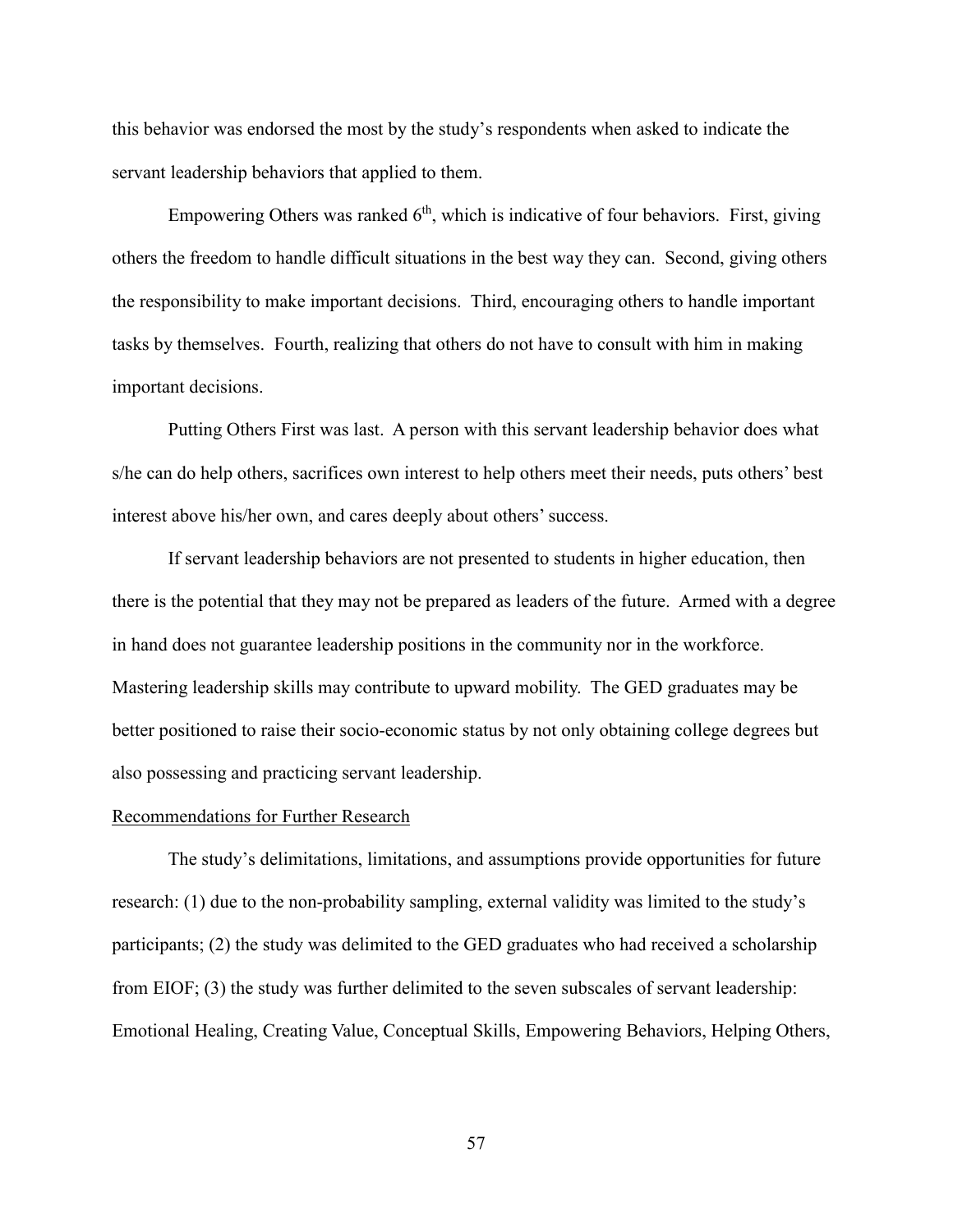Putting Others First, and Behaving Ethically; and (4) the study assumed that the participants were truthful in completing the survey instrument.

A replication of the study with GED graduates who did not receive the EIOF scholarship is recommended. For greater understanding of servant leadership behaviors among students enrolled in higher education, it is recommended to replicate the study at various college settings (e.g., public, private, HSI, non-HSI). It would be further recommended to research GED graduates' servant leadership behaviors and the applicability to persistence in pursuing college education. This study was delimited to few demographic characteristics, which mainly had nothing to do with servant leadership. The investigation of other variables such as family type (single-family household, dual parent household, birth-order) or community type (urban, suburban, metro) may be helpful in assessing the link between servant leadership and individual characteristics. Conducting qualitative investigations to document the perspectives of concerned individuals can be helpful in our understanding of servant leadership.

#### Personal Reflection

Conducting the dissertation research provided me with an opportunity to challenge myself as an educational leadership student focused on higher education. Although I have experience teaching undergraduate classes, I believe I have learned how to better address the many challenges faced by students, including how to facilitate servant leadership. I believe that my experiences, coupled with my academics, will help me be a better advocate for higher education. In an era where opportunities seem bountiful, there are some restrictions and limitations to what a person can do to increase his/her socio-economic status. Through higher education, some of those restrictions and limitations may be lifted. Dr. Hector P. Garcia's quote, "Education is our freedom, and education should be everyone's business" has been meaningful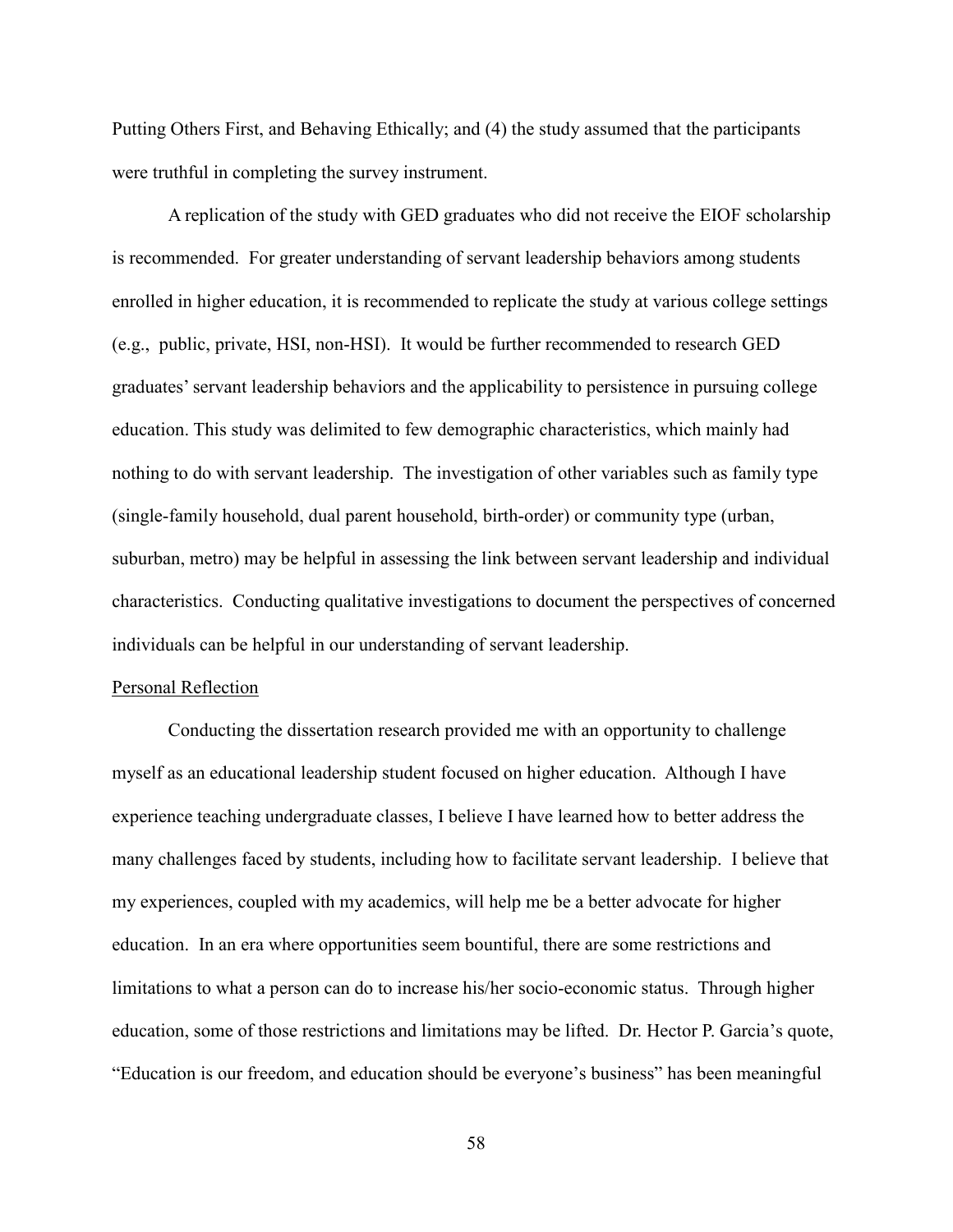to many due to the implication that education is what sets one apart and does not keep one tied down to a lower socio-economic status, but rather, it opens opportunities that may not be available to those without education.

Failure to address this group of students can create bigger and longer lasting challenges for the student, as well as for local, state, and federal entities that provide services and incur monumental expenses in the process (Hernandez, Slate, & Joyne, 2015). There is no one single solution or magic pill to address student needs, especially those of a GED graduate. Nor is there any evidence that servant leadership will address any of the student needs. Most likely, combination of strategies must be put in place to address the multitude of challenges, which at times, are not rooted in academics. To address academic challenges, colleges and universities must establish and promote services such as mentoring, tutoring, and group classes. To address non-academic challenges, student services have taken steps such as establishing food pantries, and school health care professionals provide contacts to local groups that can help with emergency housing or services.

I have gained extensive and enduring interest, and expanded my knowledge on the how, where, when, and why GED graduates struggle in higher education. I am delighted when I learn about a new process put in place that may help address problems GED graduates may face (even though that may not be the group being targeted). The focus for the study was on servant leadership with this group of students who have most likely experienced a disorienting dilemma, (or perhaps a multitude of them since they often intertwine) but are now ready to embrace and address their obstacles as adult learners and potential servant leaders (Mezirow, 1997; Plageman, 2011; Tyler & Lofstrom, 2009).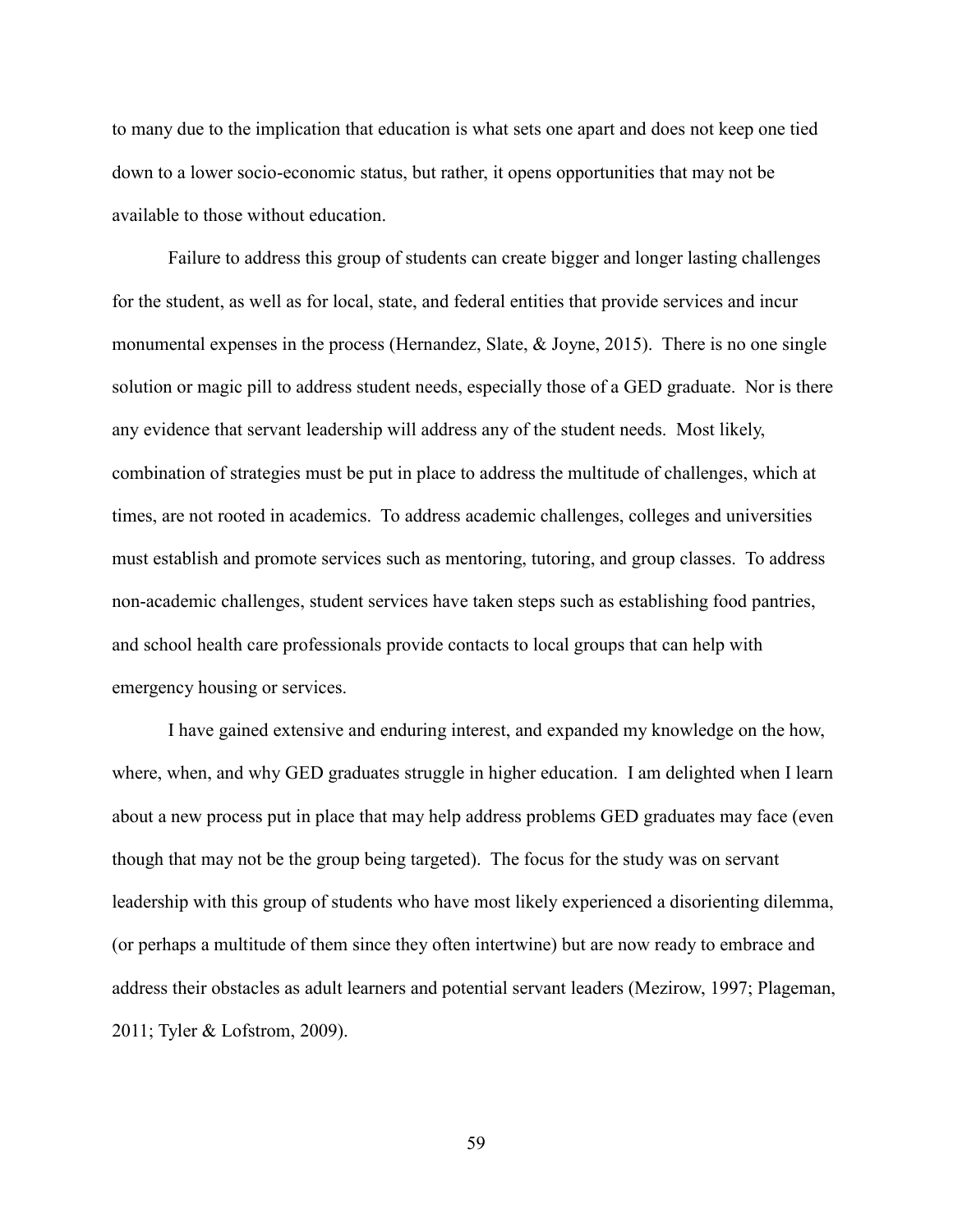This research has provided me with insights on what an aspiring educational leader and advocate should understand at a time when higher education has been recognized as an influential predictor of economic success. Students that are "prepared" to become servant leaders may be better prepared to succeed not only in their quest for higher education, but also in society as a well (Greenleaf, 1970).

After conducting the research, I am left with a thought provoking question: Is a GED graduate as prepared to start college and be on the same academic level as colleagues who are high school graduates or dual credit earners even if they should demonstrate servant leadership behaviors?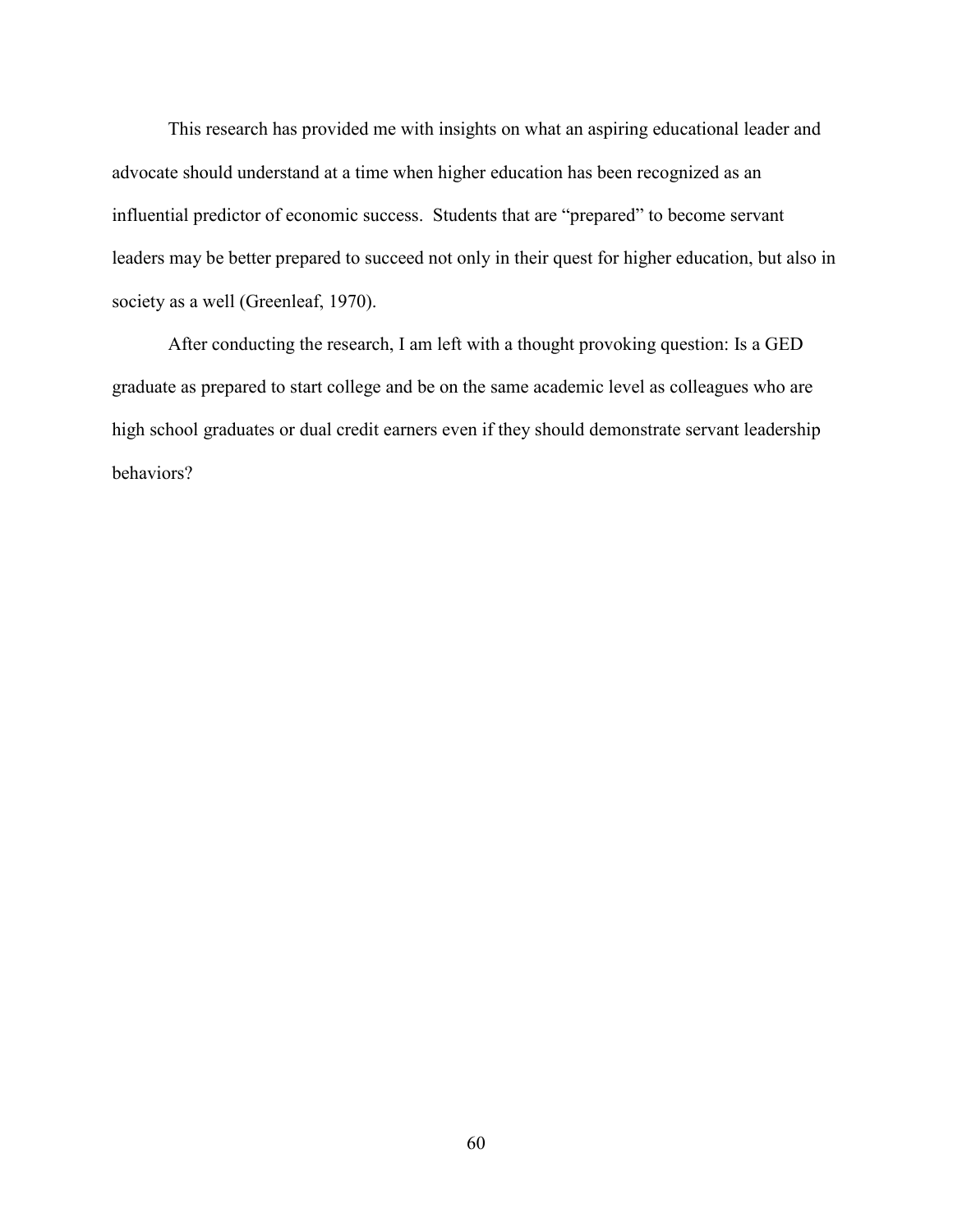#### REFERENCES

About us (n.d.) Retrieved from http://www.jageducationisourfreedom.com

- APA Style Guide (2009). *Publication Manual of the American Psychological Association* (6th ed., 2nd printing). Washington, DC: American Psychological Association
- Barbuto, J. E. & Wheeler, D. W., (2006). Scale development and construct clarification of servant leadership. *Group & organization management. 31*(3), 300-326. doi: 10.1177/1059601106287091
- Barbuto, J. E. , Gottfredson, R. K., & Searle, T. P. (2014) An examination of emotional intelligence as an antecedent of servant leadership. *Journal of Leadership and Organizational Studies, 21*(3). 315-323. doi: 10.1177/1548051814531826
- Basham, L.M. (2012). Transformation and transactional leaders in higher education. *SAM Advanced Management Journal, 77*(2), 15-37. Retrieved from https://search-proquestcom.manowar.tamucc.edu/docview/1433384104?pq-origsite=summon
- Bass, B. M., & Avolio, B. J. (1994) *Improving organizational effectiveness through transformational leadership.* Thousand Oaks, CA: Sage.
- Becker-Patterson, M. (2014). Post-GED-credential college prospects for adults with special needs. *Journal of Research & Practice for Adult Literacy, Secondary & Basic Education, 3*(3), 22-35. Retrieved from http://www.eds.a.ebscohost.com
- Biography of Dr. Hector P Garcia (n.d.) Retrieved from http:// www.drhectorpgarciafoundation.org
- Boettcher, T. (2014). Forging partnerships with education to solve the skills gap. *Techniques: Connecting Education & Careers*, *89*(1), 32-35. Retrieved from http://www.eds.a.ebsco.com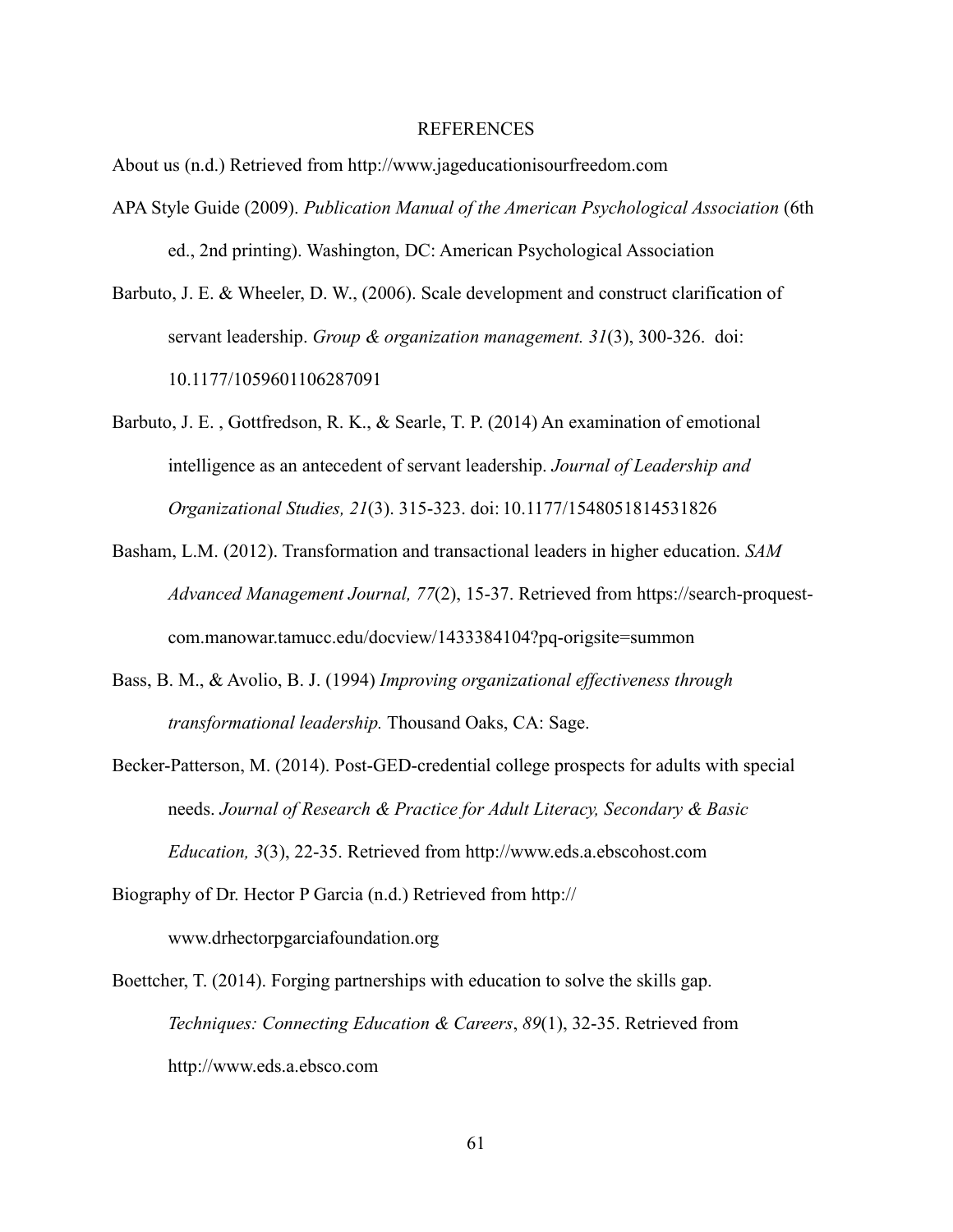- Bowen, B. A., & Nantz, K. (2014). What is the value of the GED? *College English, 77*(1), 32-54. Retrieved from https://manowar.tamucc.edu/login?url=https://search.proquest.com/docview/1559856998 ?accountid=7084
- Bowman, R. F. (2014) Learning leadership in high school. *The Clearing House: A Journal of Educational Strategy, Issues and Ideas, 78*(2), 59-63. Retrieved from http://www.tandfonline.com/doi/abs/10.1080/00098655.2013.842533
- Bowman, R. F. (2005) Teachers as servant leaders. *The Clearing House: A Journal of Educational Strategy, Issues and Ideas, 78*(2), 59-63. Retrieved from http://doi.org/10.1080/TCHS,78.6.257-260
- Boyatzis, R. & McKee, A. (2005). *Resonant leadership; Renewing yourself and connecting with others through mindfulness, hope and compassion.* Boston, MA: Harvard Business School Press.
- Burns, J. M. (1978) *Leadership*. New York, NY: Harper and Row.
- Chrislip, D. D. (2002). *The collaborative leadership fieldbook: A guide for citizens and civic leaders*. San Francisco, CA: Jossey-Bass.
- Christle, C. A., Jolivette, K., & Nelson, C. M. (2005). Breaking the school to prison pipeline: Identifying school risk and protective factors for youth delinquency. *Exceptionality*, *13*(2), 69-88. doi: 10.1207/s15327035ex1302\_2
- Cohen, A. & Kisker, C. (2010). *The shaping of American higher education, emergence and growth of the contemporary system* (2nd ed.). San Francisco, CA: Jossey-Bass.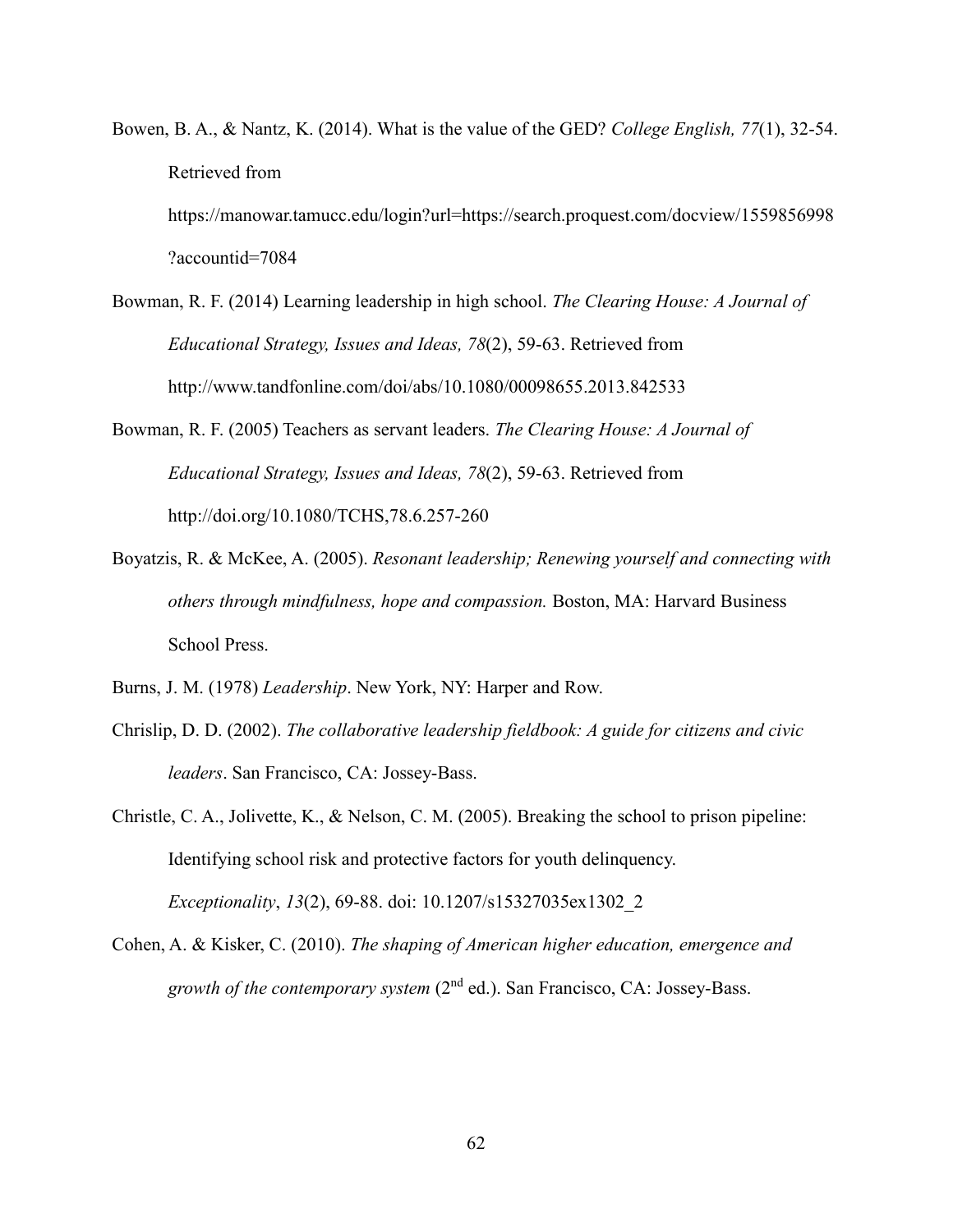- Cohen, P. & Kallison, J. (2010). A new compact for higher education. Funding and autonomy for reform and accountability. *Innovative Higher Education, 35(1),* 37-49. Retrieved from http://www.eds.b.ebscohost.com
- Creswell, J.W. & Clark, V.L. (2011). *Designing and conducting mixed methods research*. Thousand Oaks, CA: Sage.
- Crissey, S.R. & Bauman, K. J. (2012) Measurement of High School Equivalency Credentials in Census Bureau Surveys. Retrieved from http://www.census.gov
- Doll, J. J., Eslami, Z., & Walters, L. (2013). Understanding why students drop out of high school, according to their own reports: Are they pushed or pulled, or do they fall out? A comparative analysis of seven nationally representative studies. *Sage Open, 3*(4), 1-15. doi: 10.1177/2158244013503834
- Dr. Hector P. Garcia. (n.d.) Retrieved from http://hectorpgarcia.tamucc.edu
- Eddy, P. L. (2008). *Community college leadership: a multidimensional model for leading change*. Herndon, VA: Stylus Publishing, LLC. Retrieved from https://ebookcentral.proquest.com
- Field, A. (2013). *Discovering statistics using SPSS*. Thousand Oaks, CA: Sage.
- Fink, S. & Markhotl, A. (2013). *Leader's role in developing teacher expertise*. San Francisco, CA: Jossey Bass.
- Fisher, M. (2007). Settling into campus life: Differences by race/ethnicity in college involvement and outcomes. *The Journal of Higher Education, 78*(2), 125-161. Retrieved from http://www.eds.b.ebscohost.com
- Fowler, F. C. (2011). *Policy studies for educational leaders: An introduction* (4<sup>th</sup> ed.). Boston, MA: Allyn & Bacon.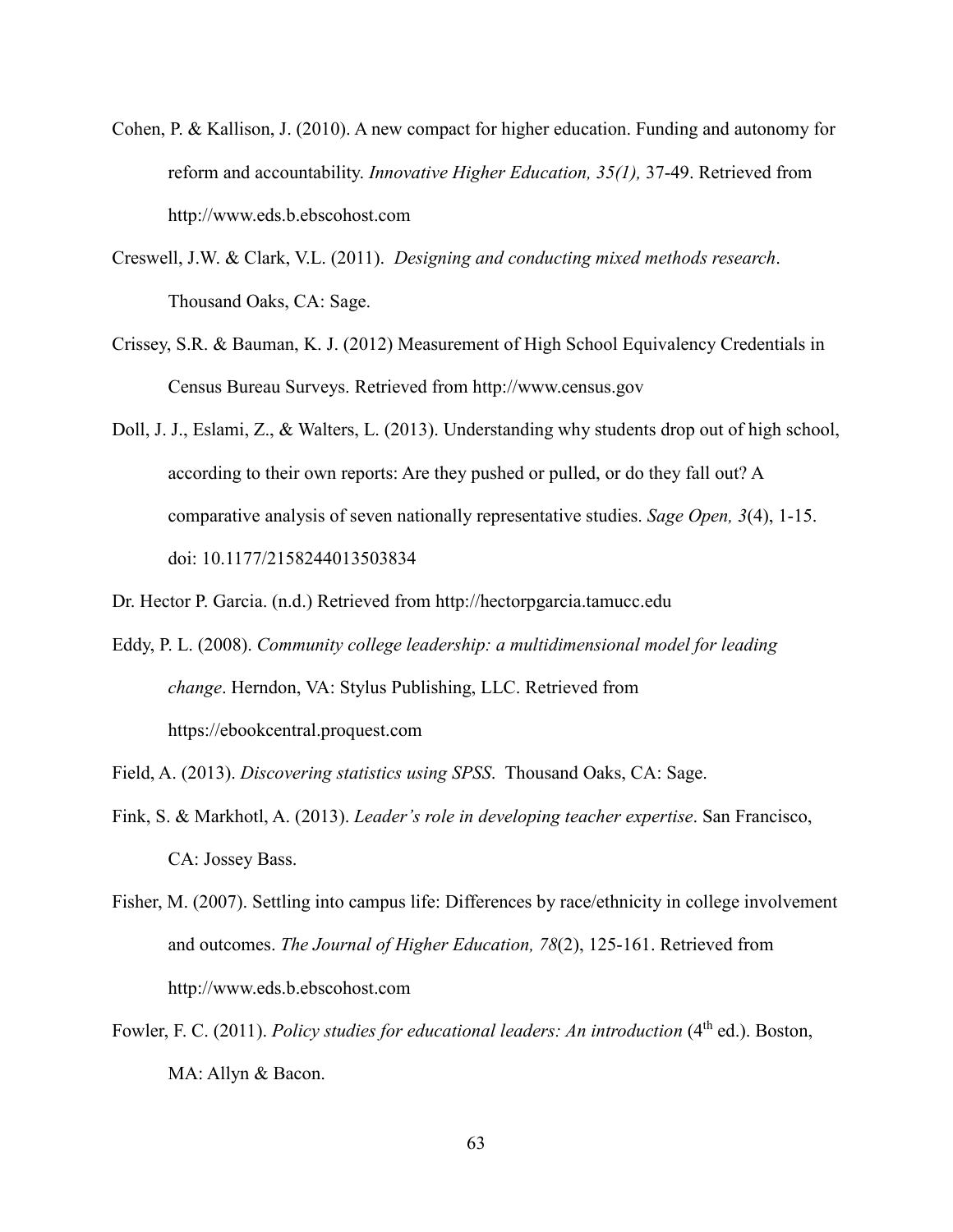- Goodall, D. (2009). Bridging the gap from GED to community college student: community colleges must develop comprehensive transition programs to give GED students a chance to succeed in higher education. *Diverse Issues In Higher Education*, (2), 18-19. Retrieved from http://www.eds.a.ebscohost.com
- Gooden, S. T., & Martin, K. J. (2014). Facilitating college success among emerging Hispanic serving institutions: Multiple perspectives yield commonly shared diversity goals. *Journal of Public Management & Social Policy, 20*(1), 3-28. Retrieved from https://manowar.tamucc.edu/login?url=https://search.proquest.com/docview/1640728320 ?accountid=7084
- Green, M. (2014). *Graduate leadership, a review of the science of leadership*. North Charleston, SC: Createspace and Leadership Studies.
- Green, M. T., Rodriguez, R. A., Wheeler, C. A., & Baggerly-Hinojosa, B. (2015). Servant leadership: A quantitative review of instruments and related findings. *Servant Leadership: Theory and Practice, 2*(2), 76-96. Retrieved from http:// www.sltpjournal.org/uploads/2/6/3/9/26394582/green-complete.pdf
- Greenleaf, R. K. (1970). *The servant as leader.* Indianapolis, IN: Robert K. Greenleaf Center
- Greenleaf, R. K. (1977). *Servant leadership*. New York, NY: Paulist Press.
- Greenleaf, R.K. (1996). *On becoming a servant leader*. San Francisco, CA: Jossey-Bass.
- Greenleaf, R. K. (2003). *The servant-leader within: A transformative path*. Mahwah, NJ: Paulist Press.
- Grogan, M. (2015). *The Jossey-Bass reader on educational leadership* (3<sup>rd</sup> ed.). San Francisco, CA: Jossey-Bass.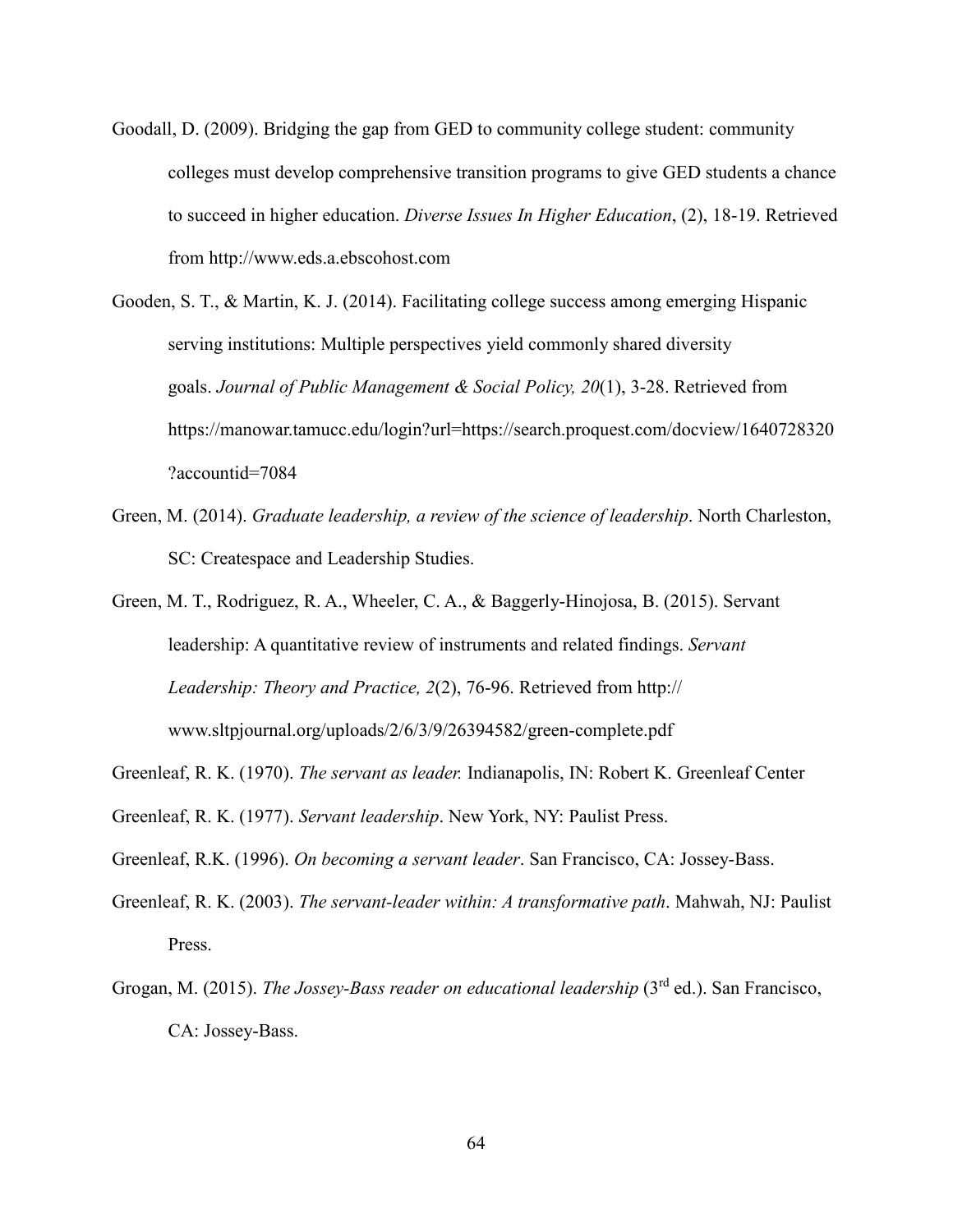- Hackman, M.Z. & Johnson, C.E. (2013). *Leadership: A communication perspective* (6th ed.). Long Grove, IL: Waveland Press.
- Harlow, C., Jenkins, H. D., & Steurer, S. (2010). GED holders in prison read better than those in the household population: Why? *Journal of Correctional Education, 61*(1) 68-92. Retrieved from http://www.jstor.org/stable/23282814
- Harper, S.R., & Jackson, J.F. (2011). *Introduction to American Higher Education*. New York, NY: Routledge-Taylor & Francis Group.
- Heckman, J. J., Humphries, J. E., LaFontaine, P. A., & Rodriguez, P. L. (2012). Taking the easy way out: How the GED testing program induces students to drop out. *Journal of Labor Economics*, *30*(3), 495-520. Retrieved from http://www.eds.b.ebsco.com
- Heckman, J.J, Humphries, J. E, & Mader, J.S. (2010). *The GED*. Cambridge, MA: National Bureau of Economic Research, Working Paper 16064. Retrieved from http://www.nber.org/papers/w16064.
- Herbers, M. S., & Mullins, N. B. (2009). Using the disorienting dilemma to promote transformative learning. *Journal on Excellence in College Teaching*, *20*(1), 5-34. Retrieved from http://www.eds.b.ebscohost
- Hernandez, J., Slate, J.R., & Joyne, S. (2015). Hispanic student enrollment and attainment in Texas two-year colleges: A multiyear, statewide analysis. *Community College Journal of Research and Practice.* 969-985. doi: 10.1080/10668926.2013.873005
- Herring, A. H. (2013). An examination of motivational factors in high school dropouts participating in general education development degree programs. *Journal of Organizational Learning and Leadership*, *11*(2), 60-68. Retrieved from http://www.eds.b.ebscohost.com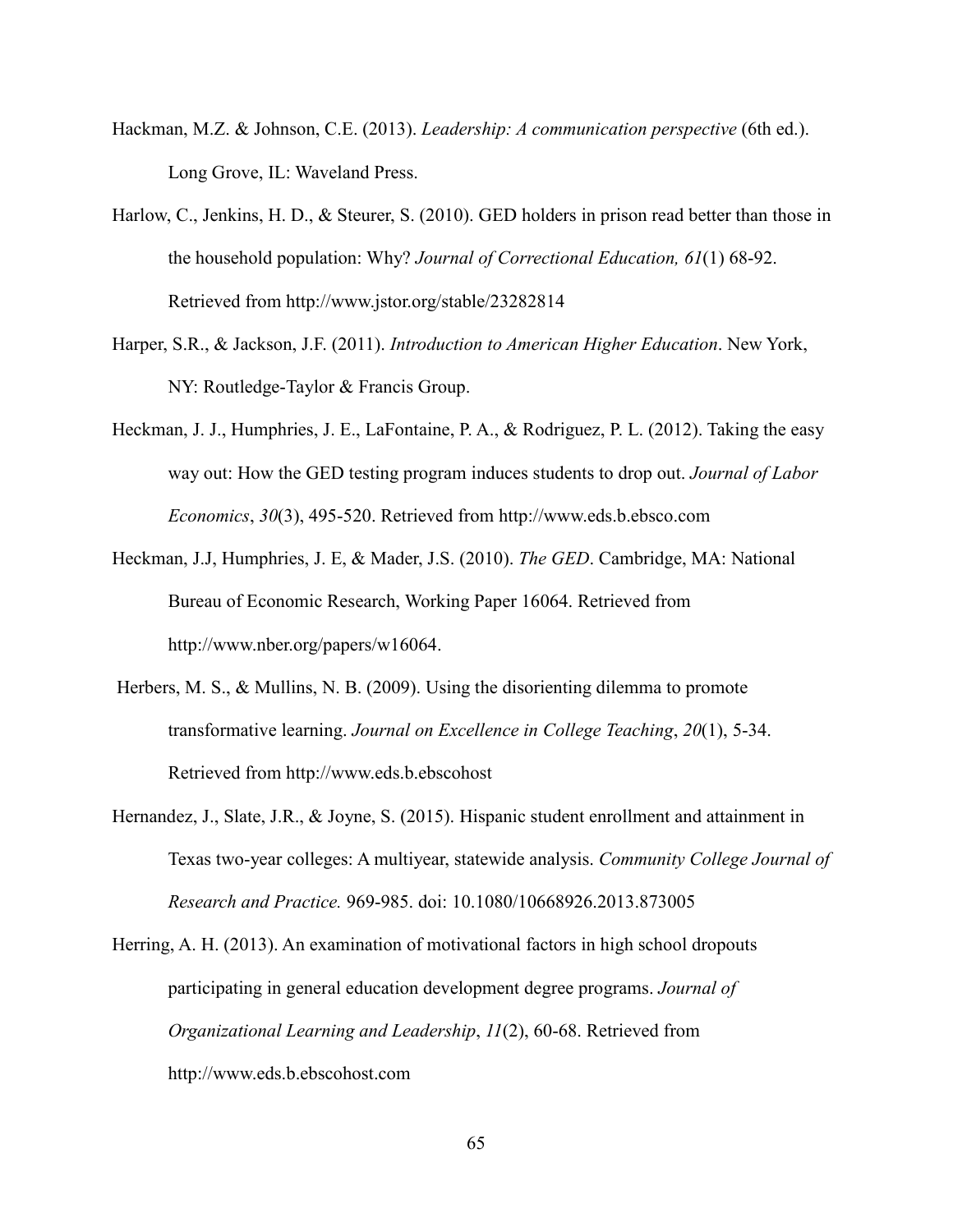- Houston, P. D., Blankenstein, A. M., & Cole, R.W. (2007) *Spirituality in Educational Leadership.* Thousand Oaks, CA: Sage Publishing.
- Hussey, T., & Smith, P. (2010). Transitions in higher education. *Innovations in Education and Teaching International, 47*(2), 155-164. doi: 10/1080/14703291003718893
- Jurgens, J. (2010). The evolution of community colleges. *College Student Affairs Journal, 28*(*2*), 251-261. Retrieved from http://www.eds.a.ebschost.com
- Kallison, J. R., & Cohen, P. (2010). A new compact for higher education: funding and autonomy for reform and accountability. *Innovative Higher Education*, *35*(1), 37-49. doi:10.1007/s10755-009-9123-2
- Kantrowitz, M. (2007). The financial value of a higher education. *Journal of Student Financial Aid*, *37*(1), 19-27. Retrieved from http://www.eds.b.ebscohost.com
- Kemp-Graham, K. Y. (2015). Missed opportunities: Preparing aspiring school leaders for bold social justice school leadership needed for 21st century schools. *International Journal of Educational Leadership Preparation*, *10*(1), 99-129. Retrieved from http://www.eric.gov
- Kenner, C., & Weinerman, J. (2011). Adult learning theory: Applications to non-traditional college students. *Journal of College Reading and Learning, 41*(2), 87-96. Retrieved from https://manowar.tamucc.edu/login?url=https://search-proquestcom.manowar.tamucc.edu/docview/863852200?accountid=7084
- Kessinger, T. A. (2011). Efforts toward educational reform in the United States since 1958: A review of seven major initiatives. *American Educational History Journal, 38*(1), 263-276. Retrieved from

https://manowar.tamucc.edu/login?url=https://search.proquest.com/docview/1034734625 ?accountid=7084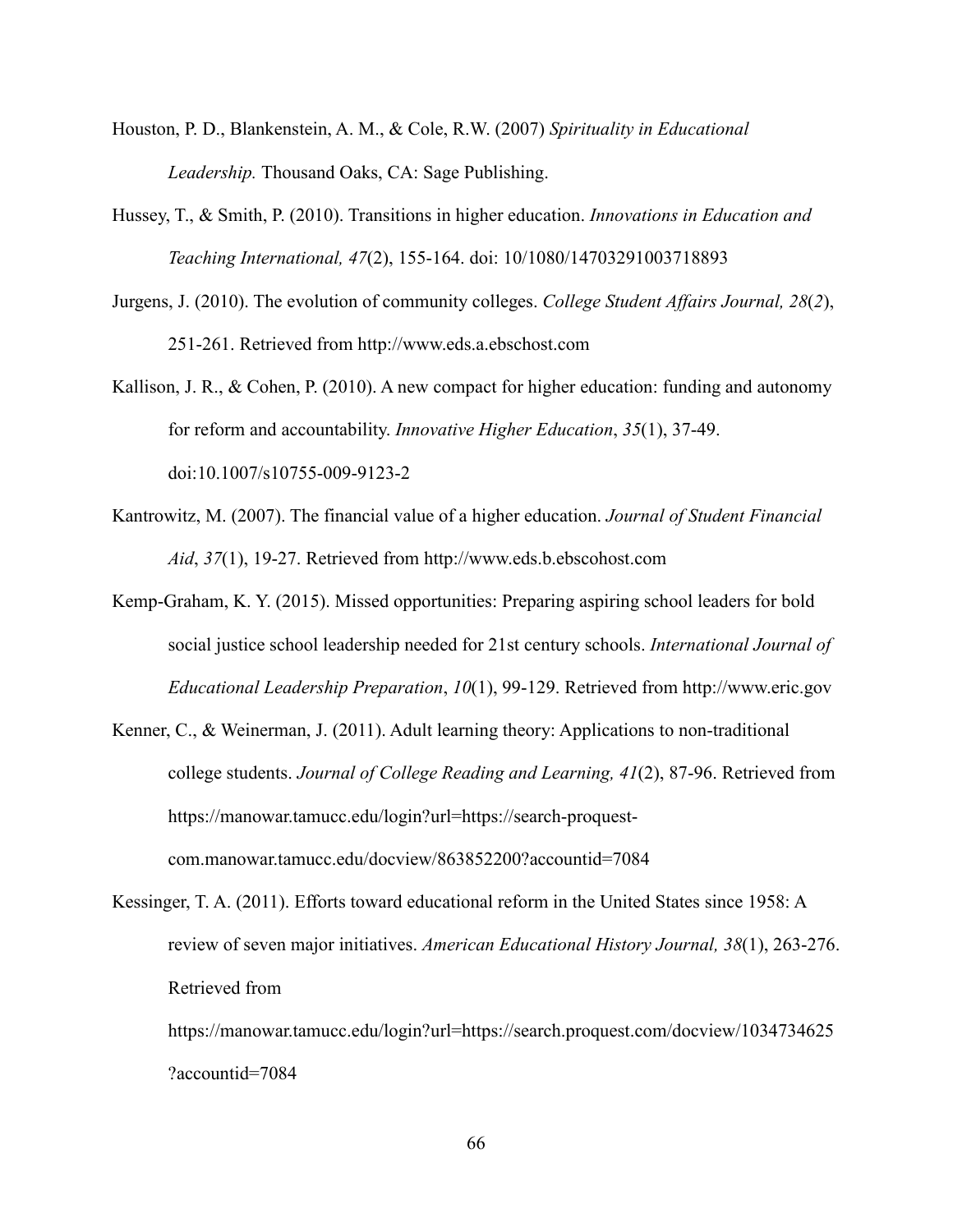- Kezar, A., Chambers, T. & Burkhard, J. (2005). *Higher education for the public good*. San-Francisco, CA: Jossey-Bass.
- Knowles, M. S. (1988). *The modern practice of the adult education: Andragogy versus pedagogy*. New York, NY: Cambridge Books.
- Kollontal, P. (2015). Emotional intelligence in higher education: Using art in a philosophical discussion on god, evil, and suffering. *Research in Education, 93*(1), 66-76. doi: org/10.7227/RIE.0012
- Krogstad, J. M. (2016). *5 facts about Latinos and education*. Retrieved from http://www.pewresearch.org
- Kuh, G., Kinzie, J., Schuh, J., Whitt, E., & Associates. (2010). *Student success in college. Creating conditions that matter*. San Francisco, CA: Jossey-Bass.
- Laub, J.A. (1999). *Assessing the servant organization: development of the Servant Organizational Leadership Assessment (SOLA) instrument*. Dissertation Abstract International, UMI, No. 9921922.
- Leese, M. (2010). Bridging the gap: Supporting student transitions into higher education. *Journal of Further and Higher Education, 34*(2), 239-251. doi:10.1080/03098771003695494
- Liden, R. C., Wayne, S. J., Zhao, H., & Henderson, D. (2008). Servant leadership: Development of a multidimensional measure and multi-level assessment. *Leadership Quarterly*, *19*(2), 161-177. Retrieved from https://doi.org/10.1016/j.leaqua.2008.01.006
- Lofstrom, M. (2010), Why are Hispanics and African American dropout rates so high? *Williams Review*, 91-119. Retrieved from http://www.ftp.iza.org/dp3265.pdf
- Long, A., & Mullin, C. M. (2014). *America's forgotten student population: Creating a path for GED completers.* Sterling, VA: Sylus.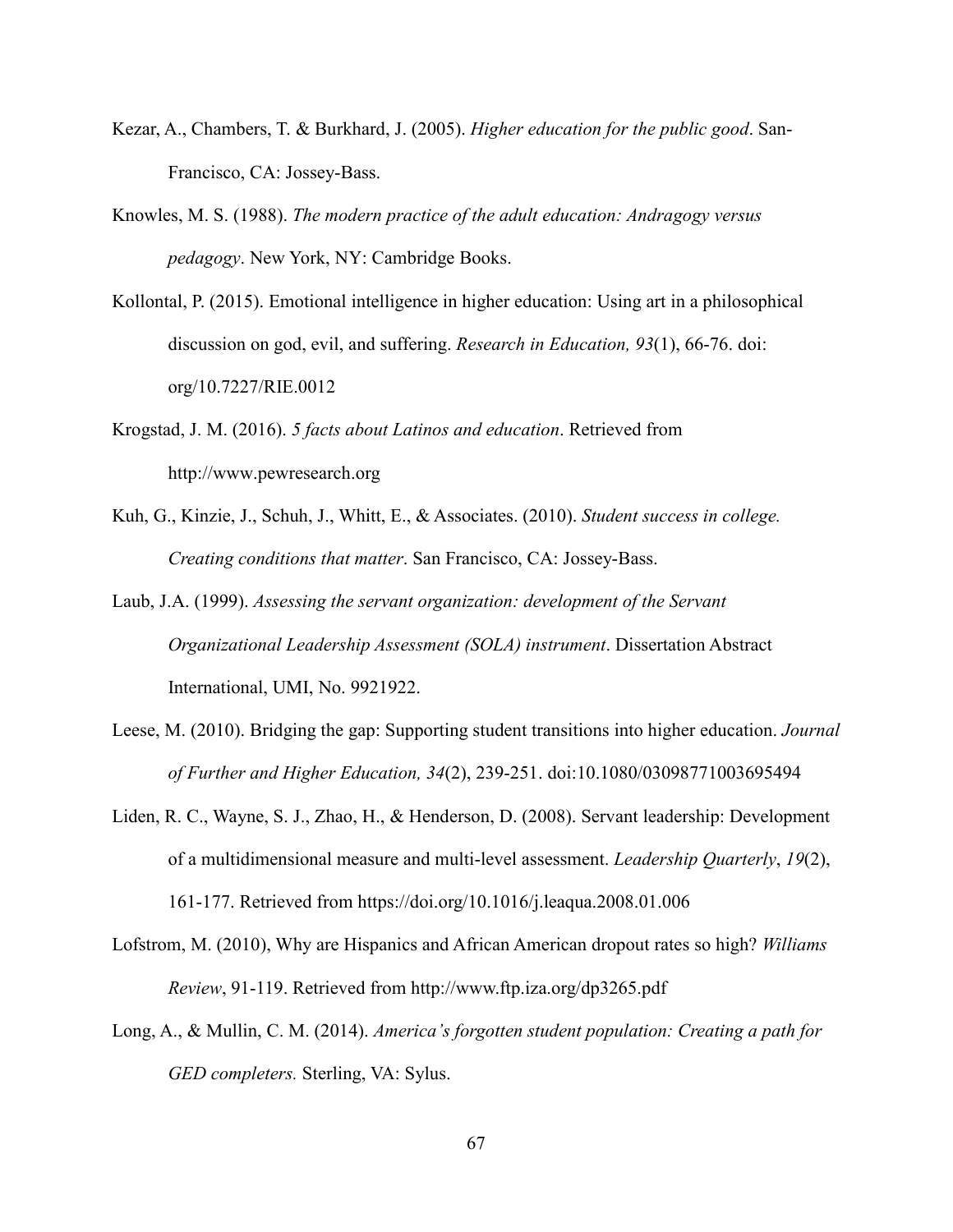- Malkki, K. (2012). Rethinking disorienting dilemmas within real-life crises: The role of reflection in negotiating emotionally chaotic experiences. *Adult Education Quarterly*, *62*(3), 207-229. doi 10.1177/0741713611402047
- Maralani, V. (2011). From GED to college: Age trajectories of nontraditional educational paths. *American Educational Research Journal*, *48*(5), 1058-1090. doi:10.3102/0002831211405836
- Marcketti, S. B. & Kadolph, S. J. (2010). Empowering student leadership beliefs: An exploratory study. *International Journal of Teaching and Learning In Higher Education*, *22*(2), 131- 139. Retrieved from http://www.eds.b.ebscohost.com
- Marshall, C., & Oliva, M. (2010). *Leadership for social justice: Making revolutions in education*. (2<sup>nd</sup> ed.). Boston, MA: Pearson.
- McKee, A., Boyatzis, R., & Johnson, F. (2008). *Becoming a resonant leader: Develop your emotional intelligence, renew your relationships, sustain your effectiveness*. Boston, MA: Harvard Business School Press.
- Meltzoff, J. (1998). *Critical thinking about research*. Washington, DC: American Psychological Association.
- Merriam, S. B. & Bierman, L.L. (2014). *Adult learning: Linking theory to practice*. San Francisco, CA: Jossey-Bass.
- Merriam, S. B. & Grace, A. P. (2011). *Contemporary issues in adult education*. San Francisco, CA: Jossey-Bass.
- Mezirow, J. 1. (1997). Transformative learning: theory to practice. *New Directions for Adult & Continuing Education*, (74), 5-12. Retrieved from http://www.eds.b.ebscohost.com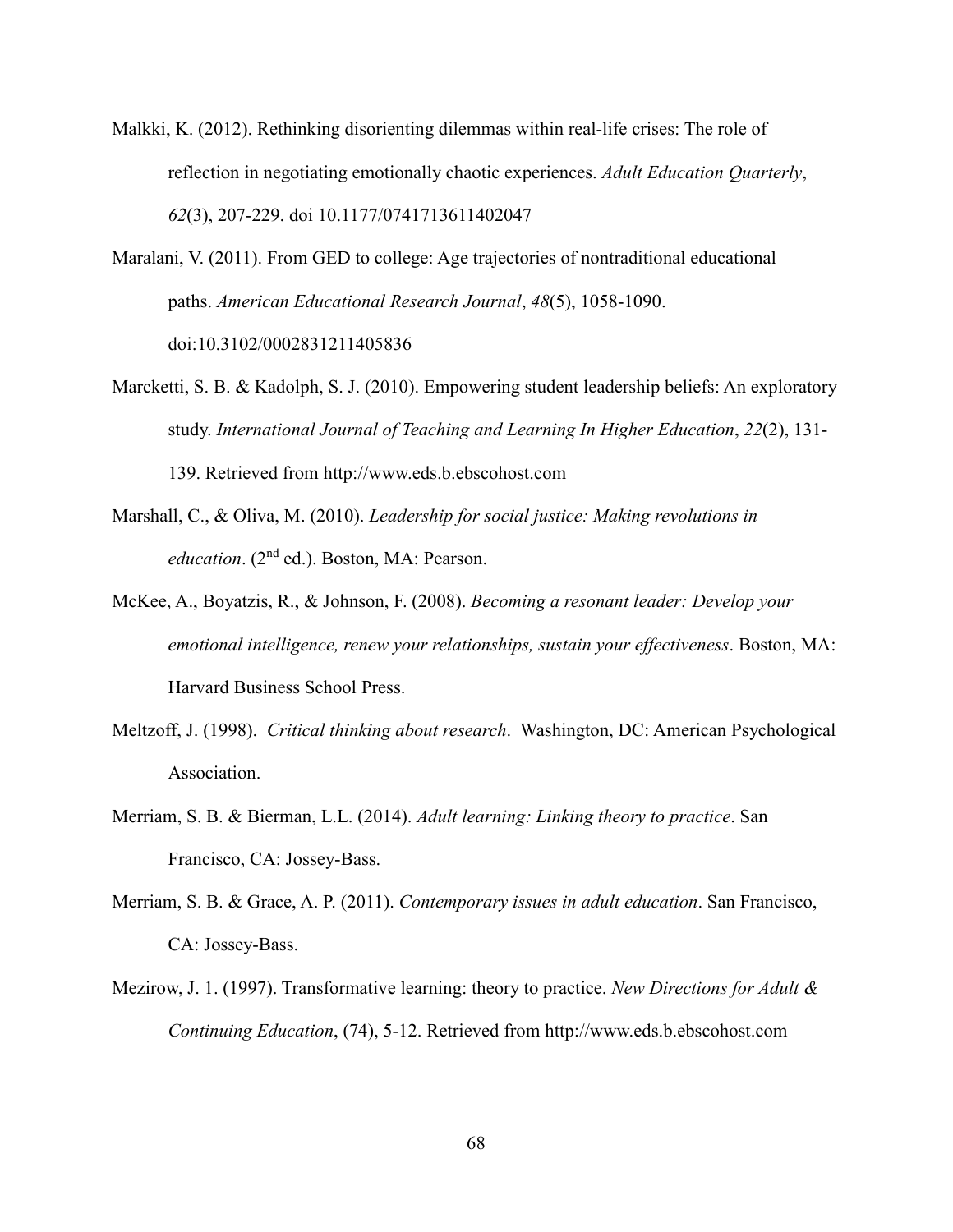- Nix, J. V., Lion, R. W., Michalak, M., & Christensen, A. (2015). Individualized, purposeful, and persistent: Successful transitions and retention of students at risk. *Journal of Student Affairs Research and Practice*, *52*(1), 104-118. Retrieved from http://www.eds.a.ebsohost.com
- Noddings, N. (2005). Identifying and responding to needs in education. *Cambridge Journal of Education*, *35*(2), 147-159. doi:10.1080/03057640500146757

Noddings, N. (2011). *Philosophy of education*. Boulder, CO: Westview Press.

- Noddings, N. (2012). The caring relation in teaching. *Oxford Review of Education*, *38*(6), 771- 781. doi: org/10.1080/03054985.2012.745047
- Noland, A., & Richards, K. (2015). Servant teaching: An exploration of teacher servant leadership on student outcomes. *Journal of The Scholarship of Teaching and Learning*, *15*(6), 16-38. Retrieved from http://www.eds.b.ebscohost.com
- Norris, S., Sitton, S., & Baker, M. (2017). Mentorship through the lens of servant leadership: The importance of accountability and empowerment. *NACTA Journal, 61*(1), 21-26. Retrieved from

https://manowar.tamucc.edu/login?url=https://search.proquest.com/docview/1884957139 ?accountid=7084

- Northhouse, P. G. (2014). *Introduction to Leadership. Concepts and practice* (3rd ed.). Thousand Oaks, CA: Sage Publications, Inc.
- Patterson, K. A. (2003). Servant leadership: A theoretical model Doctoral dissertation. Regent University. ATT No. 3082719
- Pedhazur, E.J., & Schmelkin, L.P. (1991). *Measurement, design, and analysis*. Hillsdale, NJ: LEA.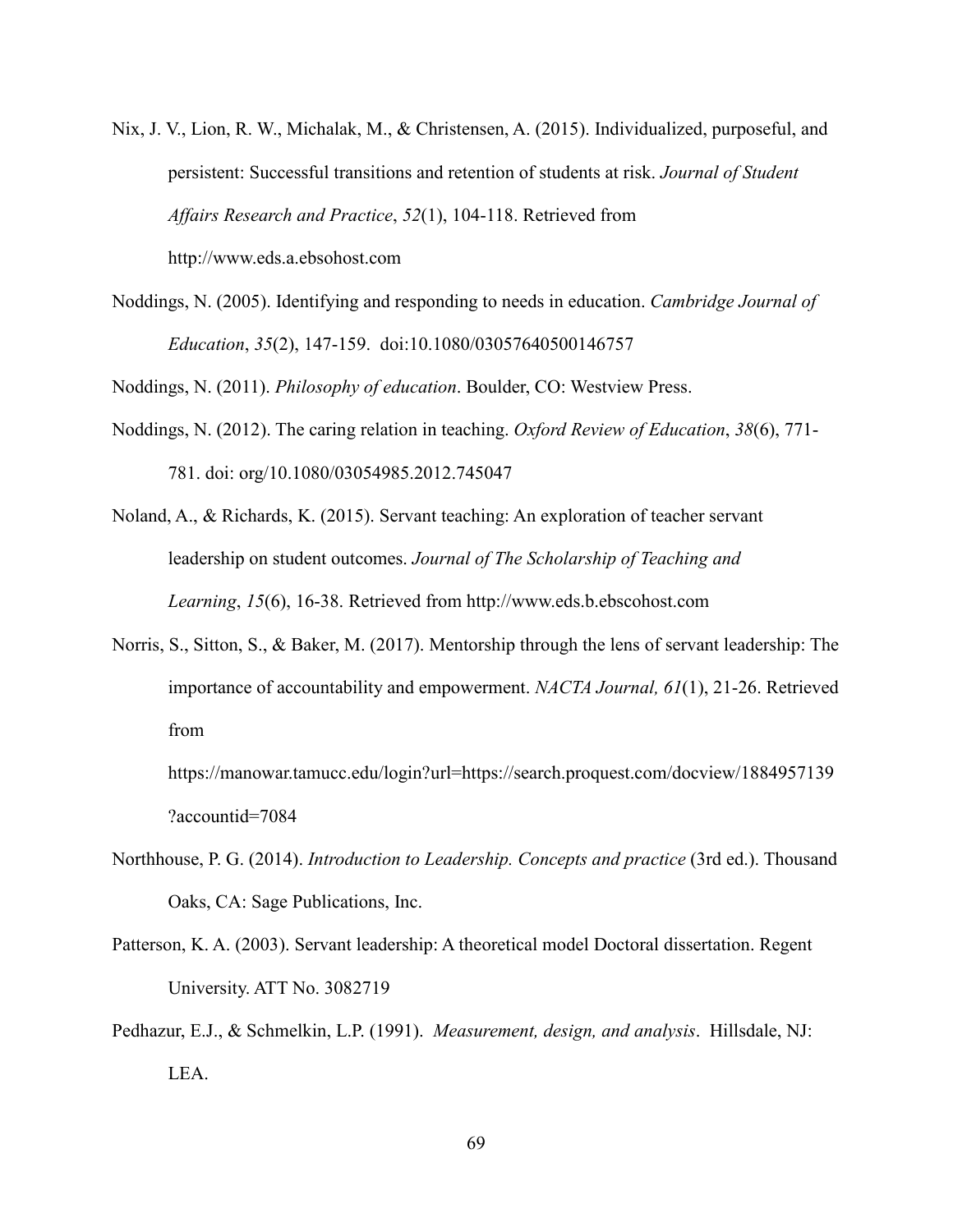- Plageman, P. (2011). Educator, planner and advocate: Higher education for adults in the new millennium. *Adult Learning, 22*(2), 32-36. Retrieved from http://www.eds.a.ebscohost.com
- Posner, B. Z. (2015). An investigation into the leadership practices of volunteer leaders. *Leadership & Organization Development Journal, 36*(7), 885-898. Retrieved from https://manowar.tamucc.edu/login?url=https://search.proquest.com/docview/1704306478 ?accountid=7084
- Pousa, C. (2014). Measuring servant leadership. *Servant Leadership: Research and Practice*, 211-242. doi 10.4018/978-1-4666-5840-0.ch011
- Pulley, J. L. (2011). *From endpoint to starting point: ACE's vision for the GED.* Retrieved from http://www.acenet.edu
- Quigley, B.A., Patterson, M.B., & Zhang J. (2011). *Perceptions and pathways: Decisions of GED test credential recipients from secondary to postsecondary education. Preliminary report.* Washington, DC: American Council of Education. Retrieved from http://www.gedtestingervice.com
- Rook, B. W. (2013). LULAC: Mexican-American adult learning, collectivism, and social movement. *Journal of Adult Education, 42*(2), 55-59. Retried from http//www.eric.ed.gov/fulltext/EJ1047339.pdf
- Rosales, S. (2011). Fighting the peace at home: Mexican American veterans and the 1944 GI bill of rights. *Pacific Historical Review, 80*(4), 597-627. doi:10.1525/phr.2011.80.4.597. 2011
- Schachter, R. (2013). Reclaiming the future for students at risk: New approaches to dropout prevention. *District Administration*, *49*(3), 35-46. Retrieved from http://www.districtadministration.com/article/reclaiming-future-students-risk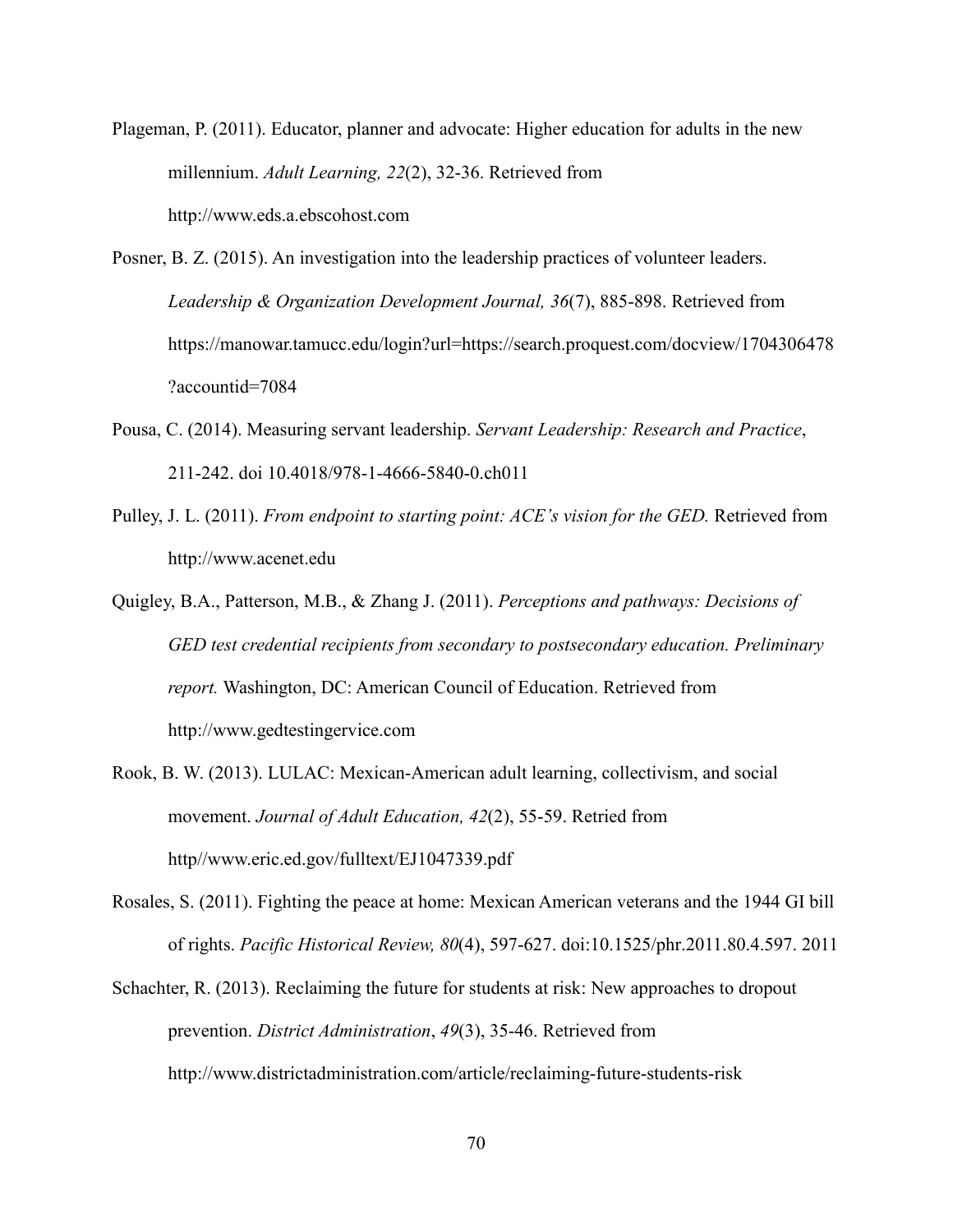- Schuh, J., Jones, S., Harper, S. & Associates. (2012). *Student services: A handbook for the profession* (5<sup>th</sup> ed.) San Francisco, CA: Jossey-Bass.
- Sendjaya, S., & Pekerti, A. (2010). Servant leadership as antecedent of trust in organizations. *Leadership & Organization Development Journal, 31*(7), 643-663. doi:10.1108/01437731011079673
- Sendjaya, S., Sarros, J., & Santora, J. (2008). Defining and measuring servant leadership behavior in organizations. *Journal of Management Studies, 45*(2), 402-424. doi**:** 10.1111/j.1467-6486.2007.00761.x
- Seroczynski, A. D., & Jobst, A. D. (2016). Latino youth and the school-to-prison pipeline: Addressing issues and achieving solutions. *Hispanic Journal of Behavioral Sciences*, 38(4). 423-445. doi:10.1177/0739986316663926.4.
- 60x30TX Higher Education Plan. (n.d.). Retrieved from http://www.thecb.stste.tx.us
- Spears, L.C. (1995). *Reflections on leadership: How Robert K. Greenleaf's theory of servantleadership influenced today's top management thinkers*. New Your, NY: John Wiley & Sons, Inc.
- Spears, L. C. (1998). *Insights on leadership: Service, stewardship, spirit and servant leadership*. New York, NY: John Wiley & Sons.
- Spears, L. & Lawrence, M. (2002). *Focus on leadership: Servant-leadership for the twenty-first century*. New York, NY: John Wiley.
- Stevens, J. P. (2009). *Applied multivariate statistics for the social sciences*. New York, NY: Routledge.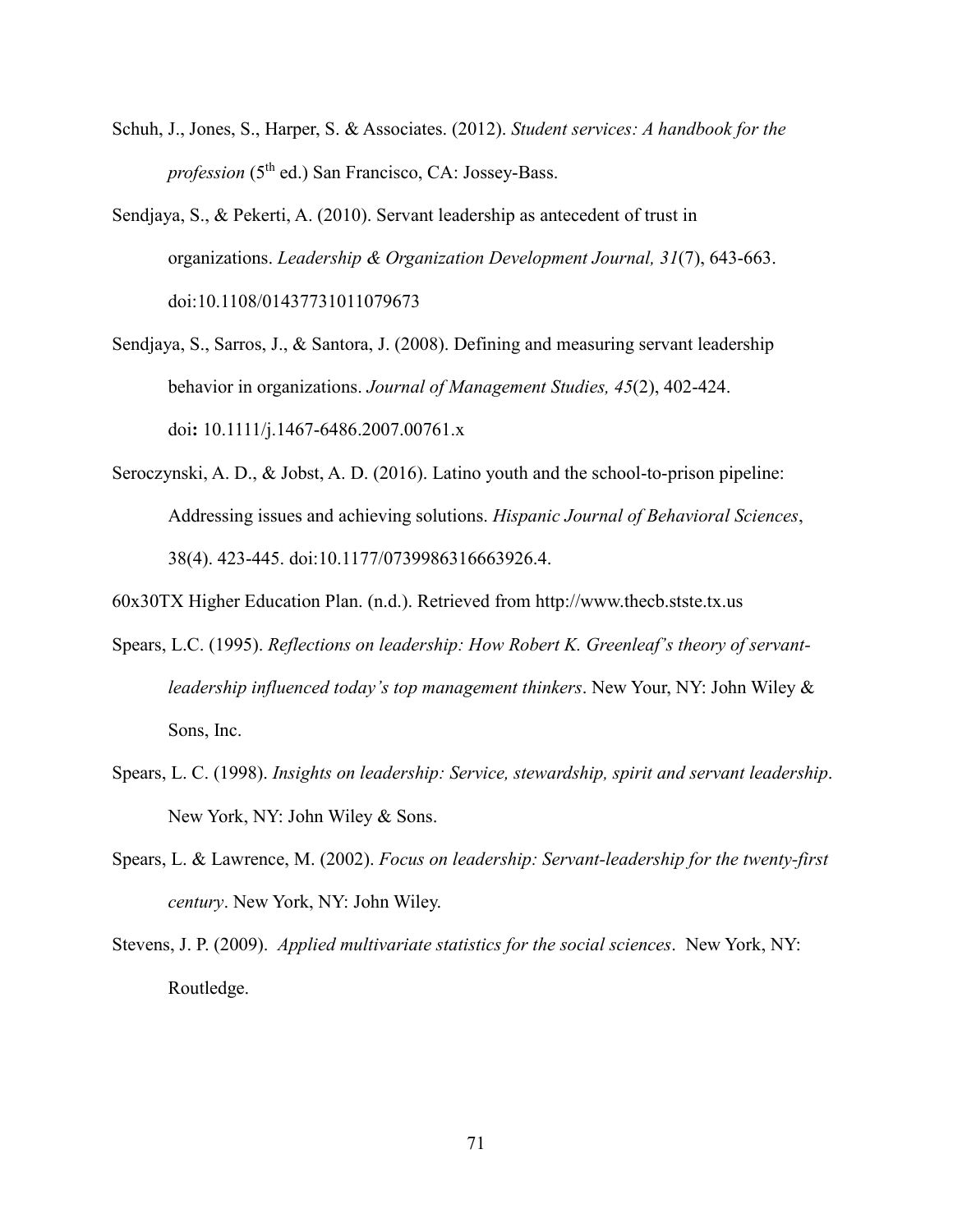- Strand, P. S., & Lovrich, N. P. (2014). Graduation outcomes for truant students: An evaluation of a school-based, court-engaged community truant board with case management. *Children and Youth Services Review,* (43), 138-144. doi.org/10.10.16/j.childyouth.2014.05.008
- Suspitsyna, T. (2012). Higher education for economic advancement and engaged citizenship: An analysis of the U.S. Department of Education Discourse. *Journal of Higher Education*, *83*(1), 49-72. Retrieved from http://www.eds.a.ebesco.com
- Thelin, J. (2013). Success and excess: The contours and character of American higher education since 1960. *Society, 50*(2), 106-114. Retrieved from http://www.eds.b.ebschohost.com
- Thomas, N., Marken, S., Gray, L., & Lewis, L. (2013). Dual credit and exam-based courses in U.S. public high schools: 2010-11 (CES 2013-0010. *U. S Department of Education*. Washington, DC: National Center for Educational Statistics. Retrieved Sept. 1, 2017 from http://nces.ed.gov/pubsearch.
- Thompson, A. (2013). Latino Enrollment Surge. *Christianity Today, 57*(2), 15-32. Retrieved from http://eds.a.ebschohost.com
- Tollefsp. T. (2009). Community college governance, funding, and accountability: A century of issues and trends. *Community College Journal of Research and Practice*, (33), 386-402. doi:10.1080/10668920802580481
- Tovar, E. (2015). The role of faculty, counselors, and support programs on latino/a community college students' success and intent to persist. *Community College Review*. 2-22. doi: 10.1177/0091552114553788
- Tyler, J. H., & Lofstrom, M. (2009). Finishing high school: Alternative pathways and dropout recovery. *Future of Children*, *19*(1), 77-103. Retrieved from http://www.files.eric.ed.gov/fulltext/EJ842053.pdf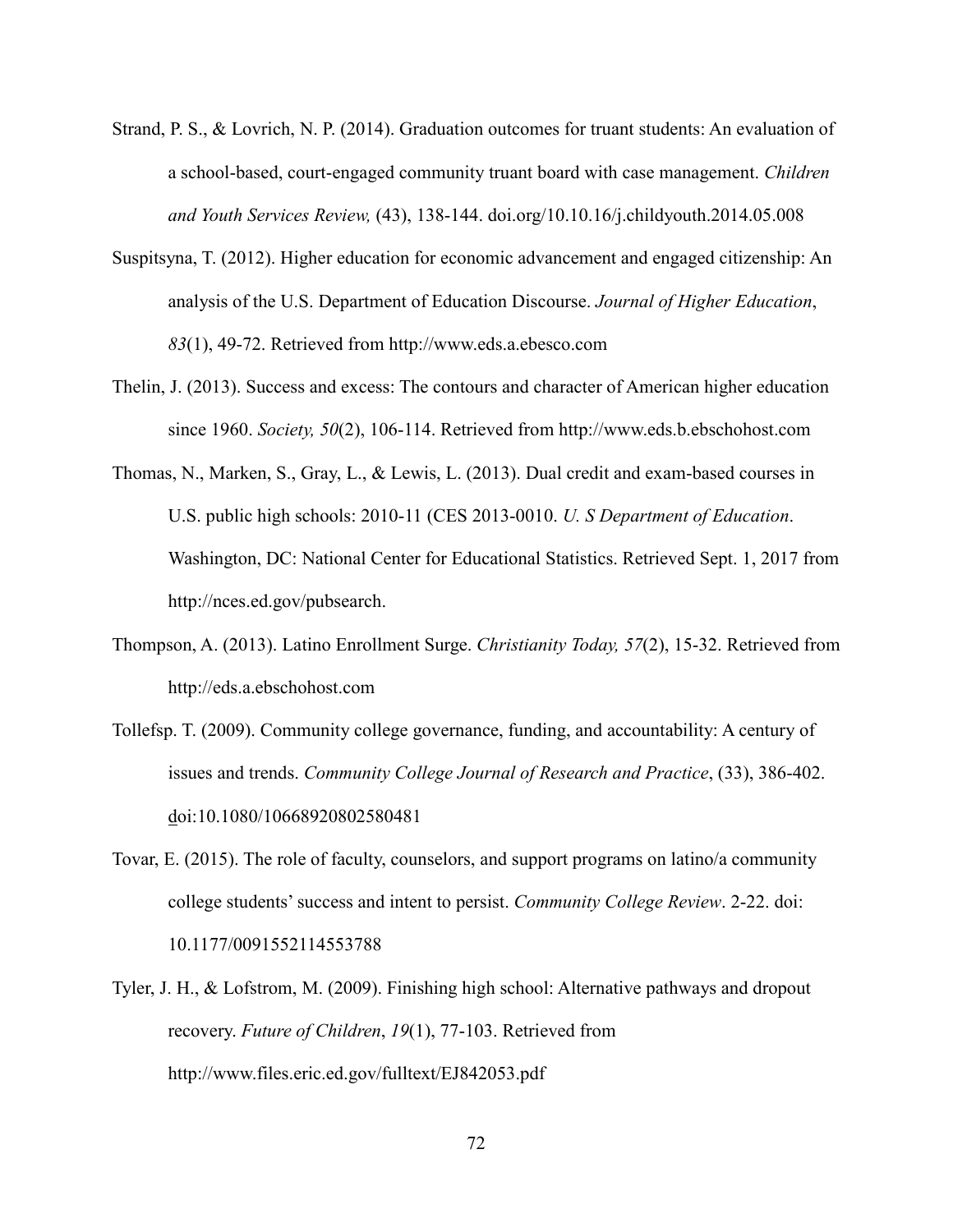- Tyler, J., & Lofstrom, M. (2010). Is the GED an effective route to postsecondary education for school dropouts? *Economics of Education Review*, *29,* 813-825. doi: 10.1016/j.econedurev.2010.03.001
- United States Bureau of Labor Statistics (2013). *Volunteering in the United States*. Retrieved from www.http://bls.gov/news.release/volun.nr0.htm
- United States Census. (n.d.) Retrieved from https://www.census.gov/programssurveys/decennial-census/decade.2010.html
- Urban, T.C. (2010). *Statistics in plain English* (3rd ed.). New York, NY: Taylor & Francis.
- Van Dierendonck, D. (2011) Servant leadership: A review and synthesis. *Journal of Management,37*(4), 1228-1261. doi: 10.1177/0149206310380462
- Van Dierendonck, D., & Nuijtn, I. (2011). The servant leadership survey: Development and validation of a multidimensional measure. *Journal of Business and Psychology, 26*(3), 249-267. doi: 10.1007%2Fs10869-010-9194-1
- Vidic, Z. Burton, D., Couth, G., Pickering, A. & Start, A. (2016). Emotional and motivational correlates of leadership styles: A comprehensive frame work for understanding effective leaders. *Journal of Leadership Studies, 10*(3), 22-30. doi: 10.1002/jls.21485
- VIP partnership unites Islanders and Vikings to increase student success. (2018). Retrieved from http://www.tamucc.edu

Vogt, W.P. (2007). *Quantitative research methods for professionals*. Boston, MA: Pearson.

Warren, J. R., & Halpern-Manners, A. (2007). Is the glass emptying or filling up? Reconciling divergent trends in high school completion and dropout. *Educational Researcher*, *36*(6), 335-343. doi: 10.3102/0013189X07306580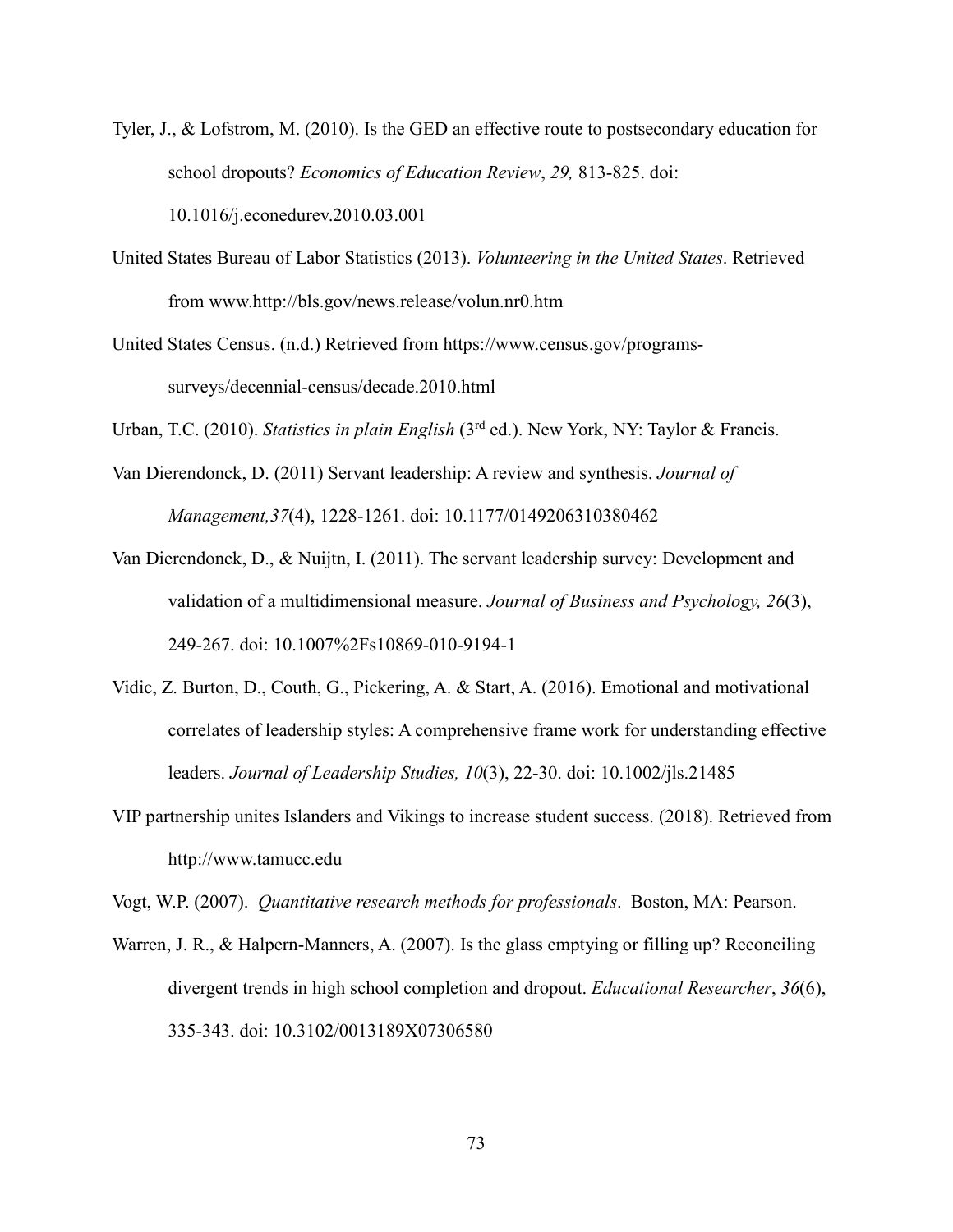- Watt, K. M., Huerta, J, Mills, S. (2009). Advancement via individual determination (AVID) professional development as a predictor of teacher leadership in the United States. *Journal of Professional Development in Education, 36*(4) 547-562, doi: 10.1080/19415250903430122
- Weerts, D. J., & Ronca, J. M. (2012). Understanding differences in state support for higher education across states, sectors, and institutions: A longitudinal study. *Journal of Higher Education*, *83*(2), 155-185. Retrieved from http://www.eds.a.ebsco.com
- Wheeler, D. (2012) *Servant leadership for higher education: Principles and practices.* San Francisco, CA: Jossey-Bass.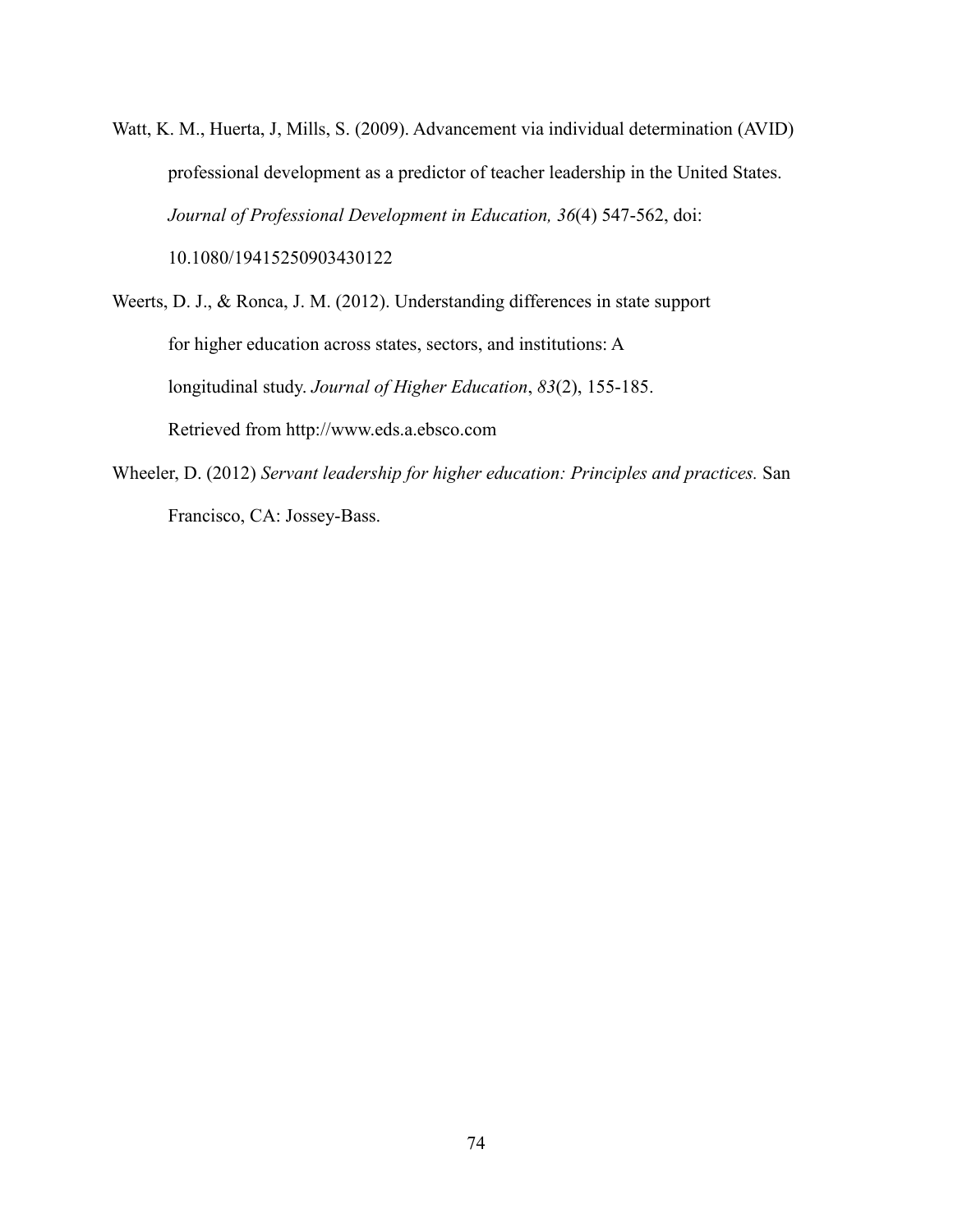#### APPENDIX A

#### Servant Leadership Questionnaire

The web-based survey is organized as a two-part instrument and your responses will be kept confidential.

In Part I, you are asked to indicate your level of agreement/disagreement with behaviors that relate to your leadership skills.

In Part II, you are asked to provide some demographic information.

For the purpose of the study, servant leadership states that an individual has a natural feeling to want to serve others and that by doing so, leadership follows. The theory also states that once served by a servant leader, a follower wants to emulate the leader and become a servant leader himself/herself.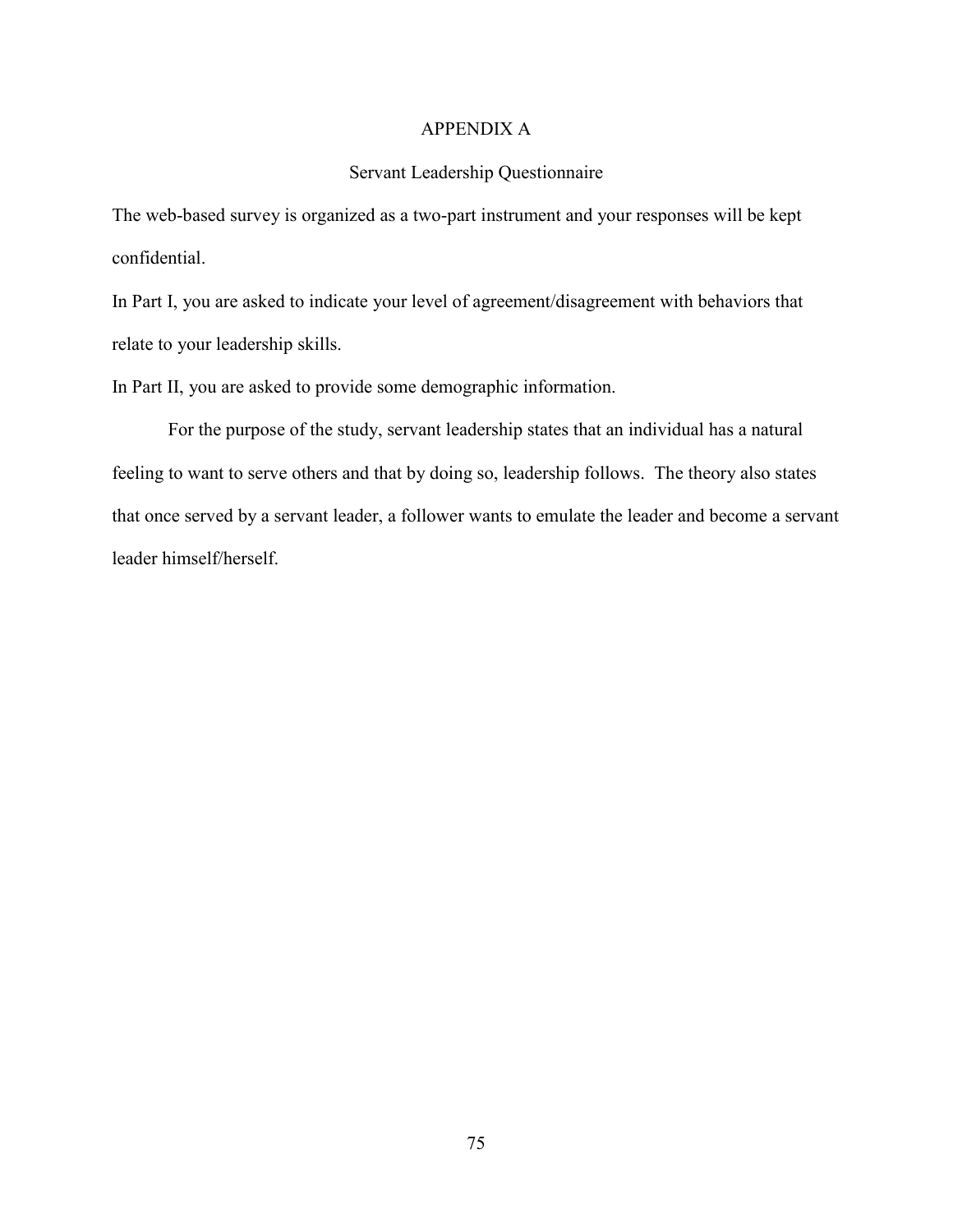## **CONSENT FORM**

The purpose of this form is to provide you information that may affect your decision as to whether or not to participate in this research study, entitled, *Servant Leadership and its Demographic Correlates in a Sample of GED Graduates*. The study focuses on servant leadership and your perceptions of leadership behaviors. For the purpose of the study, servant leadership theory states that the leader serves the follower unselfishly, and leader has the trust of the follower because s/he leads with authenticity, humility, and trustworthiness. The study is conducted at Texas A&M University-Corpus Christi. If you decide to participate in the study, this form will also be used to record your consent.

### **What will I be asked to do?**

If you agree to participate in the study, you will be asked to complete an electronic survey. The survey may take 15-20 minutes to complete.

#### **What are the risks involved?**

The risks are minimal and not greater than risks ordinarily encountered in daily life.

#### **What are the possible benefits?**

You will receive no direct benefit from participating in the study; however, the study's findings may have a benefit in the field of higher education leadership.

#### **Do I have to participate?**

No, your participation is voluntary and you may decide to drop out at any time throughout the study with no penalties.

### **Who will know about my participation in this research study?**

No one, and no identifiers linking you to this study will be included in any report that may be published. Your name and/or IP address will not be collected.

### **Who do I contact with questions about the research?**

You may contact the researcher, Sylvia Del Bosque, at sdelbosque@islander.tamucc.edu or 512-517-6682.

### **Who do I contact about my rights as a research participant?**

The research study has been reviewed by the Research Compliance Office and the Institutional Review Board at Texas A&M University-Corpus Christi. For research-related problems or questions regarding your rights as a research participant, you can contact the Research Compliance Office, at irb@tamucc.edu or 361-825-2497.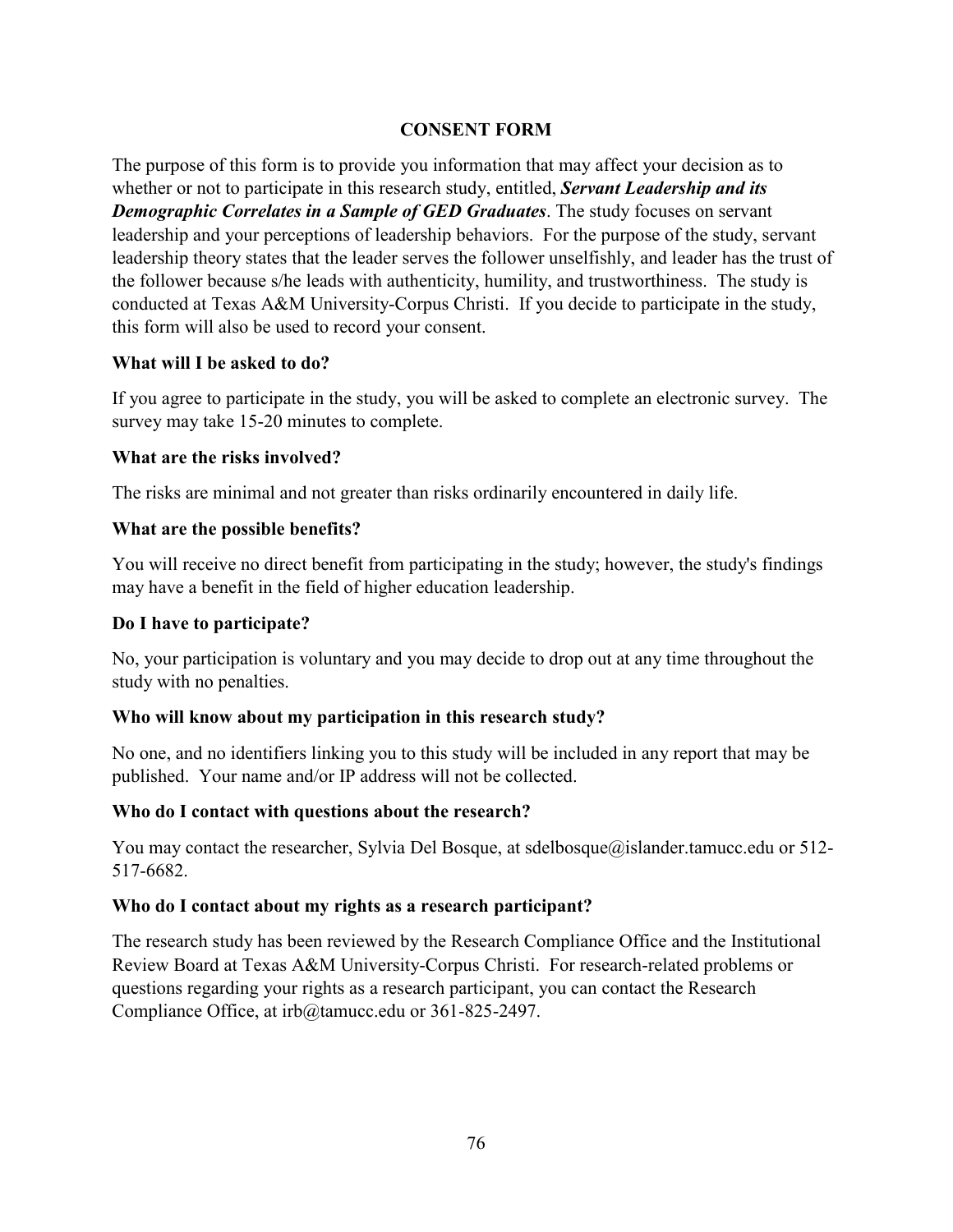# **Agreement to Participate**

You agree to participate in the study by completing the following survey. Participants must be 18 years of age or older. Please do not complete the survey if you do not wish to participate in the study.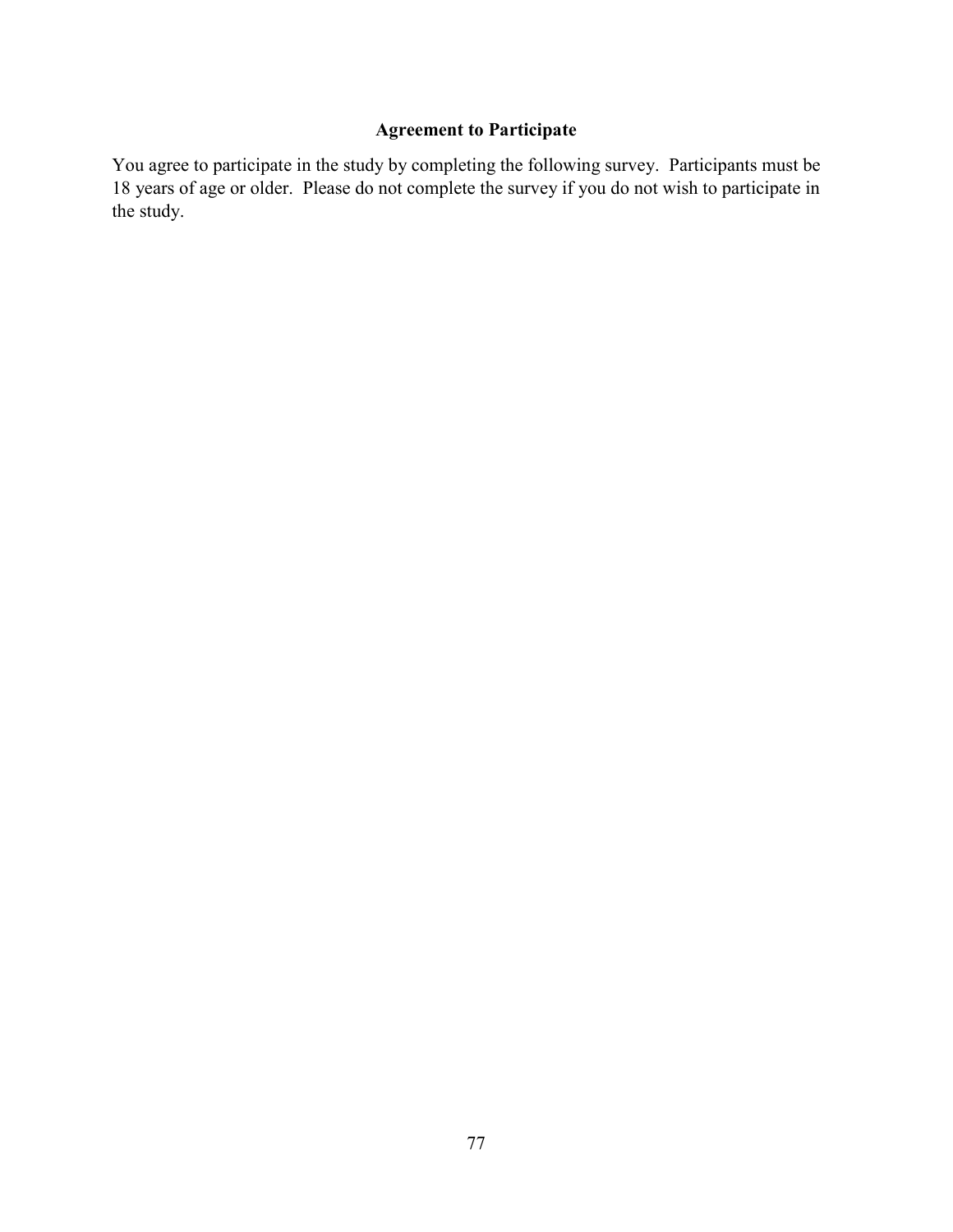**Part I. Please indicate the extent to which you agree or disagree with the following statements.** 

| $4 =$ Strongly agree $3 =$ Agree                                                                |       | $2 = Disagree \t1 = Strongly disagree,$ |          |                          |  |  |  |
|-------------------------------------------------------------------------------------------------|-------|-----------------------------------------|----------|--------------------------|--|--|--|
| Others seek help from me if they have a personal problem.                                       |       |                                         |          |                          |  |  |  |
| <b>Strongly Agree</b>                                                                           | Agree |                                         | Disagree | <b>Strongly Disagree</b> |  |  |  |
| I emphasize the importance of giving back to the community and/or school.                       |       |                                         |          |                          |  |  |  |
| <b>Strongly Agree</b>                                                                           | Agree |                                         | Disagree | <b>Strongly Disagree</b> |  |  |  |
| I can tell if something related to work and/or school is going wrong.                           |       |                                         |          |                          |  |  |  |
| <b>Strongly Agree</b>                                                                           | Agree |                                         | Disagree | <b>Strongly Disagree</b> |  |  |  |
| I give others the responsibility to make important decisions about their own jobs or academics. |       |                                         |          |                          |  |  |  |
| <b>Strongly Agree</b>                                                                           | Agree |                                         | Disagree | <b>Strongly Disagree</b> |  |  |  |
| I help others make career development a priority.                                               |       |                                         |          |                          |  |  |  |
| <b>Strongly Agree</b>                                                                           | Agree |                                         | Disagree | <b>Strongly Disagree</b> |  |  |  |
| I care about others' success more than my own.                                                  |       |                                         |          |                          |  |  |  |
| <b>Strongly Agree</b>                                                                           | Agree |                                         | Disagree | <b>Strongly Disagree</b> |  |  |  |
| I hold high ethical standards.                                                                  |       |                                         |          |                          |  |  |  |
| <b>Strongly Agree</b>                                                                           | Agree |                                         | Disagree | <b>Strongly Disagree</b> |  |  |  |
| I care about others' personal well-being.                                                       |       |                                         |          |                          |  |  |  |
| <b>Strongly Agree</b>                                                                           | Agree |                                         | Disagree | <b>Strongly Disagree</b> |  |  |  |
| I am always interested in helping people in the community and/or school.                        |       |                                         |          |                          |  |  |  |
| <b>Strongly Agree</b>                                                                           | Agree |                                         | Disagree | <b>Strongly Disagree</b> |  |  |  |
| I can handle complex problems.                                                                  |       |                                         |          |                          |  |  |  |
| <b>Strongly Agree</b>                                                                           | Agree |                                         | Disagree | <b>Strongly Disagree</b> |  |  |  |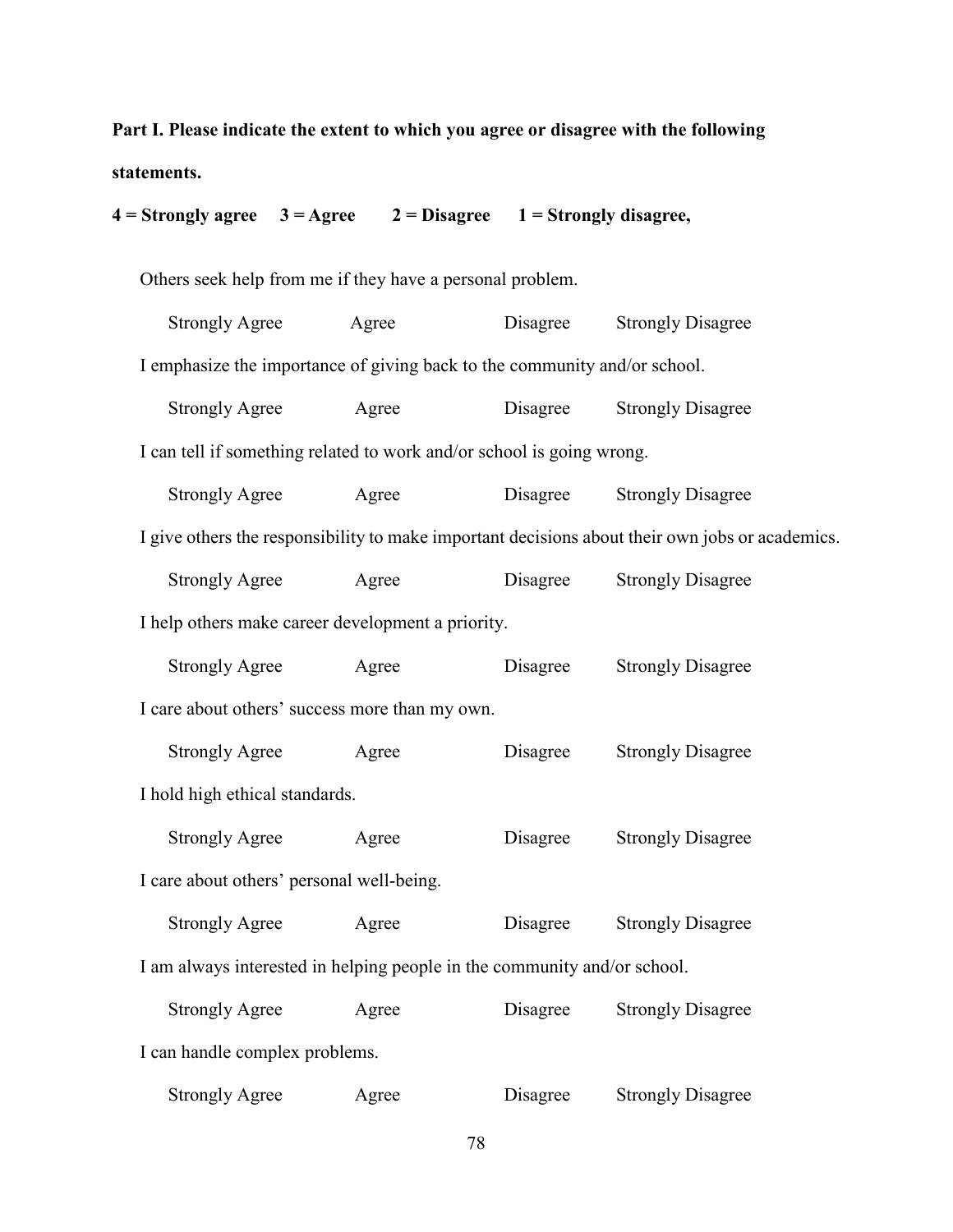| I encourage others to handle important work and/or school decisions on their own.        |                       |       |          |                          |  |  |
|------------------------------------------------------------------------------------------|-----------------------|-------|----------|--------------------------|--|--|
|                                                                                          | <b>Strongly Agree</b> | Agree | Disagree | <b>Strongly Disagree</b> |  |  |
| I am interested in making sure others reach their career goals and/or academic goals.    |                       |       |          |                          |  |  |
|                                                                                          | <b>Strongly Agree</b> | Agree | Disagree | <b>Strongly Disagree</b> |  |  |
| I put others' best interest above my own.                                                |                       |       |          |                          |  |  |
|                                                                                          | <b>Strongly Agree</b> | Agree | Disagree | <b>Strongly Disagree</b> |  |  |
| I am always honest.                                                                      |                       |       |          |                          |  |  |
|                                                                                          | <b>Strongly Agree</b> | Agree | Disagree | <b>Strongly Disagree</b> |  |  |
| I take time to talk to others on a personal level.                                       |                       |       |          |                          |  |  |
|                                                                                          | <b>Strongly Agree</b> | Agree | Disagree | <b>Strongly Disagree</b> |  |  |
| I am involved in community and/or school activities.                                     |                       |       |          |                          |  |  |
|                                                                                          | <b>Strongly Agree</b> | Agree | Disagree | <b>Strongly Disagree</b> |  |  |
| I have a thorough understanding of the educational institution and its goals.            |                       |       |          |                          |  |  |
|                                                                                          | <b>Strongly Agree</b> | Agree | Disagree | <b>Strongly Disagree</b> |  |  |
| I give others the freedom to handle difficult situations in the way they feel is best.   |                       |       |          |                          |  |  |
|                                                                                          | <b>Strongly Agree</b> | Agree | Disagree | <b>Strongly Disagree</b> |  |  |
| I provide others with work or school information that enable them to develop new skills. |                       |       |          |                          |  |  |
|                                                                                          | <b>Strongly Agree</b> | Agree | Disagree | <b>Strongly Disagree</b> |  |  |
| I sacrifice my own interests to meet others' needs.                                      |                       |       |          |                          |  |  |
|                                                                                          | <b>Strongly Agree</b> | Agree | Disagree | <b>Strongly Disagree</b> |  |  |
| I do not compromise ethical principles to achieve success.                               |                       |       |          |                          |  |  |
|                                                                                          | <b>Strongly Agree</b> | Agree | Disagree | <b>Strongly Disagree</b> |  |  |
|                                                                                          |                       |       |          |                          |  |  |

I recognize when others are feeling down without asking them.

79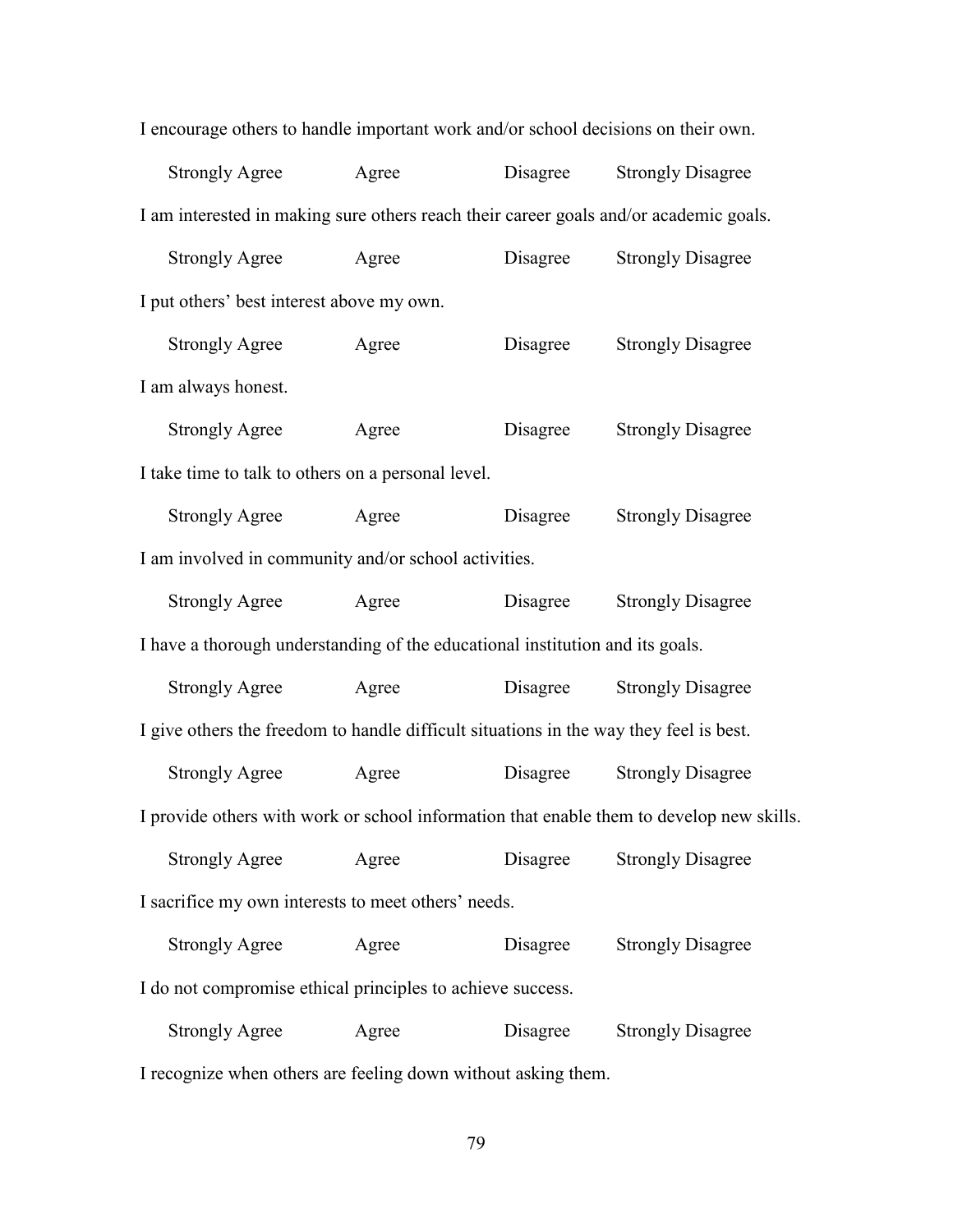| <b>Strongly Agree</b>                                                                         | Agree | Disagree | <b>Strongly Disagree</b> |  |  |  |  |
|-----------------------------------------------------------------------------------------------|-------|----------|--------------------------|--|--|--|--|
| I encourage others to volunteer in the community and/or school.                               |       |          |                          |  |  |  |  |
| <b>Strongly Agree</b>                                                                         | Agree | Disagree | <b>Strongly Disagree</b> |  |  |  |  |
| I can solve work or school problems with new or creative ideas.                               |       |          |                          |  |  |  |  |
| <b>Strongly Agree</b>                                                                         | Agree | Disagree | <b>Strongly Disagree</b> |  |  |  |  |
| If others need to make important decisions at work and/or school, they do not need to consult |       |          |                          |  |  |  |  |
| with me.                                                                                      |       |          |                          |  |  |  |  |
| <b>Strongly Agree</b>                                                                         | Agree | Disagree | <b>Strongly Disagree</b> |  |  |  |  |
| I want to know about others' career/educational goals.                                        |       |          |                          |  |  |  |  |
| <b>Strongly Agree</b>                                                                         | Agree | Disagree | <b>Strongly Disagree</b> |  |  |  |  |
| I do what I can to make others' job and/or school work easier.                                |       |          |                          |  |  |  |  |
| <b>Strongly Agree</b>                                                                         | Agree | Disagree | <b>Strongly Disagree</b> |  |  |  |  |
| I value honesty more than money.                                                              |       |          |                          |  |  |  |  |
| <b>Strongly Agree</b>                                                                         | Agree | Disagree | <b>Strongly Disagree</b> |  |  |  |  |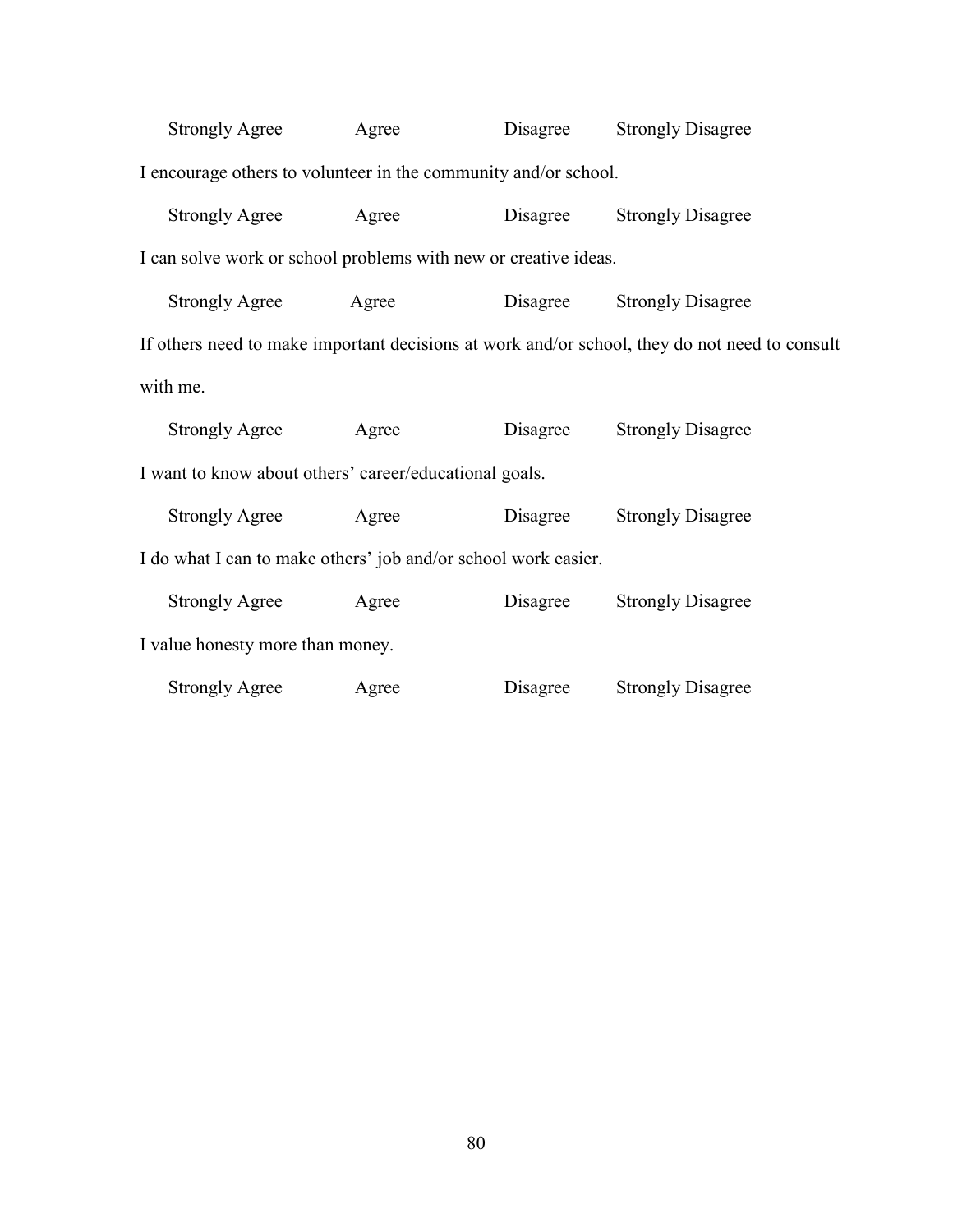#### **Part II. Demographic Information**

What is your age?

What is your gender?

Male Female

What is your Ethnicity?

American Indian or Alaska Native Asian Black or African American Hispanic or Latino Native Hawaiian or Other Pacific Islander White **Other** 

What is the number of years since obtaining GED?

What is the classification of your school?

Vocational or trade school 2-year college 4-year university Not applicable

What is the number of years attending college?

What is your college classification? Freshman Sophomore Junior Senior

What is your enrollment status? Part-time Full-time

What is the anticipated number of years to obtain a college degree?